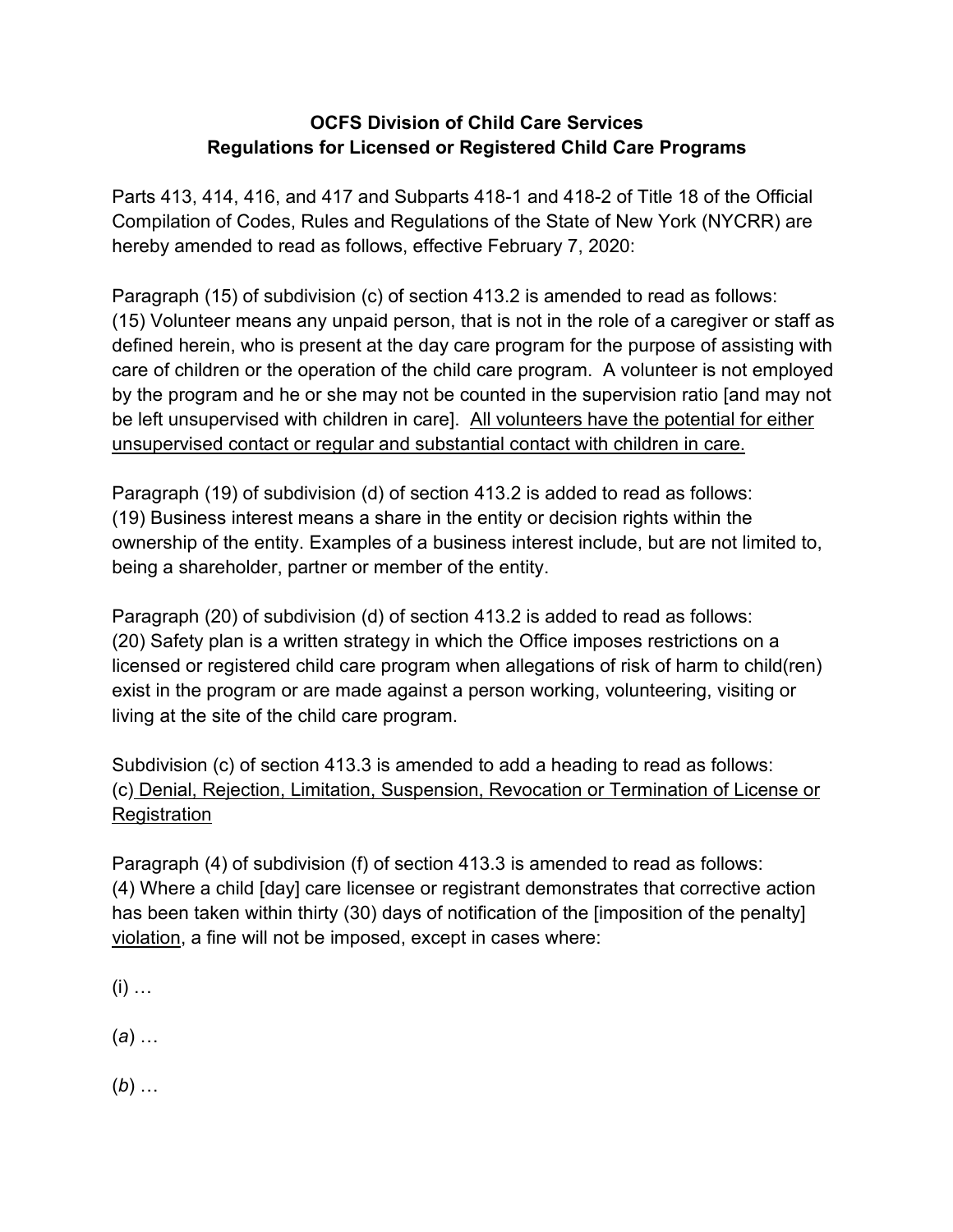- (*c*) …
- (*d*) …
- (*e*) …

(*f*) the child [day] care provider, caregiver, [or] employee or volunteer has failed to make a report of suspected child abuse or maltreatment when required to do so pursuant to section four hundred thirteen of this article; or

(*g*) the child [day] care provider, caregiver, employee or volunteer has submitted to the [o]Office [of children and family services] a forged document as defined in section 170.00 of the penal law.

(ii) the Office determines, after a hearing, that a person has refused to obtain a license or registration or continued to operate a child [day] care [facility] program after denial of an application, revocation of a license or termination of a registration.

Paragraph (3) of subdivision (g) of section 413.3 is amended to add a heading to read as follows:

(3) Posting of Compliance History Report and Notice of Suspension or Limitation

Subparagraph (i) of paragraph (3) of subdivision (g) of section 413.3 is amended to read as follows:

(i) The Office shall require the child day care program to immediately post upon receipt, in a prominent place at the program that is visible to parents, a copy of the most recent [inspection] compliance history report issued to the program by the Office.

Paragraph (4) of subdivision (g) of section 413.3 is amended to add a heading to read as follows:

(4) Failure to Comply with the Requirement to be Licensed or Registered

Paragraph (5) of subdivision (g) of section 413.3 is added to read as follows:

(5) An unlicensed or unregistered program suspected of operating a child care program for which a license or registration is required must, upon request of the Office, submit a signed statement explaining how the individual providing care is related to a parent or step-parent of every child in care. The Office may request a signed statement from the parent or step-parent of each child, stating the familial relationship to the individual providing care. In the absence of any documentation, the Office may determine that the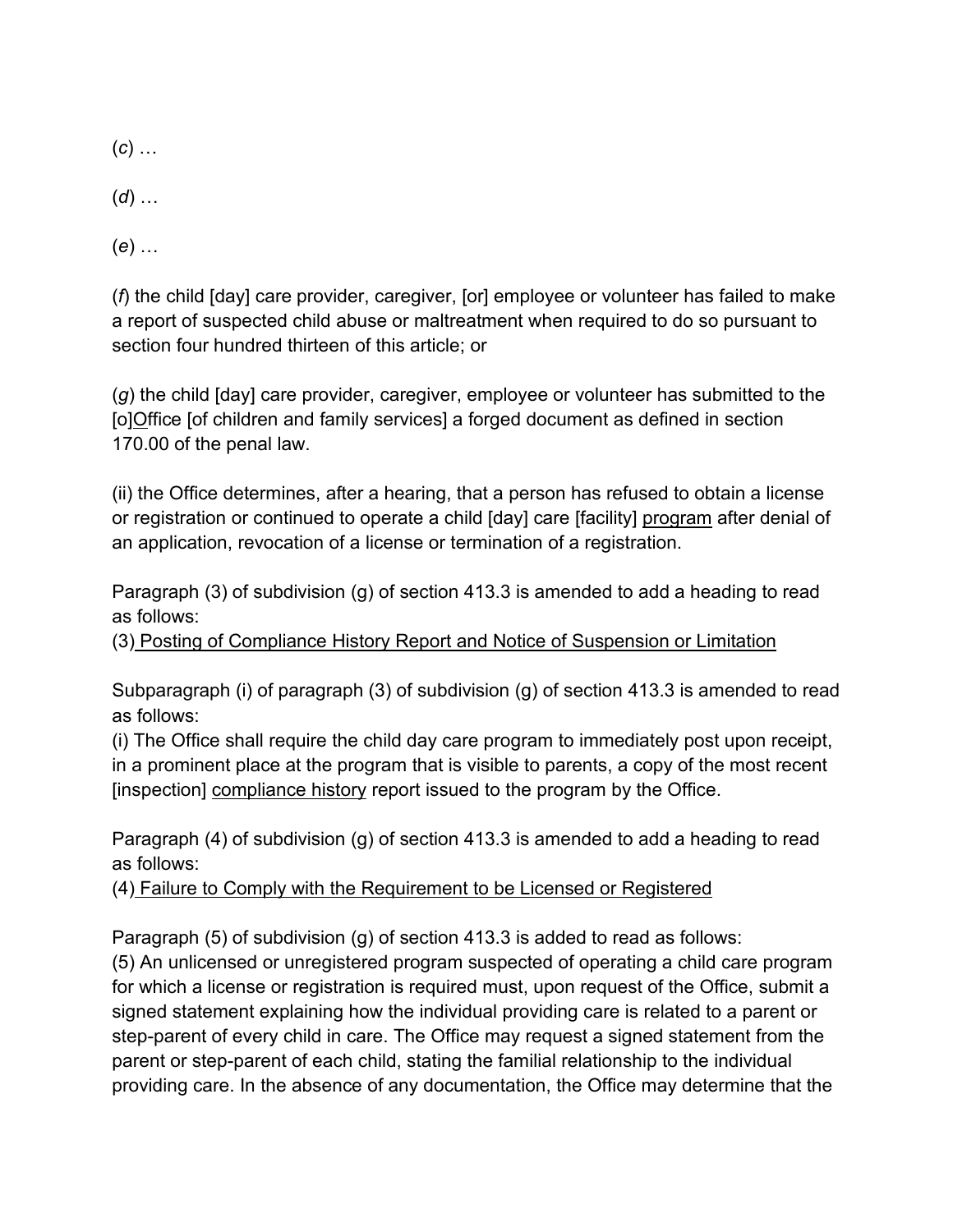individual providing care is not related to the parent or step-parent within the third degree of consanguinity.

Subdivision (h) of section 413.3 is amended to add a heading to read as follows: (h) Additional Local Standards, Inspections and Participation in Activities

Section 413.4 is repealed and a new section 413.4 is added to read as follows: 413.4 Criminal History Review and Background Clearances

(a) The following criminal history review and background clearances shall be conducted pursuant to and consistent with the Child Care and Development Block Grant Act for any prospective operator, director, employee or volunteer at a child day care center, small day care center, school-age child care program, group family day care home or family day care home, as defined in section (2) of this part, and any person age eighteen (18) or older living in a prospective, or who begins to live, in a group family day care home or family day care home:

(1) a criminal history record check with the New York State Division of Criminal Justice Services;

(2) a national criminal record check with the Federal Bureau of Investigation;

(3) a search of the New York State Sex Offender Registry; and

(4) a database check of the Statewide Central Register of Child Abuse and Maltreatment in accordance with section four hundred twenty-four-a of the Social Services Law.

(b) The following criminal history review and background clearances shall be conducted pursuant to and consistent with the Child Care and Development Block Grant Act in accordance with a schedule developed by the Office for any existing operator, director, employee or volunteer at a child day care center, small day care center, school-age child care program, group family day care home or family day care home, and any person age eighteen (18) or older living in a group family day care home or family day care home:

(1) all clearances required pursuant to subdivision (a) of this section; and

(2) a search of the National Sex Offender Registry using the National Crime and Information Center.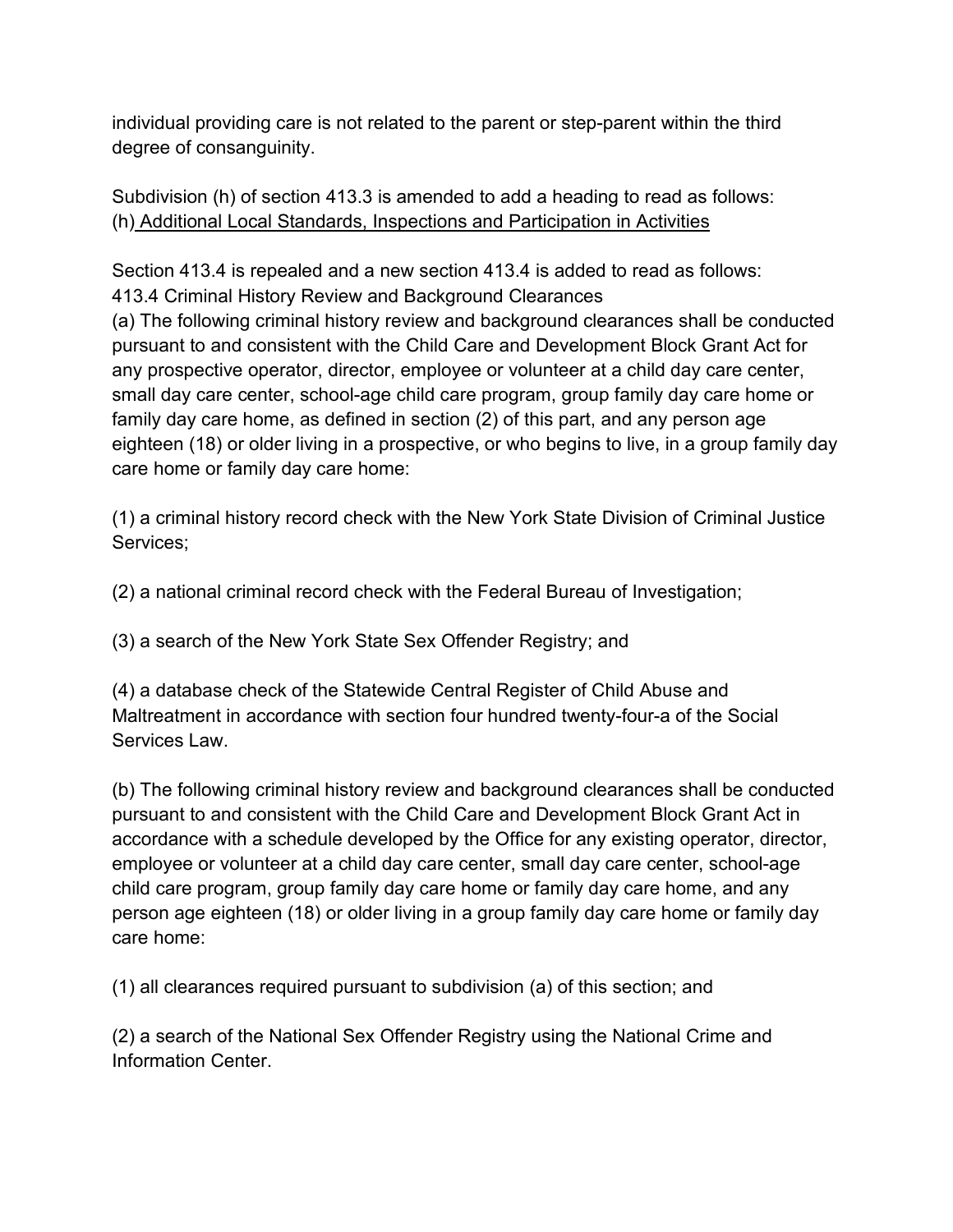(c) In addition to the clearances required pursuant to subdivisions (a) and (b) of this section, the following clearances, for which ongoing criminal history results are not already provided, shall be conducted in accordance with a schedule developed by the Office for any operator, director, employee or volunteer at a child day care center, small day care center, school-age child care program, group family day care home or family day care home, as defined in section (2) of this part, and any person age eighteen (18) or older living or who begins to live in a group family day care home or family day care home, living or who lived in any state other than New York during the preceding five years:

(1) a search of the criminal history repository in each state other than New York where such person lives or lived during the preceding five years, unless such state's criminal history record information will be provided as part of the clearance conducted pursuant to paragraph (2) of subdivision (a) of this section;

(2) a search of any state sex offender registry or repository in each state other than New York where such person lives or lived during the preceding five years, unless such state's sex offender registry information will be provided as part of the clearance conducted pursuant to paragraph (2) of subdivision (b) of this section; and

(3) a search of the state-based child abuse or neglect repository of any state other than New York where such person lives or lived during the preceding five years.

## (d) Process

(1) Any initial application for a child care license or registration shall include the submission of fingerprint images for any operator, director, employee, or volunteer, and any person age eighteen (18) or older living in a group family day care home or family day care home.

(2) Every licensee and registrant shall submit fingerprint images for each prospective director, employee, or volunteer, and any person age eighteen (18) or older prospectively living in a group family day care home or family day care home.

(3) The licensee or registrant shall furnish to each prospective director, employee, or volunteer, and any person age eighteen (18) or older prospectively living in a group family day care home or family day care home a fingerprint imaging application form and a description of how the completed fingerprint images will be used.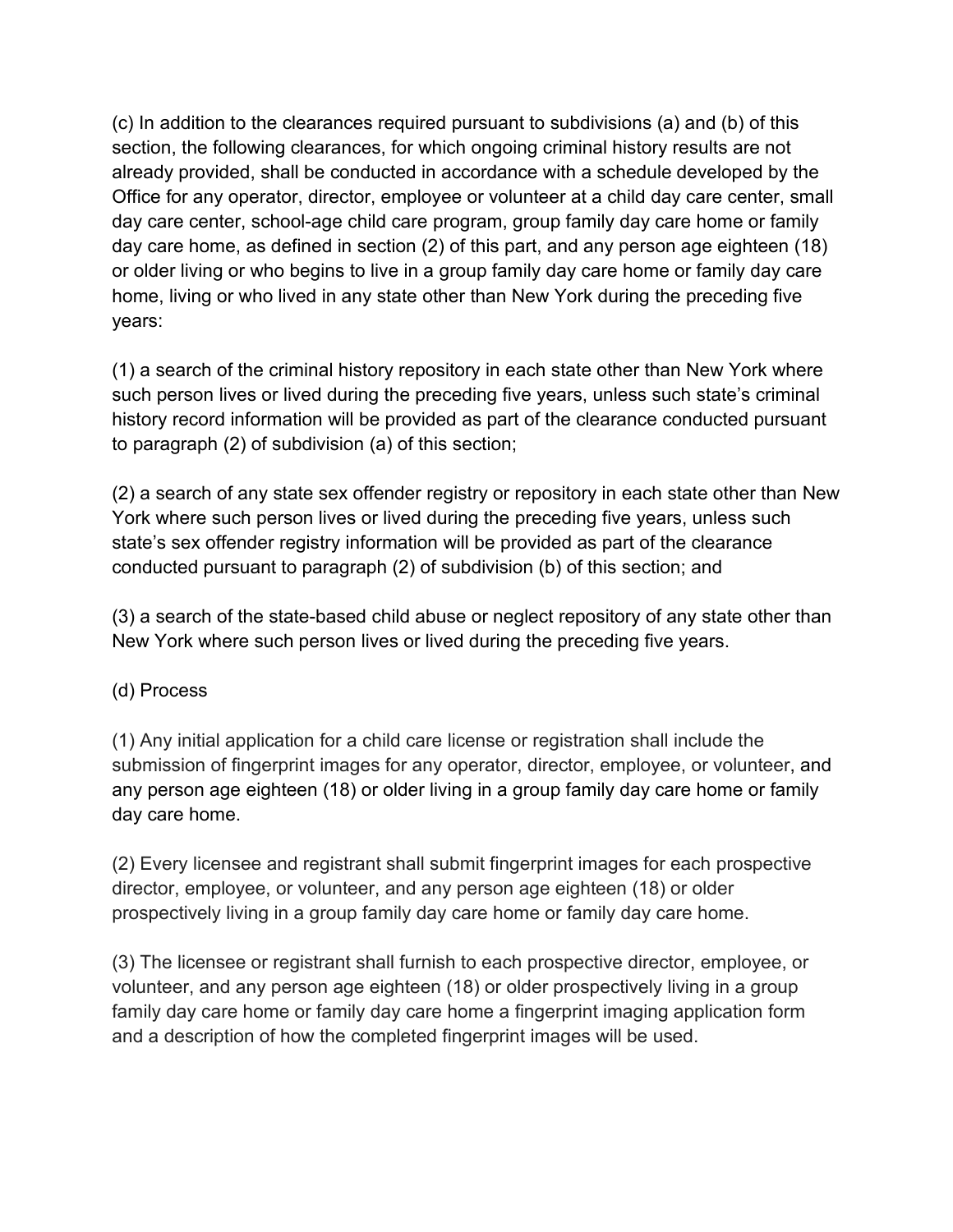(4) The clearances required pursuant to this section, other than those for which ongoing criminal history results are provided, shall be conducted for any existing operator, director, employee or volunteer at a child day care center, small day care center, school-age child care program, group family day care home or family day care home, as defined in section (2) of this part, and any person age eighteen (18) or older living in a group family day care home or family day care home at least once every five years in accordance with a schedule developed by the Office.

(5) A prospective director, employee or volunteer may begin to work or volunteer at a child day care center, small day care center, school-age child care program, group family day care home or family day care home after completing either the check described in paragraphs (1) or (2) of subdivision (a) of this section.

(6) Pending notification of completion of all required background check components in subdivision (a) of this section, a prospective director, employee or volunteer must always be supervised by an individual who received a qualifying result on the background checks described in paragraph (a) of this section within the past five years. A provisional director, employee or volunteer shall not have unsupervised contact with children in care.

(7) A license or registration cannot be issued until the Office notifies the program that the operator and director, and every employee, volunteer and person age eighteen (18) or older who lives in the home has completed all clearance requirements in this section.

(8) A person who has separated from their role in a child care program within New York State for a period of more than 180 consecutive days is required to submit the clearances pursuant to this section when applying for a role in any child care program.

(e) Ineligibility based on results

(1) Any person or program required to submit to clearances pursuant to this section shall be deemed ineligible, as such term is defined in paragraph (2) of this subdivision, if such person:

(i) refuses to consent to such clearances;

(ii) knowingly makes a materially false statement in connection with such clearances;

(iii) is registered, or is required to be registered, on a state sex offender registry or repository or the national sex offender registry;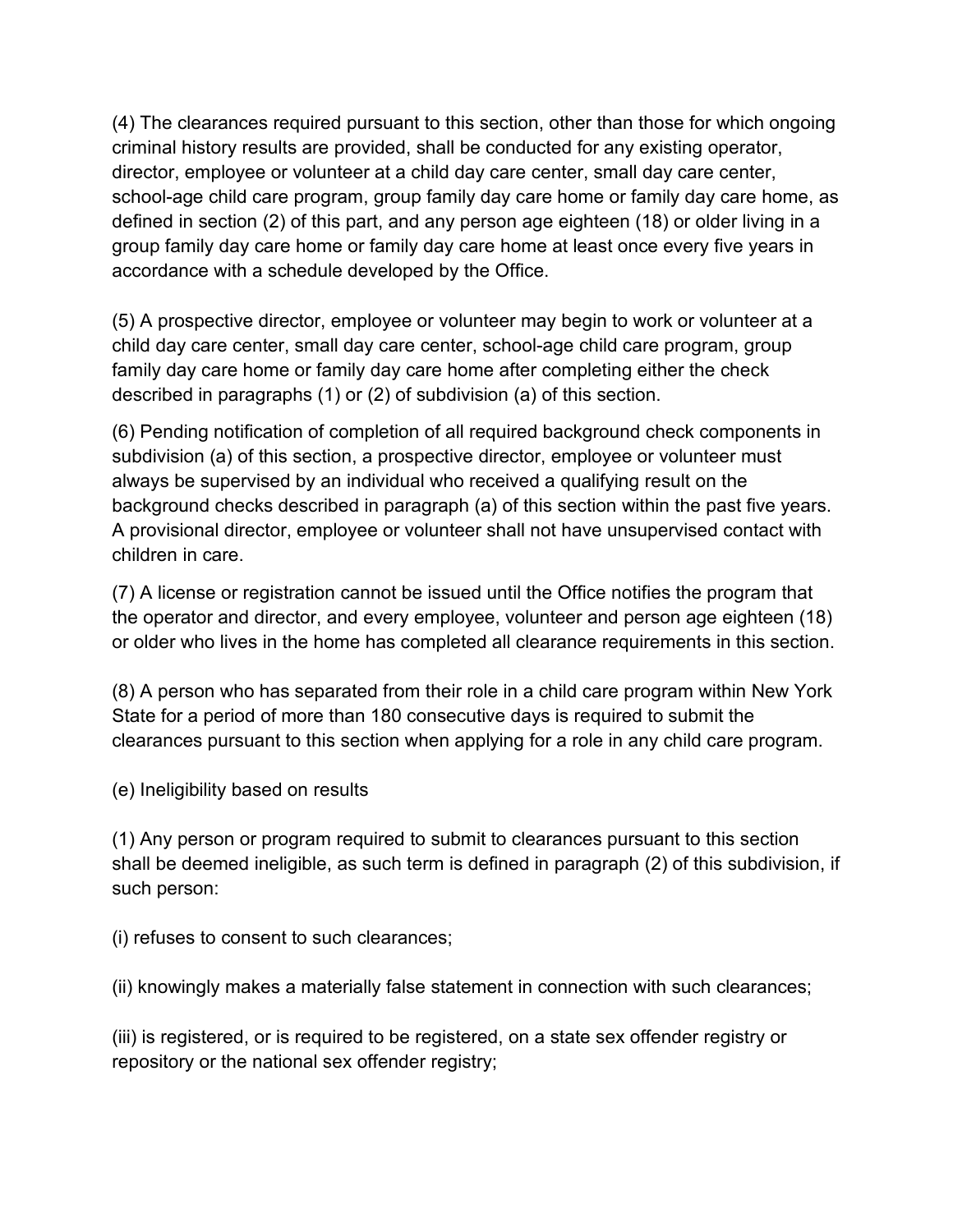- (iv) has been convicted of a felony consisting of:
- (*a*) murder, as described in section 1111 of Title 18, United States Code;
- (*b*) child abuse or neglect;
- (*c*) a crime against children, including child pornography;
- (*d*) spousal abuse;
- (*e*) a crime involving rape or sexual assault;

## (*f*) kidnapping;

(g*)* arson;

(h) physical assault or battery; or

(v) has been convicted of a violent misdemeanor committed as an adult against a child, including child abuse, child endangerment and sexual assault, or of a misdemeanor involving child pornography.

(2) For purposes of this subdivision, the term "ineligible" shall mean:

(i) The person who engaged in conduct listed in paragraph (1) of this subdivision shall not be permitted to be an operator, director, employee or volunteer at a child day care program subject to the criminal history review and background clearance process.

(ii) A family day care home or group family day care home shall not be permitted to operate if a person age eighteen (18) or older lives in the residence and engaged in conduct listed in paragraph (1) of this subdivision.

(f) Actions taken based on results

(1) Conviction for a mandatory disqualifying offense

(i) When a clearance conducted pursuant to this section reveals that a prospective or existing operator, director, employee or volunteer at a child day care center, small day care center, school-age child care program, group family day care home or family day care home, as defined in section (2) of this part, or a person age eighteen (18) or older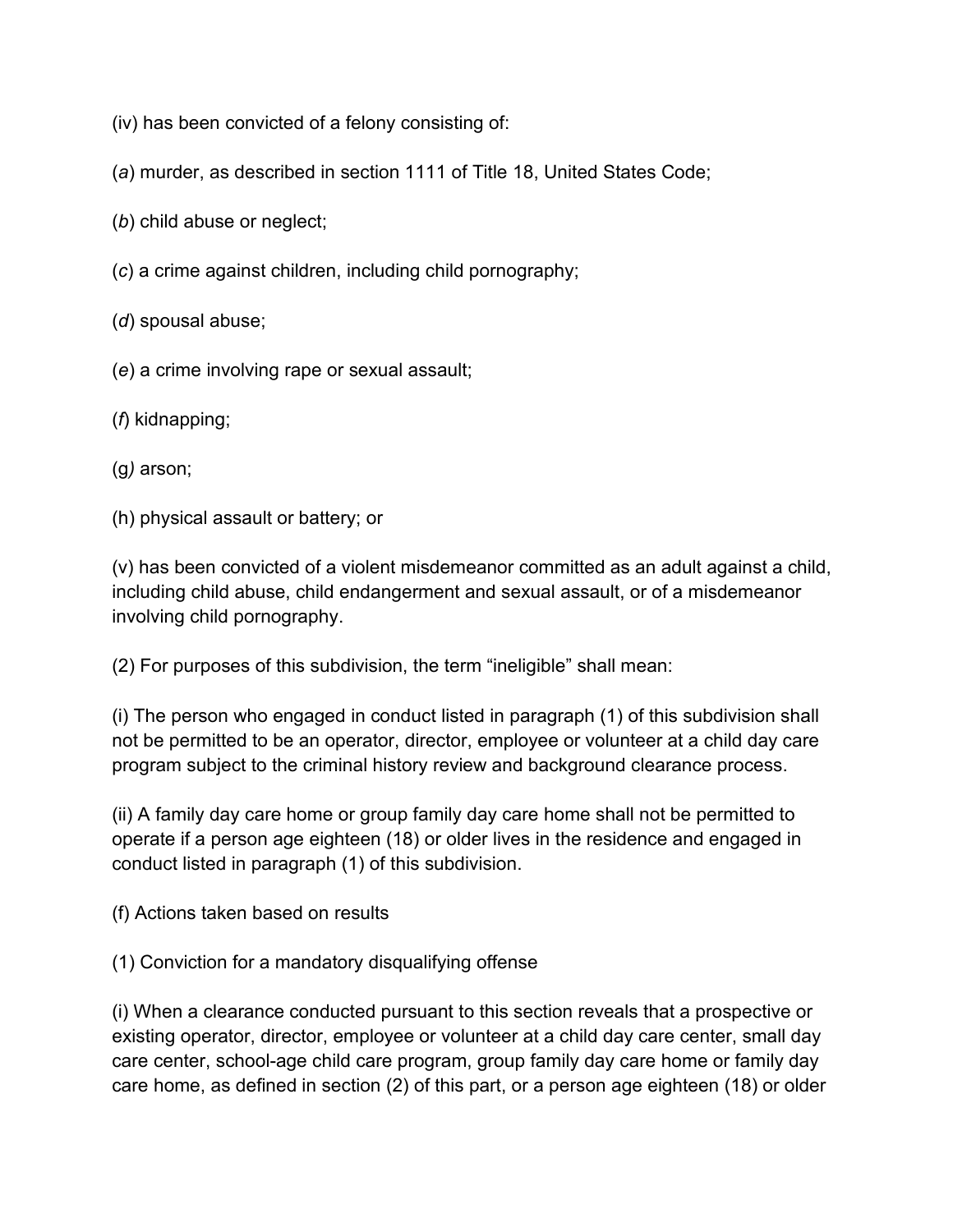living in a prospective, who begins to live, or is living in a group family day care home or family day care home has been convicted of a crime set forth in subparagraphs (iv) and (v) of paragraph (1) of subdivision (e) of this section, such person may not operate, volunteer in, work in, or live in a child care program.

(2) Conviction for a crime other than a mandatory disqualifying offense

(i) When a clearance conducted pursuant to this section reveals that a prospective operator, director, employee or volunteer at a child day care center, small day care center, school-age child care program, group family day care home or family day care home, as defined in section (2) of this part, or a person age eighteen (18) or older prospectively living in a group family day care home or family day care home has been convicted of a crime not set forth in subparagraphs (iv) and (v) of paragraph (1) of subdivision (e) of this section, the Office may conduct a safety assessment and take one or more of the following actions:

(*a*) deny the application, consistent with Article 23-A of the Correction Law;

(*b*) direct that such person not be hired, consistent with Article 23-A of the Correction Law;

(*c*) take any other appropriate steps to protect the health and safety of the children in care.

(ii) When a clearance conducted pursuant to this section reveals that an existing operator, director, employee or volunteer at a child day care center, small day care center, school-age child care program, group family day care home or family day care home, as defined in section (2) of this part, or a person age eighteen (18) or older living in a group family day care home or family day care home has been convicted of a crime not set forth in subparagraphs (iv) and (v) of paragraph (1) of subdivision (e) of this section, the Office shall conduct a safety assessment and take one or more of the following actions:

(*a*) deny, limit, suspend, revoke or reject such program's license or registration unless the Office determines, in its discretion, that continued operation will not in any way jeopardize the health and safety of the children in care;

(*b*) direct that such person be terminated, consistent with Article 23-A of the Correction Law;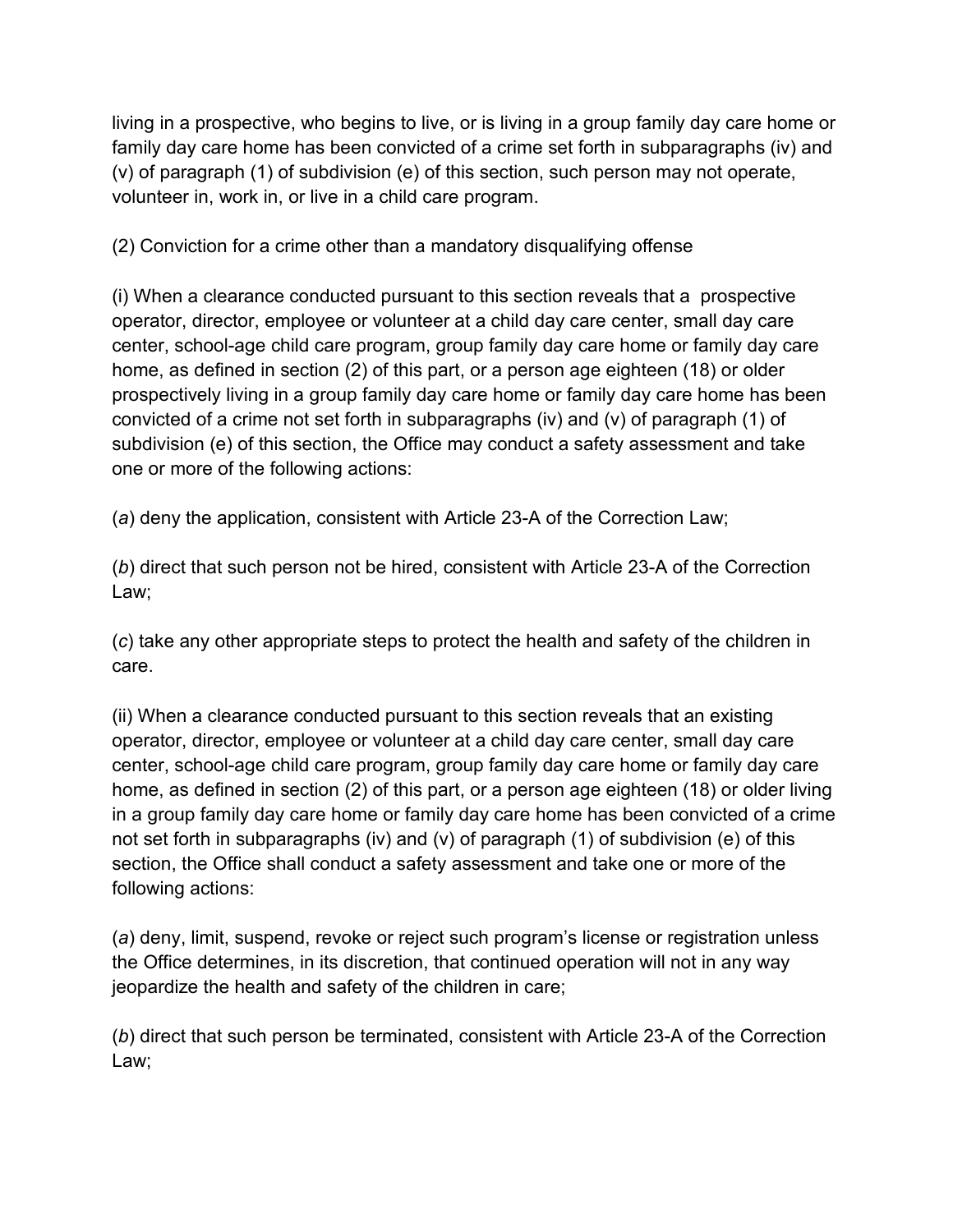(*c*) take any other appropriate steps to protect the health and safety of the children in care.

(3) Pending criminal charge

(i) When a clearance conducted pursuant to this section reveals that a prospective operator, director, employee or volunteer, or person age eighteen (18) or older living in a group family day care home or family day care home has been charged with a crime, the Office shall hold the application in abeyance until the charge is finally resolved.

(ii) When a clearance conducted pursuant to this section reveals that an existing operator, director, employee, volunteer or person age eighteen (18) or older living in a family day care home or group family day care home has been charged with a crime, the Office shall conduct a safety assessment and take all appropriate steps to protect the health and safety of the children in care. The Office may suspend such program's license or registration based on such a charge when necessary to protect the health and safety of children in care.

(g) Safety Assessment. A safety assessment performed in accordance with this section shall include, but not be limited to:

(1) a review of the duties of the person with the criminal conviction or charge;

(2) the extent to which such person may have contact with children in the day care facility or program; and

(3) the status and nature of the criminal conviction or charge.

(h) Any person who the Office determines, pursuant to this section, should be denied employment based on an offense not listed in paragraph (1) of subdivision (e) of this section and to which Article 23-A of the Correction Law is applicable, shall have the ability to request a de novo review of the determination in an administrative hearing before an administrative law judge, to be held and completed before the employer is notified of such determination. Such person shall have reasonable notice concerning the determination, information regarding how to request a hearing to review that determination, and an opportunity to provide any additional information that such person deems relevant to such determination. Such person may choose to be heard in person, by video conference if reasonably available, or through submission of written materials. Where such request is made, the Office shall also have an opportunity to be heard.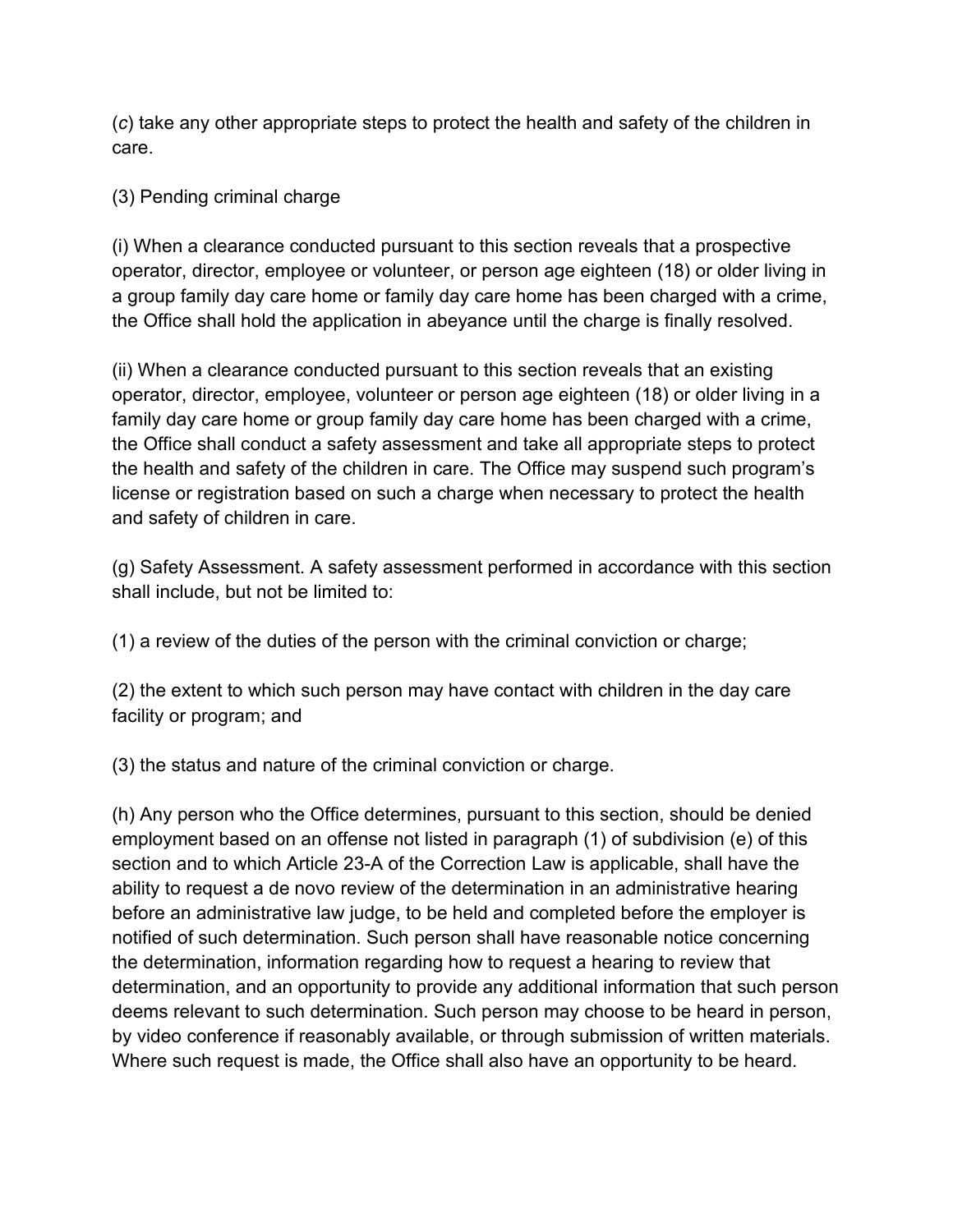(i) Upon receipt of a criminal history record, the Office may request, and is entitled to receive, information pertaining to any crime contained in such criminal history record from any state or local law enforcement agency, district attorney, parole officer, probation officer or court for the purposes of determining whether any grounds relating to such criminal conviction or pending criminal charge exists for denying a license, registration, application or employment.

(j) Notifications. Where the Office or its designee denies or directs a licensee or registrant to deny an application based on the criminal history record, the licensee or registrant must notify the applicant that such criminal history record is the basis of the denial. The Office shall also notify such person that the criminal record check was the basis for the denial of clearance and shall provide such person with a copy of the results of the national criminal record check upon which such action was based, a written statement setting forth the reasons for the denial and a copy of Article 23-A of the Correction Law, and inform such person of his or her right to seek correction of any incorrect information contained in such national record check provided by the federal bureau of investigation. The Office shall not release the content of such results to any non-public entity.

(k) A child day care licensee or registrant must inform the Office when:

(1) any applicant who is subject to criminal history record review in accordance with this section has withdrawn the application or is no longer being considered for the position for which the person applied;

(2) any employee or volunteer who is subject to criminal history record review is no longer employed by or volunteering at the program; and

(3) any person age eighteen (18) or older living in a family or group family day care home who is subject to criminal history record review is no longer living in the residence.

(l) For the purposes of this section, individuals providing services pursuant to the federal Individuals with Disabilities Education Improvement Act (IDEA) Part B, IDEA Part C, Section 504 of the federal Rehabilitation Act of 1973, or Article 89 of the New York Education Law, may be considered volunteers.

Paragraph (19) of subdivision (a) of section 414.2 is amended to add a heading to read as follows: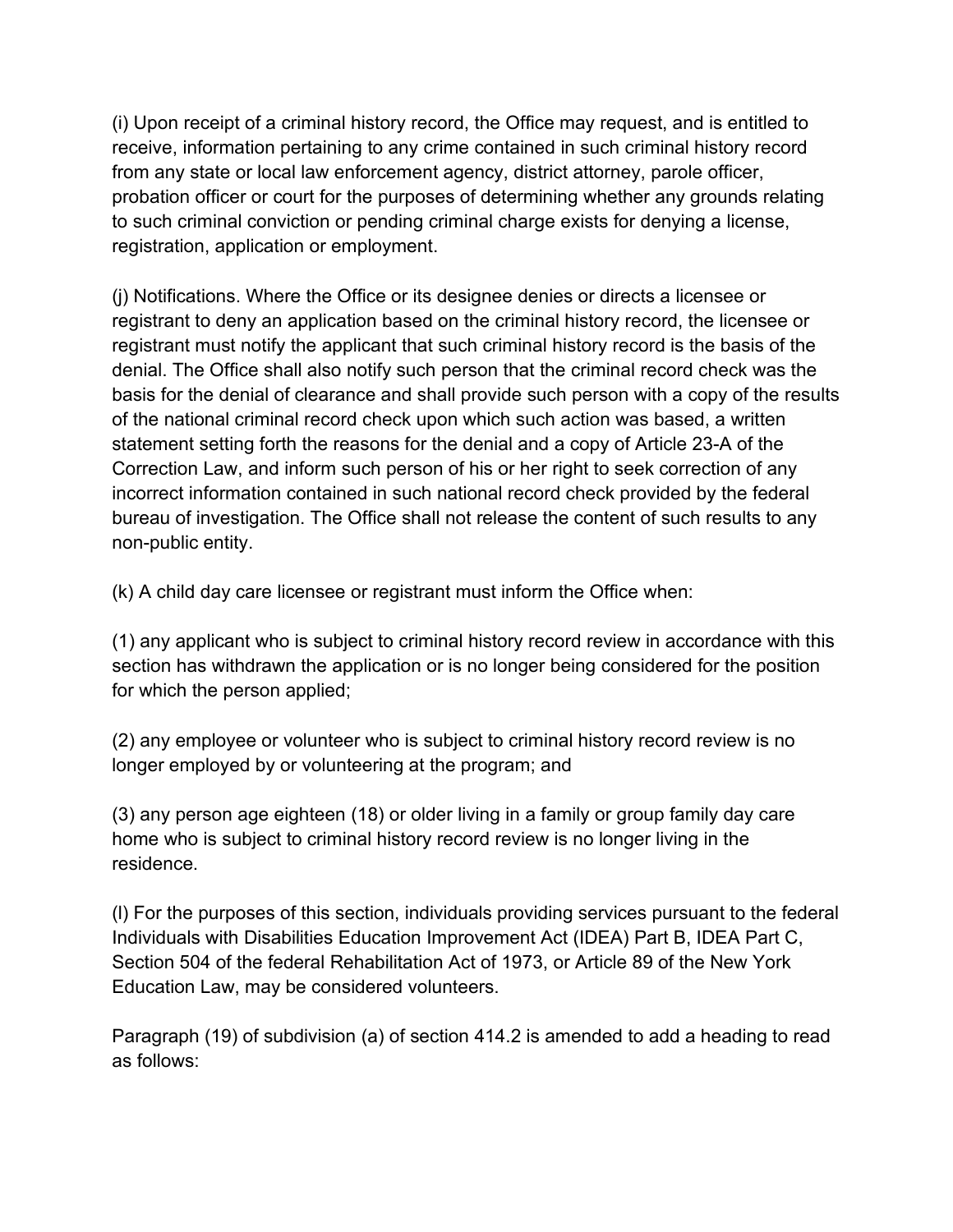## (19) Statewide Central Register of Child Abuse and Maltreatment and Justice Center for the Protection of Persons with Special Needs

Paragraph (27) of subdivision (a) of section 414.2 is repealed and a new paragraph (27) is added to read as follows:

(27) an email address for the director or other person designated to receive communications from the Office. If the applicant is unable to provide at least one valid email address, the applicant must provide a valid mailing address for the director or other person designated to receive written communications from the Office.

Subdivision (c) of section 414.2 is repealed and a new subdivision (c) is added to read as follows:

(c) An application will only be accepted by the Office when the applicant submits the minimum threshold of information as required by Office policy. An application sent to the Office that does not meet the minimum threshold will not be accepted and will be returned to the applicant. Once an application has been accepted, all additional required information must be submitted within no later than 90 days. Failure to submit all required information within the required timeframes shall be considered a withdrawal of the application.

Paragraph (11) of subdivision (e) of section 414.2 is amended to read as follows: (11) documentation from an inspector for the New York State Department of Labor or an insurance company licensed to write boiler insurance in New York State showing that all steam or hot water boilers have been inspected and approved during the current registration period in accordance with the requirements of the New York State Department of Labor. For all other fuel burning heating systems and equipment and boilers not subject to the New York State Department of Labor requirements, documentation of service by a heating contractor performed within the 12 months preceding the date of the application for renewal; [and]

Paragraph (12) of subdivision (e) of section 414.2 is amended to read as follows: (12) a copy of a certification of insurance from an insurance company showing general liability insurance is provided to the school age child care program and a copy of the insurance policy; and[.]

Paragraph (13) of subdivision (e) of section 414.2 is added to read as follows: (13) an email address for the director or other person designated to receive communications from the Office. If the applicant is unable to provide at least one valid email address, the applicant must provide a valid mailing address for the director or other person designated to receive written communications from the Office.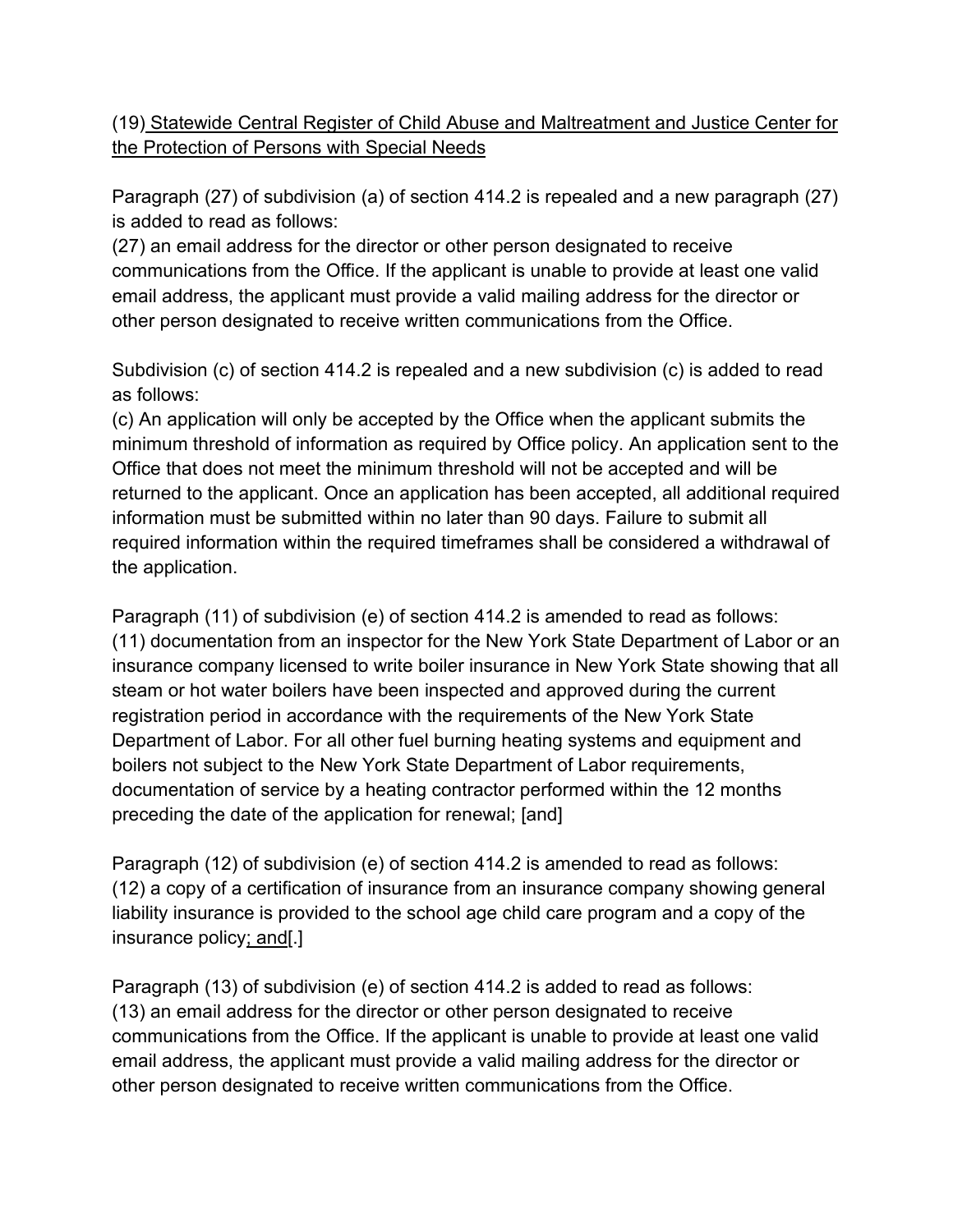Paragraph (1) of subdivision (a) of section 414.5 is added to read as follows: (1) The program must take suitable precautions to prevent the following:

(i) serious injury of a child while in care at the program or being transported by the program;

(ii) death of a child while in care at the program or being transported by the program.

Subparagraphs (vii), (viii) and (ix) of paragraph (3) of subdivision (b) of section 414.5 are amended to read as follows:

(vii) notification of authorities and the children's parents; [and]

(viii) roles of staff[.]; and

(ix) procedures related to the reunification of children and caretakers.

Paragraph (1) of subdivision (I) of section 414.5 is amended to read as follows: (1) Any [pet or] animal [kept indoors or outdoors] present at the [school-age child care] program must present no evidence of disease or parasite[s] and pose no threat.

Paragraph (2) of subdivision (l) of section 414.5 is amended to read as follows: (2) All [pets] animals [housed at or permitted to visit] present at the program that require a license must be licensed.

Paragraph (3) of subdivision (I) of section 414.5 is amended to read as follows: (3) All required [vaccines] vaccinations must be kept current.

Paragraph (4) of subdivision (l) of section 414.5 is amended to read as follows: (4) The license and record of [vaccines] vaccinations must be available to the Office when requested.

Paragraph (5) of subdivision (l) of section 414.5 is repealed and a new paragraph (5) is added to read as follows:

(5) The program must immediately notify the parents of children in care and the Office when an animal present at the program harms any person, including a child in care.

Paragraph (6) of subdivision (l) of section 414.5 is repealed and a new paragraph (6) is added to read as follows: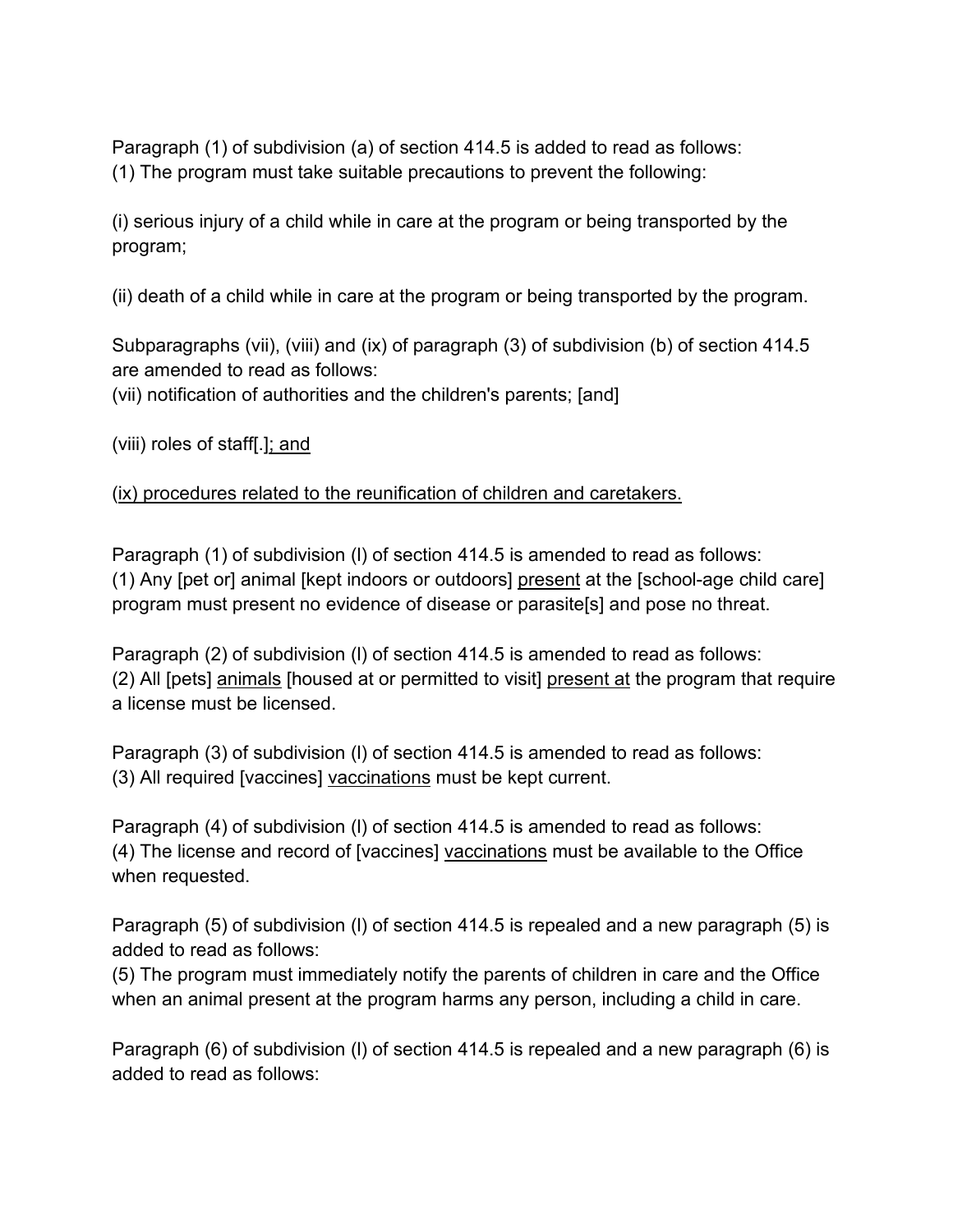(6) The provisions of this subdivision apply to all animals present at the program regardless of who owns the animal.

Paragraph (7) of subdivision (l) of section 414.5 is repealed and a new paragraph (7) is added to read as follows:

(7) The program must provide parents with a written description of all animals present at the program prior to a child's enrollment in the program.

Paragraph (8) of subdivision (l) of section 414.5 is added to read as follows: (8) Within twenty-four (24) hours that an animal is first kept on the premises of a child care program, the program must provide written notice to the Office and parents of children in care that such animal is being kept on the premises.

Subdivision (t) of section 414.5 is amended to read as follows: (t) Operating carbon monoxide detectors and alarms must be located in accordance with applicable laws if children nap at the program during program hours].

Subdivision (y) of section 414.5 is added to read as follows:

(y) Staff and volunteers must take suitable precautions to prevent children from receiving burns caused by contact with hot liquids.

Subdivision (l) of section 414.6 is added to read as follows:

(l) Child care programs are prohibited from transporting child care children in a vehicle built to hold more than 10 passengers, including the driver, unless the vehicle: meets the National Highway Traffic Safety Administration definition of a school bus or a multifunction school activity bus; complies with the National Highway Traffic Safety Administration Federal Motor Vehicle Safety Standards applicable to a school bus or multifunction school activity bus; and is inspected per New York State Department of Transportation rules and regulations.

Subdivision (d) of section 414.8 is repealed and a new subdivision (d) is added to read as follows:

(d) No person under 18 years of age may be left alone to supervise a group of children at any time, including in an emergency.

Subdivision (c) of section 414.9 is amended to read as follows:

(c) The program must provide copies of the behavior management [guidelines] plan to all staff and parents of children in care at the school age child care program.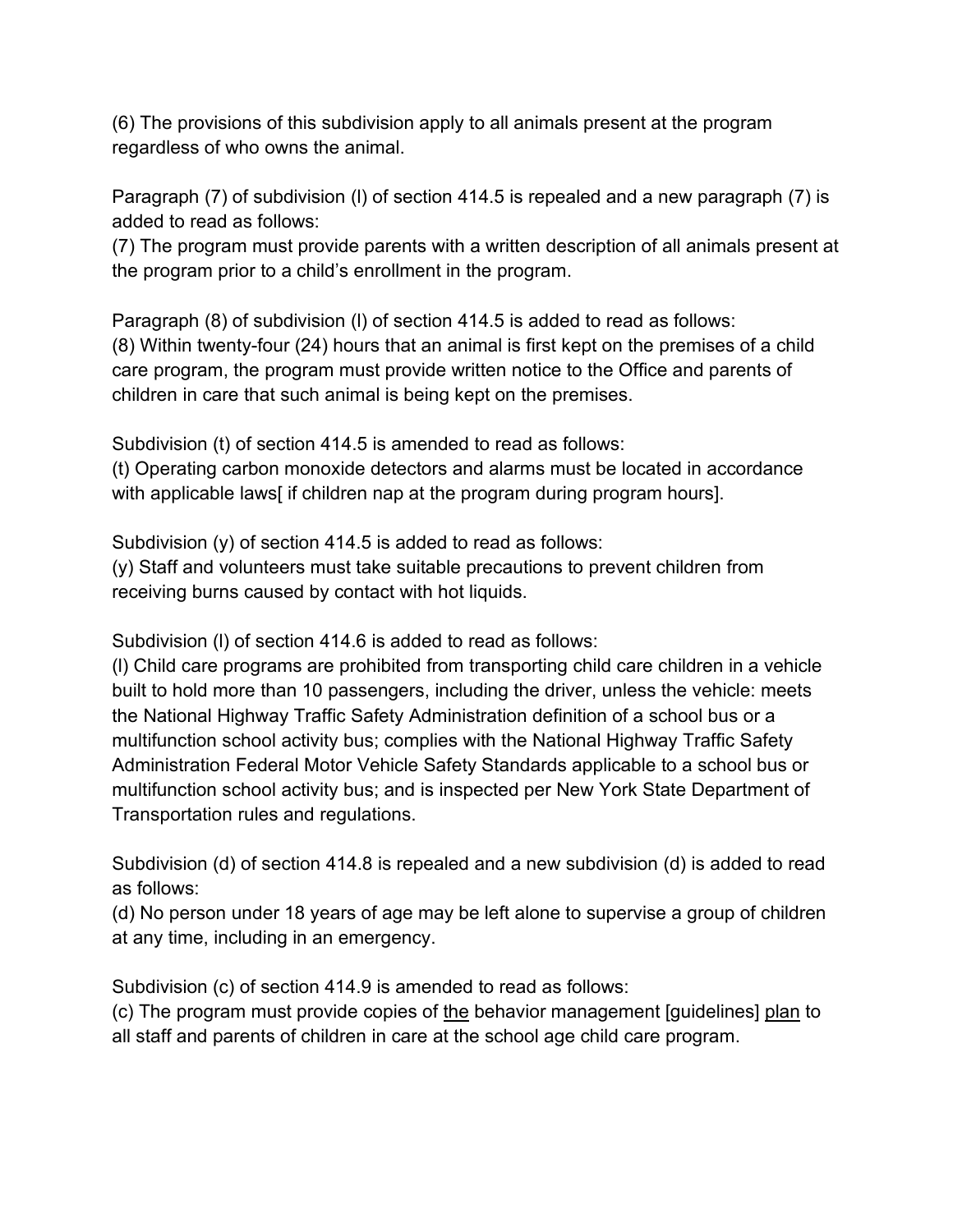Paragraph (1) of subdivision (b) of section 414.10 is amended to add a heading to read as follows:

(1) Statewide Central Register of Child Abuse and Maltreatment and Justice Center for the Protection of Persons with Special Needs

Subparagraph (i) of paragraph (1) of subdivision (b) of section 414.10 is amended to read as follows:

(i) School-age child care programs must submit to the Office the information necessary to inquire of the [Office] Statewide Central Register of Child Abuse and Maltreatment whether any prospective operator, director, employee or volunteer [person who is actively being considered for employment and any individual or any person who is employed by an individual, corporation, partnership or association which provides goods or services to the program, and who will have the potential for regular and substantial contact with the children who are cared for by the program,] is the subject of an indicated report of child abuse or maltreatment on file with the Statewide Central Register of Child Abuse and Maltreatment. In accordance with a schedule developed by the Office, the Office must inquire whether any existing operator, director, employee or volunteer is the subject of an indicated report of child abuse or maltreatment on file with the Statewide Central Register of Child Abuse and Maltreatment. [Each such program may inquire of the Office whether any current staff person, or any person who is being considered for use as a volunteer or for hiring as a consultant, and who has or will have the potential for regular and substantial contact with children being cared for by the program, is the subject of an indicated report of child abuse or maltreatment on file with the Statewide Central Register of Child Abuse and Maltreatment. An inquiry regarding any current staff person or volunteer may be made only once in any six-month period.]

Subparagraph (ii) of paragraph (1) of subdivision (b) of section 414.10 is amended to read as follows:

(ii) School-age child care programs must submit to the Office the information necessary to check the register of substantiated category one cases of abuse or neglect maintained by the Justice Center for the Protection of Persons with Special Needs per section 495 of the Social Services Law before determining whether to hire or otherwise allow any person as a<sup>[n]</sup> prospective operator, director, employee, [administrator, consultant intern,] or volunteer[ or contractor who will have the potential for regular and substantial contact with children cared for by the center].

Paragraph (2) of subdivision (b) of section 414.10 is amended to read as follows: (2) Prior to the Office making any inquiries pursuant to section 414.10(b)(1), the schoolage child care program must notify, in the form prescribed by the Office, the person who will be the subject of the inquiries, that: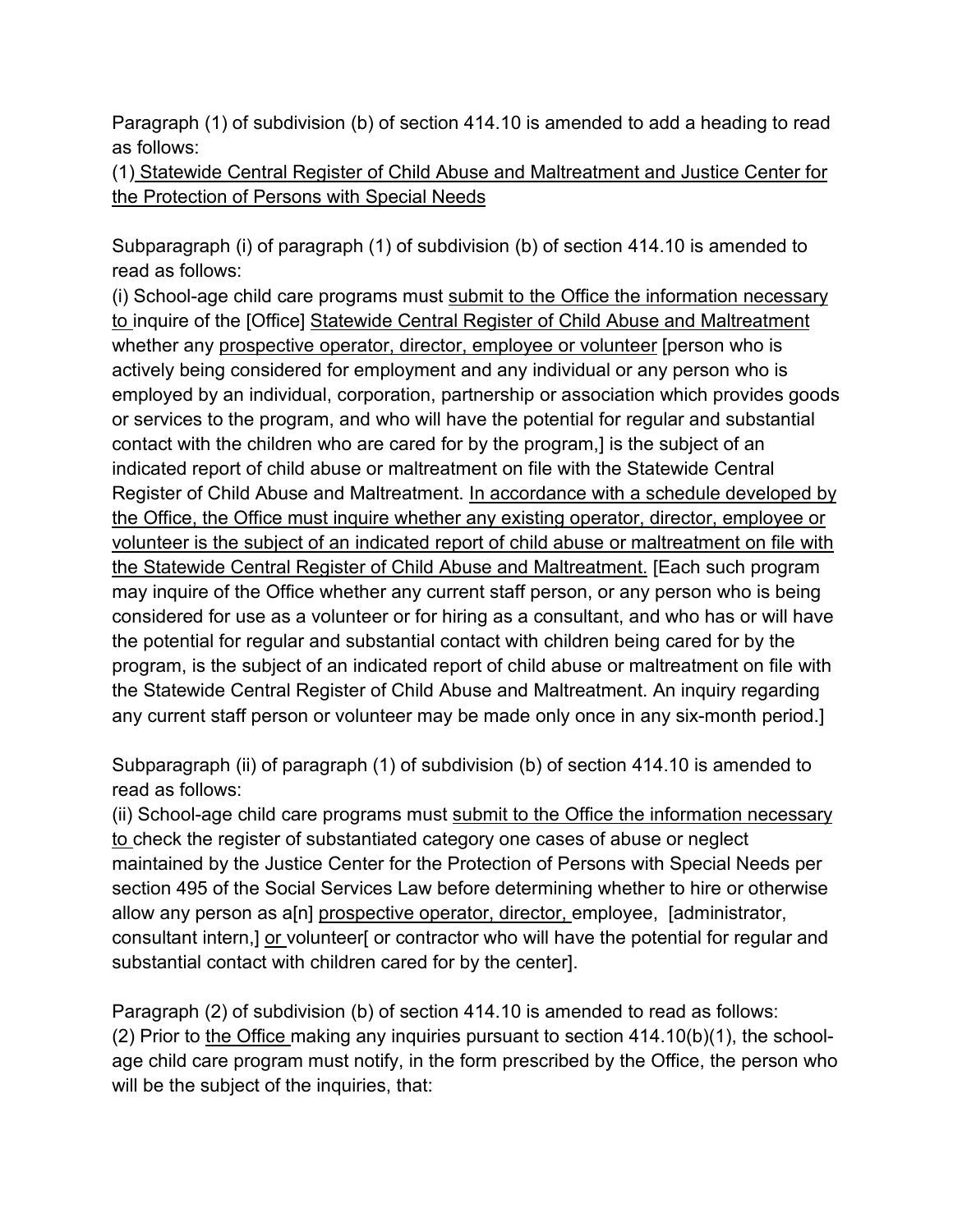$(i)$  …

 $(ii)$  ...

Paragraph (3) of subdivision (b) of section 414.10 is repealed and a new paragraph (3) is added to read as follows:

(3) After completion of required inquiries as provided for in this section and all other criminal history review and background clearances as provided for in section 413.4 of this Title, the Office shall notify the applicant and program whether the applicant is authorized or unauthorized to care for children based on the outcome of such inquiries.

Paragraphs (4), (5) and (6) of subdivision (b) of section 414.10 are repealed.

Subdivision (c) of section 414.10 is amended to read as follows:

(c) In accordance with the provisions of sections 413 and 415 of the Social Services Law, school-age child care program staff must immediately report any suspected incidents of child abuse or maltreatment concerning a child receiving child [day] care to the Statewide Central Register of Child Abuse and Maltreatment or cause such a report to be made when such staff have reasonable cause to suspect that a child coming before them in their capacity as school-age child care program workers is an abused or maltreated child. This must be done in the following manner:

 $(1)$  ...

 $(2)$  ...

Paragraph (13) of subdivision (b) of section 414.11 is added to read as follows: (13) Staff must be aware of each child's special health care needs identified in the child's individual health care plan. This includes, but is not limited to, allergies, disabilities and medical conditions.

Paragraph (14) of subdivision (b) of section 414.11 is added to read as follows: (14) Staff must obtain assistance as identified in the child's individual health care plan if the child has a medical emergency.

Paragraph (9) of subdivision (f) of section 414.11 is amended to add a heading to read as follows:

(9) Documentation of Medication Administration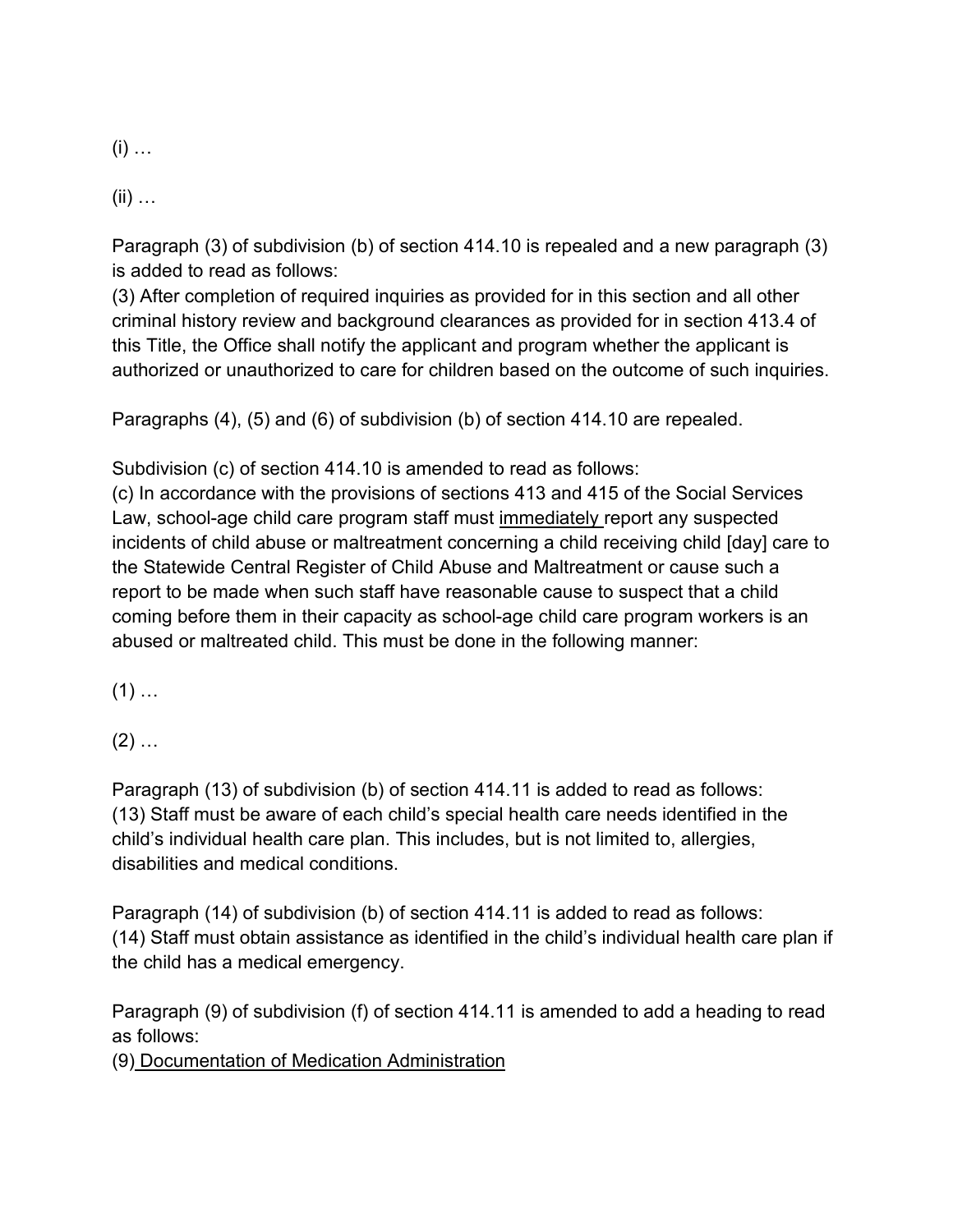Paragraph (11) of subdivision (f) of section 414.11 is amended to read as follows: (11) [For all children for whom the program administers over-the-counter medications] All verbal permissions received pursuant to section 414.11(f) of this Part[, the program] must be documented [that the parent or guardian gave verbal instructions and approval].

Paragraph (1) of subdivision (h) of section 414.11 is amended to read as follows: (1) The program must immediately call 911 for children who require [obtain] emergency medical [health] care [for children who require such care] and also must:

- $(i)$  ..
- $(ii)$  ...
- $(iii)$  ...
- $(iv)$  ...

Paragraph (6) of subdivision (i) of section 414.11 is amended to read as follows: (6) All rooms, equipment, surfaces, supplies and furnishings accessible to children must be cleaned and then sanitized or disinfected, using an EPA registered product, as needed to protect the health of children, and in a manner consistent with the program's health care plan [guidelines issued] approved by the Office.

Subdivision (v) of section 414.12 is added to read as follows:

(v) Four weeks of current meal and snack menus, as applicable, must be reviewed for nutritional content, variety and quality at the time of initial application and once every 24 months by a federal Child and Adult Care Food Program specialist responsible for reviewing and approving menus, or by a person who has a bachelor's or master's degree with a major in food and institutional management or a closely related field and who has completed a dietician internship or has been certified as a registered dietician or has an equivalent state certification.

Subdivision (w) of section 414.12 is added to read as follows: (w) Individual children's food allergies must be posted in a discreet location visible only to staff.

Subdivision (x) of section 414.12 is added to read as follows:

(x) Staff must take steps to prevent a child's exposure to the foods to which the child is allergic.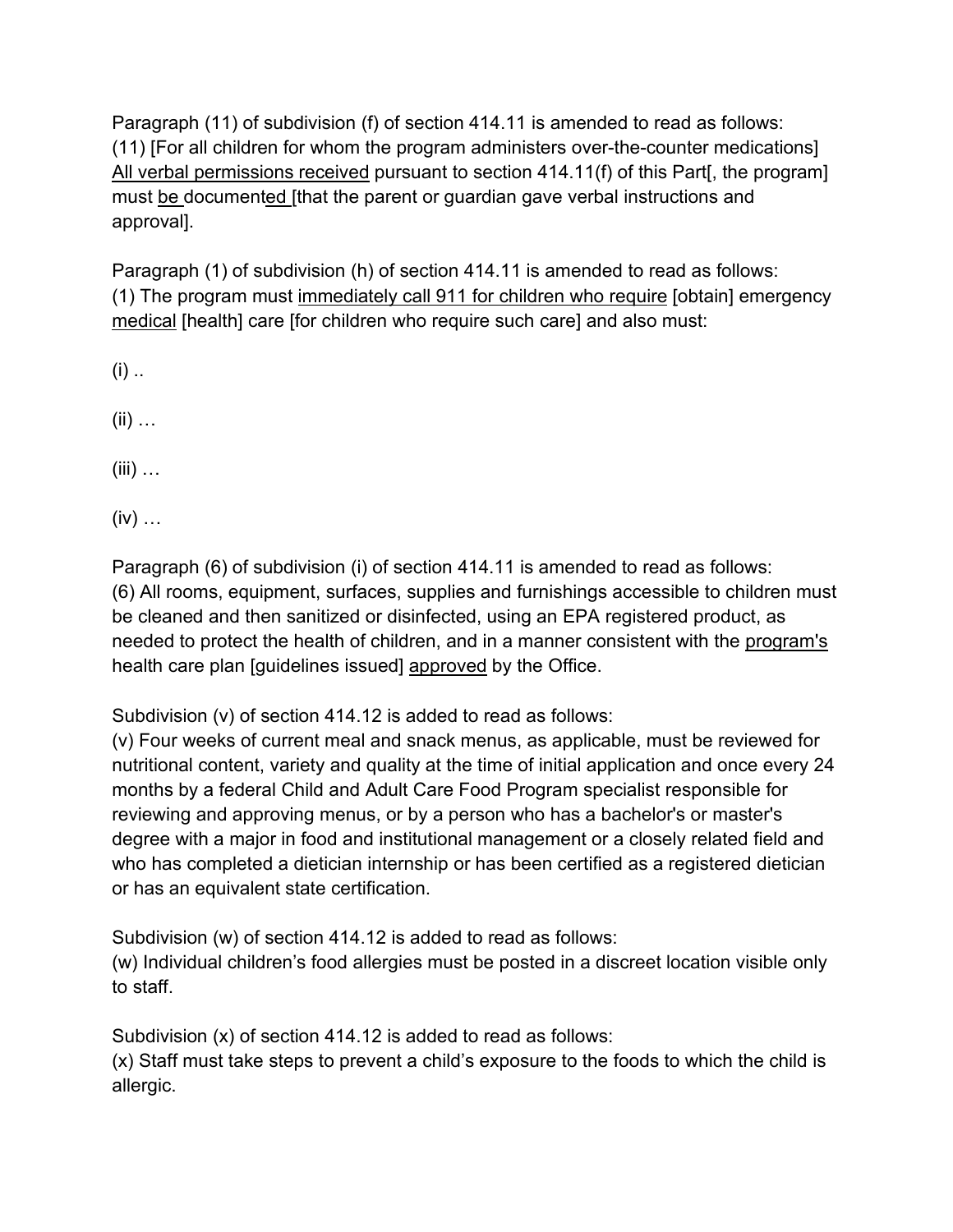Subdivision (b) of section 414.13 is amended to read as follows:

(b) School-age child care programs must review and evaluate the backgrounds of all applicants for staff and volunteer positions[with the potential for regular and substantial contact with children, except for a parent of a child enrolled in the program who is applying to be a volunteer if such parent will not be counted in determining teacher/child ratios and such parent will not be left unsupervised with children]. All applicants whose backgrounds must be reviewed must be required to provide the following:

# $(1)$  ...

(2) the names, addresses and day time telephone numbers of at least [three] two acceptable references, other than relatives, at least one of whom can verify employment history, work record and qualifications, and at least one of whom can attest to the applicant's character, habits and personal qualifications to be a school-age child care program staff member;

(3) a sworn statement by the applicant indicating whether, to the best of the applicant's knowledge, such applicant has ever been convicted of a misdemeanor or felony in New York State or any other jurisdiction and fingerprint images as required to comply with the requirements of  $[314.3]413.4$  of this Title;  $[and]$ 

(4) the information necessary to determine whether the applicant is the subject of an indicated report of child abuse and maltreatment as required by section  $414.10(b)(1)(i)$ of this Part;[.]

(5) the information necessary to determine whether the applicant is listed on the register of substantiated category one cases of abuse or neglect maintained by the Justice Center for the Protection of Persons with Special Needs, pursuant to Section 495 of the Social Services Law, as required by section 414.10(b)(1)(ii); and[.]

(6) the information necessary to complete the criminal history review and background clearance requirements as outlined in this Part. This information must be submitted to the Office on forms provided by the Office.

Subdivision (g) of section 414.13 is repealed and a new subdivision (g) is added to read as follows:

(g) The minimum education and experience qualifications for staff are as follows:

(1) To be qualified as a director, a person must possess either: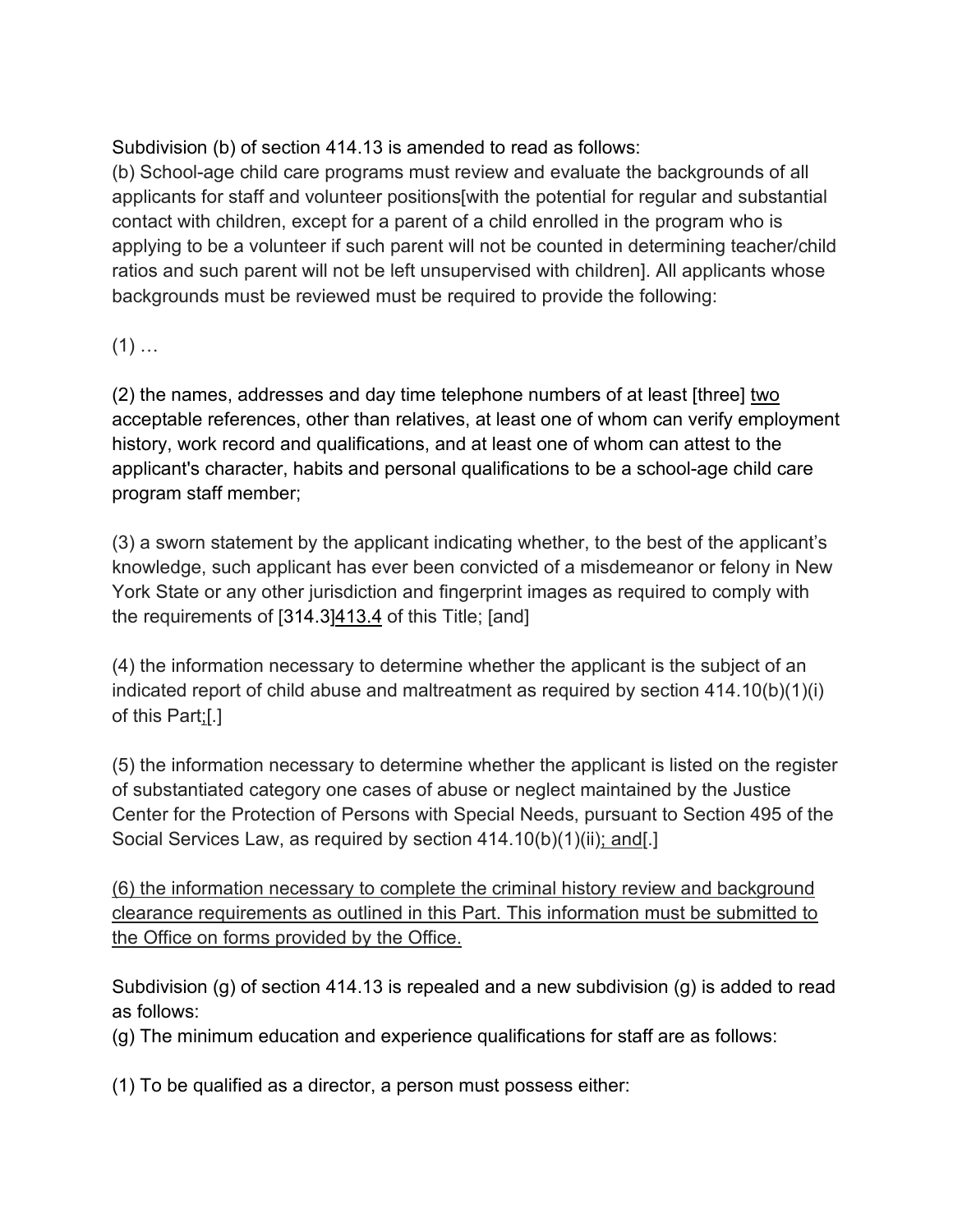(i) an associate's degree in Child Development, Elementary Education, Physical Education, Recreation or a related field; and two years of direct experience working with children less than 13 years of age, including at least one year in a supervisory capacity in a child care program or related field of work; or

(ii) a New York State Children's Program Administrator Credential; and two years of direct experience working with children less than 13 years of age, including at least one year in a supervisory capacity in a child care program or related field of work; or

(iii) a School-Age Child Care Credential or other Office-recognized credential specific to the school-age developmental period; and two years of direct experience working with children less than 13 years of age, including at least one year in a supervisory capacity in a child care program or related field of work; or

(iv) two years of college with 18 credits in Child Development, Elementary Education, Physical Education, Recreation or a related field; and two years of direct experience working with children less than 13 years of age, including at least one year in a supervisory capacity in a child care program or related field of work.

(2) To be qualified as a group teacher, a person must possess either:

(i) an associate's degree in child development, elementary education, physical education, recreation or a related field; or

(ii) a school-age child care credential or other Office-recognized credential specific to the school-age developmental period; and one year of experience working with children less than 13 years of age; or

(iii) a high school diploma or its equivalent; and two years of direct experience working with children less than 13 years of age.

(3) To be qualified as an assistant teacher, a person must possess either:

(i) a high school diploma, or its equivalent, or

(ii) one year of experience working with children less than 13 years of age.

Subdivision (b) of section 414.14 is repealed and a new subdivision (b) is added to read as follows: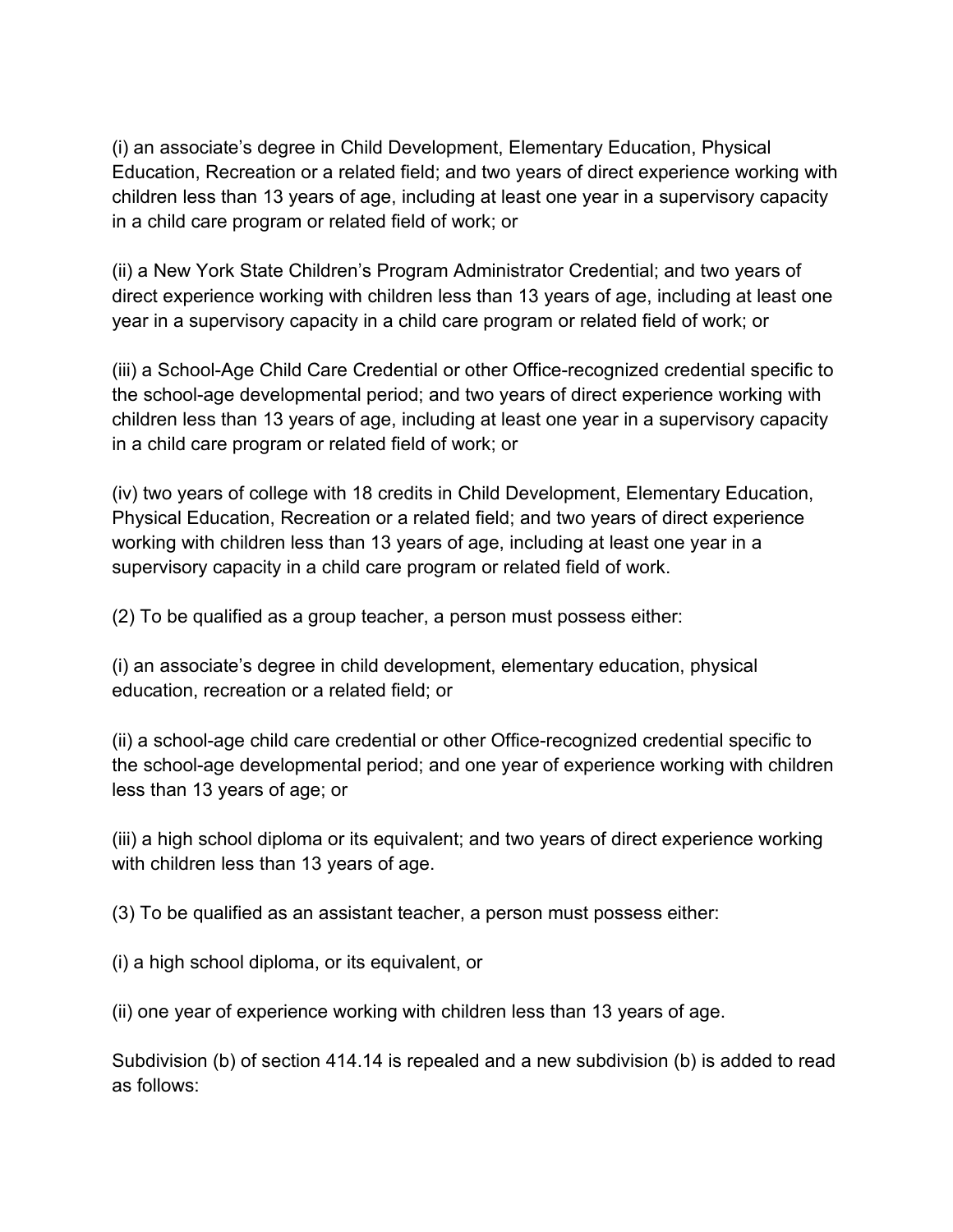(b) Each applicant for, or individual in the position of director, teacher, or volunteer must complete Office-approved training that complies with federal minimum health and safety preservice or three-month orientation period requirements. This training must be obtained preservice or within three months of starting such position.

(1) Any teacher, director, or volunteer who has not completed this training must not be left unsupervised with children in care until such time as the training has been completed.

Subdivision (c) of section 414.14 is repealed and a new subdivision (c) is added to read as follows:

(c) Each staff person and volunteer must complete a minimum of thirty (30) hours of training every two years. The required (30) hours of training every two years is subject to the following conditions:

(1) Fifteen of the required thirty (30) hours of training must be obtained during the person's first six months at the program.

(2) A minimum of five (5) hours of Office-approved training must be obtained each year which addresses topics or subject matters set forth in 414.14(d).

Subdivision (d) of section 414.14 is amended to read as follows: (d) [The thirty (30) hours of required t] Training must address [the following topics] all topics or subject matters required by state and federal law. The required state topics are:

(1) principles of childhood development, focusing on the developmental stages of the age groups for which the program provides care;

[(i) Principles of childhood development include such things as meeting the physical, social and developmental needs of children, including those with special needs; behavior management and discipline; promoting play and physical activity; individual development variation and learning styles; brain development and cross cultural skills and knowledge.]

(2) nutrition and health needs of children;

[(i) Nutrition and health needs of children include such things as healthy menu planning, obesity prevention, training in infectious diseases, cardiopulmonary resuscitation (CPR), first aid, health and safety practices, medication administration training.]

(3) child [day] care program development;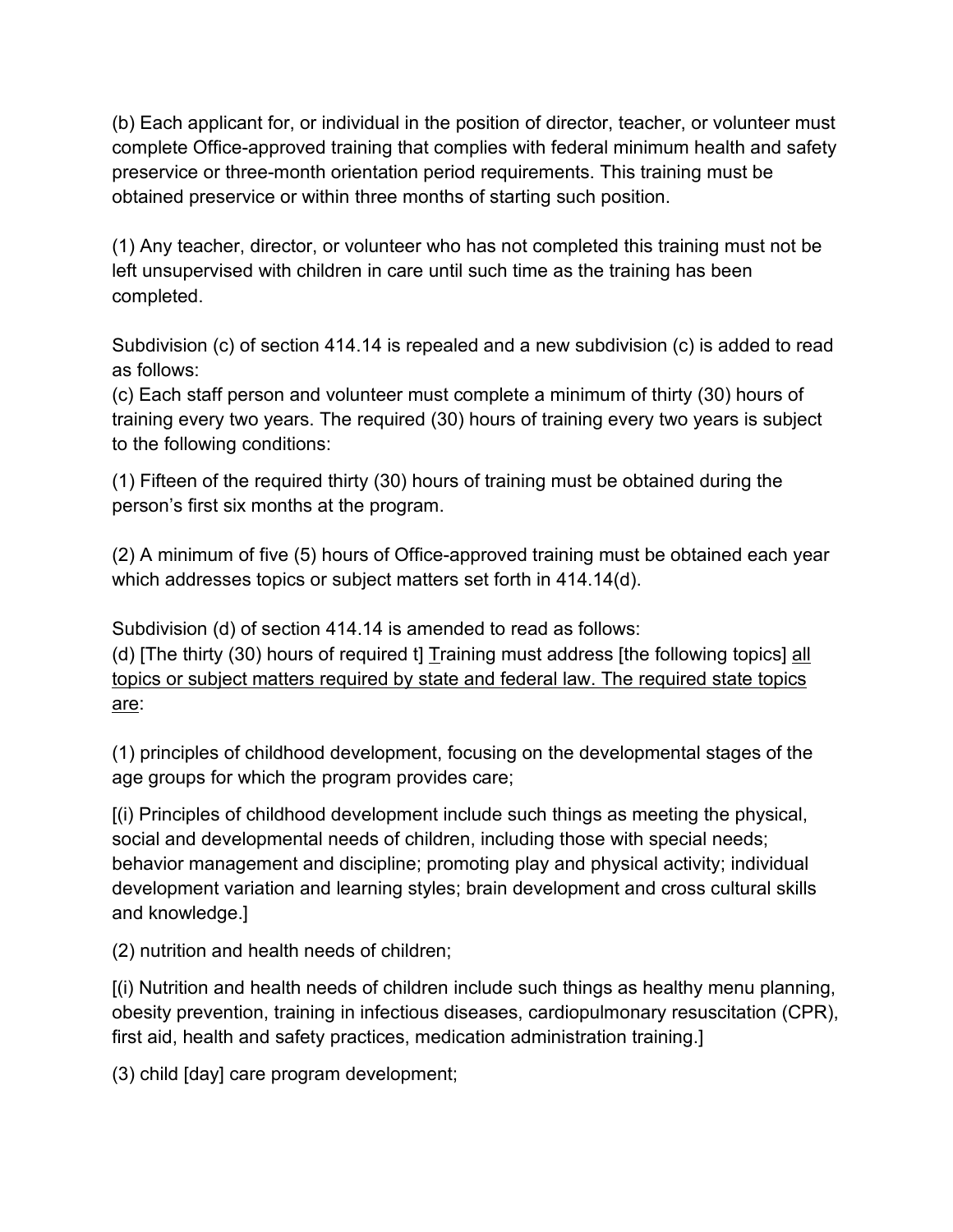[(i) Child day care program development topics include such things as practices, staff supervision and coaching, program variety and activity; school age quality programming, promoting children's social and emotional skills, and establishing nurturing, stimulating environments; hand washing;]

(4) safety and security procedures;

[(i) Safety and security procedures include such things as communication between parents and staff, emergency preparedness and response practices and procedures, fire safety, pool and water sports safety, playground safety, supervising daily activities; anti-bullying practices; and family engagement techniques.]

(5) business record maintenance and management;

[(i) business record maintenance and management includes such things as training in New York State and federal requirements as a business owner and employer, child day care record keeping and documentation requirements, time maintenance, organizational skills, scheduling and coverage, staff supervision and coaching.]

(6) child abuse and maltreatment identification and prevention;

[(i) child abuse and maltreatment identification and prevention includes such things as reporting protocol; how to make a report to the Statewide Central Register; documenting incidents and daily health checks; child abuse policy/procedure including safety plan.]

(7) statutes and regulations pertaining to child [day] care; and

(8) statutes and regulations pertaining to child abuse and maltreatment [;

(i) statutes and regulations pertaining to child abuse and maltreatment includes such things as Mandated Reporter training; responsibilities of a mandated reporter].

Subdivision (e) of section 414.14 is amended to read as follows:

(e) Training received [after the application has been submitted but] before the application has been approved and the registration granted may be counted towards the initial fifteen (15) hours required in section 414.14(c)(1) of this Part provided that such training was completed within 12 months of registration.

Subdivision (f) of section 414.14 is amended to read as follows:

(f) After satisfying all of the training requirements for a two-year period, an individual can carry over all training hours earned within the last 90 days of the two-year period, to count toward the training requirements for the next two-year period. Individuals must still obtain a minimum of five (5) hours of training annually pursuant to section  $414.14(c)(2)$ of this Part.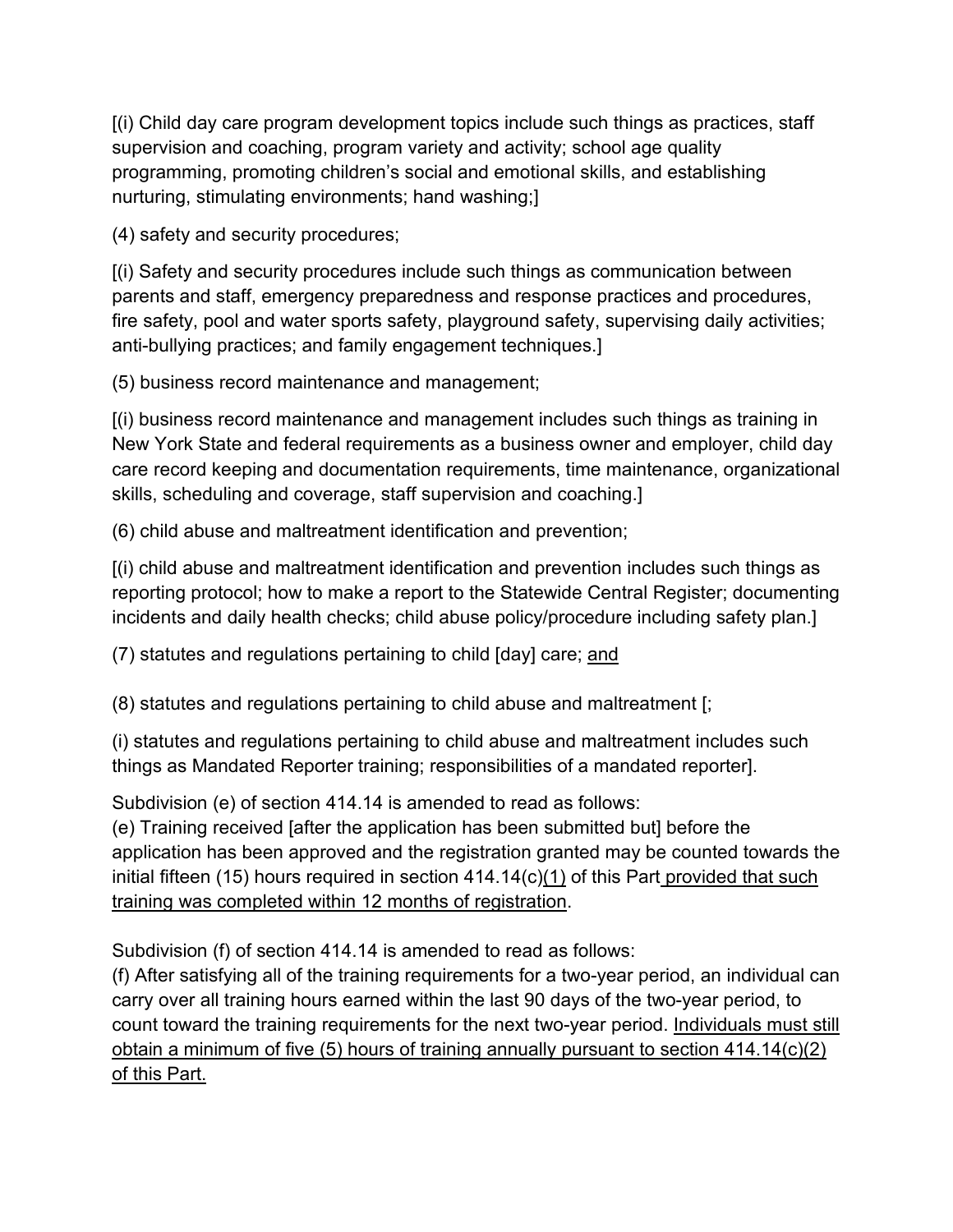Subdivision (g) of section 414.14 is amended to read as follows:

(g) For the thirty (30) hours of training that must be received every two years, any person responsible for developing, directing and supervising the daily activity programs for children who can demonstrate basic competency in a particular topic to the Office may determine in which of the specified topics he or she needs further study. The Office [also] may also exempt any person responsible for developing, directing and supervising the daily activity programs for children from participating in training on a particular topic upon demonstration of substantially equivalent knowledge or experience related to that topic. All persons with such exemptions must still complete a minimum of thirty (30) hours of training every two years, and a minimum of five (5) hours of training each year.

Subdivision (k) of section 414.14 is amended to read as follows:

(k) All [day] child care programs must have at least one staff person who holds a valid [certificate] certification in cardiopulmonary resuscitation (CPR) and first aid on the premises of the [child care] program during the program's operating hours.

Subdivision (l) of section 414.14 is amended to read as follows:

(l) CPR and first aid [certificates] certifications must be appropriate to the ages of the children in care. All certifications in CPR and first aid must contain an in-person competency component.

Subdivision (n) of section 414.14 is repealed.

Paragraph (1) of subdivision (a) of section 414.15 is amended to add a heading to read as follows:

## (1) Obtain a Registration and Operate in Compliance with Applicable Laws and Regulations

Paragraph (6) of subdivision (a) of section 414.15 is amended to read as follows: (6) The effective period of the initial registration for a school age child care program will be up to [two] four years and any subsequent registration will be up to four years each so long as the program remains in compliance with applicable laws and regulations during such periods.

Paragraph (10) of subdivision (b) of section 414.15 is amended to add a heading to read as follows:

(10) Inspectors, Representatives of the Office and Child Protective Services

Clause (*e*) of subparagraph (ii) of paragraph (11) of subdivision (b) of section 414.15 is amended to read as follows: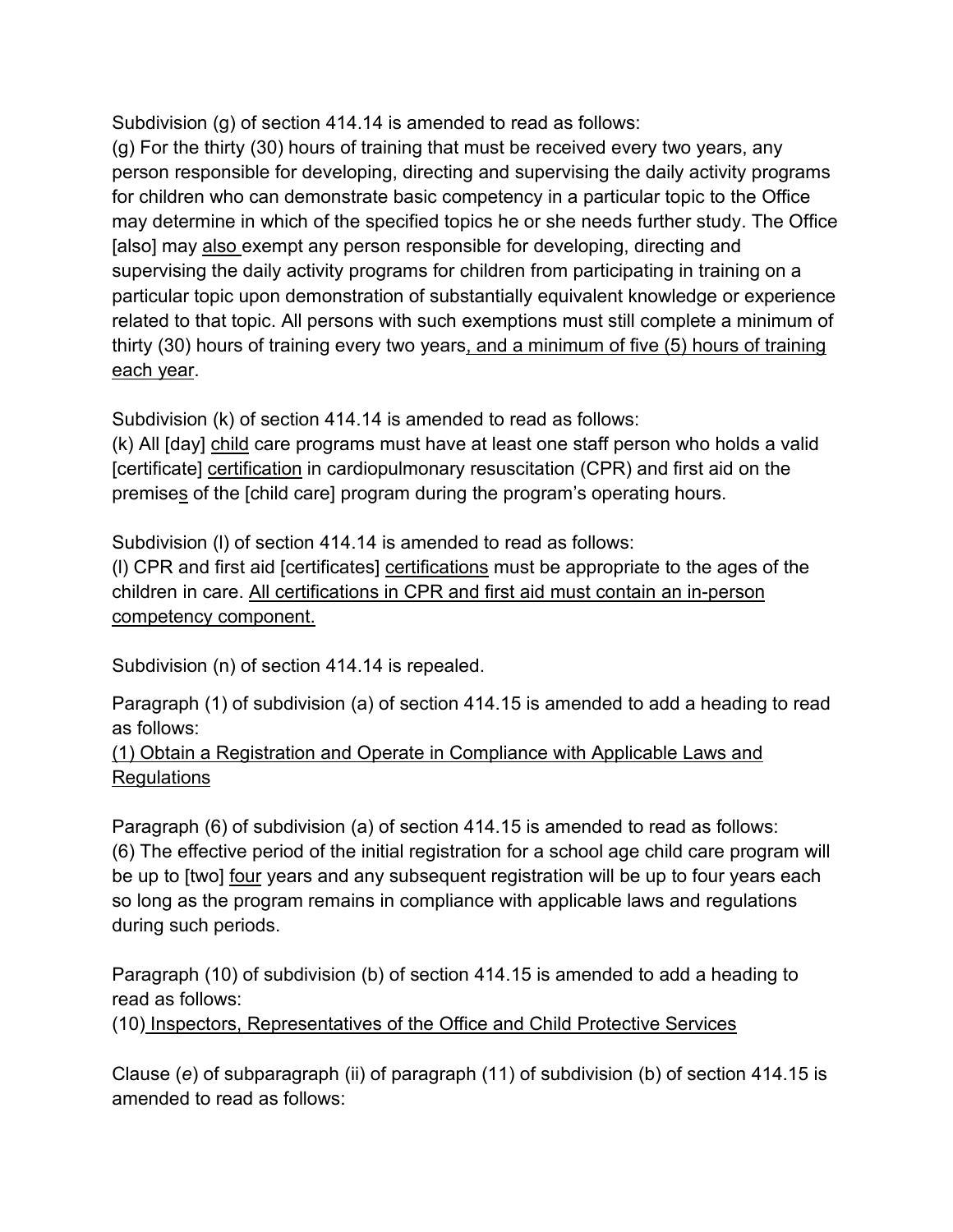(*e*) [three (3)] two acceptable references;

Subparagraph (iv) of paragraph (12) of subdivision (b) of section 414.15 is amended to read as follows:

(iv) immediately upon learning of any other change that would place the school age child care program out of compliance with applicable regulations[.];

Subparagraph (v) of paragraph (12) of subdivision (b) of section 414.15 is added to read as follows:

(v) any change in email address for the director or other designee when such change becomes effective; and

Subparagraph (vi) of paragraph (12) of subdivision (b) of section 414.15 is added to read as follows:

(vi) any change to contact information when such changes become effective.

Paragraph (14) of subdivision (b) of section 414.15 is amended to read as follows: The program must immediately notify the parent and Office upon learning of the following events involving a child which occurred while the child was in care at the program or was being transported by the program:

(i) death,

(ii) serious incident,

(iii) serious injury,

(iv) serious condition,

(v) communicable [illness] disease, or

(vi) transportation to a hospital [, of a child which occurred while the child was in care at the program or was being transported by the program. A serious incident includes any event in which a child requires medical attention other than routine illness, is left without competent supervision for any period of time, or leaves the program without an approved teacher or designated person].

Paragraph (17) of subdivision (b) of section 414.15 is amended to add a heading to read as follows:

(17) Fire and Police Notifications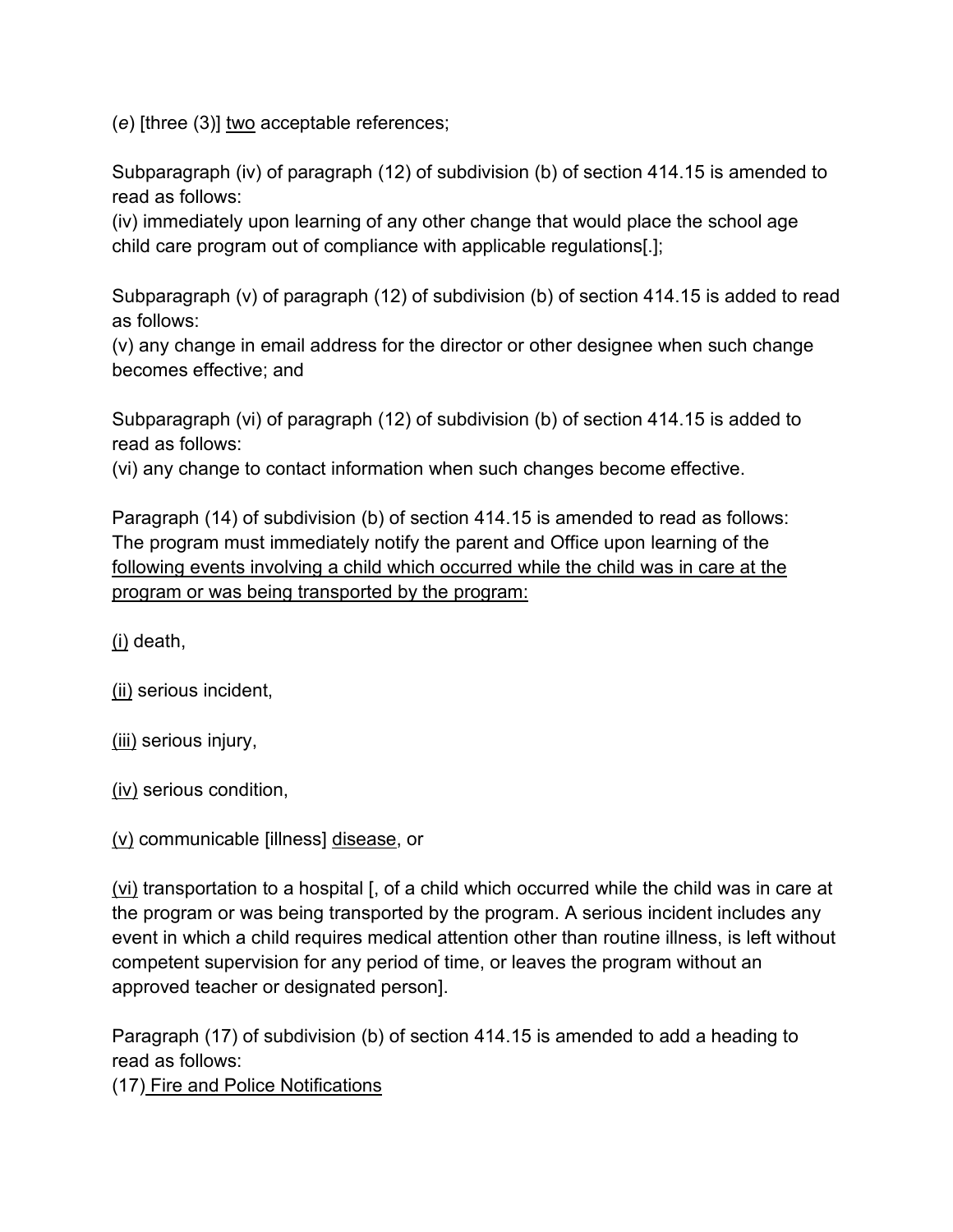Subparagraph (i) of paragraph (17) of subdivision (b) of section 414.15 is amended to read as follows:

(i) Within five days after receiving the initial registration and before actually commencing operation, the program must, using a form specified by the Office or an approved equivalent for that purpose, notify the local police and fire departments of the municipality within which the school age child care program is located of the following:

(*a*) …

- (*b*) …
- (*c*) …
- (*d*) …

Subparagraph (v) of paragraph (21) of subdivision (b) of section 414.15 is amended to read as follows:

(v) the behavior management [policy] plan;

Subparagraph (ii) of paragraph (22) of subdivision (b) of section 414.15 is amended to read as follows:

(ii) the name(s), addresses and telephone numbers of person(s) with the legal responsibility and administrative authority for the operation of the program; [and]

Subparagraph (iii) of paragraph (22) of subdivision (b) of section 414.15 is amended to read as follows:

(iii) the address and telephone number of the appropriate regional office [of the Office] which may be contacted to lodge a complaint against the school age child care program for violations of statutory and regulatory requirements[.]; and

Subparagraph (iv) of paragraph (22) of subdivision (b) of section 414.15 is added to read as follows:

(iv) a copy of the most recent compliance history report immediately after it is issued to the program by the Office.

Paragraph (23) of subdivision (b) of section 414.15 is repealed and a new paragraph (23) is added to read as follows:

(23) Upon termination or resignation of the director: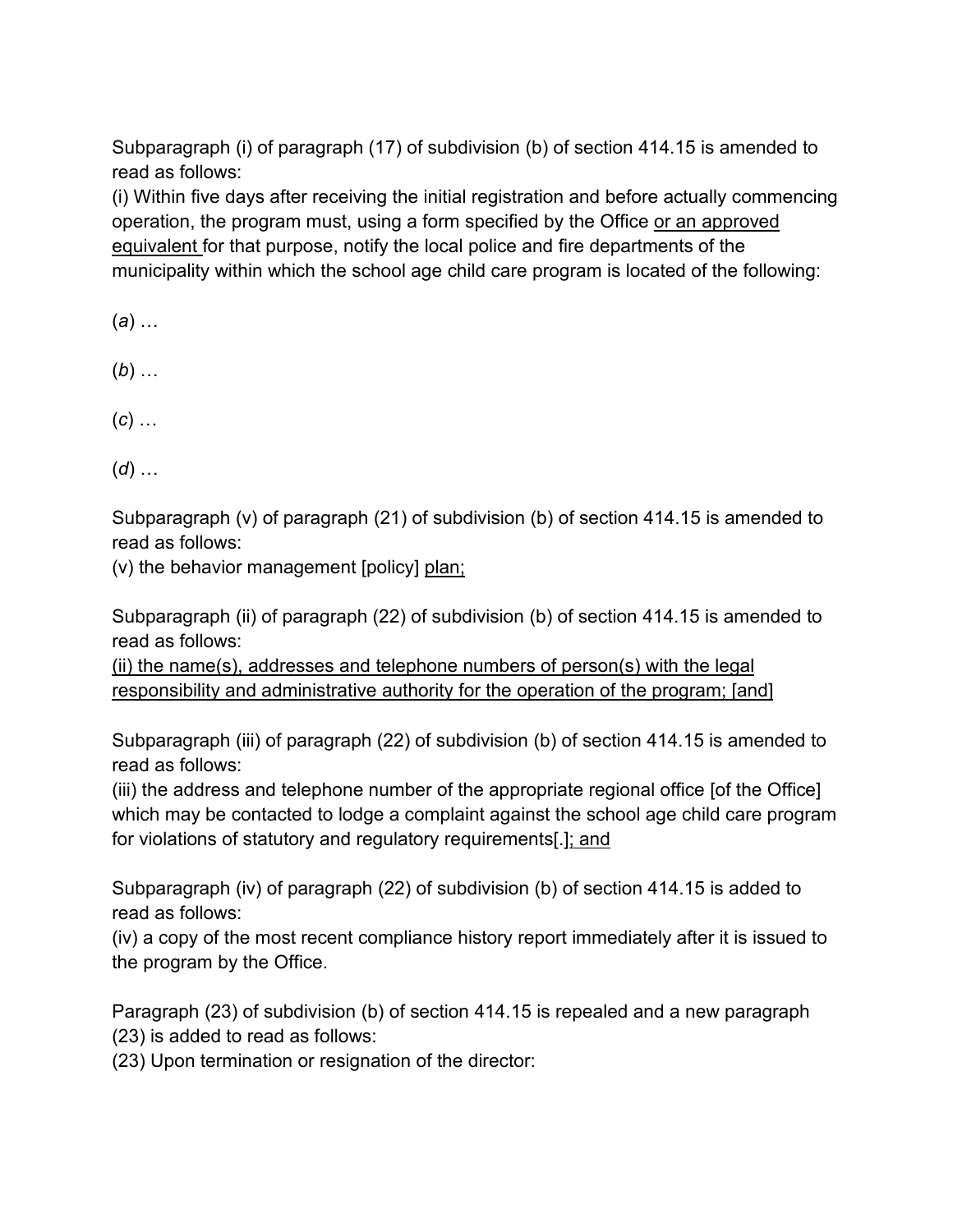(i) An acting director must be immediately named by the registrant.

(ii) The appointment of the acting director must be shared with the Office by the next day of business.

(iii) The acting director must be knowledgeable about the program's operation and policies.

(iv) An approved, permanent director must be on-site, performing the duties of the position, within 90 days.

Paragraph (30) of subdivision (b) of section 414.15 is added to read as follows: (30) Programs must follow safety plans developed by the Office when allegations of risk of harm to child(ren) against the program, staff, volunteer or visitor are under investigation.

Paragraph (6) of subdivision (c) of section 414.15 is amended to read as follows: (6) children's individual health care plans;[, including] parental consents for emergency medical treatment[, child's medical statement and immunizations; any available results of lead screening]; the name and dosage of any medications used by a child, [and ]the frequency of administration of such medications,[;] and a record of their administration by program staff; daily health check documentation;[and] a record of illnesses[,] and injuries occurring while in care; and any indicators of child abuse or maltreatment;

Paragraph (11) of subdivision (c) of section 414.15 is amended to read as follows: (11) personnel information including a list of all staff with job assignments and schedules; each staff and volunteer's final and, if applicable, provisional criminal history review and background check approval letter(s) [Statewide Central Register clearance results; Justice Center for the Protection of Persons with Special Needs background check forms; criminal history review information]; staff resumes; medical statements;[,] acceptable references and other information required by section 414.13 of this Part;

Paragraph (16) of subdivision (c) of section 414.15 is amended to read as follows: (16) the napping agreement for [each]any child who naps while in care;

Paragraph (4) of subdivision (a) of section 416.2 is amended to read as follows: (4) the names, addresses and day time telephone numbers of at least [three] two acceptable references each for the provider, assistant(s), and any substitute(s) as specified in section 416.13 of this Part;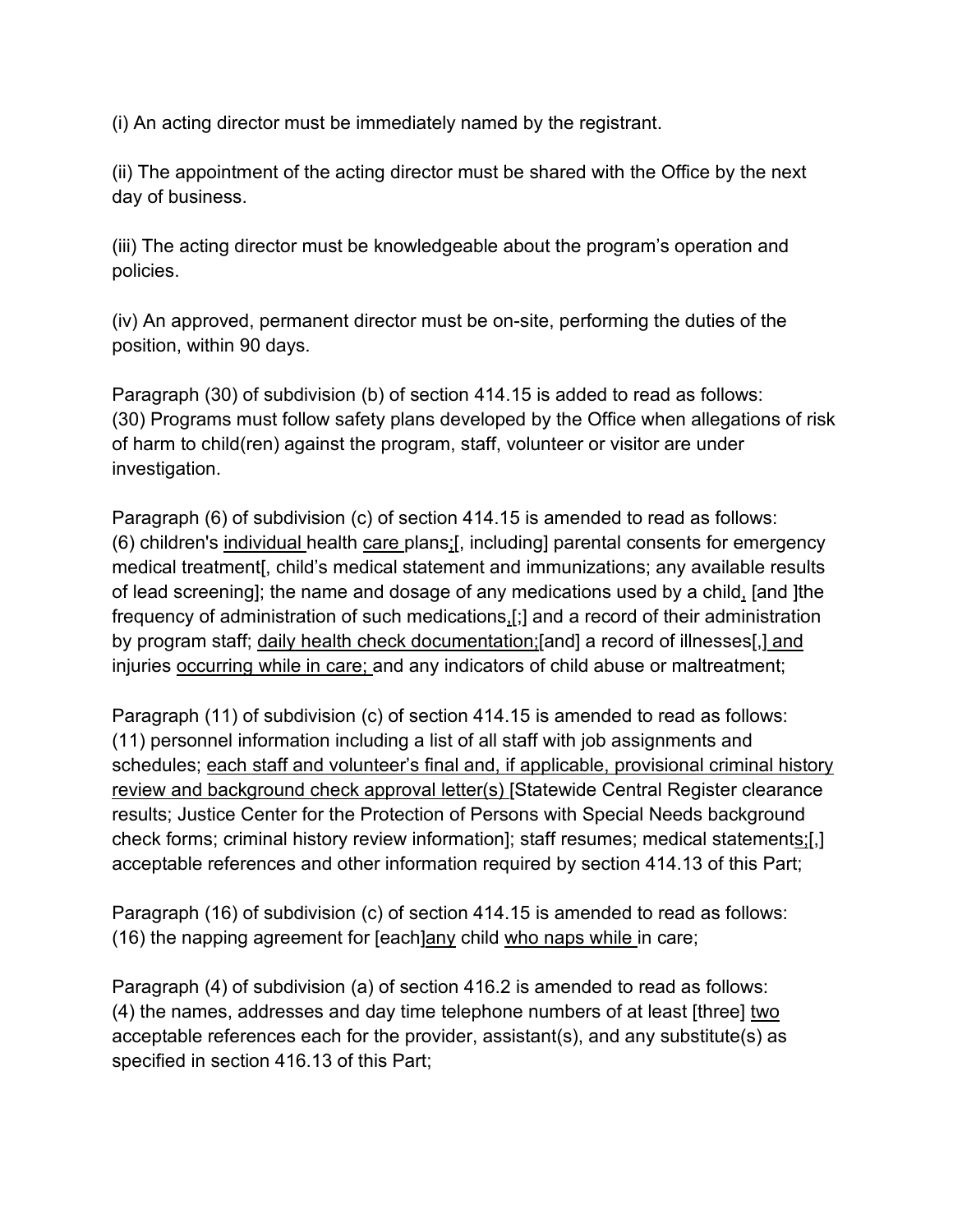Paragraph (8) of subdivision (a) of section 416.2 is amended to add a heading to read as follows:

(8) Statewide Central Register of Child Abuse and Maltreatment and Justice Center for the Protection of Persons with Special Needs

Subparagraph (i) of paragraph (8) of subdivision (a) of section 416.2 is amended to read as follows:

(i) the Statewide Central Register database check forms necessary to complete required screening by the Statewide Central Register of Child Abuse and Maltreatment to determine if the provider, employees, volunteers [assistant(s), substitute(s)], and any person 18 years of age or older who [resides] lives in the [proposed] prospective group family day care home is the subject of an indicated report of child abuse or maltreatment;

Paragraph (14) of subdivision (a) of section 416.2 is amended to read as follows: (14) the site to be used for child care must meet the definition and requirements of a personal residence as outlined in Part 413. The licensee must submit documentation, acceptable to the Office, to prove that the group family day care home is being used as a residence; [and]

Paragraph (15) of subdivision (a) of section 416.2 is amended to read as follows: (15) a health care plan developed in accordance with requirements of section 416.11(c); and [.]

Paragraph (16) of subdivision (a) of section 416.2 is added as follows: (16) an email address for the provider or other person designated to receive communications from the Office. If the applicant is unable to provide at least one valid email address, the applicant must provide a valid mailing address for the provider or other person designated to receive written communications from the Office.

Subdivision (b) of section 416.2 is repealed and a new subdivision (b) is added to read as follows:

(b) An application will only be accepted by the Office when the applicant submits the minimum threshold of information as required by Office policy. An application sent to the Office that does not meet the minimum threshold will not be accepted and will be returned to the applicant. Once an application has been accepted, all additional required information must be submitted within no later than 90 days. Failure to submit all required information within the required timeframes shall be considered a withdrawal of the application.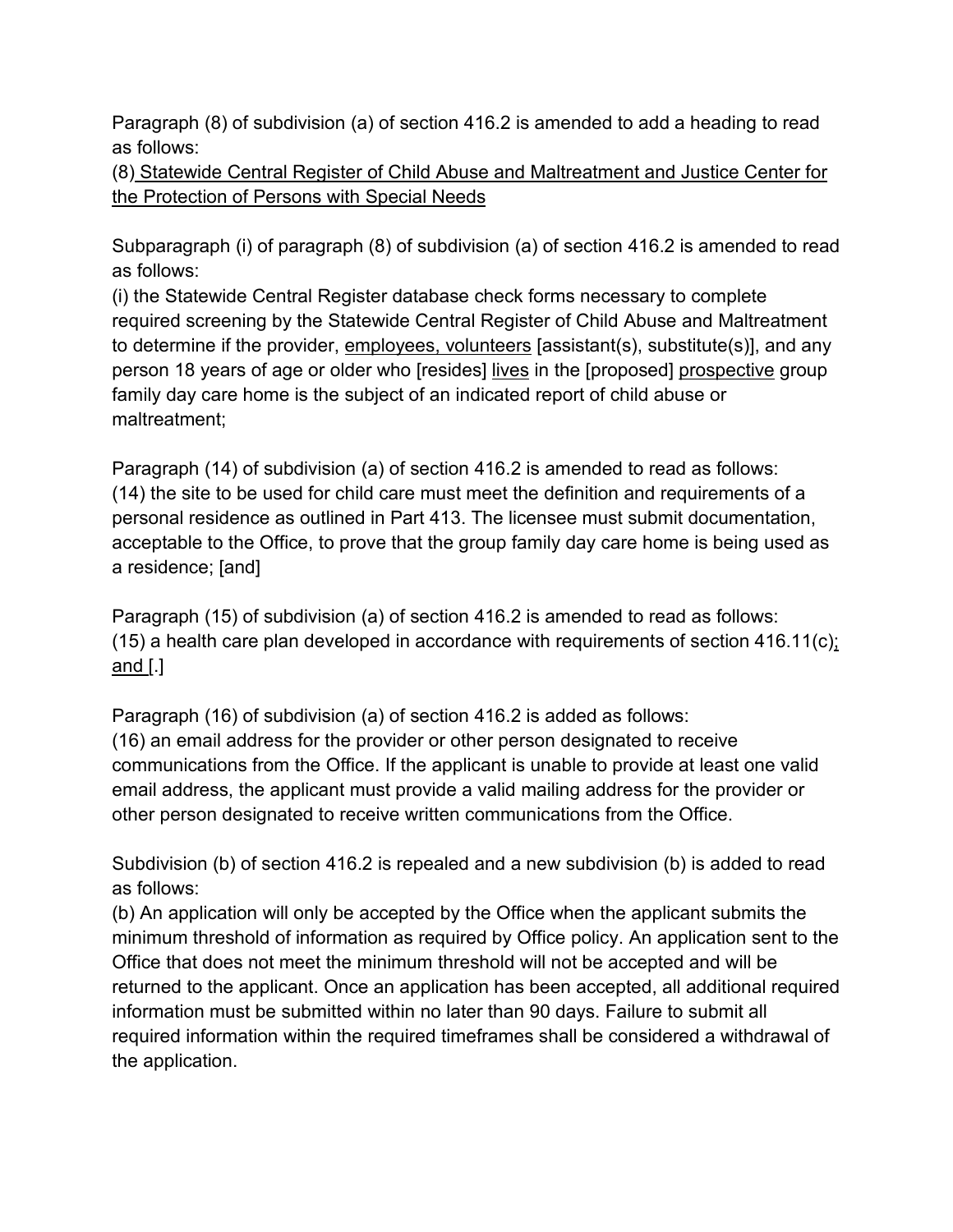Paragraph (9) of subdivision (d) of section 416.2 is added to read as follows: (9) an email address for the provider or other person designated to receive communications from the Office. If the applicant is unable to provide at least one valid email address, the applicant must provide a valid mailing address for the provider or other person designated to receive written communications from the Office.

Paragraph (1) of subdivision (a) of section 416.5 is added to read as follows: (1) The program must take suitable precautions to prevent the following:

(i) serious injury of a child while in care at the program or being transported by the program; and

(ii) death of a child while in care at the program or being transported by the program.

Subparagraphs (vii) is amended and subparagraphs (viii), and (ix) are added to paragraph (3) of subdivision (b) of section 416.5 to read as follows: (vii) notification of authorities and the children's parents [.]; [and] (viii) roles of staff; and (ix) procedures related to the reunification of children and caretakers.

Subdivision (e) of section 416.5 is amended to read as follows:

(e) [Barriers. ] Porches, decks or stairs with more than two steps must have railings with a barrier extending to the floor or ground to prevent children from falling. Acceptable types of barriers include, but are not limited to, balusters, intermediate rails, and heavy screening.

Subdivision (f) of section 416.5 is amended to add a heading to read as follows: (f) Barriers.

Paragraph (1) of subdivision (l) of section 416.5 is amended to read as follows: (1) Any [pet or ] animal [kept indoors or outdoors] present at the [group family] day care home must present no evidence of disease or parasite and pose no threat.

Paragraph (2) of subdivision (l) of section 416.5 is amended to read as follows: (2) All [pets] animals present at the program that require a license must be licensed.

Paragraph (3) of subdivision (l) of section 416.5 is amended to read as follows: (3) All required [vaccines] vaccinations must be kept current.

Paragraph (4) of subdivision (l) of section 416.5 is amended to read as follows: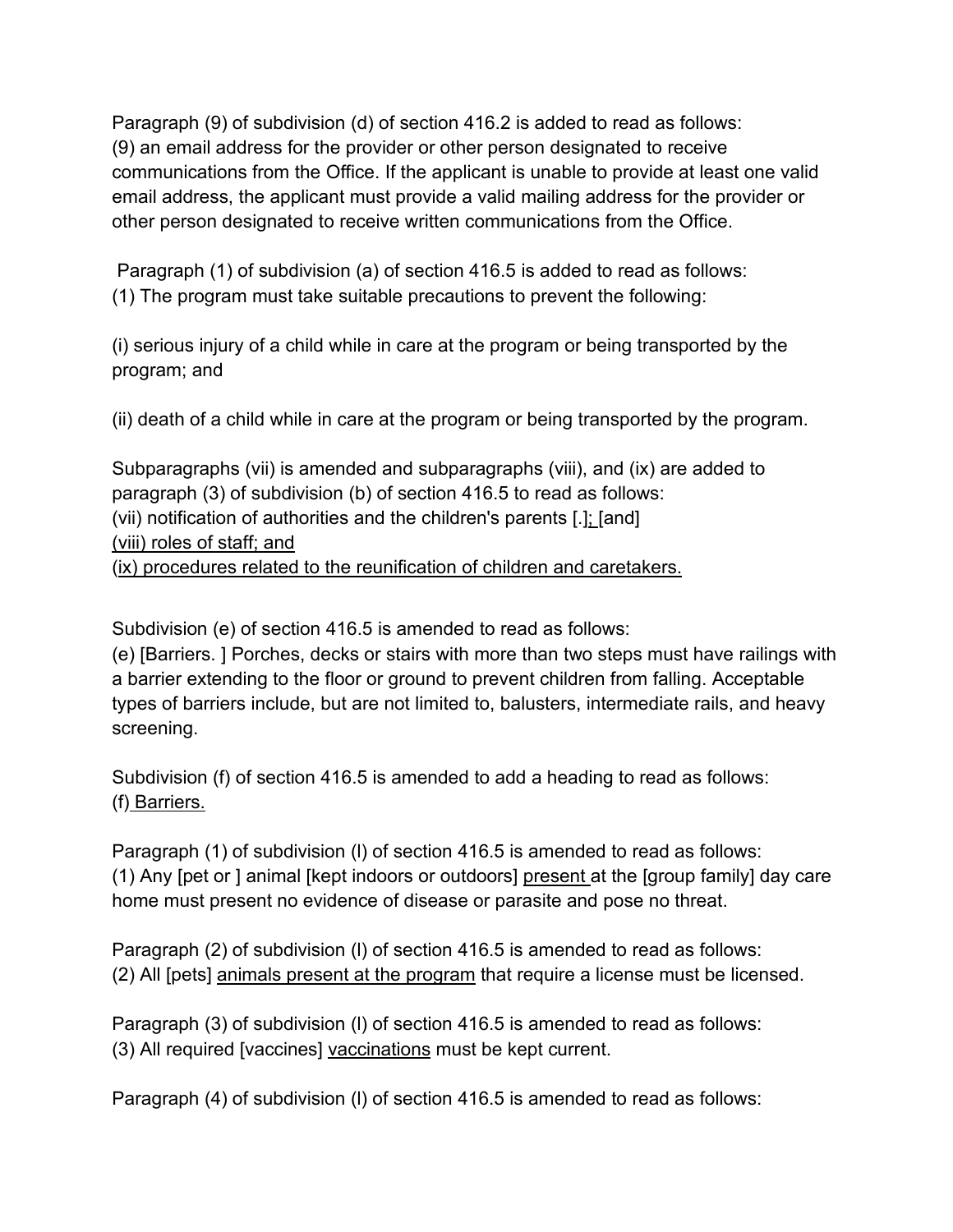(4) The license and record of [vaccines] vaccinations must be available to the Office when requested.

Paragraph (5) of subdivision (l) of section 416.5 is repealed and a new paragraph (5) is added to read as follows:

(5) The program must immediately notify the parents of children in care and the Office when an animal kept on the premises harms any person, including a child in care.

Paragraph (6) of subdivision (l) of section 416.5 is repealed and a new paragraph (6) is added to read as follows:

(6) The provisions of this subdivision apply to all animals present at the program regardless of who owns the animal.

Paragraph (7) of subdivision (l) of section 416.5 is added to read as follows: (7) The program must provide parents with a written description of all animals kept on the premises prior to a child's enrollment in the program.

Paragraph (8) of subdivision (l) of section 416.5 is added to read as follows: (8) Within twenty-four hours that an animal is first kept on the premises of a child care program, the program must provide written notice to the Office and parents of children in care that such animal is being kept on the premises.

Subdivision (z) of section 416.5 is added to read as follows:

(z) Caregivers and volunteers must take suitable precautions to prevent children from receiving burns caused by contact with hot liquids.

Subdivision (m) of section 416.6 is added to read as follows:

(m) Child care programs are prohibited from transporting child care children in a vehicle built to hold more than 10 passengers, including the driver, unless the vehicle: meets the National Highway Traffic Safety Administration definition of a school bus or a multifunction school activity bus; complies with the National Highway Traffic Safety Administration Federal Motor Vehicle Safety Standards applicable to a school bus or multifunction school activity bus; and is inspected per New York State Department of Transportation rules and regulations.

Subdivision (m) of section 416.7 is amended to read as follows:

(m) Sleeping arrangements for infants through 12 months of age require that the infant be placed flat on his or her back to sleep, unless medical information from the child's health care provider is presented to the program by the parent that shows that arrangement is inappropriate for that child.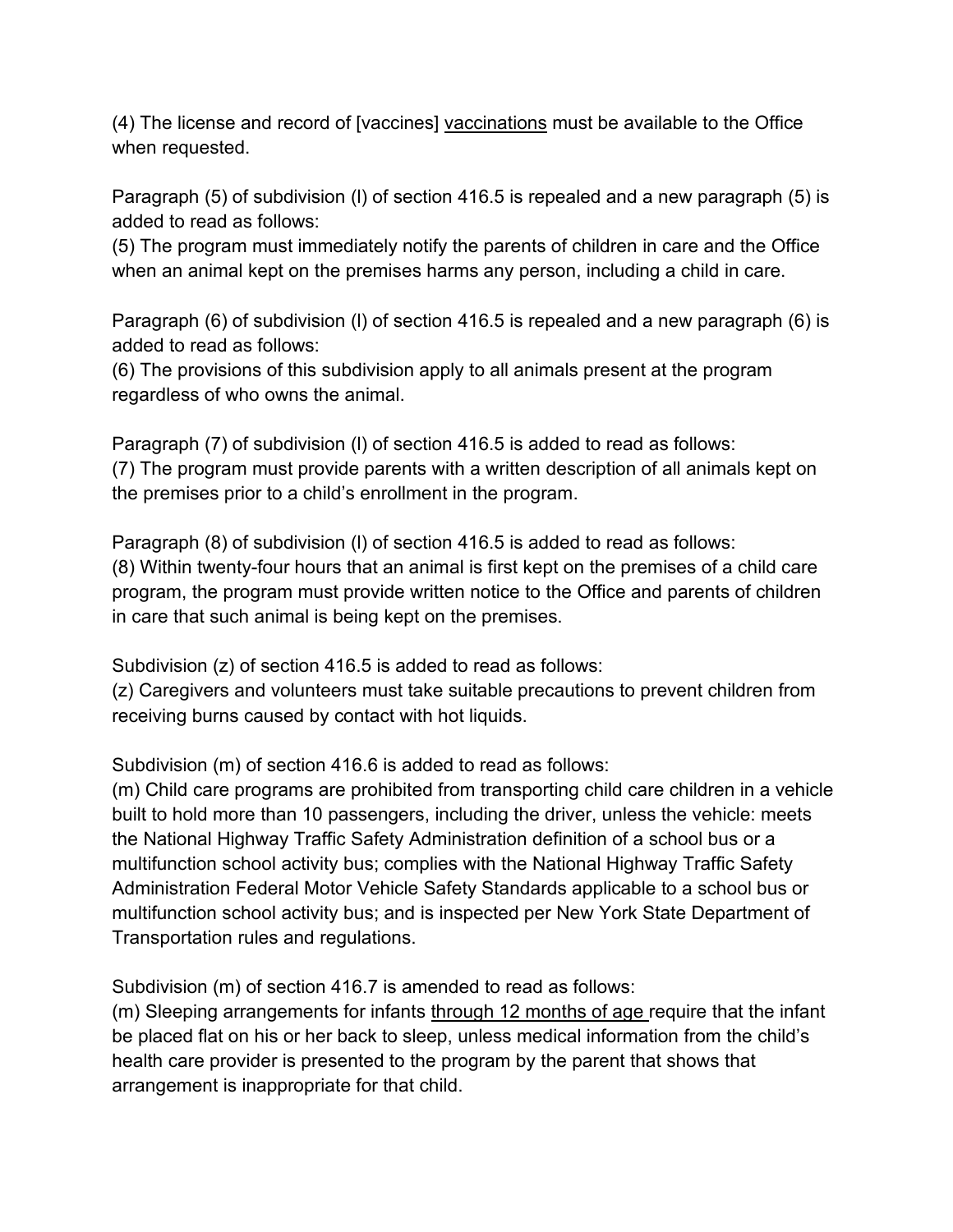Subdivision (n) of section 416.7 is amended to read as follows: (n) Cribs, bassinets and other sleeping areas for infants through 12 months of age must include an appropriately sized fitted sheet, and must not have bumper pads, toys, [large] stuffed animals, [heavy] blankets, pillows, wedges or infant positioners [unless medical information from the child's health care provider is presented indicating otherwise.] Wedges or infant positioners will be permitted with medical documentation from the child's health care provider.

Paragraph (2) of subdivision (b) of section 416.8 is amended to read as follows: (2) When a functioning electronic monitor is in use, napping and sleeping children must be physically checked every 15 minutes to assess the overall safety and well-being of the children and to make sure infants' faces are uncovered. The checks must be done in close physical proximity to the child.

Paragraph (3) of subdivision (b) of section 416.8 is amended to read as follows: (3) For evening and night care, the caregiver may sleep while children are sleeping only if functional electronic monitors are in use in each room where children are sleeping. The licensee must obtain the written permission to do so from the parent of each child receiving evening or night care in the group family day care home. In the event written permission is not obtained from all parents, the caregiver must remain awake at all times and physically check sleeping children every 15 minutes to assess the overall safety and well-being of the children and to make sure infants' faces are uncovered. The checks must be done in close physical proximity to the child.

Subdivision (d) of section 416.8 is repealed and a new subdivision (d) is added to read as follows:

(d) Only approved caregivers may be left unsupervised with day care children.

Subdivision (l) of section 416.8 is repealed and reserved.

Subdivision (b) of section 416.10 is amended to read as follows:

(b) In accordance with the provisions of sections 413 and 415 of the Social Services Law, caregivers must immediately report any suspected incidents of child abuse or maltreatment concerning a child receiving child [day] care to the Statewide Central Register of Child Abuse and Maltreatment or cause such a report to be made when the caregiver has reasonable cause to suspect that a child coming before them in their capacity as caregiver in a group family day care is an abused or maltreated child. Such report must be followed by a written report within 48 hours, in the form and manner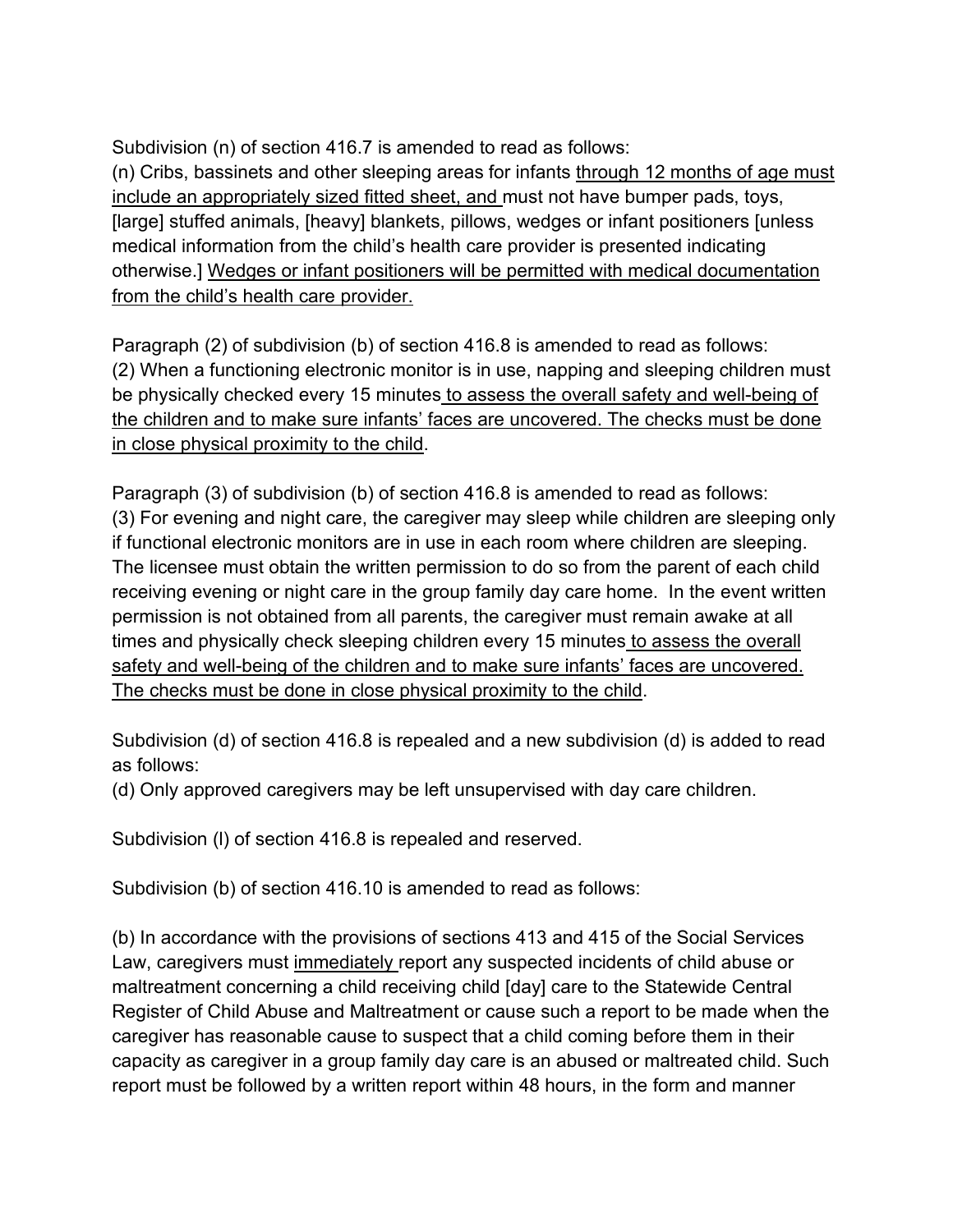prescribed by the Office, to the child protective service of the social services district in the county in which the child resides.

Subdivision (a) of section 416.11 is amended to read as follows: (a) Child Enrollment Requirements for Children Not Enrolled in Kindergarten or a Higher Grade.

Paragraph (1) of subdivision (a) of section 416.11 is amended to read as follows: (1) [Other than children who are enrolled in kindergarten or a higher grade, no] No child may be accepted for care in a child care program unless the program has been furnished with a written statement signed by a health care provider verifying that the child is able to participate in child [day] care and currently appears to be free from contagious or communicable diseases. A child's medical statement must have been completed within the 12 months preceding the date of enrollment.

Paragraph (13) of subdivision (b) of section 416.11 is added to read as follows: (13) Caregivers must be aware of each child's special health care needs identified in the child's individual health care plan. This includes, but is not limited to, allergies, disabilities and medical conditions.

Paragraph (14) of subdivision (b) of section 416.11 is added to read as follows: (14) Caregivers must obtain assistance as identified in the child's individual health care plan if the child has a medical emergency.

Paragraph (9) of subdivision (f) of section 416.11 is amended to add a heading to read as follows:

(9) Documentation of Medication Administration

Paragraph (11) of subdivision (f) of section 416.11 is amended to read as follows: (11) [For all children for whom the caregivers administer over-the-counter medications] All verbal permissions received pursuant to section 416.11(f) of this Part [, the caregiver] must be documented [that the parent or guardian gave verbal instructions and approval].

Paragraph (1) of subdivision (h) of section 416.11 is amended to read as follows: (1) The caregivers must immediately call 911 for children who require [obtain] emergency medical [health] care for children who require such care and also must:

 $(i)$  …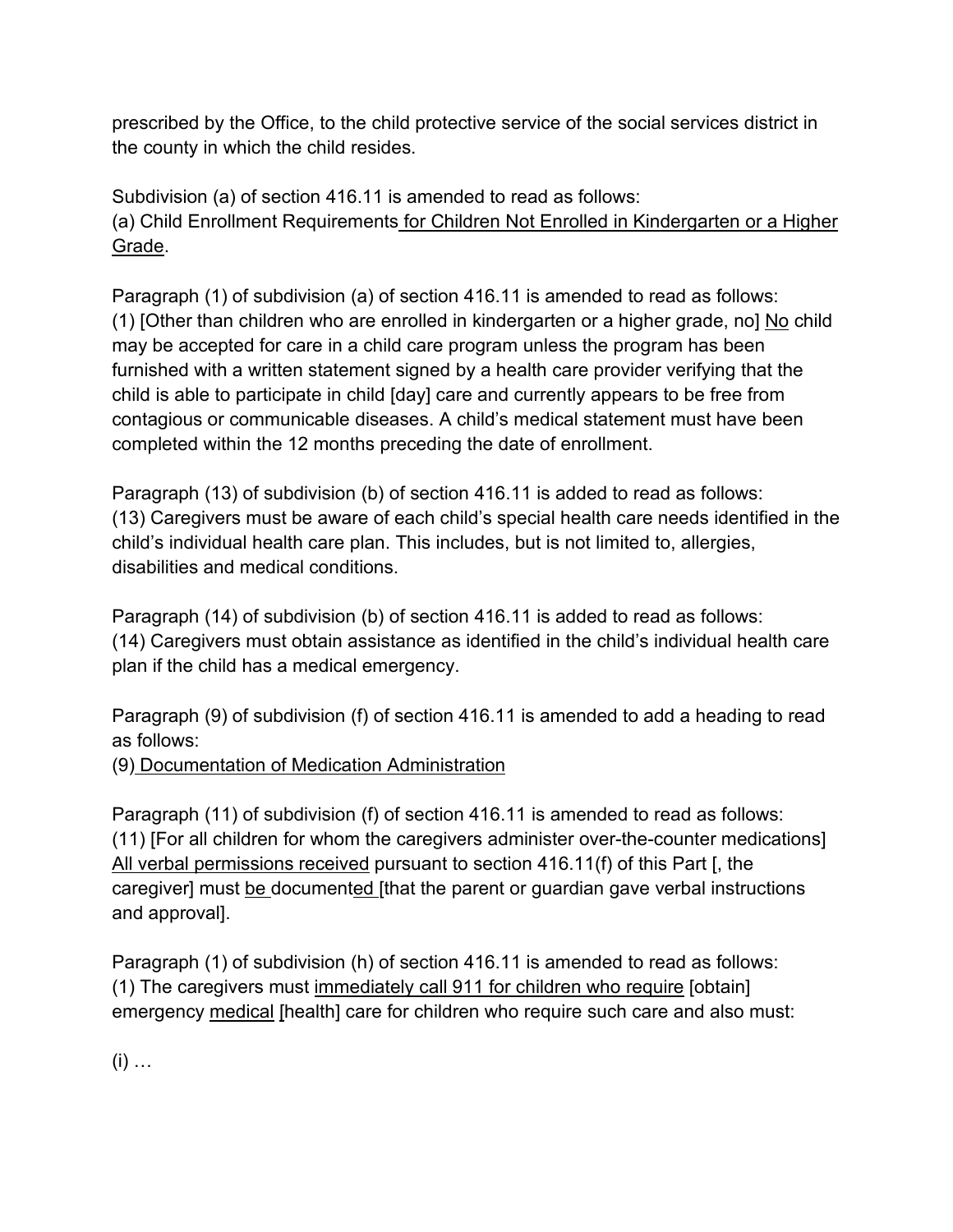$(ii)$  ...

 $(iii)$  ...

 $(iv)$  ...

Paragraph (21) of subdivision (i) of section 416.11 is amended to read as follows: (21) All rooms, equipment, surfaces, supplies and furnishings accessible to children must be cleaned and then sanitized or disinfected, using an EPA registered product, as needed to protect the health of children, and in a manner consistent with the program's health care plan [guidelines issued] approved by the Office.

Subdivision (ai) of section 416.12 is added to read as follows: (ai) Individual children's food allergies must be posted in a discreet location visible only to caregivers.

Subdivision (aj) of section 416.12 is added to read as follows: (aj) Caregivers must take steps to prevent a child's exposure to the foods to which the child is allergic.

Paragraph (4) of subdivision (a) of section 416.13 is amended to read as follows: (4) provide to the Office the names, addresses and daytime telephone numbers of at least [three (3)] two acceptable references, other than relatives. At least one of the references must be able to attest to the employment history, work record and qualifications, if the person had ever been employed outside the home. At least one of the references must be able to attest to the character, habits and personal qualifications to be a group family day care provider, assistant, or substitute; and

Subdivision (b) of section 416.13 is amended to read as follows:

(b) All child day care providers, employees, [caregivers and] volunteers and any person age eighteen (18) or older living or who begins to live in a group family day care home are required to comply with the criminal history review provisions of this Part and Part 413 of this Title.

Subdivision (c) of section 416.13 is amended to read as follows:

(c) All child day care providers, employees, [caregivers and] volunteers and any person age eighteen (18) or older living or who begins to live in a group family day care home hired after June 30, 2013, must comply with the background check requirements for the register of substantiated category one cases of abuse or neglect maintained by the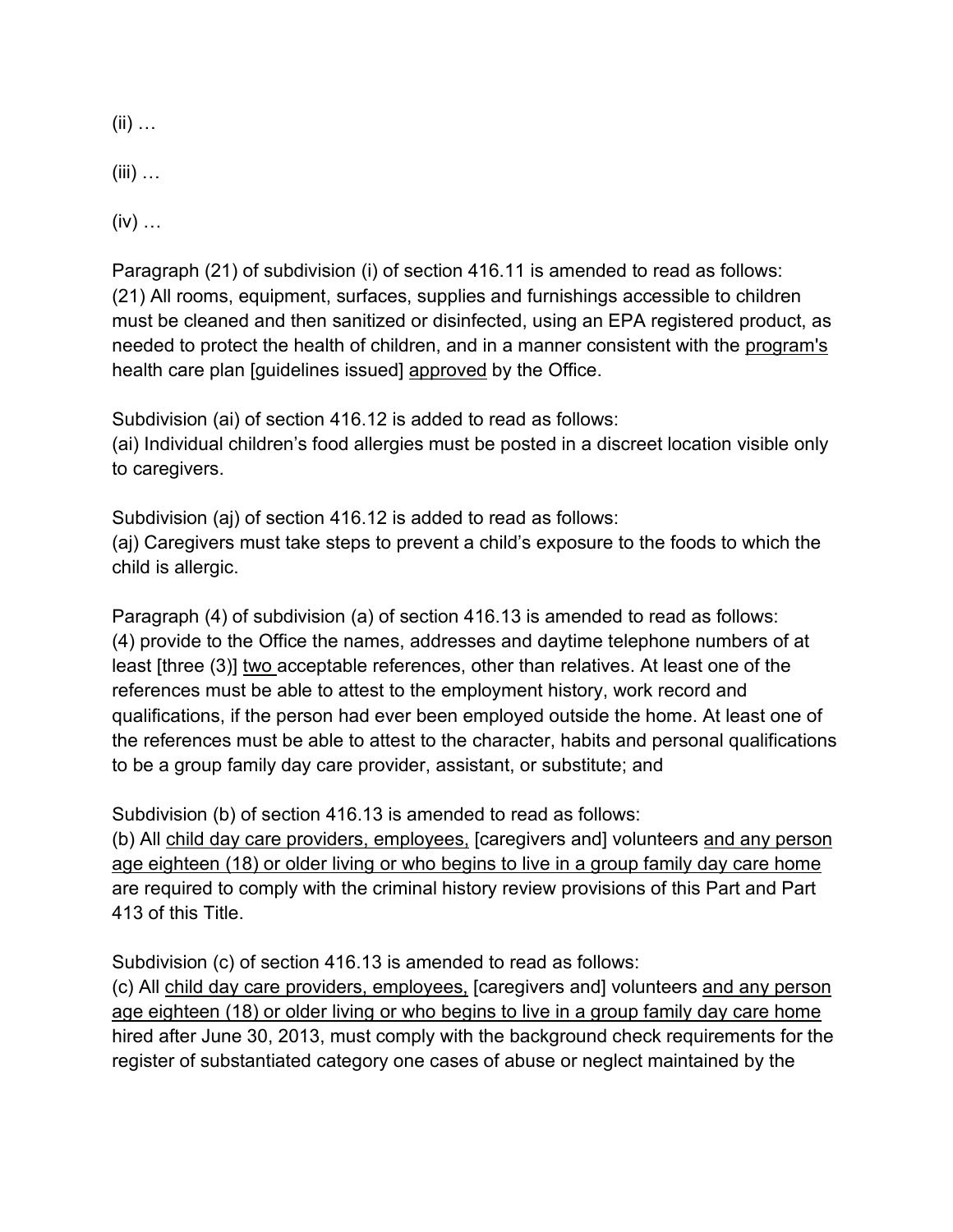Justice Center for the Protection of Persons with Special Needs pursuant to section 495 of the Social Services Law.

Subdivision (d) of section 416.13 is amended to read as follows:

(d) All child day care providers, employees, [caregivers and] volunteers and any person age eighteen (18) or older living or who begins to live in a group family day care home are required to complete a Statewide Central Register database check.

Subdivision (g) of section 416.13 is added to read as follows:

(g) After completion of required inquiries to the Statewide Central Register of Child Abuse and Maltreatment as provided for in this section and all other criminal history review and background clearances as provided for in section 413.4 of this Title, the Office shall notify the applicant and program whether the applicant is authorized or unauthorized to care for children based on the outcome of such inquiries.

Subdivision (a) of section 416.14 is repealed and a new subdivision (a) is added to read as follows:

(a) Before the Office issues an application for a group family day care license to a person or entity who has yet to hold an Office of Children and Family Services day care license, that applicant must complete an Office-approved pre-application orientation session.

Subdivision (b) of section 416.14 is repealed and a new subdivision (b) is added to read as follows:

(b) Before the Office issues an initial license, the applicant must complete a health and safety training course approved by the Office relating to the protection of the health and safety of children and must demonstrate basic competency with regard to health and safety standards. Such training must comply with the federal minimum health and safety preservice training requirements. Health and safety training received prior to issuance of the license, may be applied to the initial fifteen (15) hours of training required pursuant to section 416.14(c)(1) of this Part provided that such training was received within twelve (12) months of licensure. If an applicant does not become licensed or registered within two years of successfully completing the health and safety training, the coursework must be repeated.

(1) Each applicant must complete the Office-approved training that complies with the federal minimum health and safety preservice training requirements or three-month orientation period training requirements. This training must be obtained preservice or within three months of starting such position. Individuals who have completed the Office-approved training that complies with federal health and safety requirements may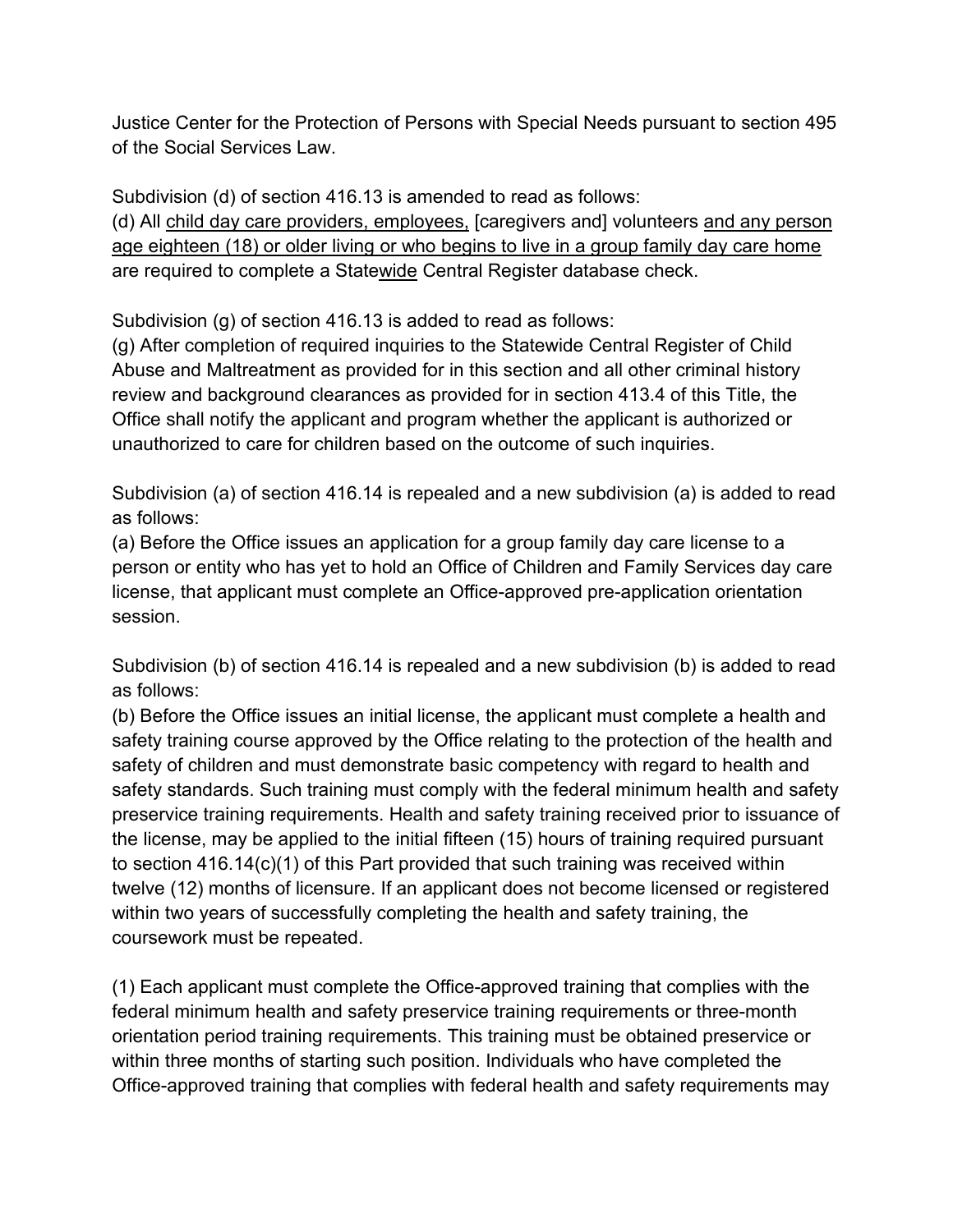be left unsupervised with children. Any employee or volunteer who does not complete this training must not be left unsupervised with children in care until such times as the training has been completed.

Subdivision (c) of section 416.14 is amended to read as follows:

(c) Each [provider and assistant] employee and volunteer must complete a minimum of [fifteen (15) hours of training during the first six months of licensure.] thirty (30) hours of training every two years. The required 30 hours of training every two years is subject to the following conditions:

(1) Fifteen of the required thirty (30) hours of training must be obtained during the person's first six months at the program.

(2) A minimum of five (5) hours of Office-approved training must be obtained each year which addresses topics or subject matters set forth in 416.14(f).

Subdivision (d) of section 416.14 is repealed and reserved.

Subdivision (e) of section 416.14 is repealed and reserved.

Subdivision (f) of section 416.14 is amended to read as follows: (f) [Each provider and assistant must complete a total of thirty (30) hours of training

every two years. Such t] Training must address [the following] all topics or subject matters required by state and federal law. The required state topics are:

(1) principles of childhood development, focusing on the developmental stages of the age groups for which the program provides care;

[(i) Principles of childhood development include such things as meeting the physical, social and developmental needs of children, including those with special needs; behavior management and discipline; promoting play and physical activity; individual development variation and learning styles; infant and toddler brain development and cross cultural skills and knowledge.]

(2) nutrition and health needs of infants and children;

[(i) Nutrition and health needs of infants and children include such things as healthy menu planning, obesity prevention, benefits of and how to encourage breastfeeding for mothers returning to work, training in infectious diseases, cardiopulmonary resuscitation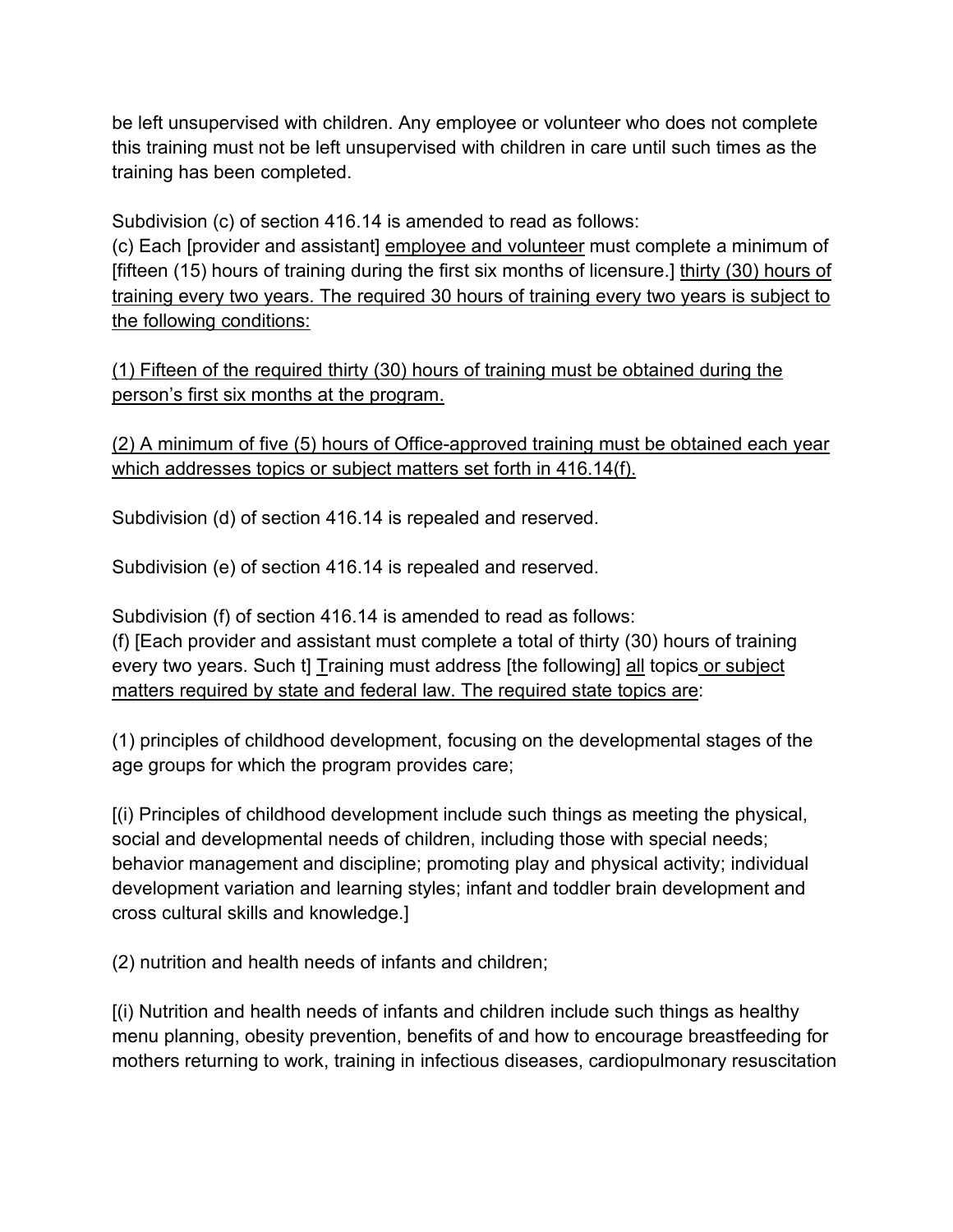(CPR), first aid, health and safety practices, preventive techniques in sudden infant death syndrome, medication administration training.]

(3) child [day] care program development;

[(i) Child day care program development topics include such things as the benefits of continuity of care practices, staff supervision and coaching, program variety and activity; infant, toddler, preschool, and school age quality programming, promoting children's language development and social and emotional skills, and establishing nurturing, stimulating environments; rest time policies and procedures including meeting the needs of children who do not nap; hand washing; meeting the program needs of mixed age groups in family day care and group family day care.]

(4) safety and security procedures;

[(i) Safety and security procedures include such things as communication between parents and caregivers, emergency preparedness and response practices and procedures, fire safety, pool and water sports safety, playground safety, supervising daily activities and family engagement techniques.]

(5) business record maintenance and management;

[(i) business record maintenance and management includes such things as training in New York State and Federal requirements as a business owner and employer, child day care record keeping and documentation requirements, time maintenance, organizational skills, scheduling and coverage, staff supervision and coaching.]

(6) child abuse and maltreatment identification and prevention;

[(i) child abuse and maltreatment identification and prevention includes such things as reporting protocol; how to make a report to the state central register; documenting incidents and daily health checks; child abuse policy/procedure including safety plan.]

(7) statutes and regulations pertaining to child [day] care;

(8) statutes and regulations pertaining to child abuse and maltreatment; and

[(i) statutes and regulations pertaining to child abuse and maltreatment includes such things as Mandated Reporter training; responsibilities of a mandated reporter; and]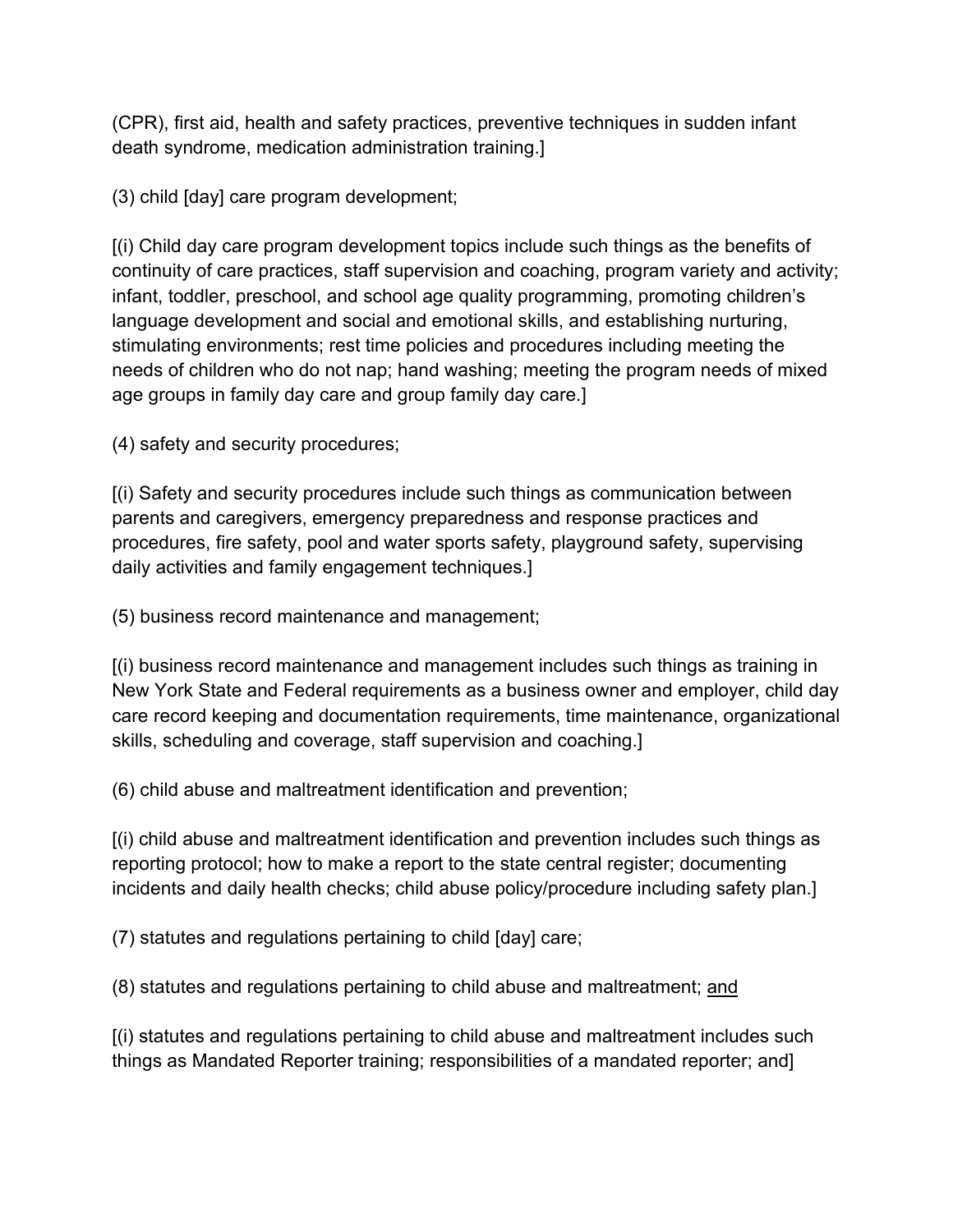(9) education and information on the identification, diagnosis and prevention of shaken baby syndrome.

Subdivision (g) of section 416.14 is amended to read as follows: (g) Training received [after the application has been submitted, but] before the application has been approved and the license granted, may be counted towards the initial fifteen (15) hours required in section  $416.14[(d)](c)(1)$  of this Part provided that such training was completed within twelve (12) months of licensure. When a program has submitted a renewal application, and the provider and assistant(s) have satisfied the 30-hour training requirement for the current licensing period, the provider and assistant(s) will be credited with any additional training hours taken during that time that exceed the 30 hours, toward the new licensing period.

Subdivision (h) of section 416.14 is amended to read as follows:

(h) Training received within the ninety (90) day period prior to the two-year mid-point in the four-year licensing cycle, may count toward the next two-year period, if the training requirement for the first two years of the license has been met. Individuals must still obtain a minimum of five (5) hours of training annually pursuant to section 416.14(c)(2).

Subdivision (i) of Part 416.14 is amended to read as follows:

(i) For the thirty (30) hours of training that must be received every two years after the first period of licensure, any provider or assistant who can demonstrate to the Office basic competency in a particular topic may determine in which of the specified topics he or she needs further study. The Office [also] may also exempt any provider or assistant from participating in training on a particular topic upon demonstration of substantially equivalent knowledge or experience related to that topic. All persons with such exemptions must still complete a minimum of thirty (30) hours of training during each two-year period, and a minimum of 5 hours of training each year.

Subdivision (m) of section 416.14 is amended to read as follows:

(m) All child [day] care programs must have at least one caregiver who holds a valid [certificate] certification in cardiopulmonary resuscitation (CPR) and first aid on the premises of the child care program during the program's operating hours.

Subdivision (n) of section 416.14 is amended to read as follows: (n) CPR and first aid [certificates] certifications must be appropriate to the ages of the children in care. All certifications in CPR and first aid must contain an in-person competency component.

Subdivision (q) of section 416.14 is repealed.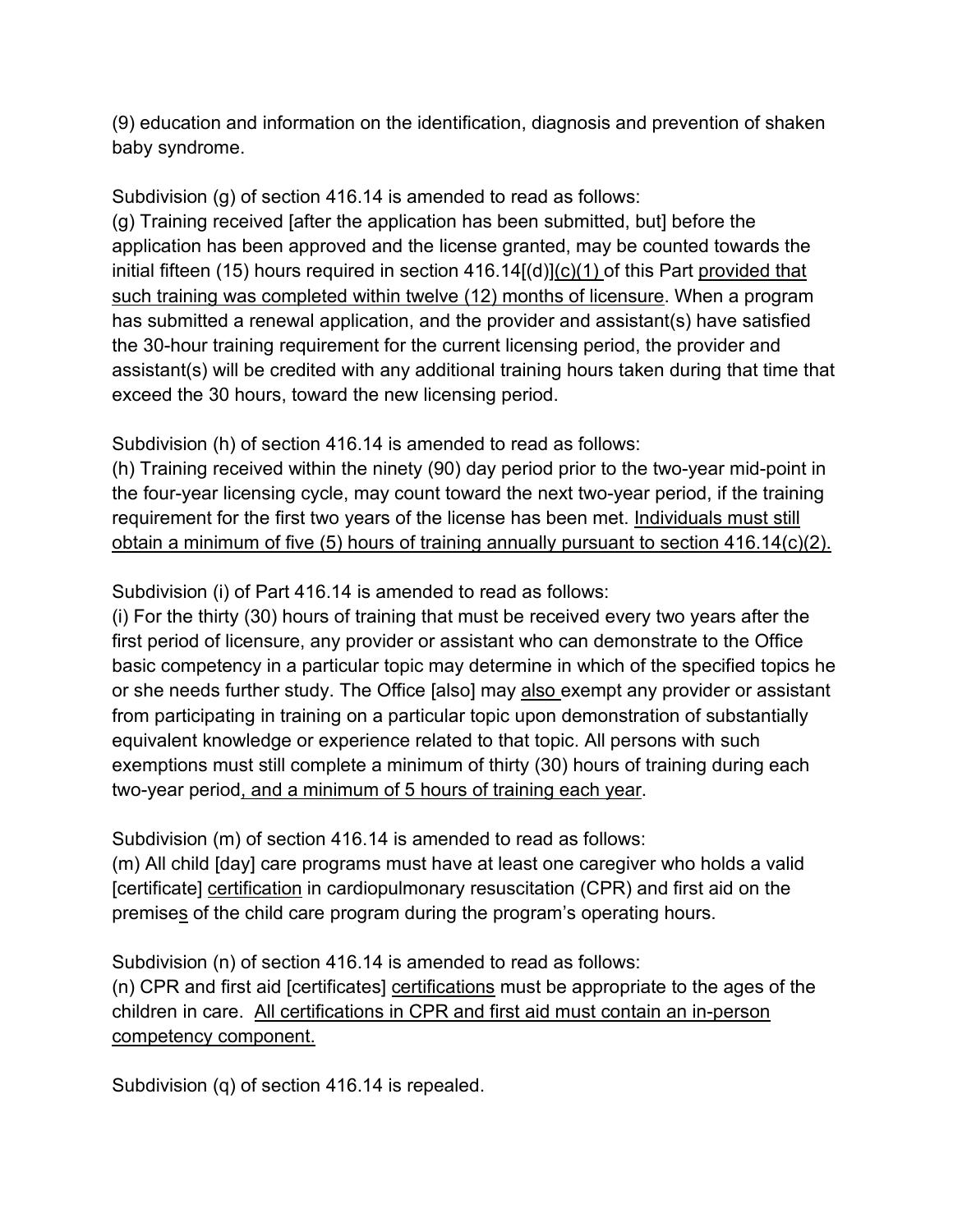Paragraph (1) of subdivision (a) of section 416.15 is amended to add a heading to read as follows:

(1) Obtain a License and Operate in Compliance with Applicable Laws and Regulations

Subparagraph (i) of paragraph (2) of subdivision (a) of section 416.15 is added to read as follows:

(i) The program must post or display conspicuously in a place to which parents have free and daily access, a copy of the most recent compliance history report immediately after it is issued to the program by the Office.

Paragraph (6) of subdivision (a) of section 416.15 is amended to read as follows: (6) When the group family child [day] care licensee is an entity other than an individual, the person named as the Provider, as defined in Part 413.2(c)(12) must be a person with a business interest, as defined in 413.2(d)(19), of at least 51 percent share of ownership in the entity. However, nothing contained herein shall prohibit the continued operation of programs already licensed or registered prior to May 1, 2014, where a person other than a person with a business interest in the entity has been named as the Provider, [ where the program was licensed or registered prior to the effective date of these regulations] unless the license or registration of the home is revoked, terminated or suspended pursuant to the procedures set forth in section 413.3 of this Article.

Paragraph (11) of subdivision (a) of section 416.15 is amended to read as follows: (11) The effective period of the [initial] license for a group family day care home will be up to [two] four years so long as the licensee remains in compliance with applicable laws and regulations during such periods. [Each subsequent license will be effective for a period up to four years so long as the licensee remains in compliance with applicable laws and regulations during such periods.]

Paragraph (10) of subdivision (b) of section 416.15 is amended to add a heading to read as follows:

(10) Inspectors, Representatives of the Office and Child Protective Services

Subparagraph (ii) of paragraph (11) of subdivision (b) of section 416.15 is amended to read as follows:

(ii) must submit to the Office [within 15 days of the written notification of the change in caregivers], prior to the start date the name of any new caregiver and the supporting documentation needed to complete the approval process, including:

(*a*) …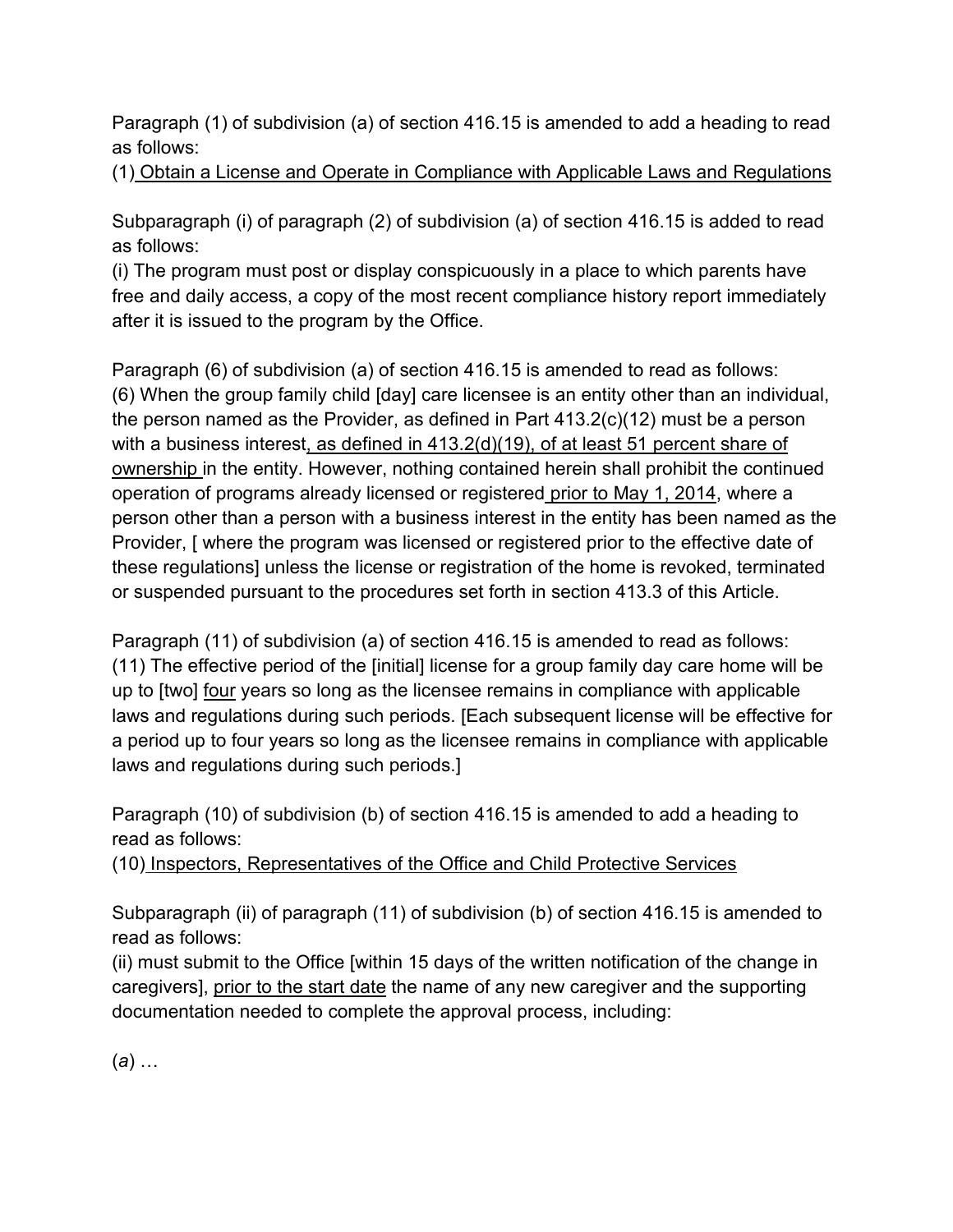(*b*) …

(*c*) …

(*d*) …

(*e*) [three (3)] two acceptable references;

Subparagraph (iv) of paragraph (11) of subdivision (b) of section 416.15 is amended to read as follows:

(iv) may, during the Office's review of all documentation for any proposed caregiver, continue to operate a group family day care home with any individual who is identified on the list required by section 416.15(c)(12) of this Part; [and]

Subparagraph (v) of paragraph (11) of subdivision (b) of section 416.15 is [amended to read as follows]

(v) may not leave the proposed caregiver in sole charge of, or unsupervised with, children until [such time as] the Office approves the caregiver[.];

Subparagraph (vi) of paragraph (11) of subdivision (b) of section 416.15 is added to read as follows:

(vi) any change in email address for the provider or other designee when such change becomes effective; and

Subparagraph (vii) of paragraph (11) of subdivision (b) of section 416.15 is added to read as follows:

(vii) any change to contact information when such changes become effective.

Paragraph (14) of subdivision (b) of section 416.15 is amended to read as follows: (14) The caregiver must immediately notify the parent and Office upon learning of the following events involving a child which occurred while the child was in care at the program or was being transported by a caregiver:

(i) death,

(ii) serious incident,

(iii) serious injury,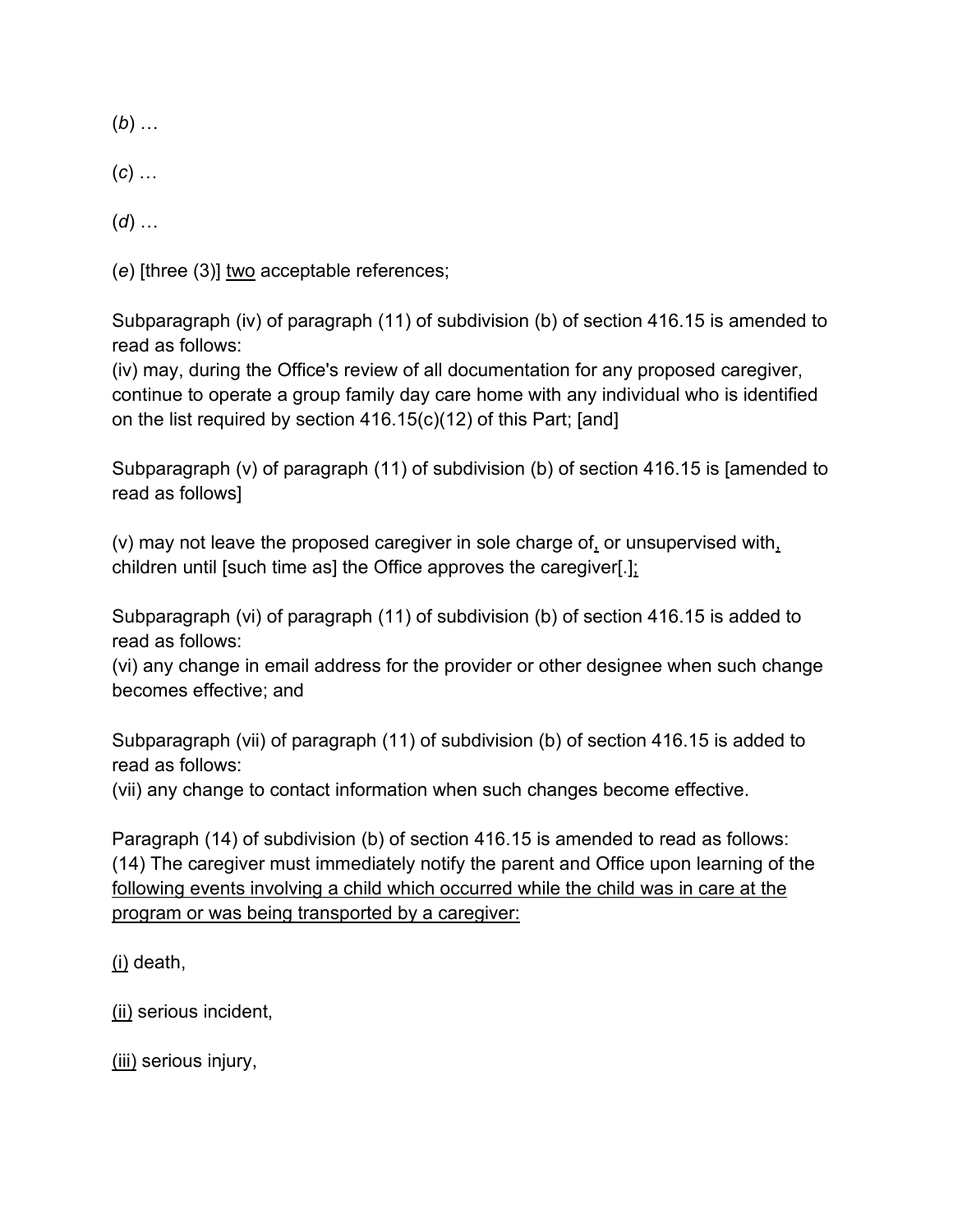(iv) serious condition,

(v) communicable [illness] disease,

(vi) transportation to a hospital [, of a child which occurred while the child was in care at the program or was being transported by the caregiver. A serious incident includes any event in which a child requires medical attention other than routine illness, is left without competent supervision for any period of time, or leaves the program without an approved caregiver or designated person].

Paragraph (18) of subdivision (b) of section 416.15 is amended to add a heading to read as follows:

(18) Fire and Police Notifications

Subparagraph (i) of paragraph (18) of subdivision (b) of section 416.15 is amended to read as follows:

(i) Within five days after receiving the initial license and before actually commencing operation, the program must, using a form specified by the Office or an approved equivalent for that purpose, notify the local police and fire departments of the municipality within which the group family day care home is located of the following:

(*a*) …

(*b*) …

(*c*) …

(*d*) …

Paragraph (19) of subdivision (b) of section 416.15 is amended to read as follows: (19) Within five days of a household member turning eighteen (18) years of age or a person eighteen (18) years of age or older beginning to [reside at the premises] live in the residence, the program must:

 $(i)$  ...

 $(ii)$  ...

 $(iii)$  ...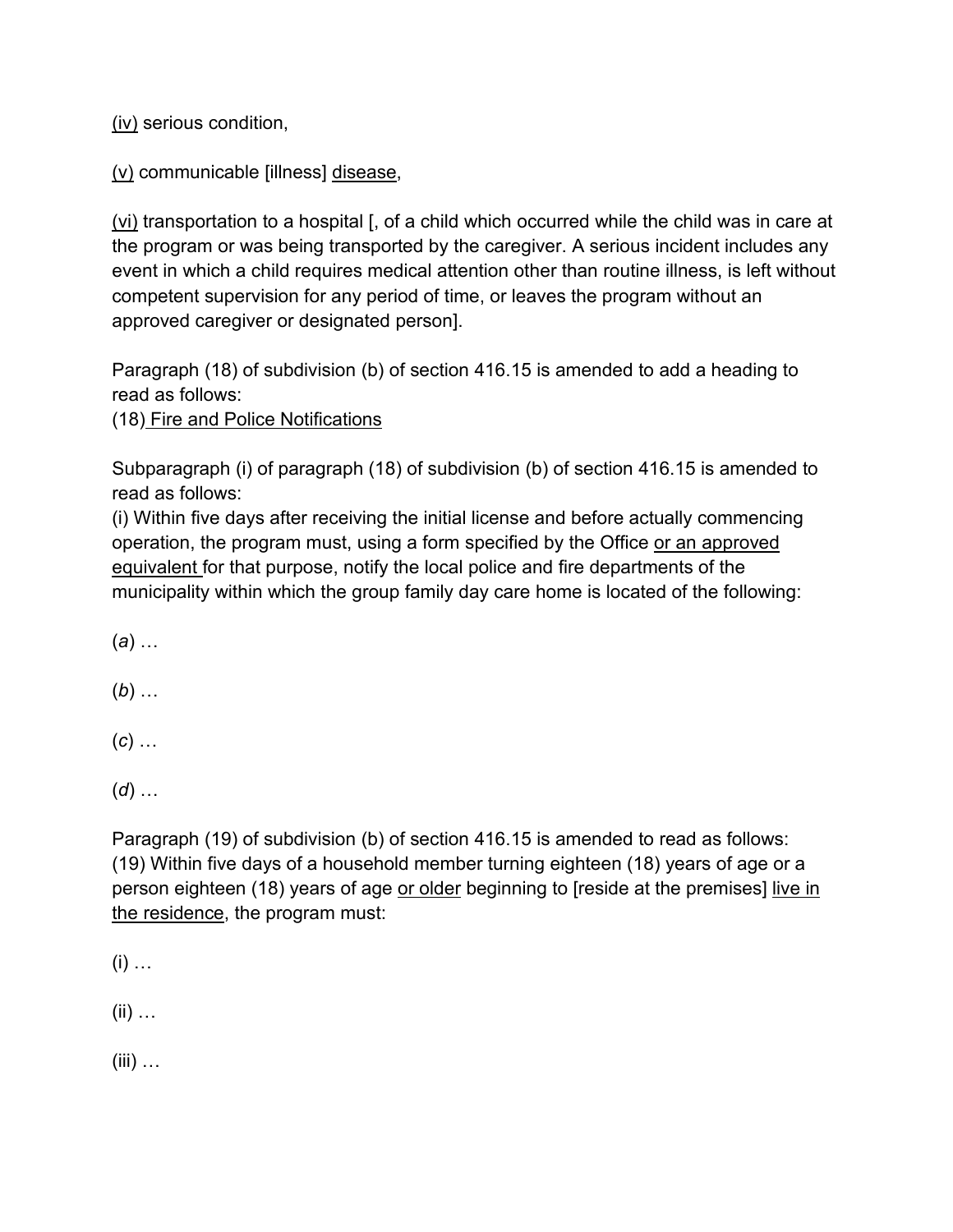Paragraph (26) of subdivision (b) of section 416.15 is added to read as follows: (26) Programs must follow safety plans developed by the Office when allegations of risk of harm to child(ren) against the program, caregiver, staff, household member, volunteer or visitor are under investigation.

Paragraph (6) of subdivision (c) of section 416.15 is amended to read as follows: (6) children's individual health care plans;[records, including] parental consents for emergency medical treatment; child's medical statement,[ and] immunizations[;], and any available results of lead screening for children not yet enrolled in kindergarten or a higher grade only; the name and dosage of any medications used by a child, [and ]the frequency of administration of such medications, and a record of their administration by caregivers; daily health check documentation;[and] a record of illnesses[,] and injuries occurring while in care[,]; and any indicators of child abuse or maltreatment;

Paragraph (4) of subdivision (a) of section 417.2 is amended to read as follows: (4) the names, addresses and day time telephone numbers of at least [three] two acceptable references each for the provider, assistant(s), and any substitute(s) as specified in section 417.13 of this Part;

Paragraph (8) of subdivision (a) of section 417.2 is amended to add a heading to read as follows:

(8) Statewide Central Register of Child Abuse and Maltreatment and Justice Center for the Protection of Persons with Special Needs

Subparagraph (i) of paragraph (8) of subdivision (a) of section 417.2 is amended to read as follows:

(i) the Statewide Central Register database check forms necessary to complete required screening by the Statewide Central Register of Child Abuse and Maltreatment to determine if the provider, employee(s), volunteer(s) [assistant(s), substitute(s)], and any person 18 years of age or older who [resides] lives in the [proposed] prospective family day care home is the subject of an indicated report of child abuse or maltreatment;

Paragraph (15) of subdivision (a) of 417.2 is amended to read as follows: (15) a health care plan developed in accordance with requirements of section 417.11(c)[.]; and

Paragraph (16) of subdivision (a) of section 417.2 is added as follows: (16) an email address for the provider or other person designated to receive communications from the Office. If the applicant is unable to provide at least one valid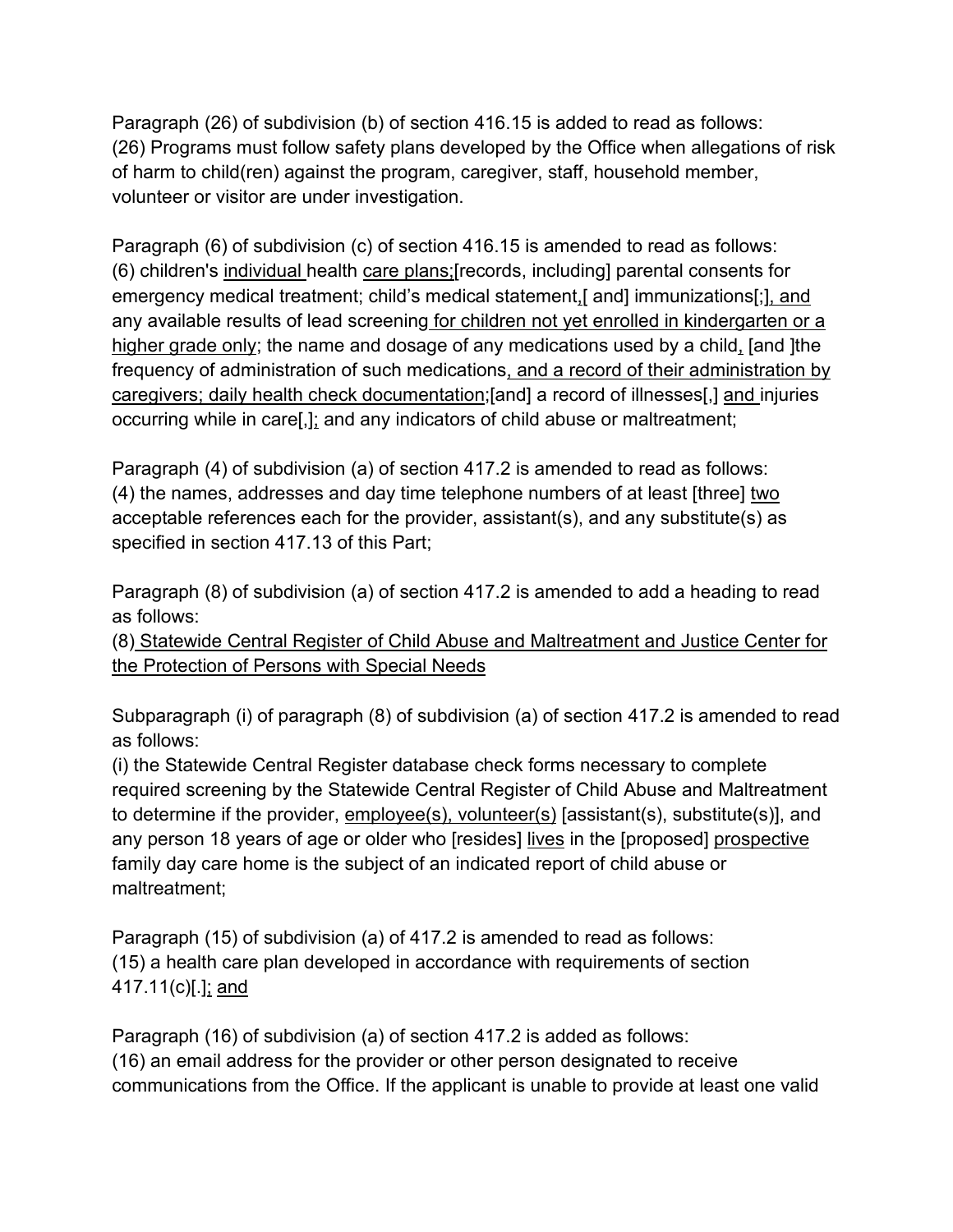email address, the applicant must provide a valid mailing address for the provider or other person designated to receive written communications from the Office.

Subdivision (b) of section 417.2 is repealed and a new subdivision (b) is added to read as follows:

(b) An application will only be accepted by the Office when the applicant submits the minimum threshold of information as required by Office policy. An application sent to the Office that does not meet the minimum threshold will not be accepted and will be returned to the applicant. Once an application has been accepted, all additional required information must be submitted within no later than 90 days. Failure to submit all required information within the required timeframes shall be considered a withdrawal of the application.

Paragraph (9) of subdivision (d) of section 417.2 is repealed and a new paragraph (9) is added to read as follows:

(9) an email address for the provider or other person designated to receive communications from the Office. If the applicant is unable to provide at least one valid email address, the applicant must provide a valid mailing address for the provider or other person designated to receive written communications from the Office.

Paragraph (1) of subdivision (a) of section 417.5 is added to read as follows: (1) The program must take suitable precautions to prevent the following:

(i) serious injury of a child while in care at the program or being transported by the program; and

(ii) death of a child while in care at the program or being transported by the program.

Subparagraph (vii) is amended and subparagraphs (viii) and (ix) are added to paragraph (3) of subdivision (b) of section 417.5 to read as follows: (vii) notification of authorities and the children's parents[.]; [and] (viii) roles of staff; and (ix) procedures related to the reunification of children and caretakers.

Subdivision (e) of section 417.5 is amended to read as follows:

(e) [Barriers*.*] Porches, decks or stairs with more than two steps must have railings with a barrier extending to the floor or ground to prevent children from falling. Acceptable types of barriers include, but are not limited to, balusters, intermediate rails, and heavy screening.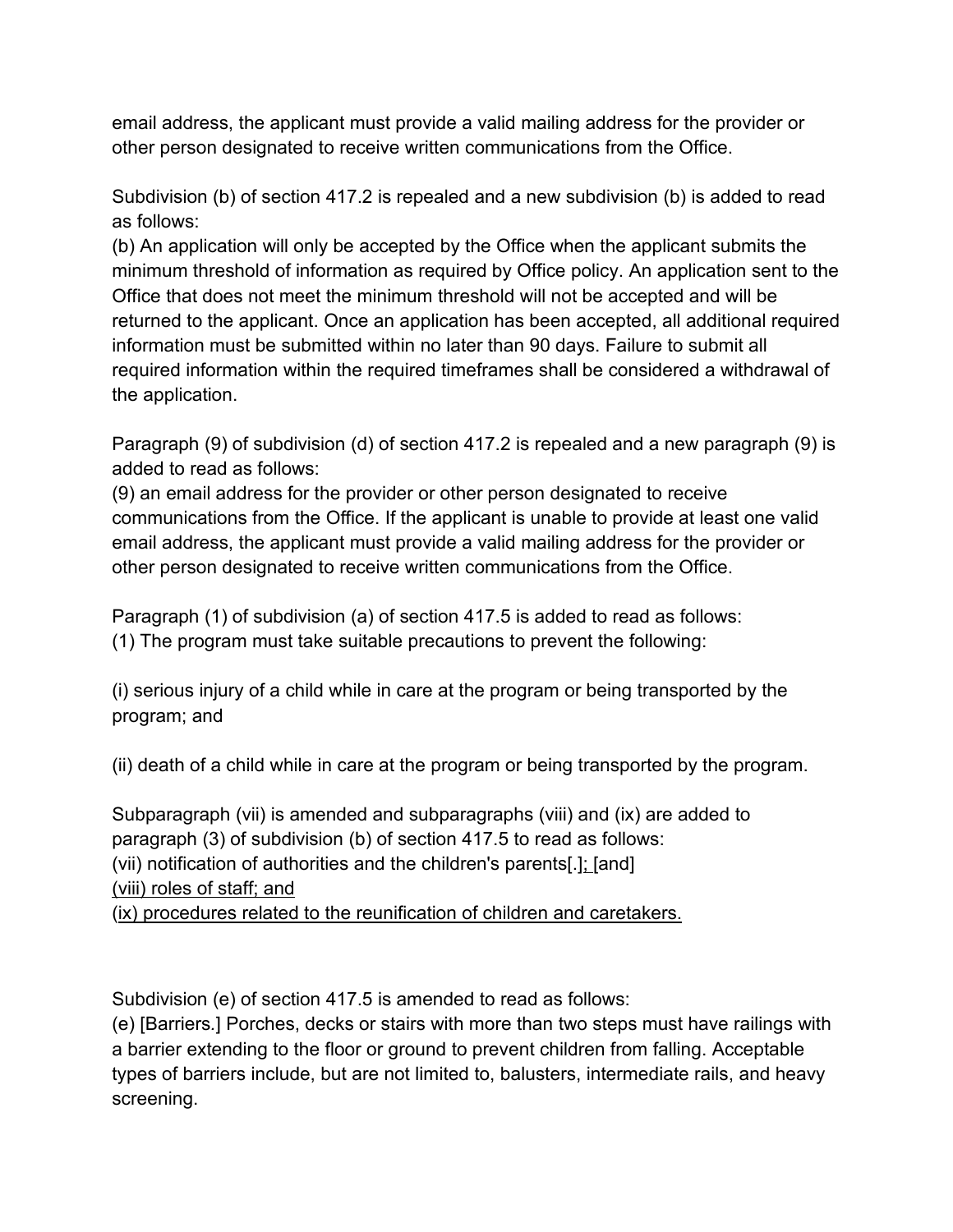Subdivision (f) of section 417.5 is amended to add a heading to read as follows: (f) Barriers.

Paragraph (1) of subdivision (l) of section 417.5 is amended to read as follows: (1) Any [pet or] animal [kept indoors or outdoors] present at the [family] day care home must present no evidence of disease or parasite and pose no threat.

Paragraph (2) of subdivision (l) of section 417.5 is amended to read as follows: (2) All [pets] animals present at the program that require a license must be licensed.

Paragraph (3) of subdivision (l) of section 417.5 is amended to read as follows: (3) All required [vaccines] vaccinations must be kept current.

Paragraph (4) of subdivision (l) of section 417.5 is amended to read as follows: (4) The license and record of [vaccines] vaccinations must be available to the Office when requested.

Paragraph (5) of subdivision (l) of section 417.5 is repealed and a new paragraph (5) is added to read as follows:

(5) The program must immediately notify the parents of children in care and the Office when an animal kept on the premises harms any person, including a child in care.

Paragraph (6) of subdivision (l) of section 417.5 is repealed and a new paragraph (6) is added to read as follows:

(6) The provisions of this subdivision apply to all animals present at the program regardless of who owns the animal.

Paragraph (7) of subdivision (l) of section 417.5 is added to read as follows: (7) The program must provide parents with a written description of all animals kept on the premises prior to a child's enrollment in the program.

Paragraph (8) of subdivision (l) of section 417.5 is added to read as follows: (8) Within twenty-four hours that an animal is first kept on the premises of a child care program, the program must provide written notice to the Office and parents of children in care that such animal is being kept on the premises.

Subdivision (z) of section 417.5 is added to read as follows:

(z) Caregivers and volunteers must take suitable precautions to prevent children from receiving burns caused by contact with hot liquids.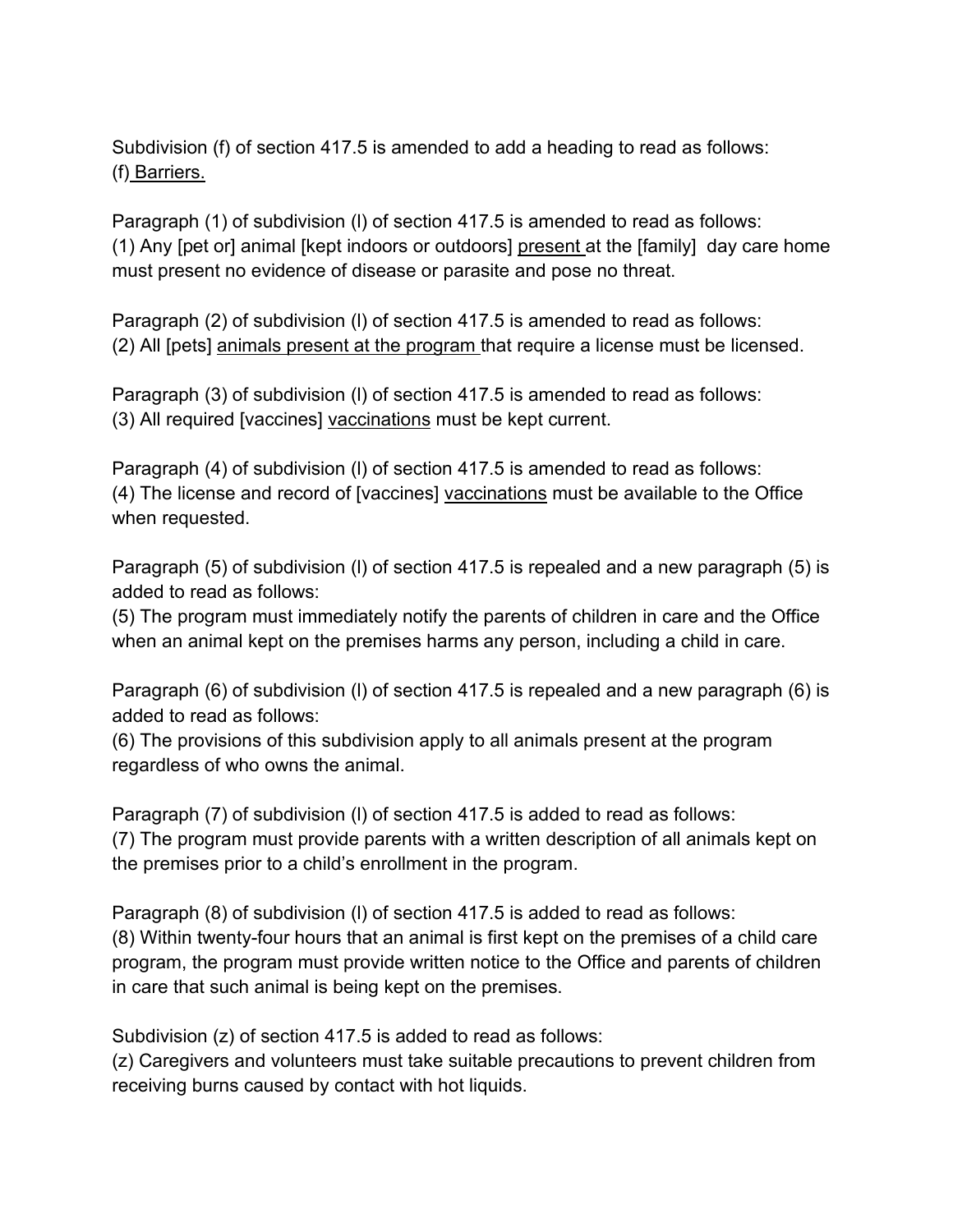Subdivision (m) of section 417.6 is added to read as follows:

(m) Child care programs are prohibited from transporting child care children in a vehicle built to hold more than 10 passengers, including the driver, unless the vehicle: meets the National Highway Traffic Safety Administration definition of a school bus or a multifunction school activity bus; complies with the National Highway Traffic Safety Administration Federal Motor Vehicle Safety Standards applicable to a school bus or multifunction school activity bus; and is inspected per New York State Department of Transportation rules and regulations.

Subdivision (m) of section 417.7 is amended to read as follows:

(m) Sleeping arrangements for infants through 12 months of age require that the infant be placed flat on his or her back to sleep, unless medical information from the child's health care provider is presented to the program by the parent that shows that arrangement is inappropriate for that child.

Subdivision (n) of section 417.7 is amended to read as follows:

(n) Cribs, bassinets and other sleeping areas for infants through 12 months of age must include an appropriately sized fitted sheet, and must not have bumper pads, toys, [large] stuffed animals, [heavy] blankets, pillows, wedges or infant positioners[ unless medical information from the child's health care provider is presented indicating otherwise]. Wedges or infant positioners will be permitted with medical documentation from the child's health care provider.

Paragraph (2) of subdivision (b) of section 417.8 is amended to read as follows: (2) When a functioning electronic monitor is in use, napping and sleeping children must be physically checked every 15 minutes to assess the overall safety and well-being of the children and to make sure infants' faces are uncovered. The checks must be done in close physical proximity to the child.

Paragraph (3) of subdivision (b) of section 417.8 is amended to read as follows: (3) For evening and night care, the caregiver may sleep while children are sleeping only if functional electronic monitors are in use in each room where children are sleeping. The registrant must obtain the written permission to do so from a parent of each child receiving evening or night care in the family day care home. In the event written permission is not obtained from all parents, the caregiver must remain awake at all times and physically check sleeping children every 15 minutes to assess the overall safety and well-being of the children and to make sure infants' faces are uncovered. The checks must be done in close physical proximity to the child.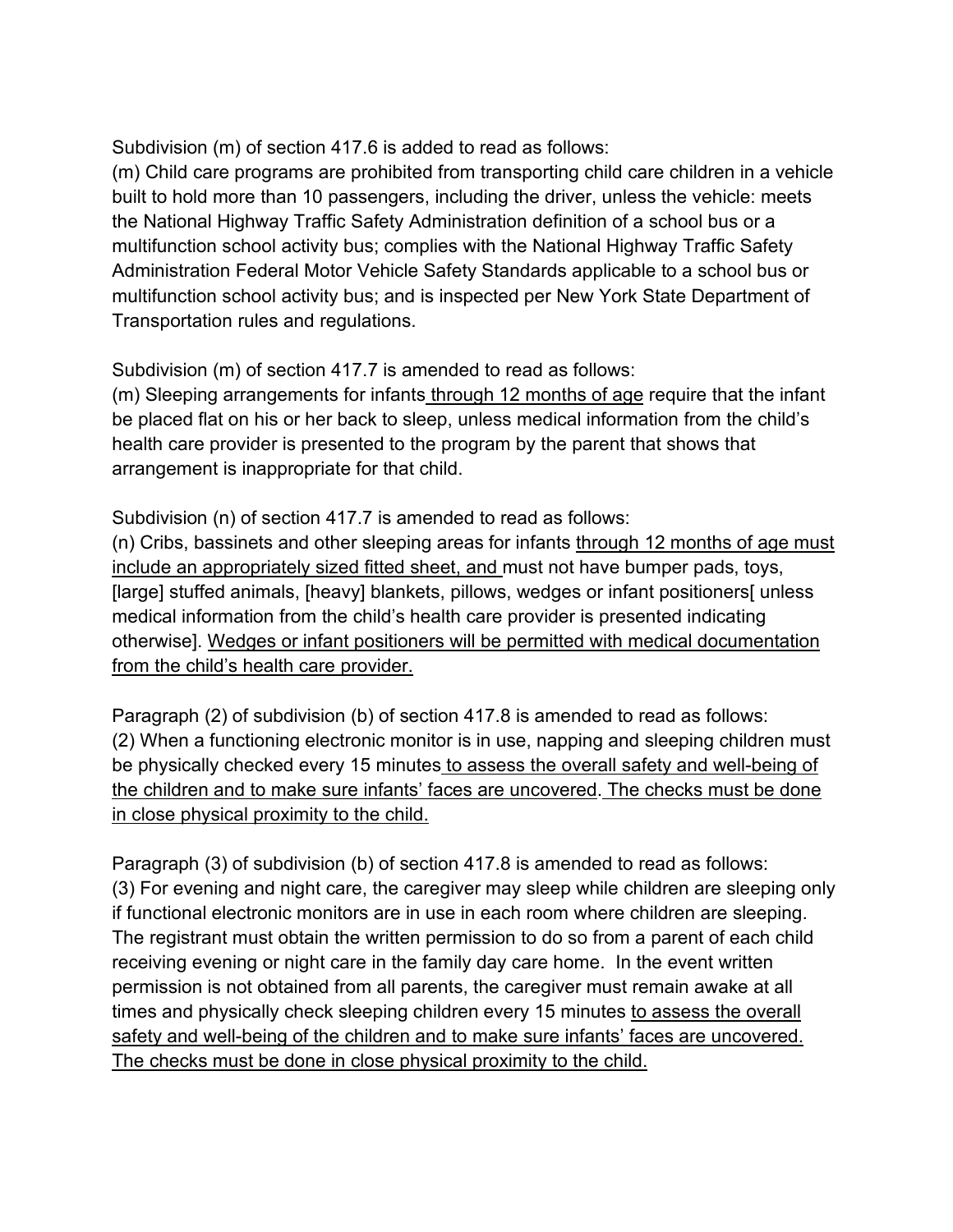Subdivision (d) of section 417.8 is repealed and a new subdivision (d) is added to read as follows:

(d) Only approved caregivers may be left unsupervised with day care children.

Subdivision (l) of section 417.8 is repealed and reserved.

Subdivision (b) of section 417.10 is amended to read as follows:

(b) In accordance with the provisions of sections 413 and 415 of the Social Services Law, caregivers must immediately report any suspected incidents of child abuse or maltreatment concerning a child receiving child [day] care to the Statewide Central Register of Child Abuse and Maltreatment or cause such a report to be made when the caregiver has reasonable cause to suspect that a child coming before them in their capacity as caregiver in a family day care is an abused or maltreated child. Such report must be followed by a written report within 48 hours, in the form and manner prescribed by the Office, to the child protective service of the social services district in the county in which the child resides

Subdivision (a) of section 417.11 is amended to read as follows: (a) Child Enrollment Requirements for Children Not Enrolled in Kindergarten or a Higher Grade.

Paragraph (1) of subdivision (a) of section 417.11 is amended to read as follows: (1) [Other than children who are enrolled in kindergarten or a higher grade, no] No child may be accepted for care in a child care program unless the program has been furnished with a written statement signed by a health care provider verifying that the child is able to participate in child [day] care and currently appears to be free from contagious or communicable diseases. A child's medical statement must have been completed within the 12 months preceding the date of enrollment.

Paragraph (13) of subdivision (b) of section 417.11 is added to read as follows: (13) Caregivers must be aware of each child's special health care needs identified in the child's individual health care plan. This includes, but is not limited to, allergies, disabilities and medical conditions.

Paragraph (14) of subdivision (b) of section 417.11 is added to read as follows: (14) Caregivers must obtain assistance as identified in the child's individual health care plan if the child has a medical emergency.

Paragraph (9) of subdivision (f) of section 417.11 is amended to add a heading to read as follows: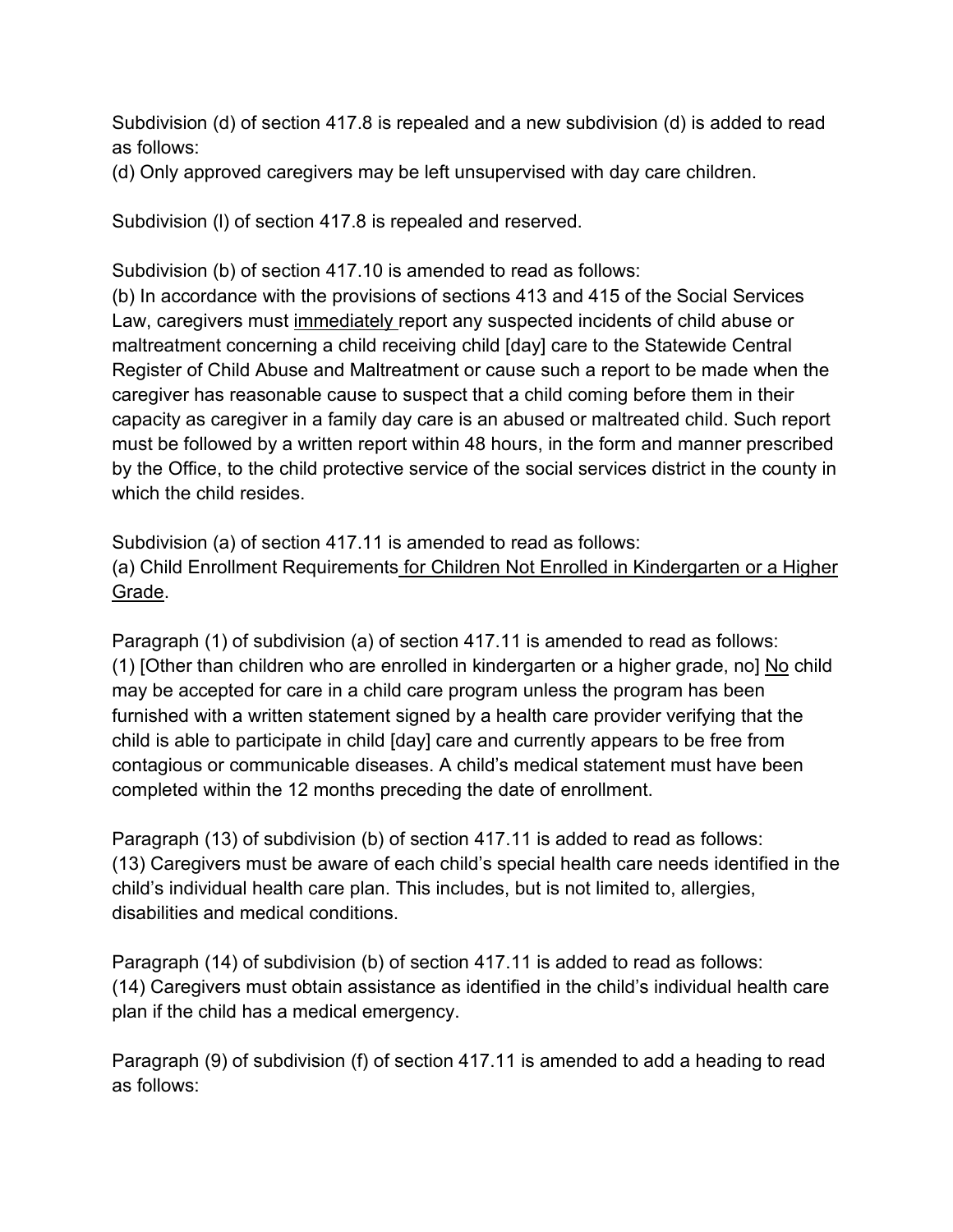## (9) Documentation of Medication Administration

Paragraph (11) of subdivision (f) of section 417.11 is amended to read as follows: (11) [For all children for whom the caregivers administer over-the-counter medications] All verbal permissions received pursuant to section 417.11(f) of this Part [, the caregiver] must be documented [that the parent or guardian gave verbal instructions and approval].

Paragraph (1) of subdivision (h) of section 417.11 is amended to read as follows: (1) The caregivers must immediately call 911 for children who require [obtain] emergency medical [health] care [for children who require such care] and also must:

 $(i)$  ...

(ii) …

 $(iii)$  ...

 $(iv)$  ...

Paragraph (21) of subdivision (i) of section 417.11 is amended to read as follows: (21) All rooms, equipment, surfaces, supplies and furnishings accessible to children must be cleaned and then sanitized or disinfected, using an EPA registered product, as needed to protect the health of children, and in a manner consistent with the program's health care plan [guidelines issued] approved by the Office.

Subdivision (ai) of section 417.12 is added to read as follows: (ai) Individual children's food allergies must be posted in a discreet location visible only to caregivers.

Subdivision (aj) of section 417.12 is added to read as follows: (aj) Caregivers must take steps to prevent a child's exposure to the foods to which the child is allergic.

Paragraph (4) of subdivision (a) of section 417.13 is amended to read as follows: (4) provide to the Office the names, addresses and daytime telephone numbers of at least [three (3)] two acceptable references, other than relatives. At least one of the references must be able to attest to the employment history, work record and qualifications, if the person had ever been employed outside the home. At least one of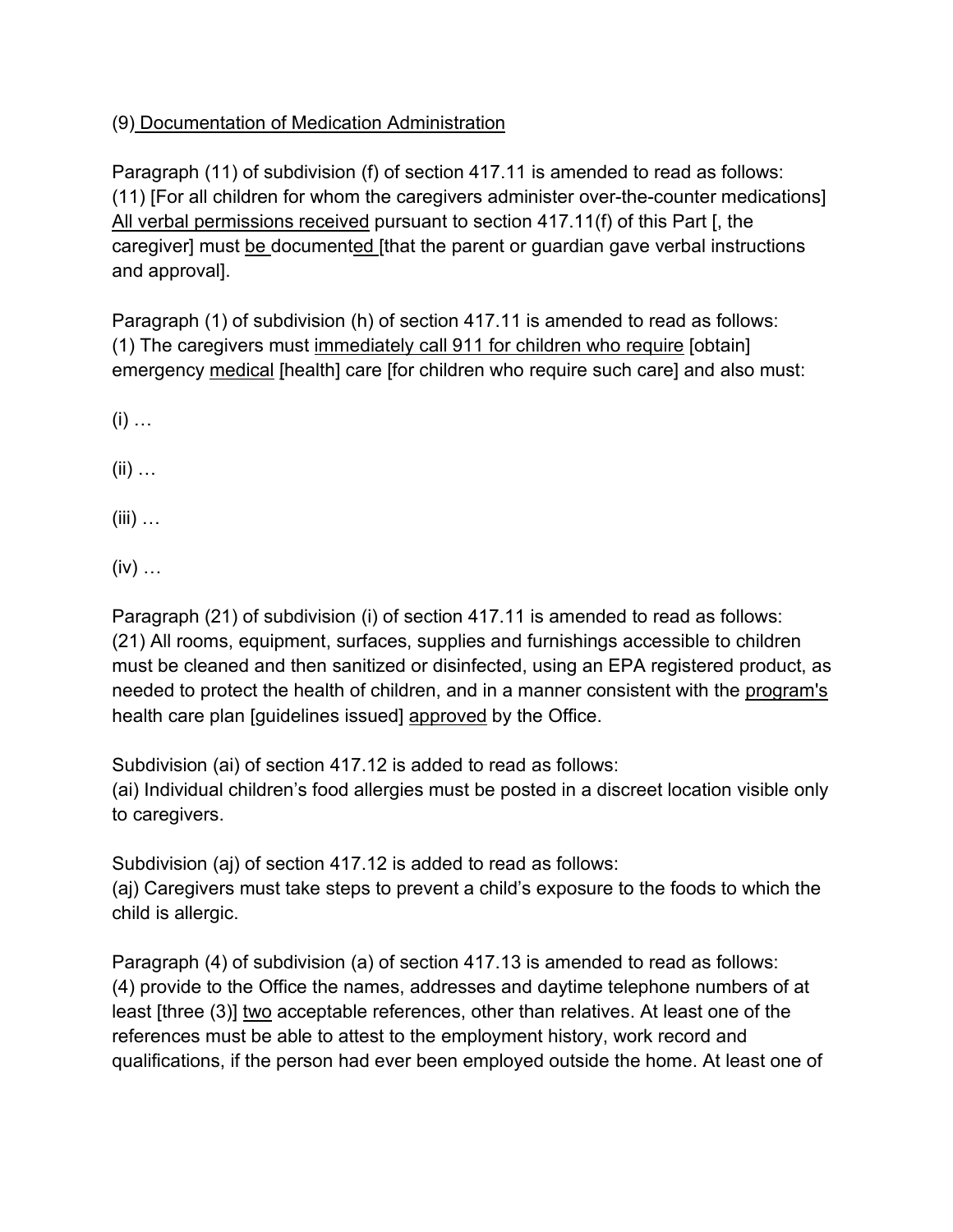the references must be able to attest to the character, habits and personal qualifications to be a family day care provider, assistant, or substitute; and

Subdivision (b) of section 417.13 is amended to read as follows:

(b) All providers, employees, [caregivers and] volunteers and any person age eighteen (18) or older living or who begins to live in a family day care home are required to comply with the criminal history review provisions of this Part and Part 413 of this Article.

Subdivision (c) of section 417.13 is amended to read as follows:

(c) All providers, employees, [caregivers and] volunteers and any person age eighteen (18) or older living or who begins to live in a family day care home hired after June 30, 2013 must comply with the background check requirements for the register of substantiated category one cases of abuse or neglect maintained by the Justice Center for the Protection of Persons with Special Needs pursuant to section 495 of the Social Services Law

Subdivision (d) of section 417.13 is amended to read as follows:

(d) All [caregivers] providers, employees, volunteers and any person age eighteen (18) or older living or who begins to live in a family day care home are required to complete a Statewide Central Register database check.

Subdivision (g) of section 417.13 is added to read as follows:

(g) After completion of required inquiries to the Statewide Central Register of Child Abuse and Maltreatment as provided for in this section and all other criminal history review and background clearances as provided for in section 413.4 of this Title, the Office shall notify the applicant and program whether the applicant is authorized or unauthorized to care for children based on the outcome of such inquiries.

Subdivision (a) of section 417.14 is repealed and a new subdivision (a) is added to read as follows:

(a) Before the Office issues an application for a family day care registration to a person or entity who has yet to hold an Office of Children and Family Services day care registration, that applicant must complete an Office-approved pre-application orientation session.

Subdivision (b) of section 417.14 is repealed and a new subdivision (b) is added to read as follows:

(b) Before the Office issues an initial registration, the applicant must complete a health and safety training course approved by the Office relating to the protection of the health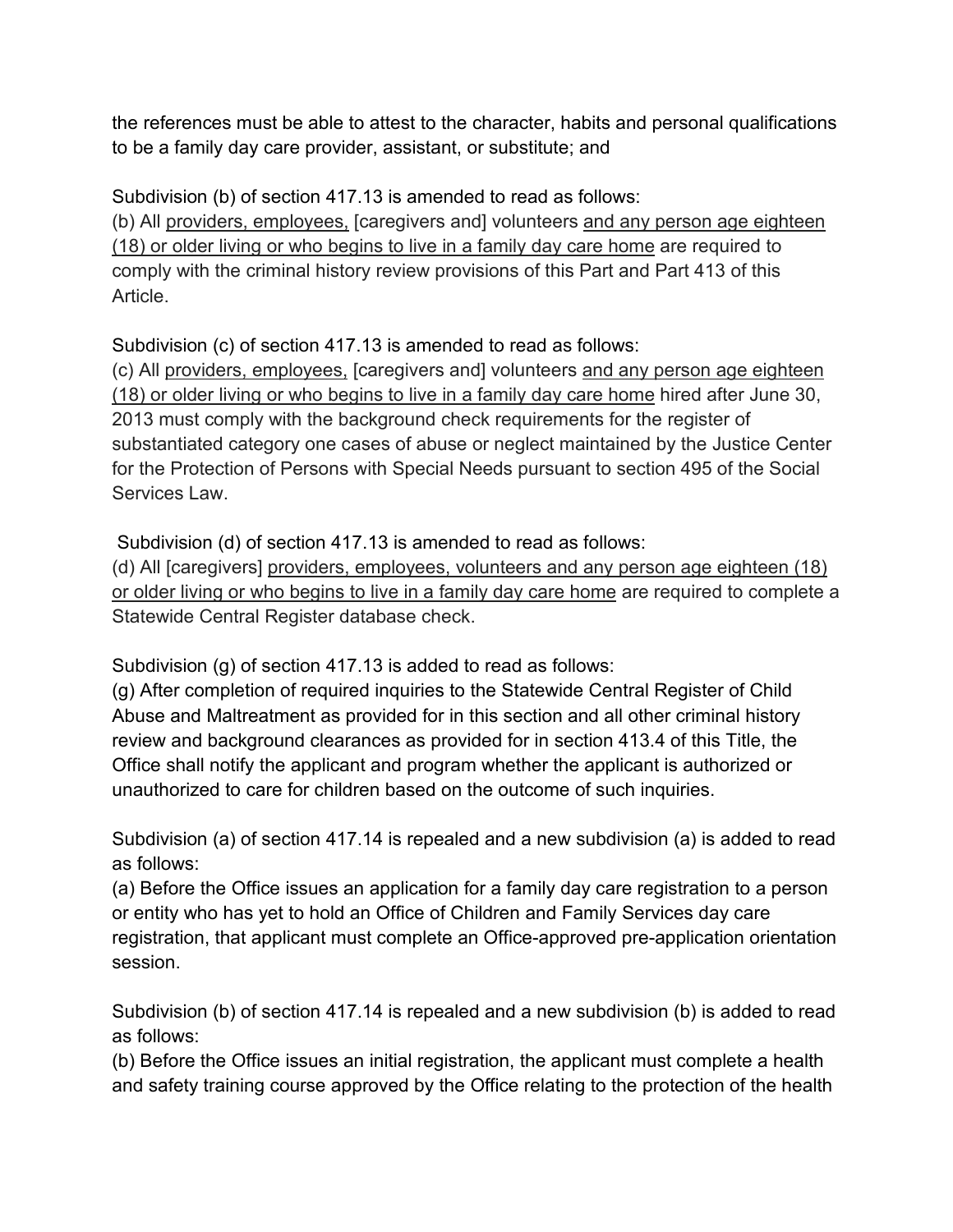and safety of children and must demonstrate basic competency with regard to health and safety standards. Such training must comply with the federal minimum health and safety preservice training requirements. Health and safety training received prior to issuance of the registration, may be applied to the initial fifteen (15) hours of training required pursuant to section 417.14(c)(1) of this Part provided that such training was received within twelve (12) months of registration. If an applicant does not become licensed or registered within two years of successfully completing the health and safety training, the coursework must be repeated.

(1) Each applicant must complete the Office-approved training that complies with the federal minimum health and safety preservice training requirements or three-month orientation period training requirements. This training must be obtained preservice or within three months of starting such position. Individuals who have completed the Office-approved training that complies with federal health and safety requirements may be left unsupervised with children. Any employee or volunteer who does not complete this training must not be left unsupervised with children in care until such time as the training has been completed.

Subdivision (c) of section 417.14 is amended to read as follows:

(c) Each [provider and assistant] employee and volunteer must complete a minimum of [fifteen (15) hours of training during the first six months of licensure.] thirty (30) hours of training every two years. The required (30) hours of training every two years is subject to the following conditions:

(1) Fifteen of the required thirty (30) hours of training must be obtained during the person's first six months at the program.

(2) A minimum of five (5) hours of Office-approved training must be obtained each year which addresses topics or subject matters set forth in 417.14(f).

Subdivision (d) of section 417.14 is repealed and reserved.

Subdivision (e) of section 417.14 is repealed and reserved.

Subdivision (f) of section 417.14 is amended to read as follows:

(f) [Each provider and assistant must complete a minimum of thirty (30) hours of training every two years. Such t] Training must address [the following] all topics or subject matters required by state and federal law. The required state topics are:

(1) principles of childhood development, focusing on the developmental stages of the age groups for which the program provides care;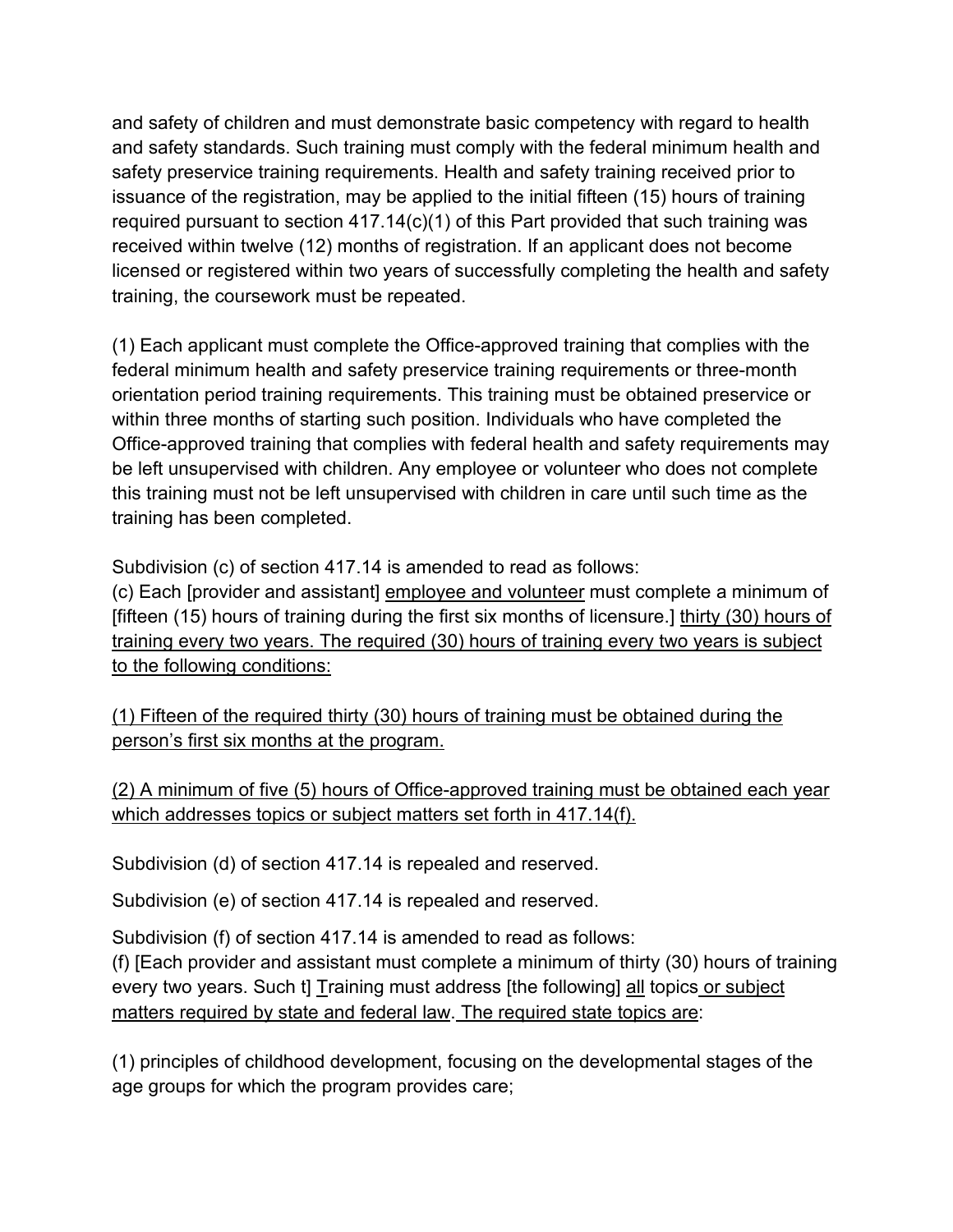[(i) Principles of childhood development include such things as meeting the physical, social and developmental needs of children, including those with special needs; behavior management and discipline; promoting play and physical activity; individual development variation and learning styles; infant and toddler brain development and cross cultural skills and knowledge.]

(2) nutrition and health needs of infants and children;

[(i) Nutrition and health needs of infants and children include such things as healthy menu planning, obesity prevention, benefits of and how to encourage breastfeeding for mothers returning to work, training in infectious diseases, cardiopulmonary resuscitation (CPR), first aid, health and safety practices, preventive techniques in sudden infant death syndrome, medication administration training.]

(3) child [day] care program development;

[(i) Child day care program development topics include such things as the benefits of continuity of care practices, staff supervision and coaching, program variety and activity; infant, toddler, pre-school, and school age quality programming, promoting children's language development and social and emotional skills, and establishing nurturing, stimulating environments; rest time policies and procedures including meeting the needs of children who do not nap; hand washing; meeting the program needs of mixed age groups in family day care and group family day care.]

(4) safety and security procedures;

[(i) Safety and security procedures include such things as communication between parents and caregivers, emergency preparedness and response practices and procedures, fire safety, pool and water sports safety, playground safety, supervising daily activities and family engagement techniques.]

(5) business record maintenance and management;

[(i) business record maintenance and management includes such things as training in New York State and Federal requirements as a business owner and employer, child day care record keeping and documentation requirements, time maintenance, organizational skills, scheduling and coverage, staff supervision and coaching.]

(6) child abuse and maltreatment identification and prevention;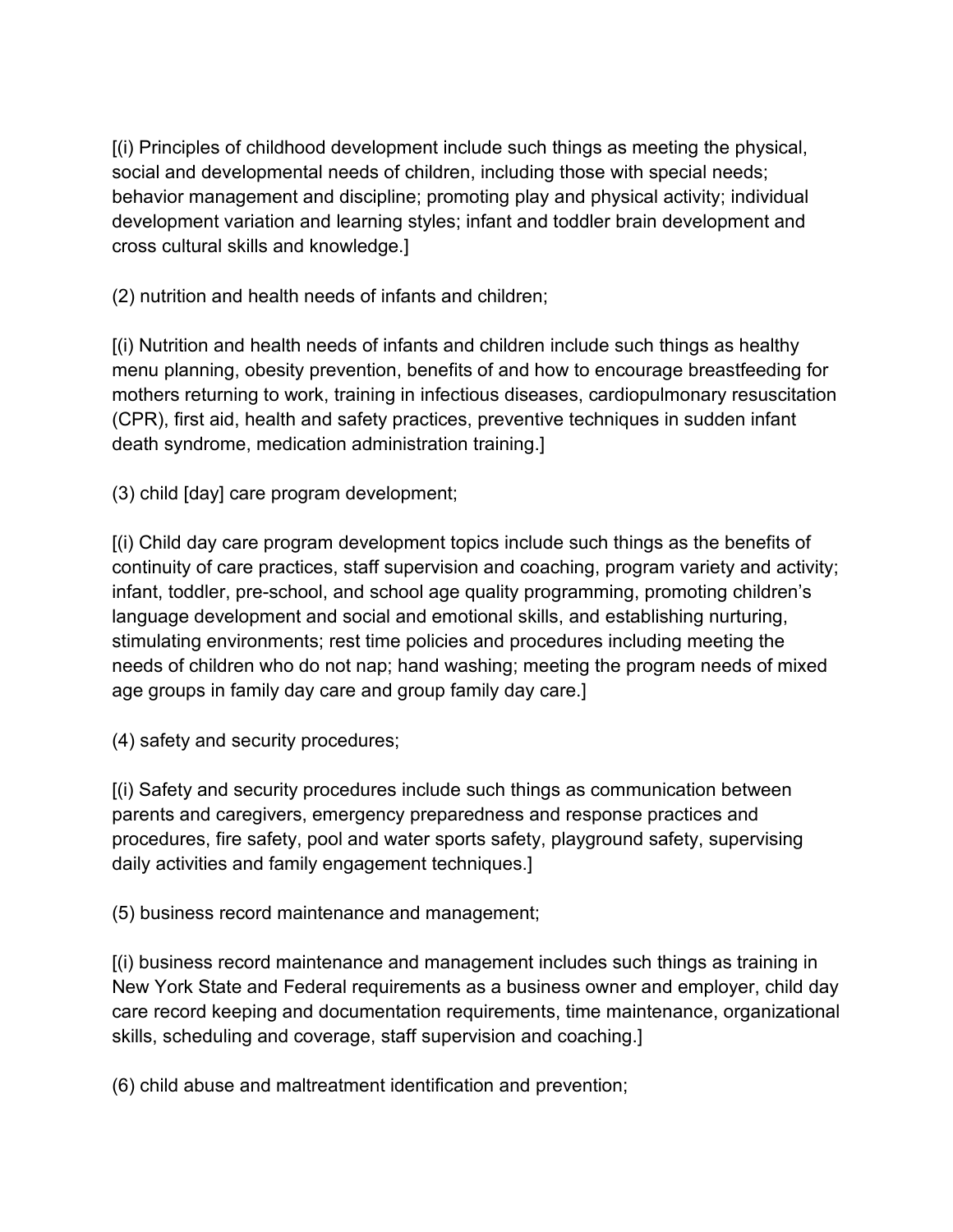[(i) child abuse and maltreatment identification and prevention includes such things as reporting protocol; how to make a report to the state central register; documenting incidents and daily health checks; child abuse policy/procedure including safety plan.]

(7) statutes and regulations pertaining to child [day] care;

(8) statutes and regulations pertaining to child abuse and maltreatment; and

[(i) statutes and regulations pertaining to child abuse and maltreatment includes such things as Mandated Reporter training; responsibilities of a mandated reporter; and

(9) education and information on the identification, diagnosis and prevention of shaken baby syndrome.

Subdivision (g) of section 417.14 is amended to read as follows:

(g) Training received [after the application has been submitted, but] before the application has been approved and the registration granted, may be counted towards the initial fifteen (15) hours required in section 417.14[(d)](c)(1) of this Part provided that such training was completed within twelve (12) months of registration. When a program has submitted a renewal application, and the provider and assistant(s) have satisfied the 30-hour training requirement for the current registration period, the provider and assistant(s) will be credited with any additional training hours taken during that time that exceed the 30 hours, toward the new registration period.

Subdivision (h) of section 417.14 is amended to read as follows:

(h) Training received within the ninety (90) day period prior to the two-year mid-point in the four-year registration cycle, may count toward the next two-year period, if the training requirement for the first two years of the registration has been met. Individuals must still obtain a minimum of five (5) hours of training annually pursuant to section 417.14(c)(2).

Subdivision (i) of section 417.14 is amended to read as follows:

(i) For the thirty (30) hours of training that must be received every two years after the first period of [licensure] registration, any provider or assistant who can demonstrate to the Office basic competency in a particular topic may determine in which of the specified topics he or she needs further study. The Office also may exempt any provider or assistant from participating in training on a particular topic upon demonstration of substantially equivalent knowledge or experience related to that topic. All persons with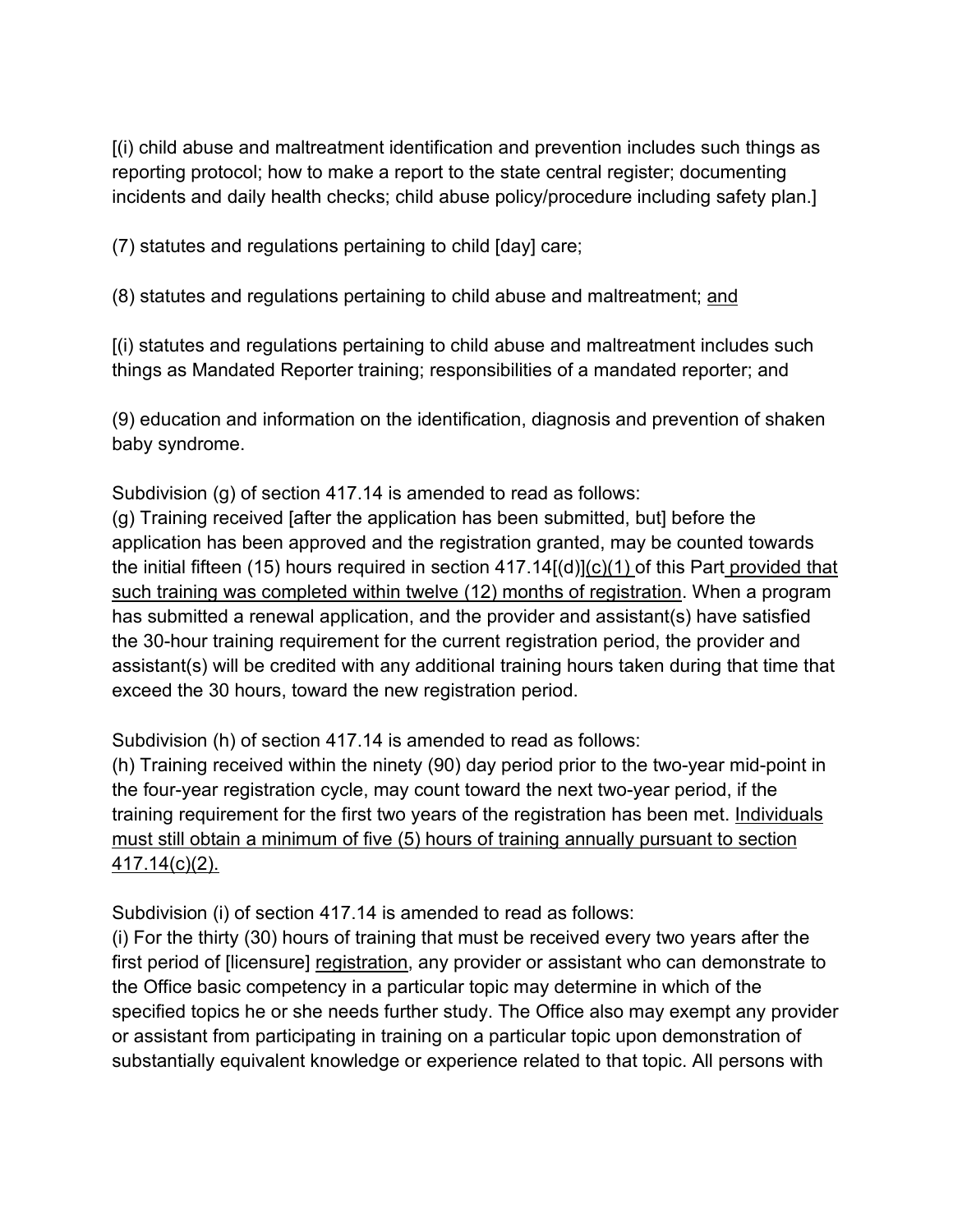such exemptions must still complete a minimum of thirty (30) hours of training during each two-year period, and a minimum of five (5) hours of training each year.

Subdivision (m) of section 417.14 is amended to read as follows:

(m) All child [day] care programs must have at least one caregiver, who holds a valid [certificate] certification in cardiopulmonary resuscitation (CPR) and first aid, on the premises of the child care program during the program's operating hours.

Subdivision (n) of section 417.14 is amended to read as follows:

(n) CPR and first aid [certificates] certifications must be appropriate to the ages of the children in care. All certifications in CPR and first aid must contain an in-person competency component.

Subdivision (q) of section 417.14 is repealed.

Paragraph (1) of subdivision (a) of section 417.15 is amended to add a heading to read as follows:

(1) Obtain a Registration and Operate in Compliance with Applicable Laws and **Regulations** 

Subparagraph (i) of paragraph (2) of subdivision (a) of section 417.15 is added to read as follows:

(i) The program must post or display conspicuously in a place to which parents have free and daily access, a copy of the most recent compliance history report immediately after it is issued to the program by the Office.

Paragraph (6) of subdivision (a) of section 417.15 is amended to read as follows: (6) When the family child [day] care registrant is an entity other than an individual, the person named as the Provider, as defined in Part 413.2(c) (12), must be a person with a business interest, as defined in 413.2, of at least 51 percent share of ownership in the entity. However, nothing contained herein shall prohibit the continued operation of programs already licensed or registered prior to May 1, 2014, where a person other than a person with a business interest in the entity has been named as the provider, [ where the program was licensed or registered prior to the effective date of these regulations] unless the license or registration of the home is revoked, terminated or suspended pursuant to the procedures set forth in section 413.3 of this Article.

Paragraph (10) of subdivision (b) of section 417.15 is amended to read as follows: (10) Inspectors, Representatives of the Office and Child Protective Services

Paragraph (11) of subdivision (a) of section 417.15 is amended to read as follows: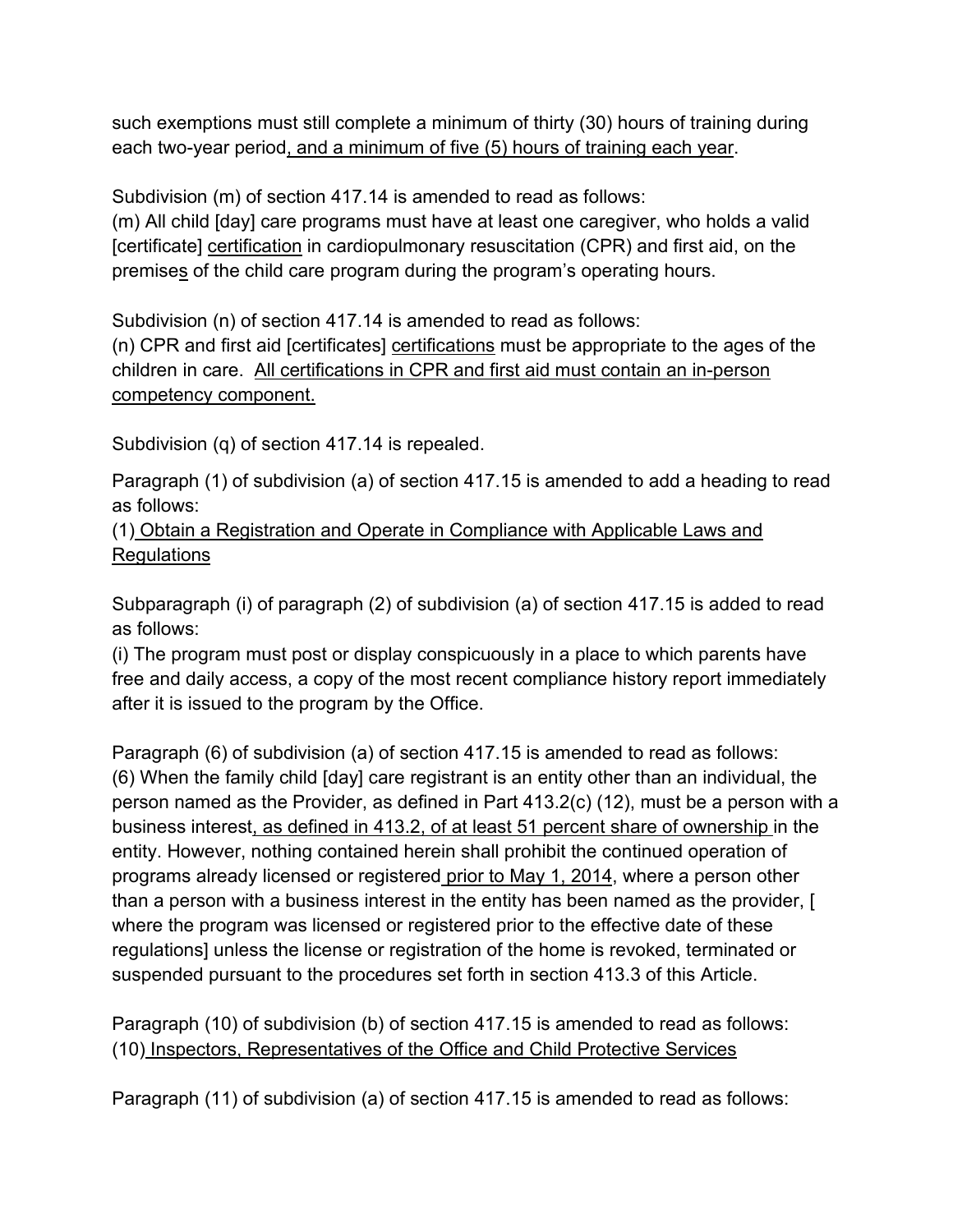(11) The effective period of the [initial ]registration for a family day care home will be up to [two] four years as long as the registrant remains in compliance with applicable laws and regulations during such periods. [Each subsequent registration will be effective for a period up to four years so long as the registrant remains in compliance with applicable laws and regulations during such periods.]

Subparagraph (ii) of paragraph (11) of subdivision (b) of section 417.15 is amended to read as follows:

(ii) must submit to the Office [within 15 days of the written notification of the change in caregivers] prior to the start date the name of any new caregiver and the supporting documentation needed to complete the approval process, including:

(*a*) …

(*b*) …

(*c*) …

(*d*) …

(*e*) [three (3)] two acceptable references;

Subparagraph (iv) of paragraph (11) of subdivision (b) of section 417.15 is amended to read as follows:

(iv) may, during the Office's review of all documentation for any proposed caregiver, continue to operate a family day care home with any individual who is identified on the list required by section 417.15(c)(12) of this Part; [and]

Subparagraph (v) of paragraph (11) of subdivision (b) of section 417.15 is amended to read as follows:

(v) may not leave the proposed caregiver in sole charge of, or unsupervised with, children until such time as the Office approves the caregiver[.];

Subparagraph (vi) of paragraph (11) of subdivision (b) of section 417.15 is added to read as follows:

(vi) any change in email address for the provider or other designee when such change becomes effective; and

Subparagraph (vii) of paragraph (11) of subdivision (b) of section 417.15 is added to read as follows: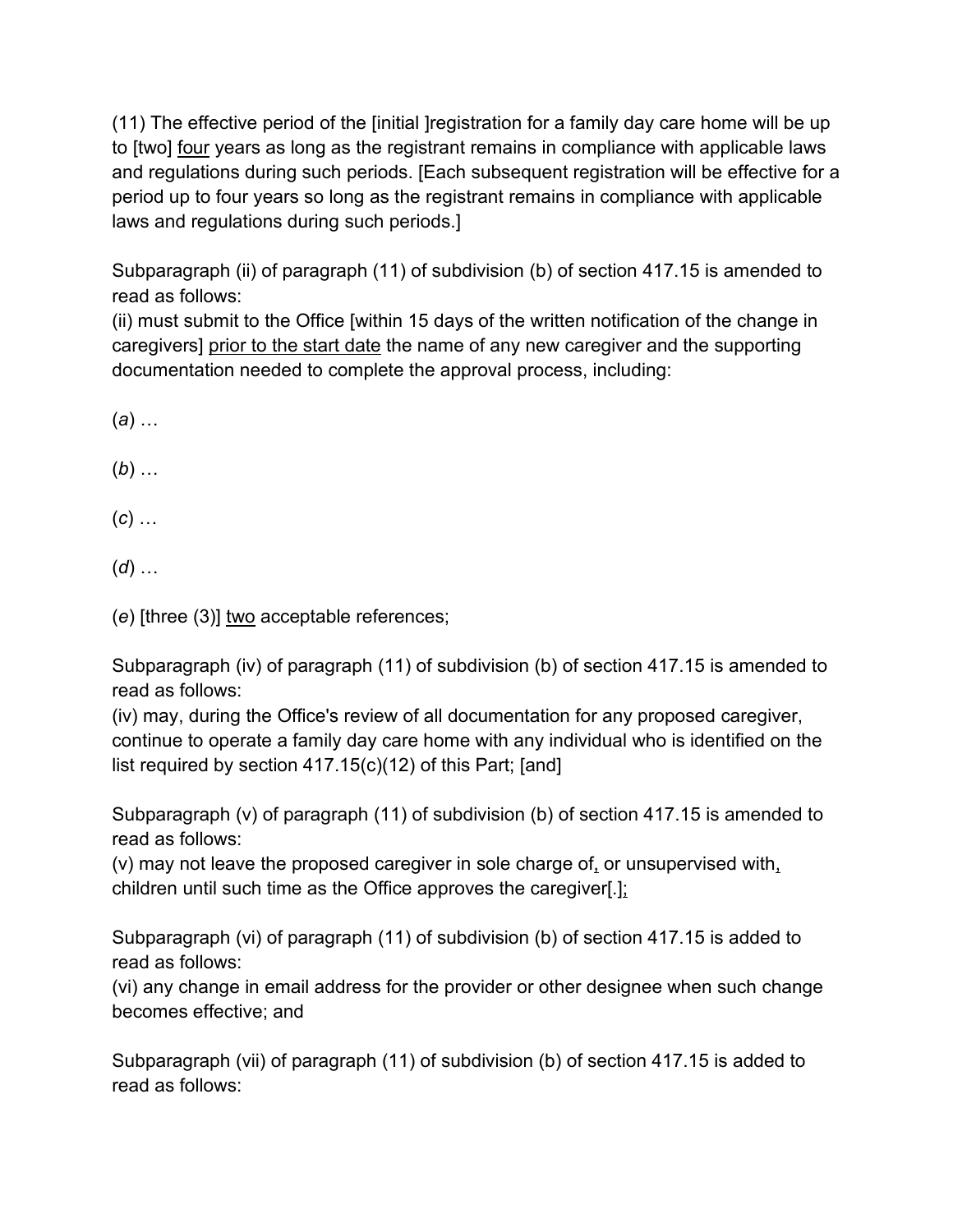(vii) any change to contact information when such changes become effective.

Paragraph (14) of subdivision (b) of section 417.15 is amended to read as follows: (14) The caregiver must immediately notify the parent and Office upon learning of the following events involving a child which occurred while the child was in care at the program or was being transported by a caregiver:

(i) death,

(ii) serious incident,

(iii) serious injury,

(iv) serious condition,

(v) communicable [illness] disease, or

(vi) transportation to a hospital [, of a child which occurred while the child was in care at the program or was being transported by the caregiver. A serious incident includes any event in which a child requires medical attention other than routine illness, is left without competent supervision for any period of time, or leaves the program without an approved caregiver or designated person].

Paragraph (18) of subdivision (b) of section 417.15 is amended to add a heading to read as follows:

(18) Fire and Police Notifications

Subparagraph (i) of paragraph (18) of subdivision (b) of section 417.15 is amended to read as follows:

(i) Within five days after receiving the initial registration and before actually commencing operation, the program must, using a form specified by the Office or an approved equivalent for that purpose, notify the local police and fire departments of the municipality within which the family day care home is located of the following:

(*a*) …

(*b*) …

(*c*) …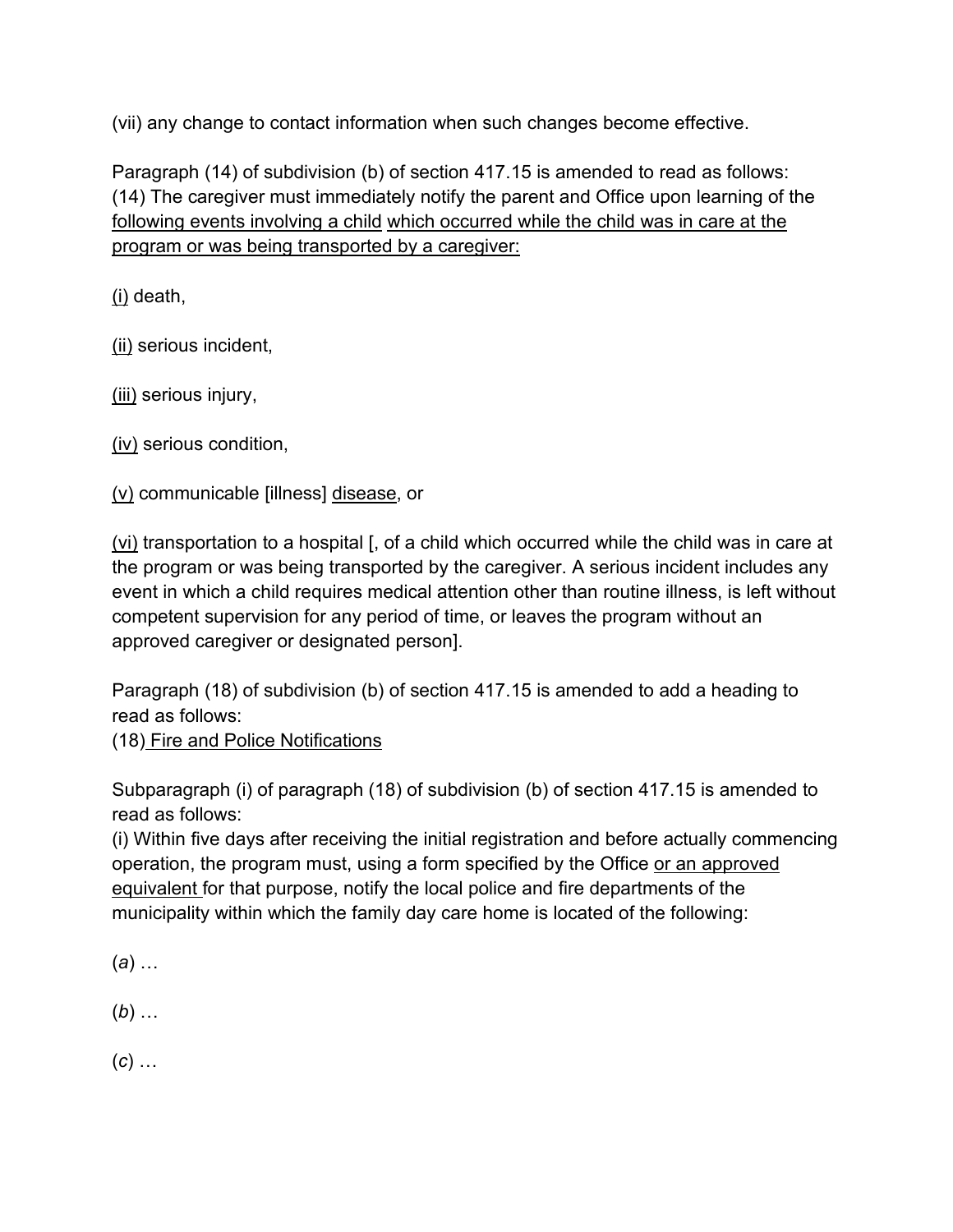(*d*) …

Paragraph (19) of subdivision (b) of section 417.15 is amended to read as follows: (19) Within five days of a household member turning eighteen (18) years of age or a person eighteen (18) years of age or older beginning to [reside at the premises] live in the residence, the program must:

 $(i)$  …

 $(ii)$  ...

 $(iii)$  ...

Paragraph (26) of subdivision (b) of section 417.15 is added to read as follows: (26) Programs must follow safety plans developed by the Office when allegations of risk of harm to child(ren) against the program, caregiver, staff, household member, volunteer or visitor are under investigation.

Paragraph (6) to subdivision (c) of section 417.15 is amended to read as follows: (6) children's individual health care plans;[records, including] parental consents for emergency medical treatment; child's medical statement,[ and] immunizations[;], and any available results of lead screening for children not yet enrolled in kindergarten or a higher grade only; the name and dosage of any medications used by a child, [and ]the frequency of administration of such medications, and a record of their administration by caregivers; daily health check documentation;[and] a record of illnesses[,] and injuries occurring while in care;[,] and any indicators of child abuse or maltreatment;

Paragraph (19) of subdivision (a) of section 418-1.2 is amended to add a heading to read as follows:

(19) Statewide Central Register of Child Abuse and Maltreatment and Justice Center for the Protection of Persons with Special Needs

Paragraph (27) of subdivision (a) of section 418-1.2 is repealed and a new paragraph (27) is added to read as follows:

(27) an email address for the director or other person designated to receive communications from the Office. If the applicant is unable to provide at least one valid email address, the applicant must provide a valid mailing address for the director or other person designated to receive written communications from the Office.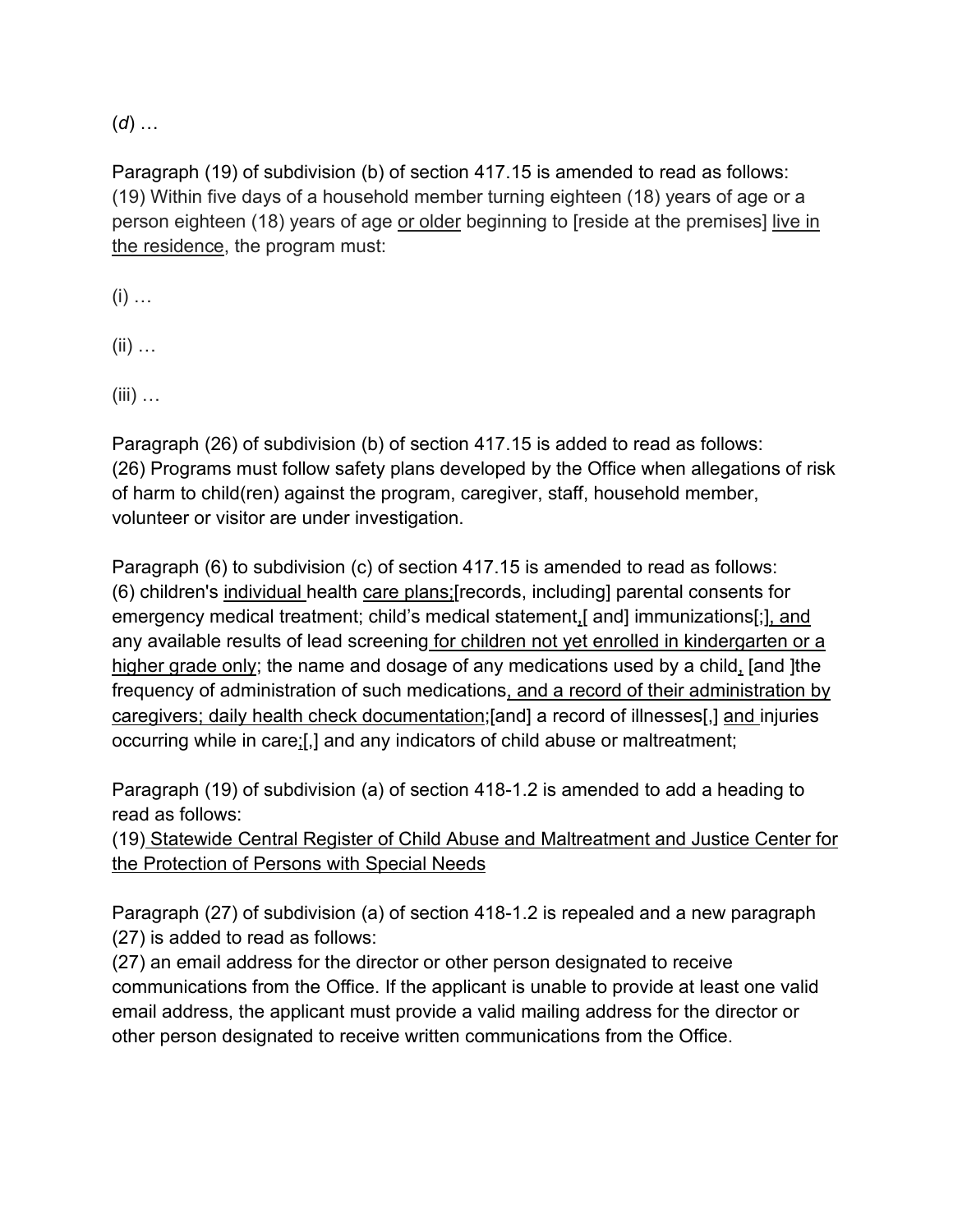Subdivision (c) of section 418-1.2 is repealed and a new subdivision (c) is added to read as follows:

(c) An application will only be accepted by the Office when the applicant submits the minimum threshold of information as required by Office policy. An application sent to the Office that does not meet the minimum threshold will not be accepted and will be returned to the applicant. Once an application has been accepted, all additional required information must be submitted within no later than 90 days. Failure to submit all required information within the required timeframes shall be considered a withdrawal of the application.

Paragraph (13) of subdivision (e) of section 418-1.2 is added to read as follows: (13) an email address for the director or other person designated to receive communications from the Office. If the applicant is unable to provide at least one valid email address, the applicant must provide a valid mailing address for the director or other person designated to receive written communications from the Office.

Paragraph (3) of subdivision (a) of section 418-1.3 is added to read as follows: (3) Child care can only be provided in the areas that have been included in the diagram and approved as child care space.

Subparagraphs (vii), (viii), and (ix) of Paragraph (3) of subdivision (b) of section 418-1.5 are amended to read as follows:

(vii) notification of authorities and the children's parents; [and]

(viii) roles of staff[.]; and

(ix) procedures related to the reunification of children and caretakers.

Paragraph (1) of subdivision (a) of section 418-1.5 is added to read as follows: (1) The program must take suitable precautions to prevent the following:

(i) serious injury of a child while in care at the program or being transported by the program; and

(ii) death of a child while in care at the program or being transported by the program.

Paragraph (1) of subdivision (l) of section 418-1.5 is amended to read as follows: (1) Any [pet or] animal [kept indoors or outdoors] present at the [child day care center] program must present no evidence of disease or parasite[s] and pose no threat.

Paragraph (2) of subdivision (l) of section 418-1.5 is amended to read as follows: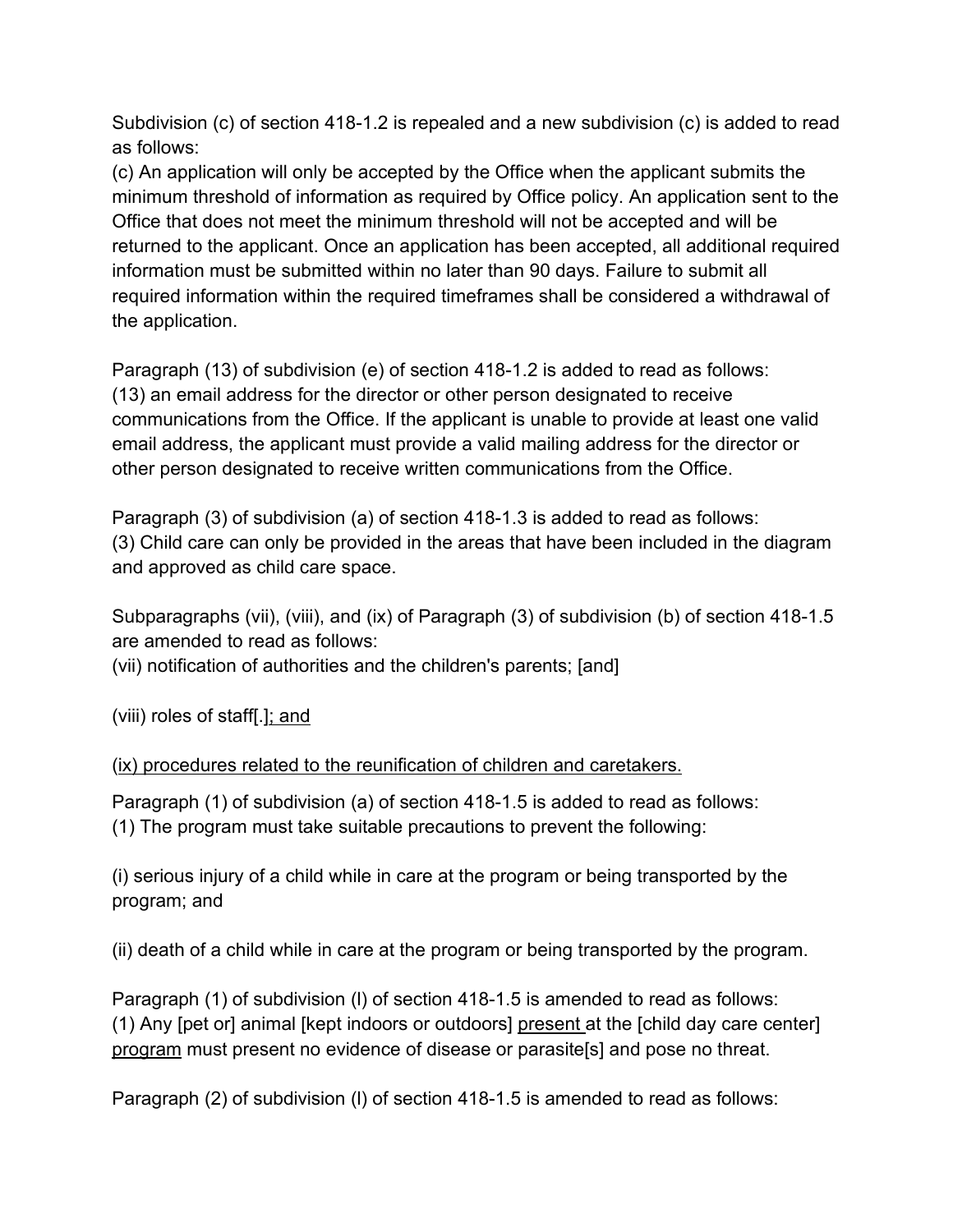(2) All [pets housed at or permitted to visit the center] animals present at the program that require a license must be licensed.

Paragraph (3) of subdivision (l) of section 418-1.5 is amended to read as follows: (3) All required [vaccines] vaccinations must be kept current.

Paragraph (4) of subdivision (l) of section 418-1.5 is amended to read as follows: (4) The license and record of [vaccines] vaccinations must be available to the Office when requested.

Paragraph (5) of subdivision (l) of section 418-1.5 is repealed and a new paragraph (5) is added to read as follows:

(5) The program must immediately notify the parents of children in care and the Office when an animal kept on the premises harms any person, including a child in care.

Paragraph (6) of subdivision (l) of section 418-1.5 is repealed and a new paragraph (6) is added to read as follows:

(6) The provisions of this subdivision apply to all animals present at the program regardless of who owns the animal.

Paragraph (7) of subdivision (l) of section 418-1.5 is repealed and a new paragraph (7) is added to read as follows:

(7) The program must provide parents with a written description of all animals kept on the premises prior to a child's enrollment in the program.

Paragraph (8) of subdivision (l) of section 418-1.5 is renumbered paragraph (10) and a new paragraph (8) is added to read as follows:

(8) Within twenty-four (24) hours that an animal is first kept on the premises of a child care program, the program must provide written notice to the Office and parents of children in care that such animal is being kept on the premises.

Paragraph (9) of subdivision (l) of section 418-1.5 is added to read as follows: (9) Animals that have bitten a person must be immediately and permanently removed from the program.

Subdivision (t) of section 418-1.5 is amended to read as follows:

(t) Operating carbon monoxide detectors and alarms must be located in accordance with applicable laws [, and used in all programs where children nap].

Subdivision (ac) of section 418-1.5 is added to read as follows: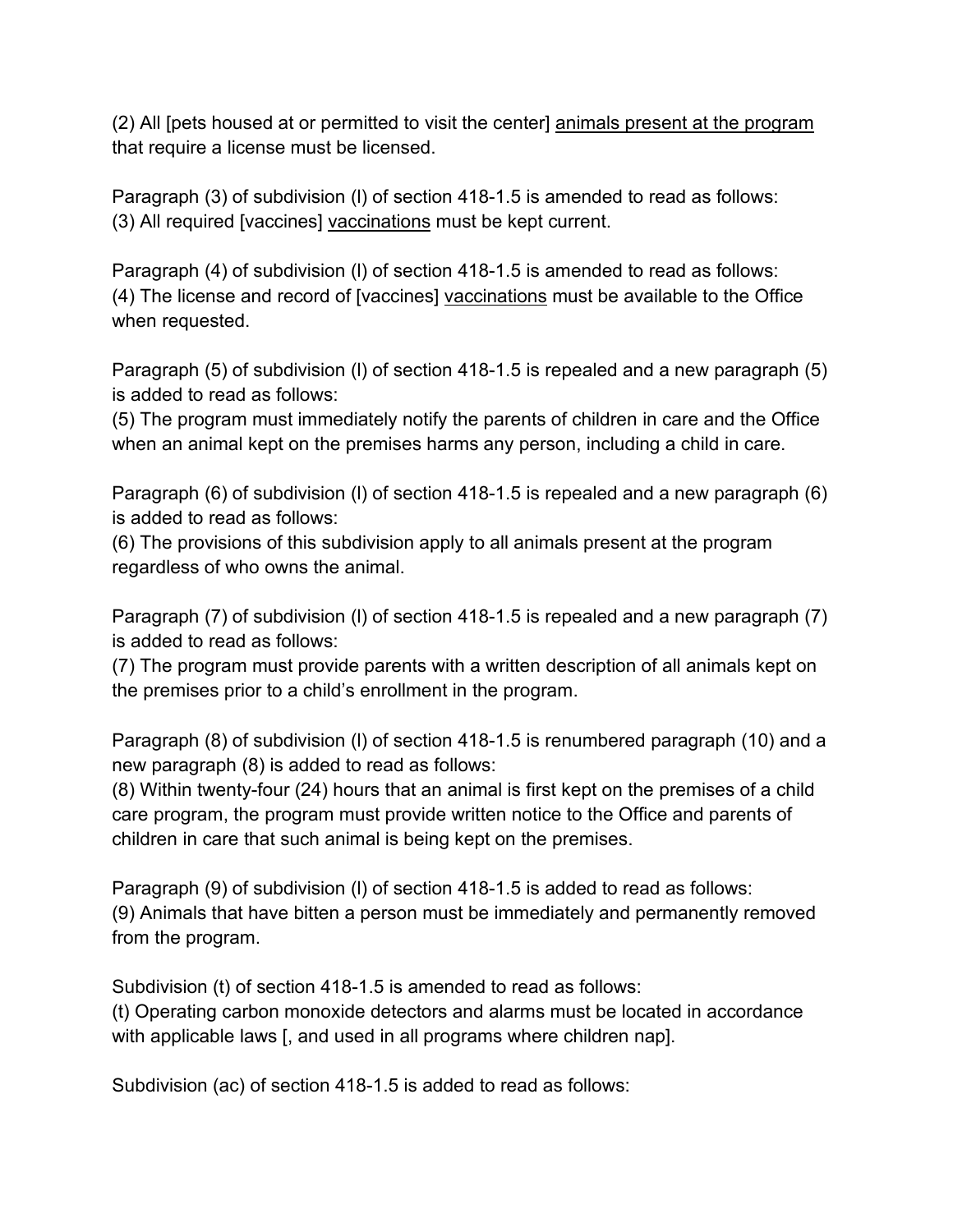(ac) Staff and volunteers must take suitable precautions to prevent children from receiving burns caused by contact with hot liquids.

Subdivision (n) of section 418-1.6 is added to read as follows:

(n) Child care programs are prohibited from transporting child care children in a vehicle built to hold more than 10 passengers, including the driver, unless the vehicle: meets the National Highway Traffic Safety Administration definition of a school bus or a multifunction school activity bus; complies with the National Highway Traffic Safety Administration Federal Motor Vehicle Safety Standards applicable to a school bus or multifunction school activity bus; and is inspected per New York State Department of Transportation rules and regulations.

Subdivision (p) of section 418-1.7 is amended to read as follows:

(p) Sleeping arrangements for infants through 12 months of age require that the infant be placed flat on his or her back to sleep, unless medical information from the child's health care provider is presented to the program by the parent that shows that arrangement is inappropriate for that child.

Subdivision (q) of section 418-1.7 is amended to read as follows:

(g) Cribs, bassinets and other sleeping areas for infants through 12 months of age must include an appropriately sized fitted sheet, and must not have bumper pads, toys, [large] stuffed animals, [heavy] blankets, pillows, wedges or infant positioners[ unless medical information from the child's health care provider is presented indicating otherwise]. Wedges or infant positioners will be permitted with medical documentation from the child's health care provider.

Subdivision (d) of section 418-1.8 is repealed and a new subdivision (d) is added to read as follows:

(d) No person under 18 years of age may be left alone to supervise a group of children at any time, including in an emergency.

Subdivision (i) of section 418-1.8 is amended to read as follows:

(j) When a child [day] care center is in operation, an adequate number of qualified teachers must be on duty to [i]ensure the health and safety of the children in care. Minimum Supervision Ratios Based on Group Size for Infants, Toddlers and **Preschoolers** 

|                           | AGE OF CHILDREN TEACHER/CHILD MAXIMUM | <b>MAXIMUM GROUP</b><br><b>SIZE</b> |
|---------------------------|---------------------------------------|-------------------------------------|
| under 6 weeks $(***)$ 1:3 |                                       | 6                                   |
| 6 weeks to 18 months1:4   |                                       | я                                   |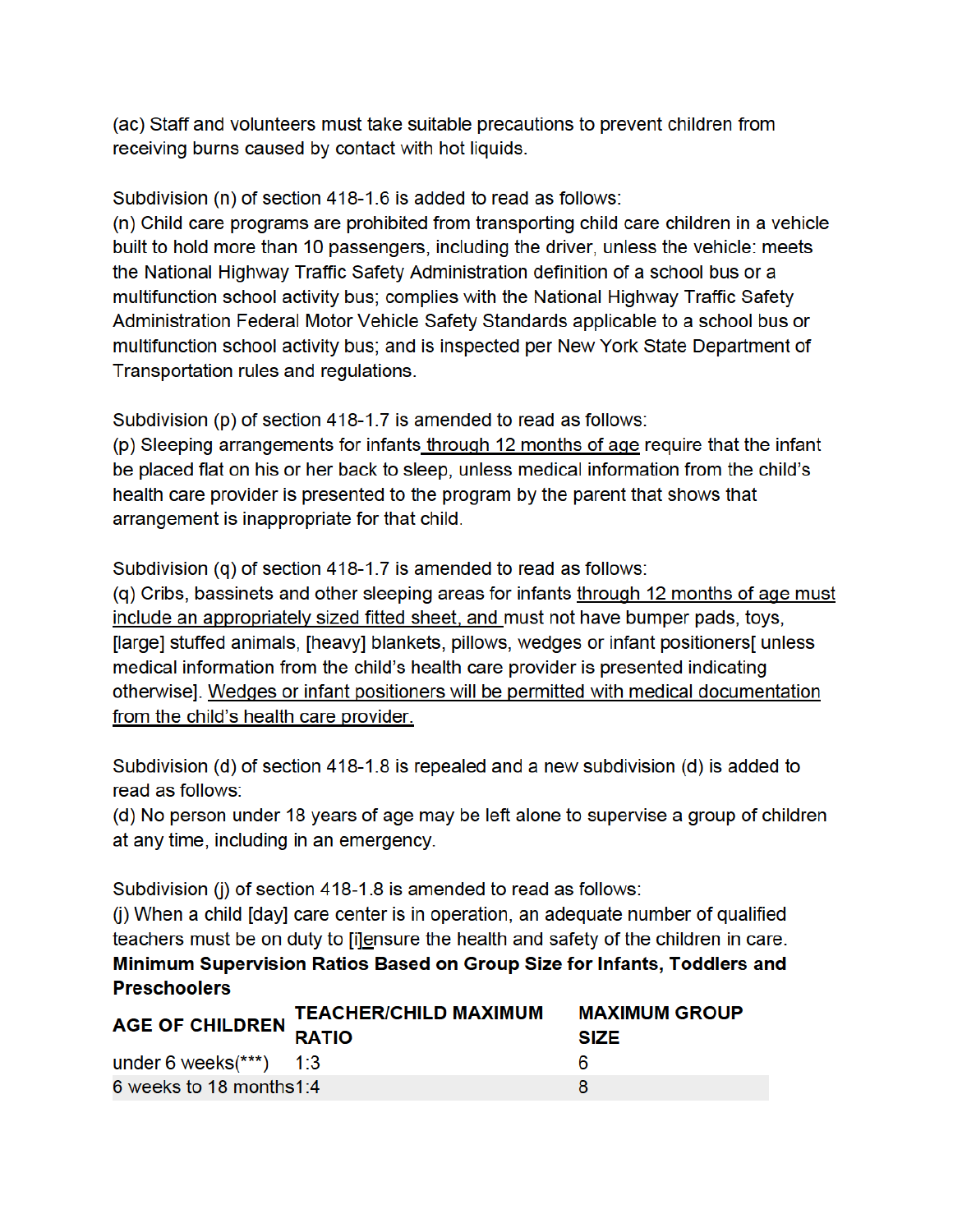| 18 months to 36                                                         | 1:5                          | 12                   |  |  |
|-------------------------------------------------------------------------|------------------------------|----------------------|--|--|
| months                                                                  |                              |                      |  |  |
| 3 years                                                                 | 1:7                          | 18                   |  |  |
| 4 years                                                                 | 1:8                          | 21                   |  |  |
| 5 years                                                                 | 1:9                          | 24                   |  |  |
| Minimum Supervision Ratios Based on Group Size for School-aged Children |                              |                      |  |  |
|                                                                         |                              |                      |  |  |
| <b>AGE OF</b>                                                           | <b>TEACHER/CHILD MAXIMUM</b> | <b>MAXIMUM GROUP</b> |  |  |
| <b>CHILDREN</b>                                                         | <b>RATIO</b>                 | <b>SIZE</b>          |  |  |
| through 9 years                                                         | 1:10                         | 20                   |  |  |

\*\*\*Such care is only permitted pursuant to the provisions of paragraph 30 of subdivision (b) of section 418-1.15 of this Subpart.

Subdivision (c) of section 418-1.9 is amended to read as follows:

(c) The program must provide copies of the behavior management [guidelines] plan to all staff and parents of children in care at the program.

Paragraph (1) of subdivision (b) of section 418-1.10 is amended to add a heading to read as follows:

(1) Statewide Central Register of Child Abuse and Maltreatment and Justice Center for the Protection of Persons with Special Needs

Subparagraph (i) of paragraph (1) of subdivision (b) of section 418-1.10 is amended to read as follows:

(i) The child day care center must submit to the Office the information necessary to inquire of the [Office] Statewide Central Register of Child Abuse and Maltreatment whether any prospective operator, director, employee or volunteer [person who is actively being considered for employment, and any individual or any person who is employed by an individual, corporation, partnership or association which provides goods or services to the center, and who will have the potential for regular and substantial contact with the children who are cared for by the center,] is the subject of an indicated report of child abuse or maltreatment on file with the Statewide Central Register of Child Abuse and Maltreatment. In accordance with a schedule developed by the Office, the Office must inquire whether any existing operator, director, employee or volunteer is the subject of an indicated report of child abuse or maltreatment on file with the Statewide Central Register of Child Abuse and Maltreatment. [Each such center may inquire of the Office whether any current staff person, or any person who is being considered for use as a volunteer or for hiring as a consultant and who has or will have the potential for regular and substantial contact with children being cared for by the center, is the subject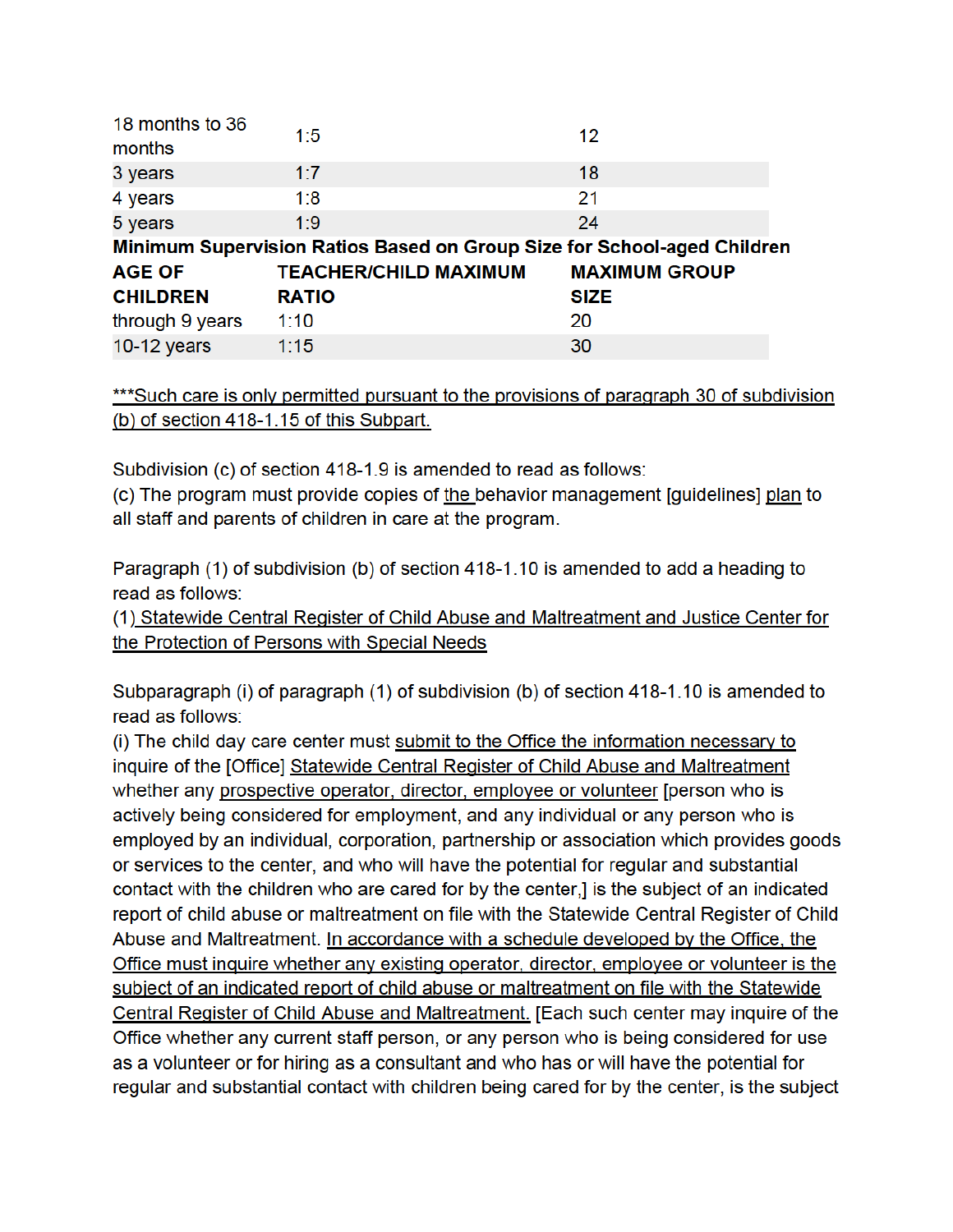of an indicated report of child abuse or maltreatment on file with the Statewide Central Register of Child Abuse and Maltreatment. An inquiry regarding any current staff person or volunteer may be made only once in any six-month period.]

Subparagraph (ii) of paragraph (1) of subdivision (b) of section 418-1.10 is amended to read as follows:

(ii) The child day care center must submit to the Office the information necessary to check the register of substantiated category one cases of abuse or neglect maintained by the Justice Center for the Protection of Persons with Special Needs per section 495 of the Social Services Law before determining whether to hire or otherwise allow any person as a[n] prospective director, employee, [administrator, consultant intern,] or volunteer [or contractor who will have the potential for regular and substantial contact with children cared for by the center].

Paragraph (2) of subdivision (b) of section 418-1.10 is amended to read as follows: (2) Prior to the Office making any inquiries pursuant to section 418-1.10(b)(1) the child day care center must notify, in the form prescribed by the Office, the person who will be the subject of the inquiries, that:

 $(i)$  ...

(ii) …

Paragraph (3) of subdivision (b) of section 418-1.10 is repealed and a new paragraph (3) is added to read as follows:

(3) After completion of required inquiries as provided for in this section and all other criminal history review and background clearances as provided for in section 413.4 of this Title, the Office shall notify the applicant and program whether the applicant is authorized or unauthorized to care for children based on the outcome of such inquiries.

Paragraphs (4), (5) and (6) of subdivision (b) of section 418-1.10 are repealed.

Subdivision (c) of section 418-1.10 is amended to read as follows:

(c) In accordance with the provisions of sections 413 and 415 of the Social Services Law, child [day] care center staff must immediately report any suspected incidents of child abuse or maltreatment concerning a child receiving child [day] care to the Statewide Central Register of Child Abuse and Maltreatment, or cause such a report to be made, when such staff have reasonable cause to suspect that a child coming before them in their capacity as child [day] care center workers is an abused or maltreated child. This must be done in the following manner: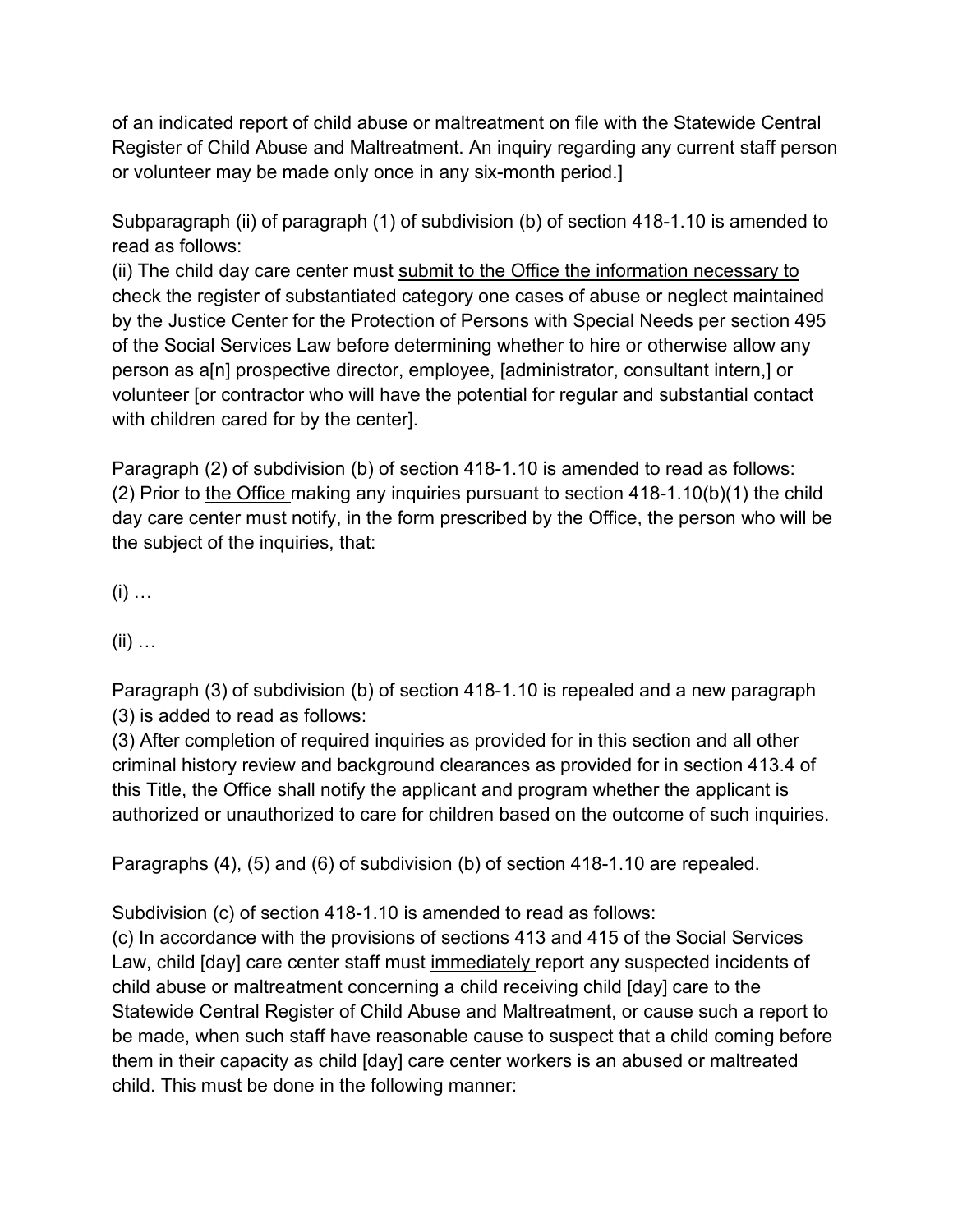(1) Child [day] care center staff must personally make, or cause to be made, an immediate report to the Statewide Central Register of Child Abuse and Maltreatment by telephone, followed by a written report within 48 hours, in the form and manner prescribed by the Office, to the child protective service of the social services district in the county in which the child resides.

 $(2)$  ...

Subdivision (a) of section 418-1.11 is amended to read as follows: (a) Child Enrollment Requirements for Children Not Enrolled in Kindergarten or a Higher Grade.

Paragraph (1) of subdivision (a) of section 418-1.11 is amended to read as follows: (1) [Other than children who are enrolled in kindergarten or a higher grade, no] No child may be accepted for care in a child care program unless the program has been furnished with a written statement signed by a health care provider verifying that the child is able to participate in child [day] care and currently appears to be free from contagious or communicable diseases. A child's medical statement must have been completed within the 12 months preceding the date of enrollment.

Paragraph (13) of subdivision (b) of section 418-1.11 is added to read as follows: (13) Staff must be aware of each child's special health care needs identified in the child's individual health care plan. This includes, but is not limited to, allergies, disabilities and medical conditions.

Paragraph (14) of subdivision (b) of section 418-1.11 is added to read as follows: (14) Staff must obtain assistance as identified in the child's individual health care plan if the child has a medical emergency.

Paragraph (6) of subdivision (d) of section 418-1.11 is added to read as follows: (6) The health care plan must provide the following: the designation of a health care consultant of record for programs offering care to infants and toddlers or moderately ill children. The health care plan must describe the scheduling of visits by a health care consultant to day care center programs offering care to infants and toddlers or moderately ill children. At least once every two years, the health care consultant of record must visit the center and review the program's health care policies and procedures.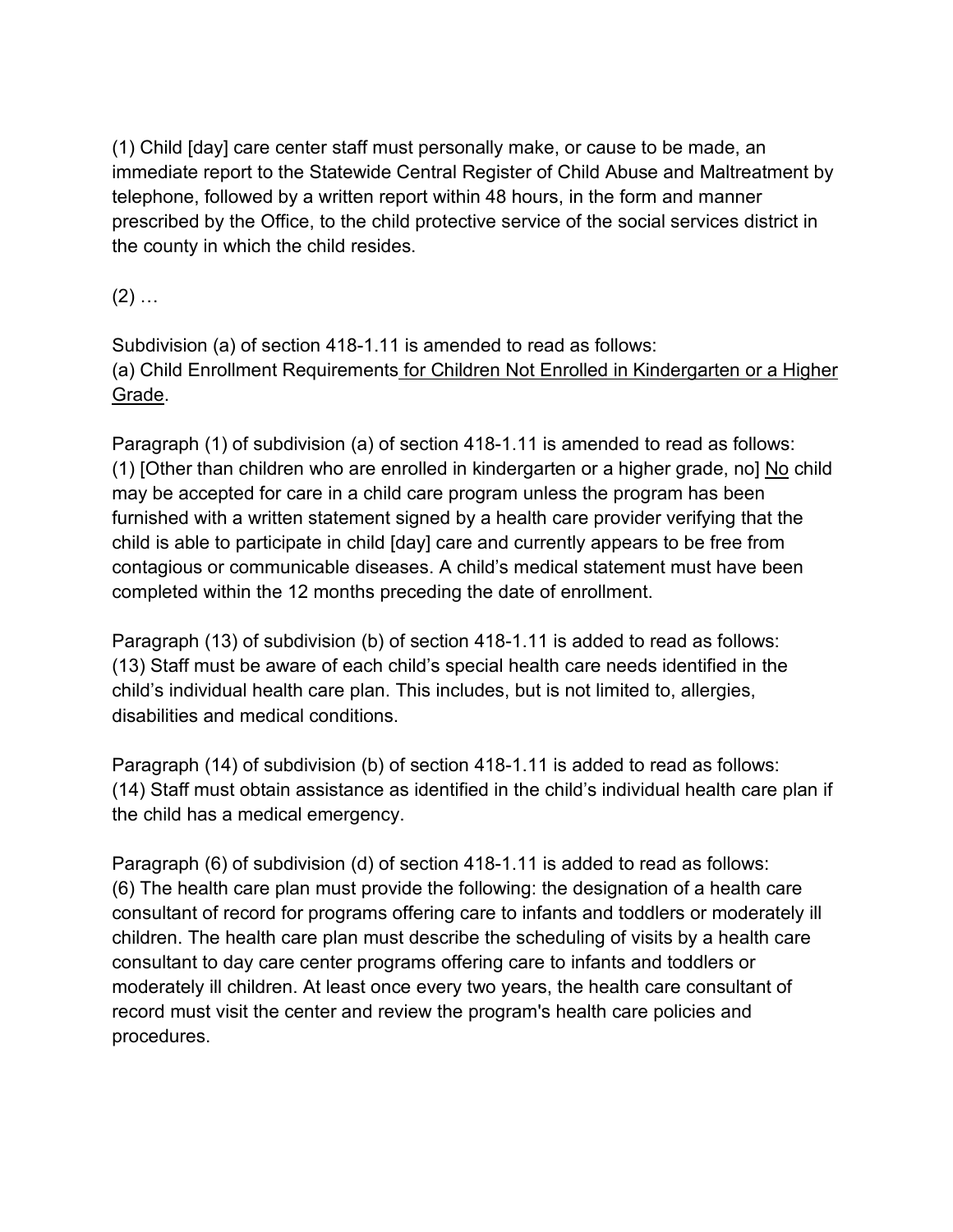Paragraph (9) of subdivision (f) of section 418-1.11 is amended to add a heading to read as follows:

(9) Documentation of Medication Administration

Paragraph (11) of subdivision (f) of section 418-1.11 is amended to read as follows: (11) [For all children for whom the program administers over-the-counter medications] All verbal permissions received pursuant to section 418-1.11(f) of this Subpart [, the program] must be documented[ that the parent or guardian gave verbal instructions and approval].

Paragraph (1) of subdivision (h) of section 418-1.11 is amended to read as follows: (1) The program must immediately call 911 for children who require [obtain] emergency medical [health] care [ for children who require such care] and also must:

 $(i)$  …

- $(ii)$  …
- $(iii)$  ...
- $(iv)$  ...

Paragraph (6) of subdivision (i) of section 418-1.11 is amended to read as follows: (6) All rooms, equipment, surfaces, supplies and furnishings accessible to children must be cleaned and then sanitized or disinfected, using an EPA registered product, as needed to protect the health of children, and in a manner consistent with the program's health care plan [guidelines issued] approved by the Office.

The second subparagraph (iv) of paragraph (18) of subdivision (i) of section 418-1.11 is renumbered as subparagraph (ix).

Subdivision (v) of section 418-1.12 is amended to read as follows:

(v) Four weeks of current meal and snack menus, as applicable, must be reviewed for nutritional content, variety and quality at the time of initial application and once every 24 months by a Federal Child and Adult Care Food P[p]rogram specialist responsible for reviewing and approving menus, or by a person who has a bachelor's or master's degree with a major in food and institutional management or a closely related field[,] and who has completed a dietician internship[,] or has been certified as a registered dietician or has an equivalent state certification.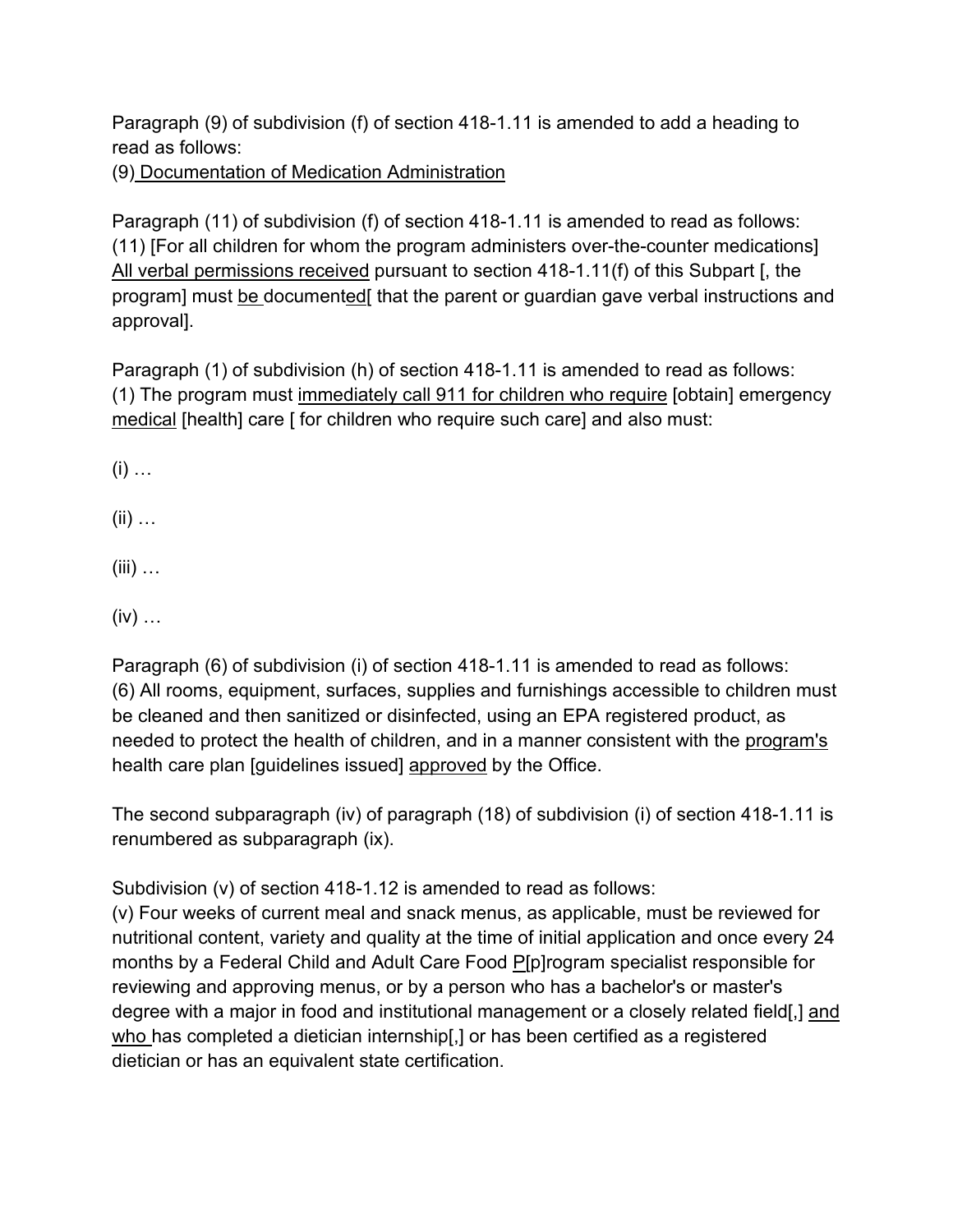Subdivision (am) of section 418-1.12 is added to read as follows: (am) Individual children's food allergies must be posted in a discreet location visible only to staff.

Subdivision (an) of section 418-1.12 is added to read as follows: (an) Staff must take steps to prevent a child's exposure to the foods to which the child is allergic.

Subdivision (b) of section 418-1.13 is amended to read as follows:

(b) Child day care centers must review and evaluate the backgrounds of all applicants for staff and volunteer positions with the potential for regular and substantial contact with children, except for a parent of a child enrolled in the center who is applying to be a volunteer if such parent will not be counted in determining teacher/child ratios and such parent will not be left unsupervised with children]. All applicants whose backgrounds must be checked are required to provide the following:

 $(1)$  …

(2) the names, addresses and day time telephone numbers of at least [three] two acceptable references, other than relatives, at least one of whom can verify employment history, work record and qualifications, and at least one of whom can attest to the applicant's character, habits and personal qualifications to be a child [day] care center staff member;

(3) a sworn statement by the applicant indicating whether, to the best of the applicant's knowledge, such applicant has ever been convicted of a misdemeanor or felony in New York State or any other jurisdiction and fingerprint images as required to comply with the requirements of 413.4 of this Title; [and]

(4) the information necessary to determine whether the applicant is the subject of an indicated report of child abuse and maltreatment as required by section 418-  $1.10(b)(1)(i)$  of this Subpart;[.]

(5) the information necessary to determine whether the applicant is listed on the register of substantiated category one cases of abuse or neglect maintained by the Justice Center for the Protection of Persons with Special Needs, pursuant to Section 495 of the Social Services Law, as required by section 418-1.10(b)(1)(ii); and [.]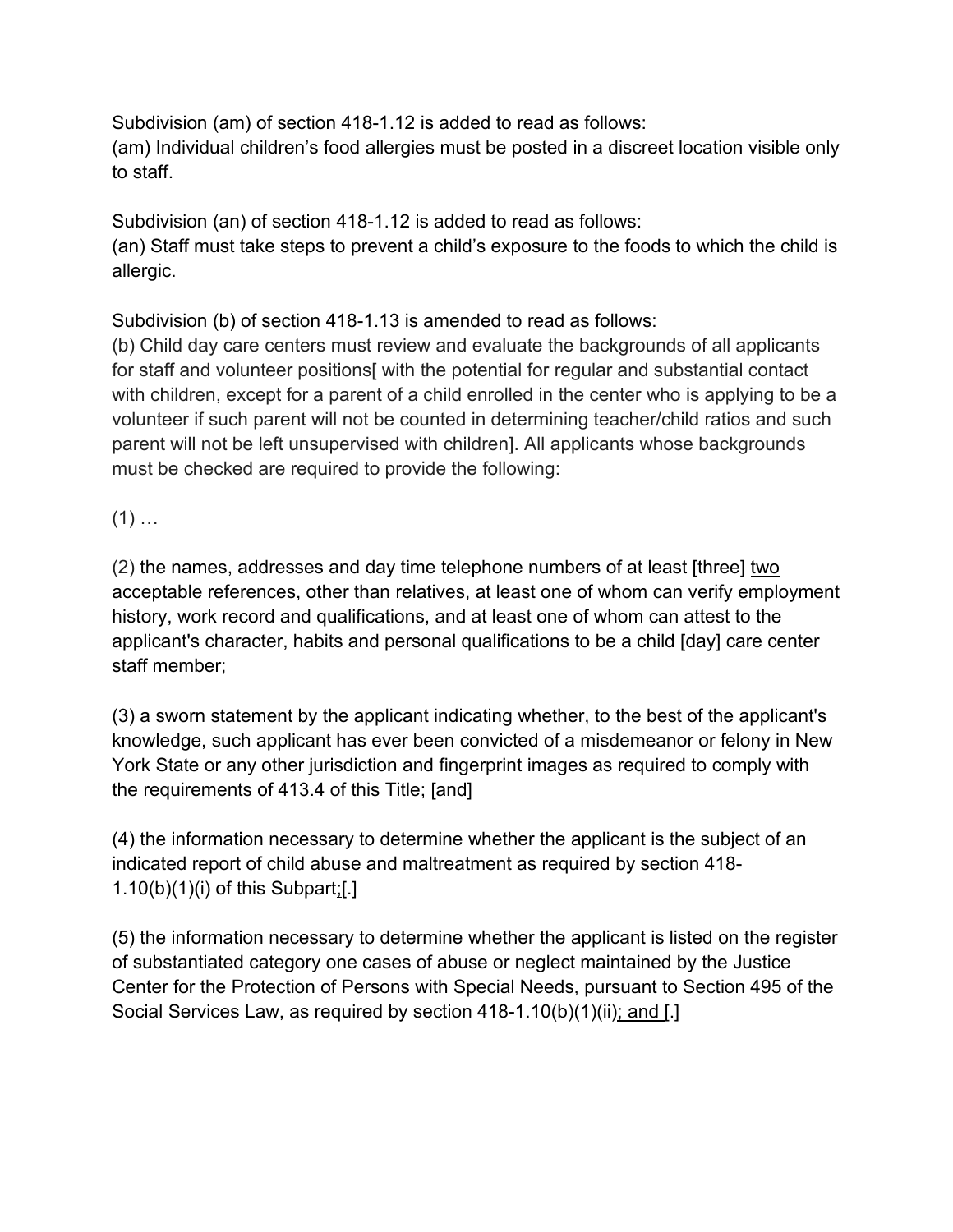(6) The information necessary to complete the criminal history review and background clearance requirements as outlined in this Part. This information must be submitted to the Office on forms provided by the Office.

Subdivision (g) of section 418-1.13 is repealed and a new subdivision (g) is added to read as follows:

(g) Minimum education and experience qualifications:

(1) to be qualified as a director, a person must possess either:

(i) a bachelor's degree, including or in addition to 12 credits in Early Childhood, Child Development or a related field; one year of full-time teaching experience in a child care center, family or group family day care home or other early childhood program; and one year of experience supervising staff in a child care program or a related field of work; or

(ii) a New York State Children's Program Administrator Credential; one year of full-time teaching experience in a child care center, family or group family day care home or other early childhood program; and one year of experience supervising staff in a child care program or a related field of work; or

(iii) an associate's degree in Early Childhood or related field, with a plan of study leading to a bachelor's degree or a New York State Children's Program Administrator Credential; two years of full-time teaching experience in a child care center, family or group family day care home or other early childhood program; and two years of experience supervising staff in a child care program or a related field of work; or

(iv) a Child Development Associate Credential or other Office-recognized credential, with a plan of study leading to a bachelor's degree or a New York State Children's Program Administrator Credential; two years of full-time teaching experience in a child care center, family or group family day care home or other early childhood program; and two years of experience supervising staff in a child care program or a related field of work.

(2) To be qualified as a group teacher for a preschool class, a person must possess either:

(i) an associate's degree in Early Childhood, Child Development or related field; or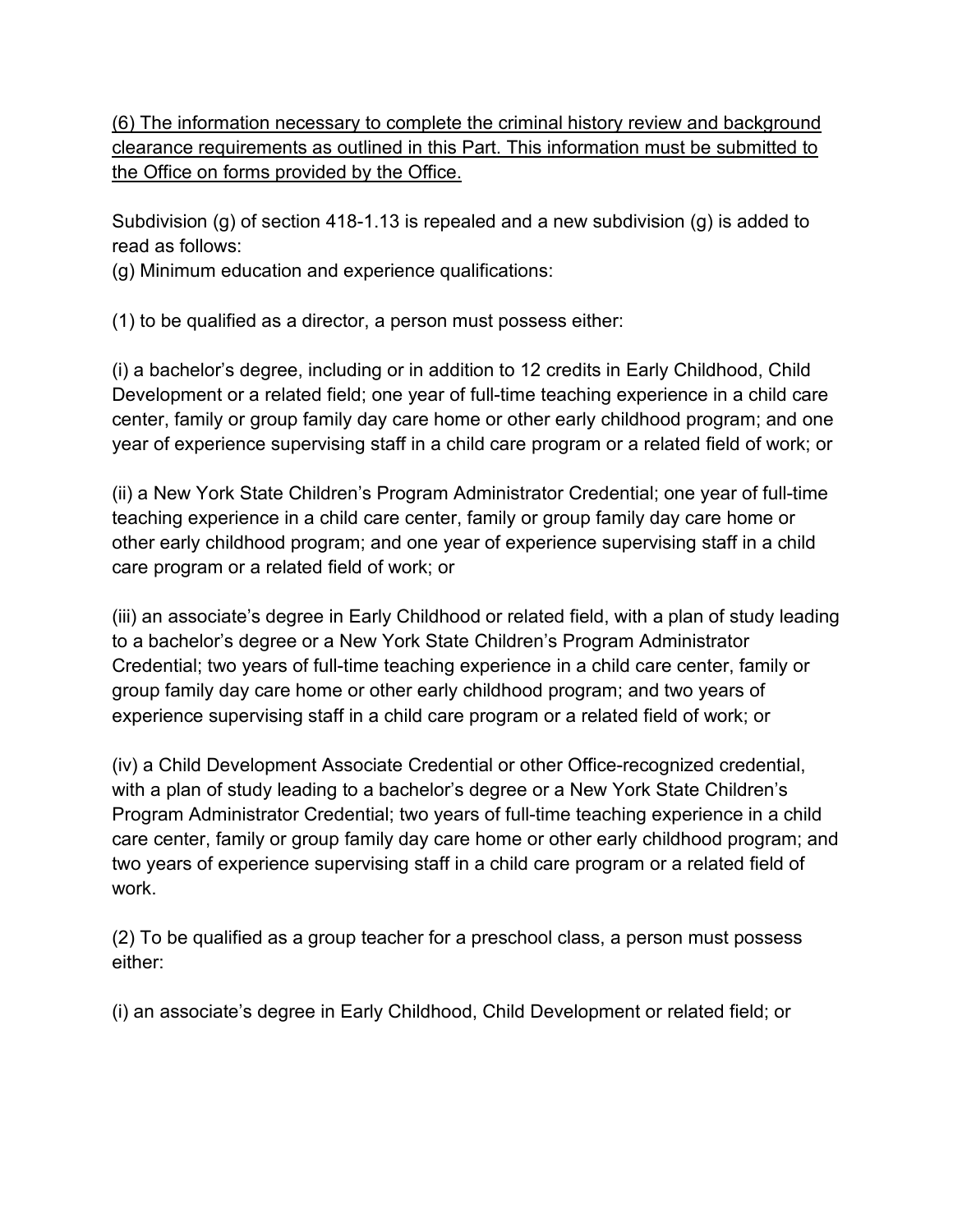(ii) a Child Development Associate Credential or other Office-recognized credential specific to the preschool developmental period; and one year of experience related to caring for children; or

(iii) 9 college credits in Early Childhood, Child Development or a related field, with a plan of study leading to a Child Development Associate Credential, other Officerecognized credential specific to the preschool developmental period, or an associate's degree in Early Childhood, Child Development or a related field; and two years of experience related to caring for children.

(3) To be qualified as a group teacher for an infant or toddler class, a person must possess either:

(i) an associate's degree in Early Childhood, Child Development or a related field; and one year of experience related to caring for infants and toddlers; or

(ii) an Infant and Toddler Child Care and Education Credential, Infant Toddler Child Development Associate Credential or other Office-recognized credential specific to the infant/toddler development period; and two years of experience related to caring for children; or

(iii) a Child Development Associate Credential; and two years of experience related to caring for children, one of which must be related to caring for infants or toddlers; or

(iv) 9 college credits in Early Childhood, Child Development or a related field, with a plan of study leading to an Infant and Toddler Child Care and Education Credential, Infant Toddler Child Development Associate Credential, other Office-recognized credential specific to the infant/toddler developmental period or an associate's degree in Early Childhood, Child Development or a related field; and two years of experience related to caring for children, one of which must be related to caring for infants or toddlers.

(4) To be qualified as a group teacher for a school age class, a person must possess either:

(i) an associate's degree in Child Development, Elementary Education, Physical Education, Recreation or a related field; or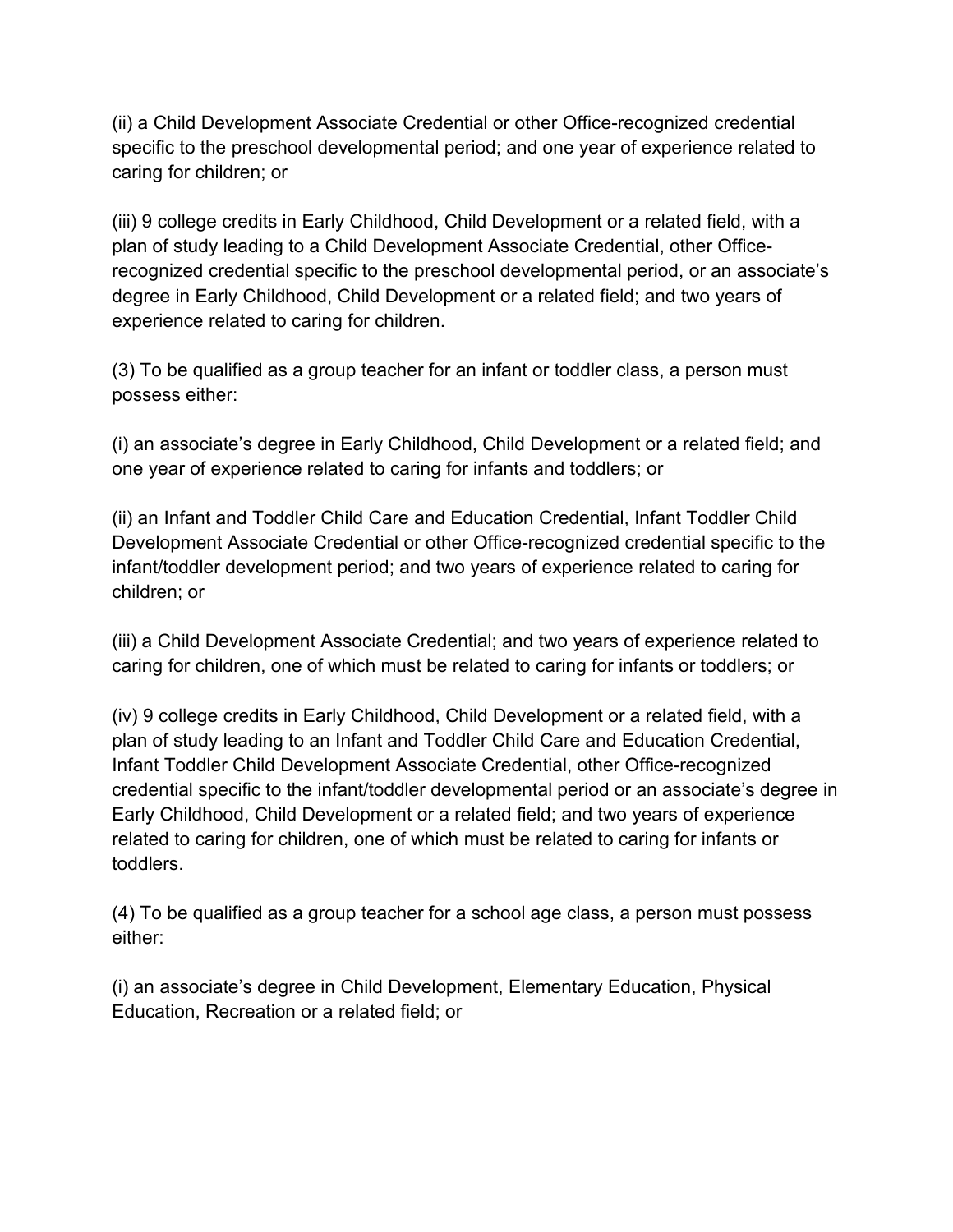(ii) a School-Age Child Care Credential or other Office-recognized credential specific to the school-age developmental period; and one year of experience working with children less than 13 years of age; or

(iii) a high school diploma or its equivalent; and two years of direct experience working with children less than 13 years of age.

(5) To be qualified as an assistant teacher to any age class, a person must possess either:

(i) a high school diploma or its equivalent; or

(ii) one year of experience working with children less than 13 years of age.

|                                                                                | Education                                                                                                                                    |            | <b>Experience</b>                                                                                                                                                                                                                                                       |
|--------------------------------------------------------------------------------|----------------------------------------------------------------------------------------------------------------------------------------------|------------|-------------------------------------------------------------------------------------------------------------------------------------------------------------------------------------------------------------------------------------------------------------------------|
| Person<br>responsible<br>for program<br>supervision<br>functions<br>(Director) | [B <u>]b</u> achelor's degree<br>including, or in addition to,<br>12 credits in Early<br>Childhood, Child<br>Development or related<br>field | AND        | One year <u>of</u> full-time teaching<br>experience in a child day care center,<br>family or group family day care home<br>or other early childhood program<br>AND<br>one year of experience supervising<br>staff in a child care program or a<br>related field of work |
|                                                                                | <b>OR</b>                                                                                                                                    |            |                                                                                                                                                                                                                                                                         |
|                                                                                | New York State Children's<br>Program Administrator<br>Credential                                                                             | <b>AND</b> | One year of full-time teaching<br>experience in a child day care center,<br>family or group family day care home<br>or other early childhood program<br>AND<br>one year of experience supervising<br>staff in a child care program or related<br>field of work          |
|                                                                                | <b>OR</b>                                                                                                                                    |            |                                                                                                                                                                                                                                                                         |
|                                                                                | Associate's degree in Early<br>Childhood or related field<br>with a plan of study leading<br>to:                                             | <b>AND</b> | Two years <u>of</u> full-time teaching<br>experience in a child day care center,<br>family or group family day care home,<br>or other early childhood program<br><b>AND</b>                                                                                             |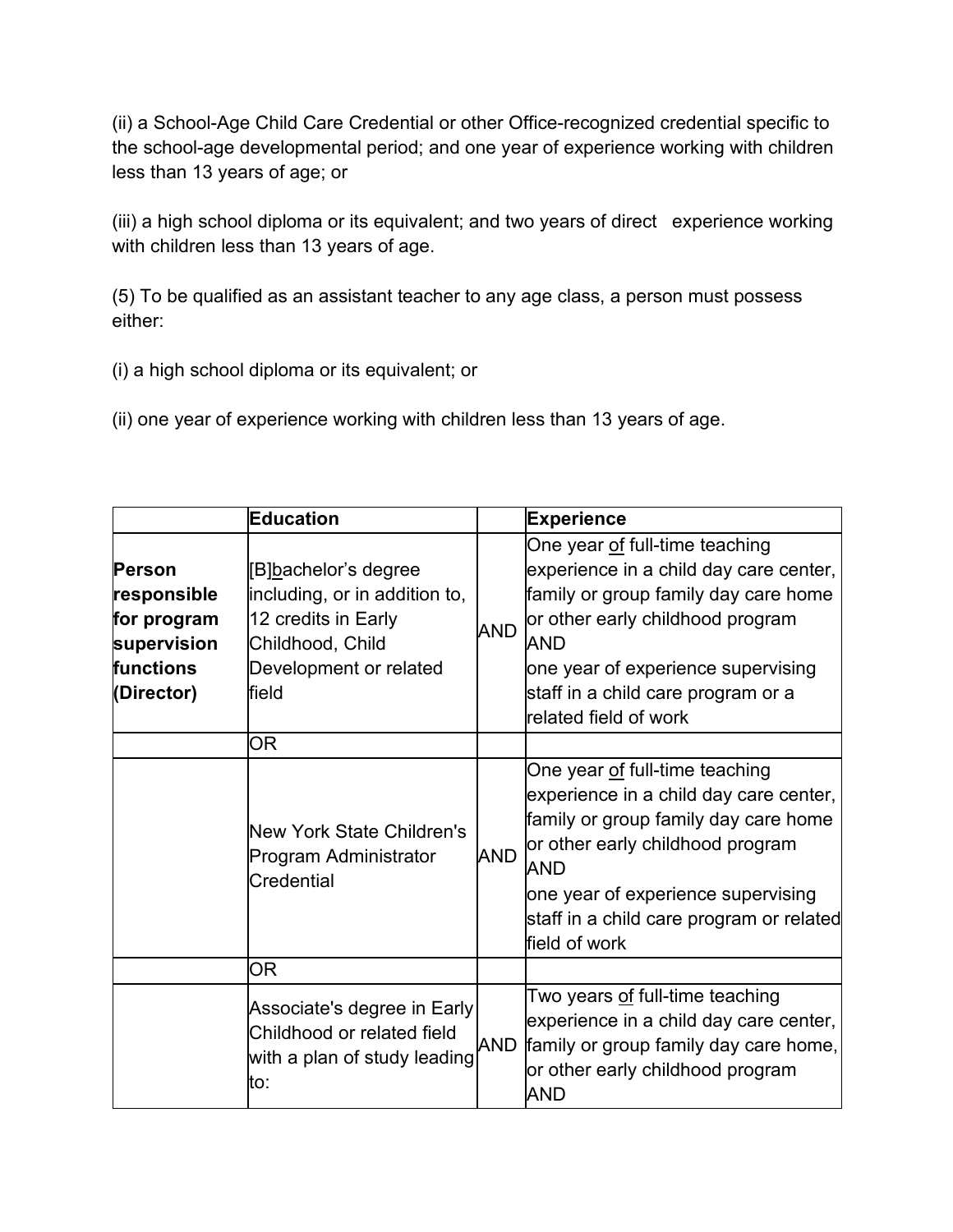|                                             | a [B]bachelor's degree;<br>or<br>a New York State<br><b>Children's Program</b><br>Administrator[ion]<br>[c]Credential<br>ΟR                                                                                                                                          |            | Two years of experience supervising<br>staff in a child care program or related<br>field of work                                                                                                                                                                                |
|---------------------------------------------|----------------------------------------------------------------------------------------------------------------------------------------------------------------------------------------------------------------------------------------------------------------------|------------|---------------------------------------------------------------------------------------------------------------------------------------------------------------------------------------------------------------------------------------------------------------------------------|
|                                             | <b>Child Development</b><br>Associate [c <u>]C</u> redential <u>or</u><br>other Office-recognized<br>credential with a plan of<br>study leading to:<br>a [B]bachelor's<br>degree; or<br>a New York State<br><b>Children's Program</b><br>Administrator<br>Credential | <b>AND</b> | Two years <u>of</u> full-time teaching<br>experience in a child day care center,<br>family or group family day care home,<br>or other early childhood program<br><b>AND</b><br>Two years of experience supervising<br>staff in a child care program or related<br>field of work |
| <b>Group Teacher</b><br>for<br>preschoolers | Associate's degree in Early<br>Childhood, Child<br>Development or related<br>field                                                                                                                                                                                   |            | AND No additional experience necessary                                                                                                                                                                                                                                          |
|                                             | ΟR                                                                                                                                                                                                                                                                   |            |                                                                                                                                                                                                                                                                                 |
|                                             | <b>Child Development</b><br>Associate [c] <u>C</u> redential or<br>other Office-recognized<br>credential specific to the<br>preschool developmental<br>period[.]                                                                                                     | <b>AND</b> | One year of experience related to<br>caring for children                                                                                                                                                                                                                        |
|                                             | OR                                                                                                                                                                                                                                                                   |            |                                                                                                                                                                                                                                                                                 |
|                                             | 9 college credits in Early<br>Childhood, Child<br>Development or a related<br>field, with a plan of study<br>leading to a:<br><b>Child Development</b><br>Associate<br>[c]Credential;<br>[or]                                                                        | <b>AND</b> | Two years['] <u>of</u> experience related to<br>caring for children                                                                                                                                                                                                             |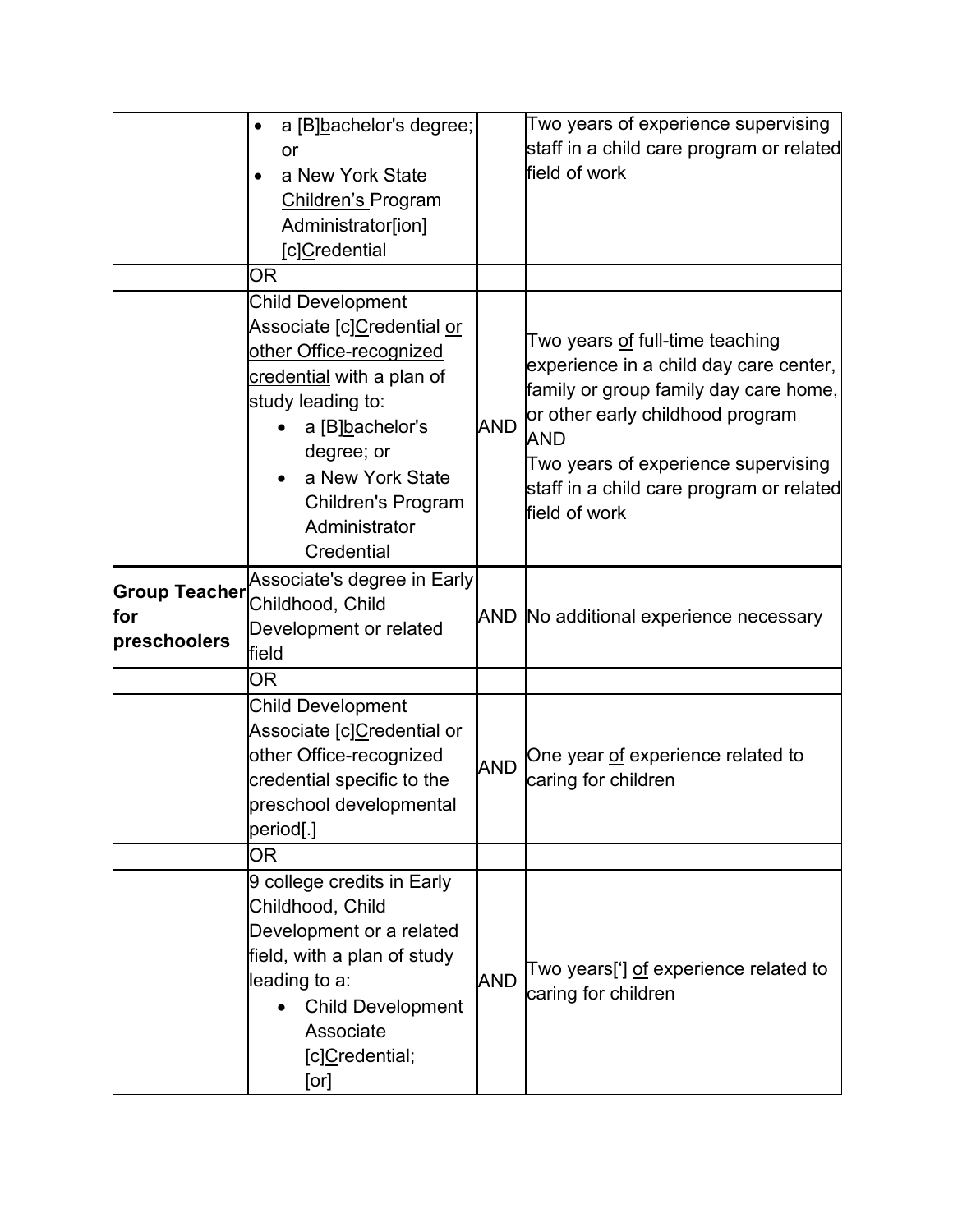|          | Other Office-<br>recognized<br>credential specific to<br>the preschool<br>developmental<br>period;<br>or<br>Associate's Degree<br>in Early Childhood,<br><b>Child Development</b><br>or a related field[.]                                                                                            |            |                                                                                                                                      |
|----------|-------------------------------------------------------------------------------------------------------------------------------------------------------------------------------------------------------------------------------------------------------------------------------------------------------|------------|--------------------------------------------------------------------------------------------------------------------------------------|
| for<br>S | <b>Group Teacher</b> Associate's degree in Early<br>Childhood, Child<br>infants/toddler Development or related<br>field                                                                                                                                                                               | AND        | One year of experience related to<br>caring for infants and toddlers                                                                 |
|          | OR                                                                                                                                                                                                                                                                                                    |            |                                                                                                                                      |
|          | Infant and Toddler Child<br>$\bullet$<br><b>Care and Education</b><br>[c]Credential; or<br><b>Infant Toddler Child</b><br>$\bullet$<br>Development Associate AND<br>[c]Credential; or<br>other Office-recognized<br>$\bullet$<br>credential specific to<br>the infant/toddler<br>developmental period |            | Two years['] <u>of</u> experience related to<br>caring for children[.]                                                               |
|          | ΟR                                                                                                                                                                                                                                                                                                    |            |                                                                                                                                      |
|          | <b>Child Development</b><br>Associate [c]Credential                                                                                                                                                                                                                                                   | AND        | Two years of experience caring for<br>children, one on which must be<br>related to caring for infants or toddlers                    |
|          | OR                                                                                                                                                                                                                                                                                                    |            |                                                                                                                                      |
|          | 9 college credits in Early<br>Childhood, Child<br>Development or a related<br>field, with a plan of study<br>leading to:<br>Infant and Toddler<br>Child Care and                                                                                                                                      | <b>AND</b> | Two years['] of experience related to<br>caring for children, one of which must<br>be related to working with infants or<br>toddlers |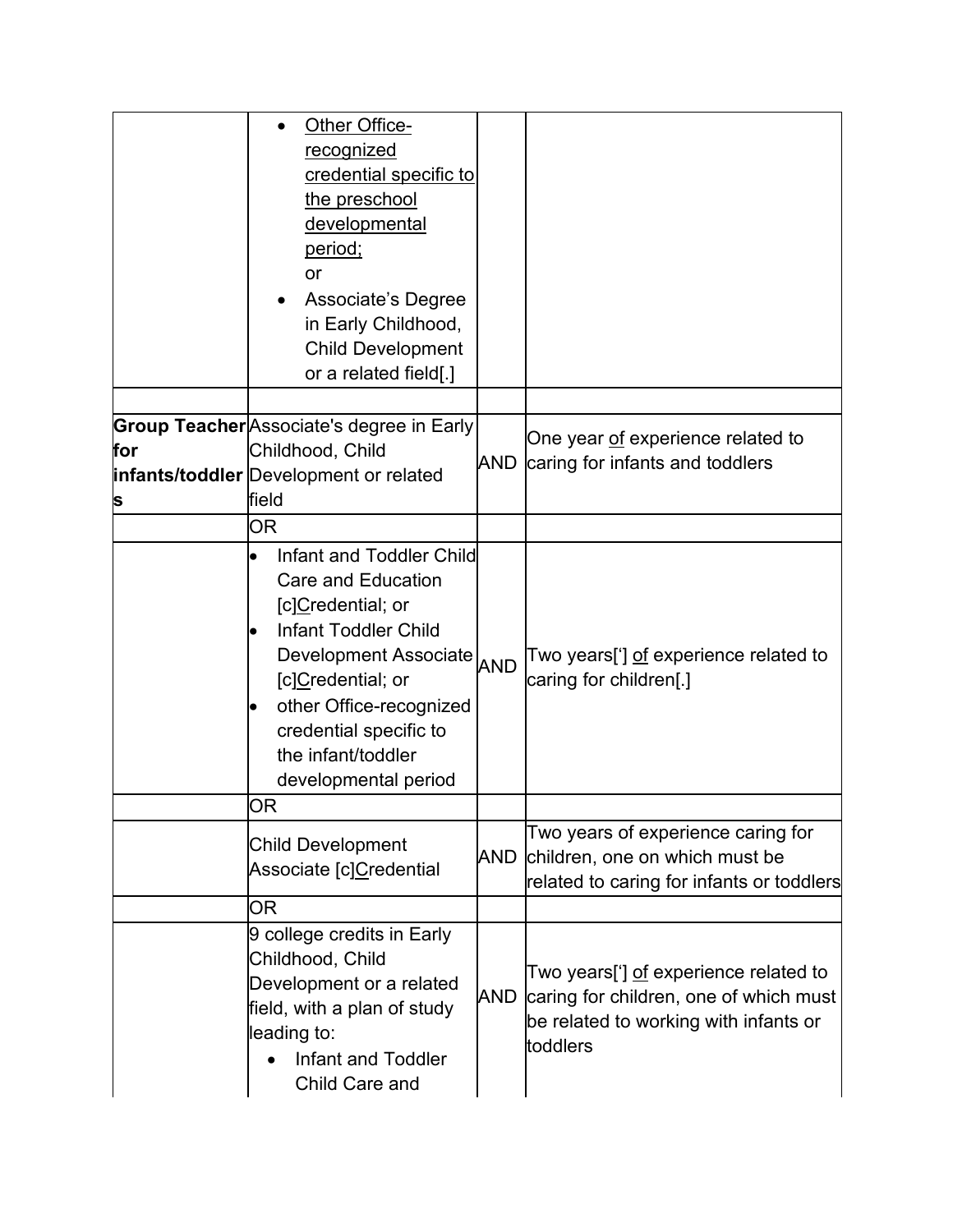|              | Education                                    |            |                                                                           |
|--------------|----------------------------------------------|------------|---------------------------------------------------------------------------|
|              | [c]Credential; or                            |            |                                                                           |
|              | <b>Infant Toddler Child</b>                  |            |                                                                           |
|              | Development                                  |            |                                                                           |
|              | Associate                                    |            |                                                                           |
|              | [c]Credential; or                            |            |                                                                           |
|              | other Office-                                |            |                                                                           |
|              | recognized credential                        |            |                                                                           |
|              | specific to the                              |            |                                                                           |
|              | infant/toddler                               |            |                                                                           |
|              | developmental                                |            |                                                                           |
|              | period; or                                   |            |                                                                           |
|              | Associate's Degree in                        |            |                                                                           |
|              | Early Childhood,                             |            |                                                                           |
|              | <b>Child Development or</b>                  |            |                                                                           |
|              | a related field;                             |            |                                                                           |
|              |                                              |            |                                                                           |
|              | Associate's degree in Child                  |            |                                                                           |
|              | <b>Group Teacher</b> Development, Elementary |            |                                                                           |
|              | for school-age Education, Physical           |            | AND No additional experience required                                     |
| children     | Education, Recreation or a                   |            |                                                                           |
|              | related field                                |            |                                                                           |
|              | OR                                           |            |                                                                           |
|              | School-age Child care                        |            |                                                                           |
|              | [c]Credential or other                       |            |                                                                           |
|              | Office-recognized                            | <b>AND</b> | One year of experience working with                                       |
|              | credential specific to the                   |            | children less than 13 years of age.                                       |
|              | school-age developmental                     |            |                                                                           |
|              | period[.]                                    |            |                                                                           |
|              | 0R                                           |            |                                                                           |
|              | High School Diploma or its                   | AND        | Two years of direct experience                                            |
|              | equivalent                                   |            |                                                                           |
| Assistant    |                                              |            |                                                                           |
| teacher (all | High School diploma or its<br>equivalent     | <b>OR</b>  | One year of experience working with<br>children less than 13 years of age |
| age groups)  |                                              |            |                                                                           |

Subdivision (k) of section 418-1.13 is amended to read as follows: (k) <u>Plan of Study</u>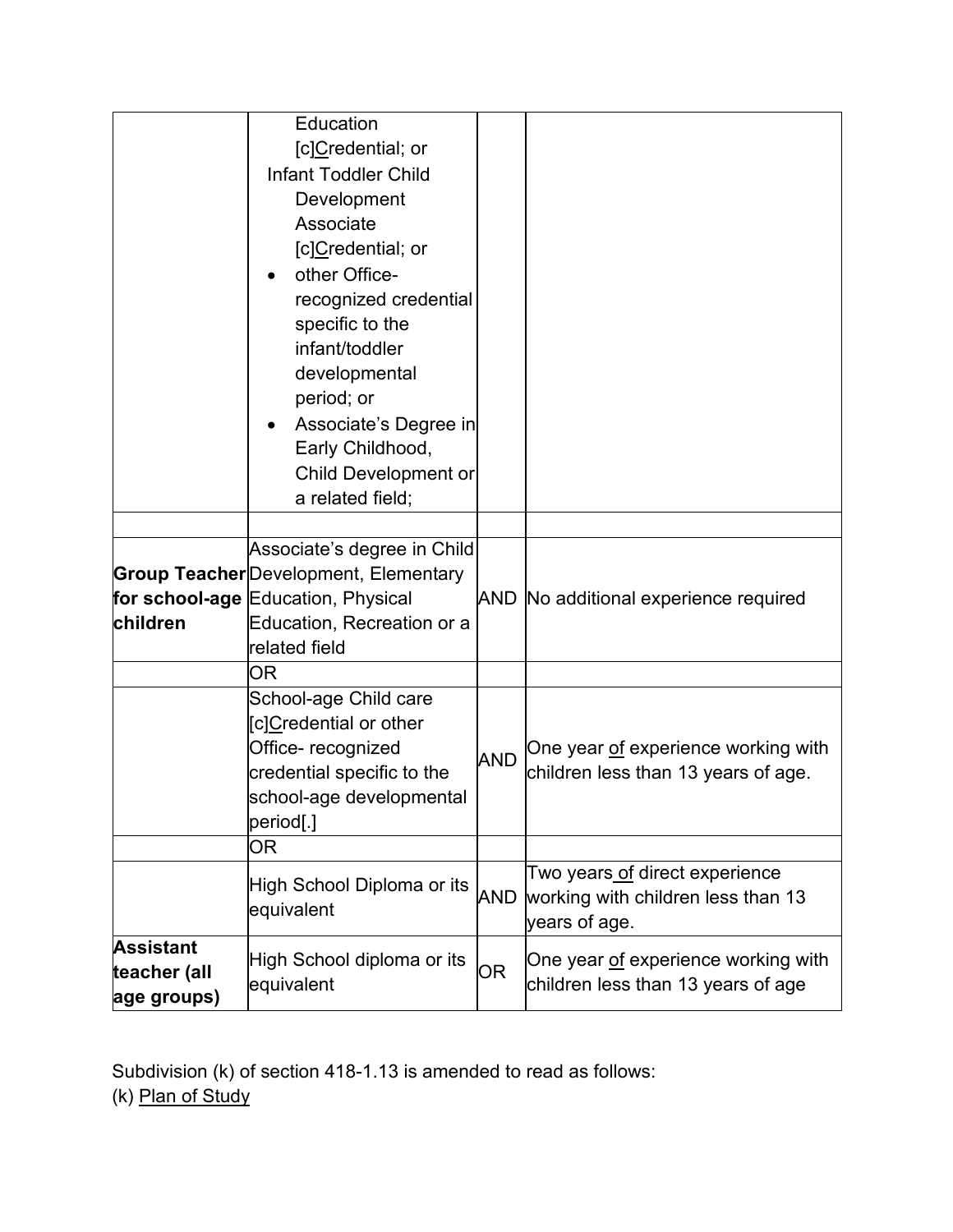(1) All staff with plans of study, including plans of study permitted through a waiver request, must [register in New York's training registry for early childhood professionals] submit their approved plan and supporting enrollment documentation as directed by the Office.

(2) All staff must maintain on site and submit, as directed by the Office, documentation demonstrating continuous progress in their approved plan of study at least annually [Progress on plans of study will be monitored by the Office through the New York Registry].

Subdivision (b) of section 418-1.14 is repealed and a new subdivision (b) is added read as follows:

(b) Each applicant for, or individual in the position of director, teacher, or volunteer must complete Office-approved training that complies with federal minimum health and safety preservice or three-month orientation period requirements. This training must be obtained preservice or within three months of starting such position.

(1) Any teacher, director, or volunteer who has not completed this training must not be left unsupervised with children in care until such time as the training has been completed.

Subdivision (c) of section 418-1.14 is repealed and a new subdivision (c) is added to read as follows:

(c) Each staff person and volunteer must complete a minimum of thirty (30) hours of training every two years. The required thirty (30) hours of training every two years is subject to the following conditions:

(1) Fifteen (15) of the required thirty (30) hours of training must be obtained during the person's first six months at the program.

(2) A minimum of five (5) hours of Office-approved training must be obtained each year which addresses topics or subject matters set forth in 418-1.14(d).

Subdivision (d) of section 418-1.14 is amended to read as follows: (d) [The thirty (30) hours of required t] Training must address [the following topics] all topics or subject matters required by state and federal law. The required state topics are:

(1) principles of childhood development, focusing on the developmental stages of the age groups for which the program provides care;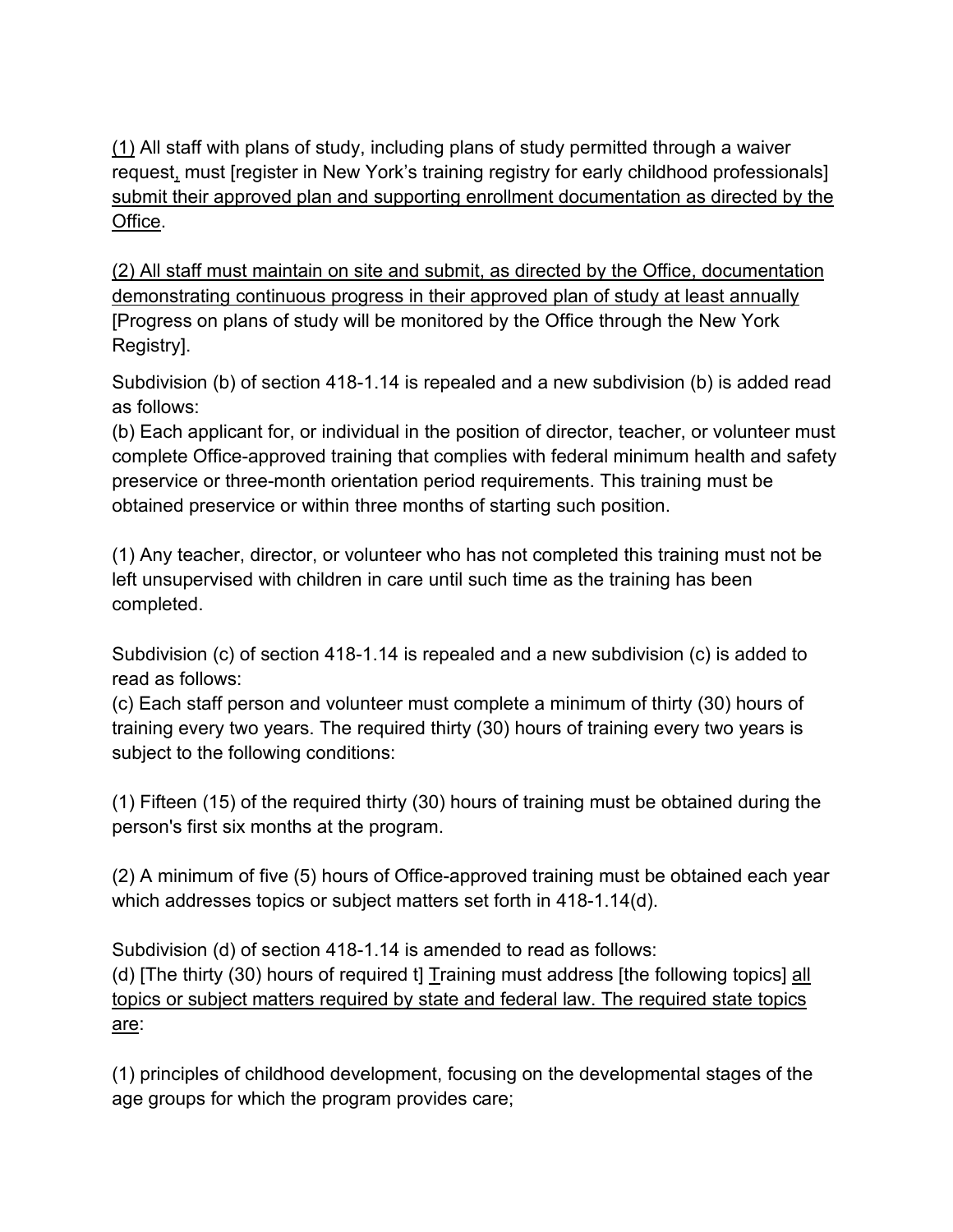[(i) Principles of childhood development include such things as meeting the physical, social and developmental needs of children, including those with special needs; behavior management and discipline; promoting play and physical activity; individual development variation and learning styles; infant and toddler brain development and cross cultural skills and knowledge.]

(2) nutrition and health needs of children;

[(i) Nutrition and health needs of children include such things as healthy menu planning, obesity prevention, benefits of and how to encourage breastfeeding for mothers returning to work, training in infectious diseases, cardiopulmonary resuscitation(CPR), first aid, health and safety practices, prevention techniques in sudden infant death syndrome, medication administration training.]

(3) child [day] care program development;

[(i) Child [day] care program development topics include such things as the benefits of continuity of care practices, staff supervision and coaching, program variety and activity; infant, toddler, pre-school, and school age quality programming, promoting children's language development and social and emotional skills, and establishing nurturing, stimulating environments; rest time policies and procedures including meeting the needs of children who do not nap; hand washing; meeting the program needs of mixed age groups.]

(4) safety and security procedures;

[(i) Safety and security procedures include such things as communication between parents and staff, emergency preparedness and response practices and procedures, fire safety, pool and water sports safety, playground safety, supervising daily activities and family engagement techniques.]

(5) business record maintenance and management;

[(i) business record maintenance and management includes such things as training in New York State and Federal requirements as a business owner and employer, child day care record keeping and documentation requirements, time maintenance, organizational skills, scheduling and coverage, staff supervision and coaching.]

(6) child abuse and maltreatment identification and prevention;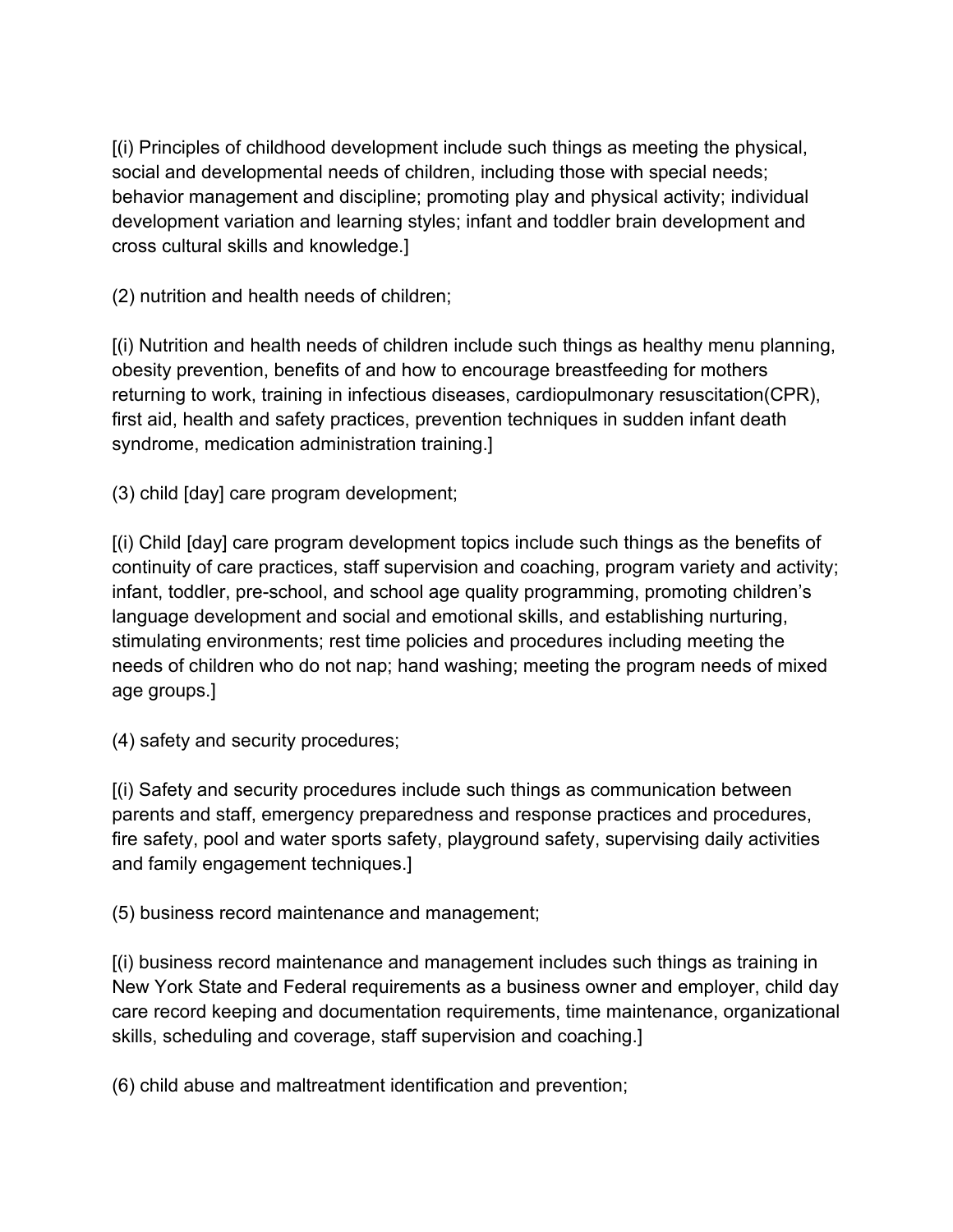[(i) child abuse and maltreatment identification and prevention includes such things as reporting protocol; how to make a report to the state central register; documenting incidents and daily health checks; child abuse policy/procedure including safety plan.]

(7) statutes and regulations pertaining to child [day] care;

(8) statutes and regulations pertaining to child abuse and maltreatment; and

[(i) statutes and regulations pertaining to child abuse and maltreatment includes such things as Mandated Reporter training; responsibilities of a mandated reporter; and]

(9) education and information on the identification, diagnosis and prevention of shaken baby syndrome.

Subdivision (e) of section 418-1.14 is amended to read as follows: (e) Training received [after the application has been submitted but] before the application has been approved and the license granted may be counted towards the initial fifteen (15) hours required in 418-1.14(c) of this Part provided that such training was completed within 12 months of licensure.

Subdivision (f) of section 418-1.14 is amended to read as follows:

(f) After satisfying all [of] the training requirements for a two-year period, an individual can carry over all training hours earned within the last 90 days of the two-year period, to count toward the training requirements for the next two-year period. Individuals must still obtain a minimum of five (5) hours of training annually pursuant to section 418- 1.14(c)(2) of this Part.

Subdivision (g) of section 418-1.14 is amended to read as follows:

(g) For the thirty (30) hours of training that must be received every two years, any person responsible for developing, directing, and supervising the daily activity programs for children who can demonstrate basic competency in a particular topic to the Office may determine in which of the specified topics he or she needs further study. The Office [also] may also exempt any person responsible for developing, directing, and supervising the daily activity programs for children from participating in training on a particular topic upon demonstration of substantially equivalent knowledge or experience related to that topic. All persons with such exemptions must still complete a minimum of thirty (30) hours of training every two years, and a minimum of five (5) hours of training each year.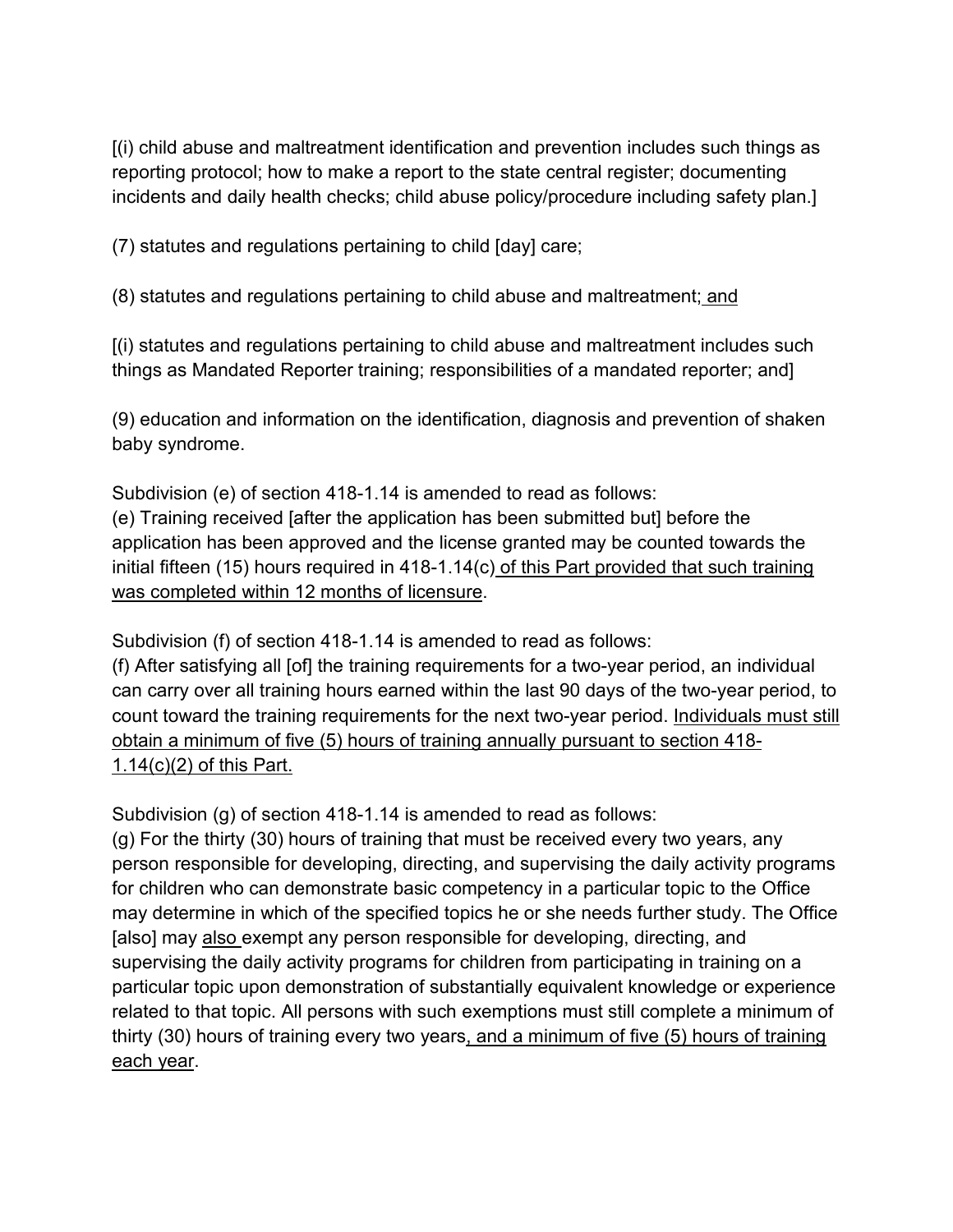Subdivision (k) of section 418-1.14 is amended to read as follows: (k) All child care programs must have at least one staff person who holds a valid [certificate] certification in cardiopulmonary resuscitation (CPR) and first aid on the premises of the program during the program's operating hours.

Subdivision (l) of section 418-1.14 is amended to read as follows: (l) Cardiopulmonary resuscitation and first aid [certificates] certifications must be appropriate to the ages of the children in care. All certifications in CPR and first aid must contain an in-person competency component.

Subdivision (n) of section 418-1.14 is repealed.

Paragraph (1) of subdivision (a) of section 418-1.15 is amended to add a heading to read as follows:

(1) Obtain a License and Operate in Compliance with Applicable Laws and Regulations

Paragraph (6) of subdivision (a) of section 418-1.15 is amended to read as follows: (6) The effective period of the initial license for a child [day] care center will be up to four years and any subsequent licenses will be up to [two] four years each so long as the program remains in compliance with applicable laws and regulations during such periods.

Paragraph (10) of subdivision (b) of section 418-1.15 is amended to add a heading to read as follows:

(10) Inspectors, Representatives of the Office and Child Protective Services

Subparagraph (i) of paragraph (11) of subdivision (b) of section 418-1.15 is amended to read as follows:

(i) must notify the Office immediately in writing when there is any proposed change in director;

Subparagraph (ii) of paragraph (11) of subdivision (b) of section 418-1.15 is amended to read as follows:

(ii) must submit to the Office [within 15 days of the written notification of the change in director], prior to the start date, the name of any proposed new director and the supporting documentation needed to complete the approval process including:

(*a*) …

(*b*) …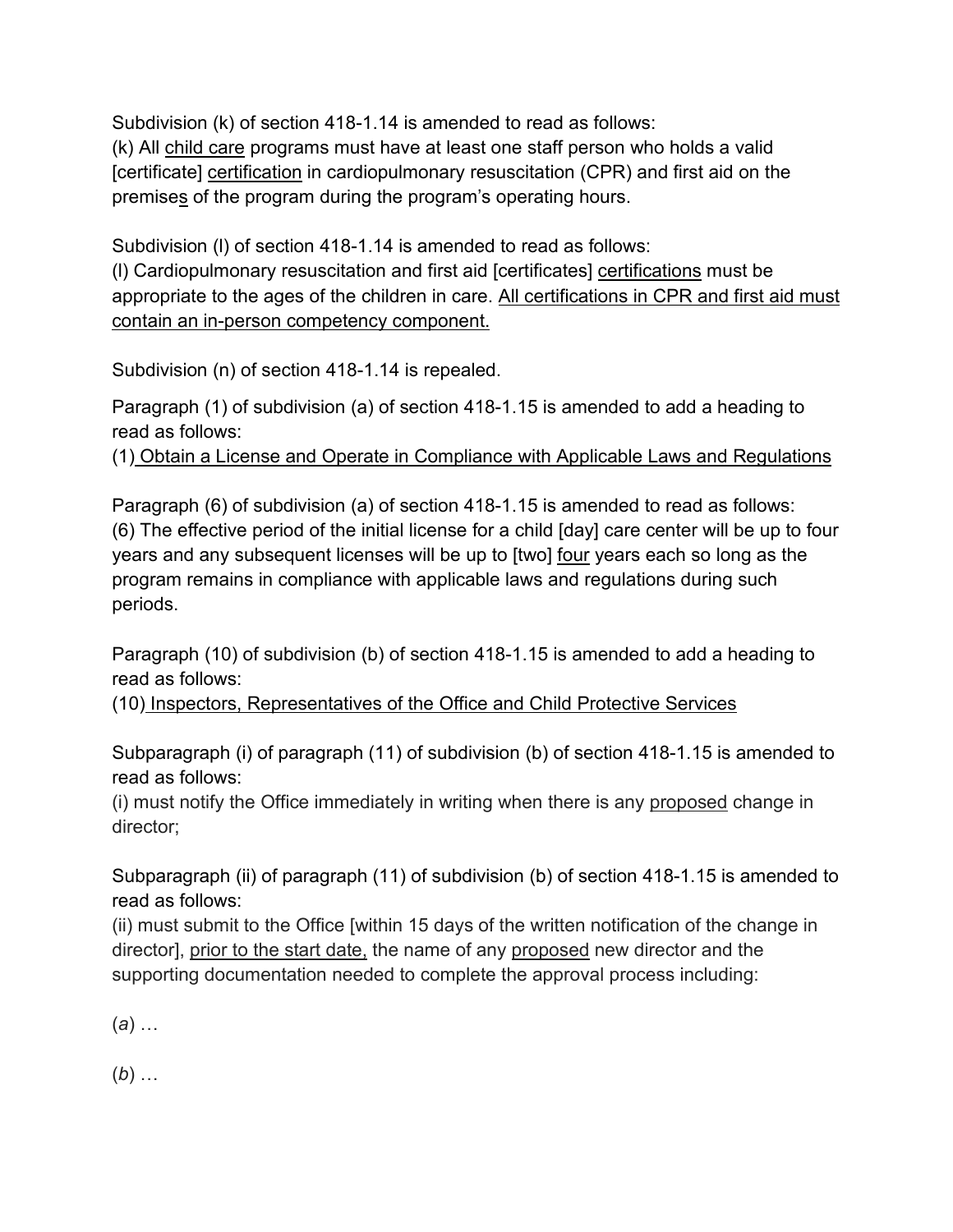(*c*) …

(*d*) …

(*e*) [three (3)] two acceptable references;

Subparagraph (v) of paragraph (12) of subdivision (b) of section 418-1.15 is added to read as follows:

(v) any change in email address for the director or other designee when such change becomes effective; and

Subparagraph (vi) of paragraph (12) of subdivision (b) of section 418-1.15 is added to read as follows:

(vi) any change to contact information when such changes become effective.

Paragraph (14) of subdivision (b) of section 418-1.15 is amended to read as follows: (14) The program must immediately notify the parent and Office upon learning of the following events involving a child which occurred while the child was in care at the program or was being transported by the program:

(i) death,

(ii) serious incident,

(iii) serious injury,

(iv) serious condition,

(v) communicable [illness] disease,

(vi) transportation to a hospital[, of a child, which occurred while the child was in care at the program or was being transported by the program. A serious incident includes any event in which a child requires medical attention other than routine illness, is left without competent supervision for any period of time, or leaves the program without an approved teacher or designated person].

Paragraph (17) of subdivision (b) of section 418-1.15 is amended to add a heading to read as follows:

(17) Fire and Police Notifications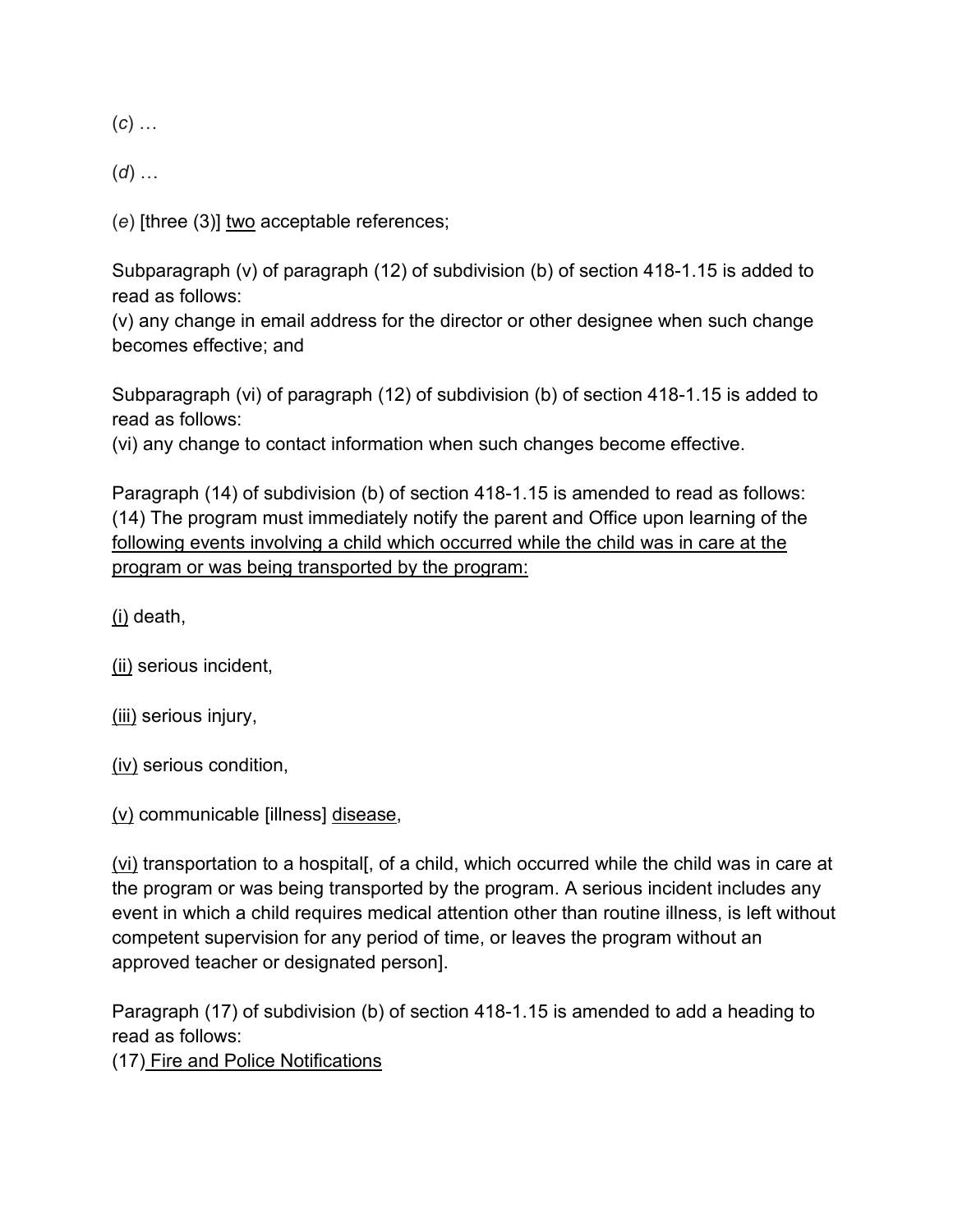Subparagraph (i) of paragraph (17) of subdivision (b) of section 418-1.15 is amended to read as follows:

(i) Within five days after receiving the initial license and before actually commencing operation, the licensee must, using a form specified by the Office or an approved equivalent for that purpose, notify the local police and fire departments of the municipality within which the day care center is located of the following:

(*a*) …

(*b*) …

(*c*) …

(*d*) …

Subparagraph (v) of paragraph (21) of subdivision (b) of section 418-1.15 is amended to read as follows:

(v) the behavior management [policy] plan;

Subparagraph (ii) of paragraph (22) of subdivision (b) of section 418-1.15 is amended to read as follows:

(ii) the name(s), addresses and telephone numbers of person(s) with the legal responsibility and administrative authority for the operation of the child day care center; [and]

Subparagraph (iii) of paragraph (22) of subdivision (b) of section 418-1.15 is amended to read as follows:

(iii) the address and telephone number of the appropriate regional office of the Office which may be contacted to lodge a complaint against the center for violations of statutory and regulatory requirements; and

Subparagraph (iv) of paragraph (22) of subdivision (b) of section 418-1.15 is added to read as follows:

(iv) a copy of the most recent compliance history report immediately after it is issued to the program by the Office.

Paragraph (23) of subdivision (b) of section 418-1.15 is repealed and a new paragraph (23) is added to read as follows:

(23) Upon termination or resignation of the director: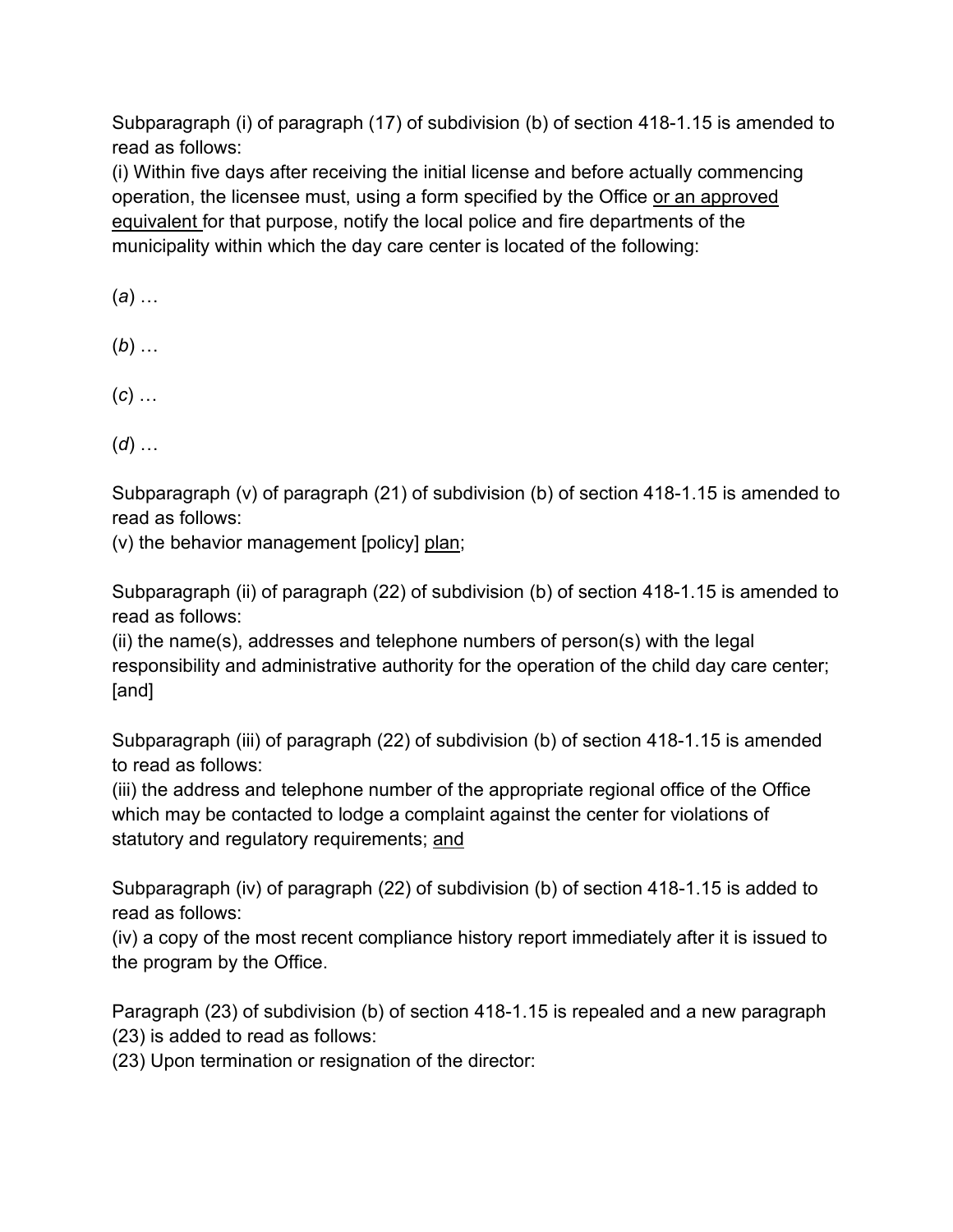(i) An acting director must be immediately named by the licensee.

(ii) The appointment of the acting director must be shared with the Office by the next day of business.

(iii) The acting director must be knowledgeable about the program's operation and policies.

(iv) An approved, permanent director must be on-site, performing the duties of the position, within 90 days.

Paragraph (31) of subdivision (b) of section 418-1.15 is added to read as follows: (31) Programs must follow safety plans developed by the Office when allegations of risk of harm to child(ren) against the program, staff, volunteer or visitor are under investigation.

Paragraph (6) of subdivision (c) of section 418-1.15 is amended to read as follows: (6) children's individual health care plans; [records, including] parental consents for emergency medical treatment;[,] child's medical statement,[ and] immunizations[;], and any available results of lead screening for children not yet enrolled in kindergarten or a higher grade only; the name and dosage of any medications used by a child, [and] the frequency of administration of such medications,[;] and a record of their administration by child [day] care center staff; daily health check documentation;[and] a record of illnesses[,] and injuries occurring while in care; and any indicators of child abuse or maltreatment;

Paragraph (11) of subdivision (c) of section 418-1.15 is amended to read as follows: (11) personnel information including a list of all staff with job assignments and schedules; each staff and volunteer's final and, if applicable, provisional criminal history review and background check approval letter(s) [Statewide Central Register clearance results; Justice Center for the Protection of Persons with Special Needs background check forms; criminal history review information]; staff resumes; medical statements;[,] acceptable references and other information required by section 418-1.13 of this Subpart;

Paragraph (16) of subdivision (a) of section 418-2.2 is amended to read as follows: (16) the names, addresses and day time telephone numbers of at least [three] two acceptable references each for the provider and any assistant, as specified in section 418-2.13 of this Subpart;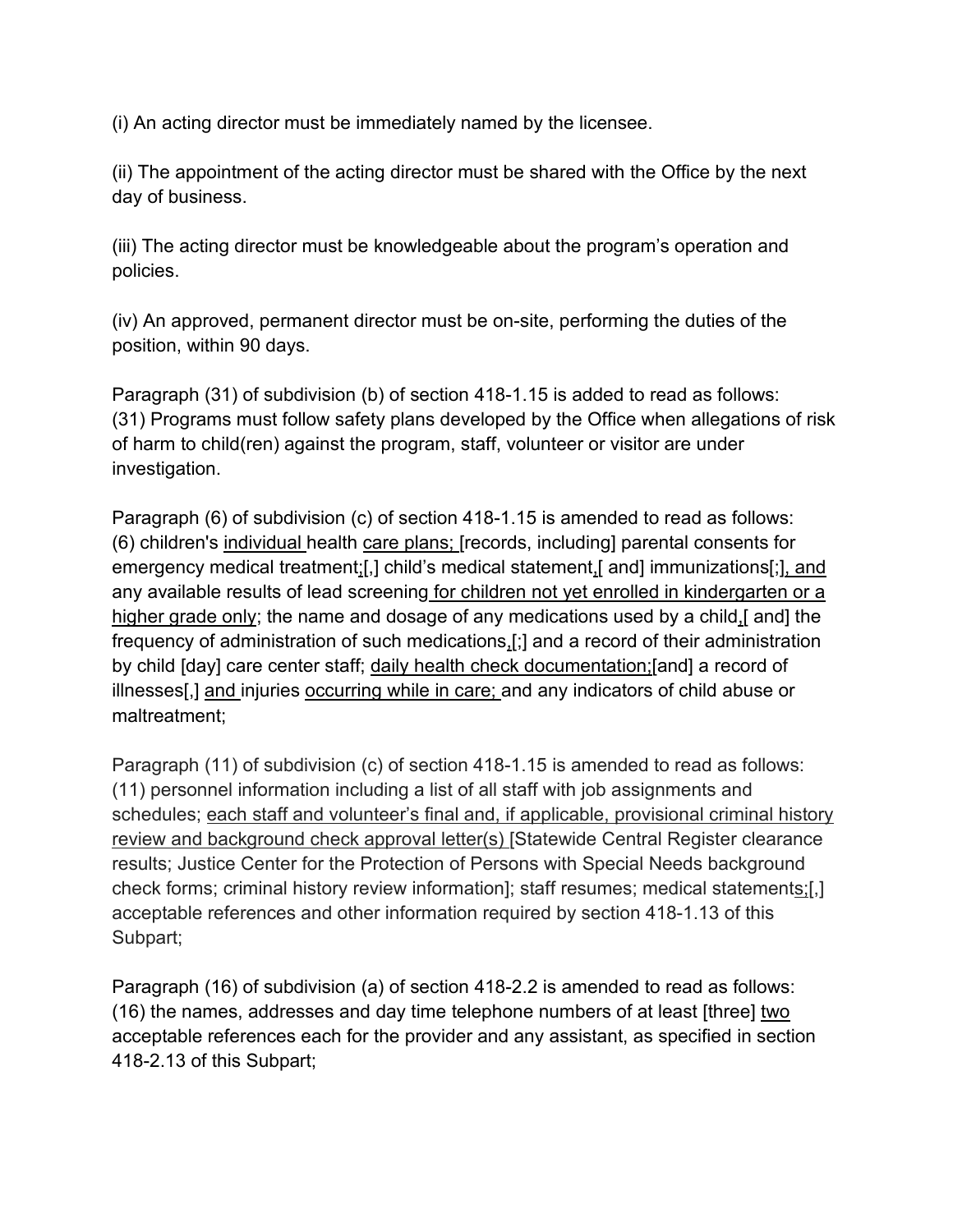Paragraph (20) of subdivision (a) of section 418-2.2 is amended to add a heading to read as follows:

(20) Statewide Central Register of Child Abuse and Maltreatment and Justice Center for the Protection of Persons with Special Needs

Paragraph (22) of subdivision (a) of section 418-2.2 is repealed and a new paragraph (22) is added to read as follows:

(22) an email address for the provider or other person designated to receive communications from the Office. If the applicant is unable to provide at least one valid email address, the applicant must provide a valid mailing address for the provider or other person designated to receive written communications from the Office.

Subdivision (c) of section 418-2.2 is repealed and a new subdivision (c) is added to read as follows:

(c) An application will only be accepted by the Office when the applicant submits the minimum threshold of information as required by Office policy. An application sent to the Office that does not meet the minimum threshold will not be accepted and will be returned to the applicant. Once an application has been accepted, all additional required information must be submitted within no later than 90 days. Failure to submit all required information within the required timeframes shall be considered a withdrawal of the application.

Paragraph (11) of subdivision (e) of section 418-2.2 is added to read as follows: (11) an email address for the provider or other person designated to receive communications from the Office. If the applicant is unable to provide at least one valid email address, the applicant must provide a valid mailing address for the provider or other person designated to receive written communications from the Office.

Paragraph (1) of subdivision (a) of section 418-2.5 is added to read as follows: (1) The program must take suitable precautions to prevent the following:

(i) serious injury of a child while in care at the program or being transported by the program; and

(ii) death of a child while in care at the program or being transported by the program.

Subparagraphs (vii), (viii), and (ix) of Paragraph(3) of subdivision (b) of section 418-2.5 are amended to read as follows:

(vii) notification of authorities and the children's parents; [and]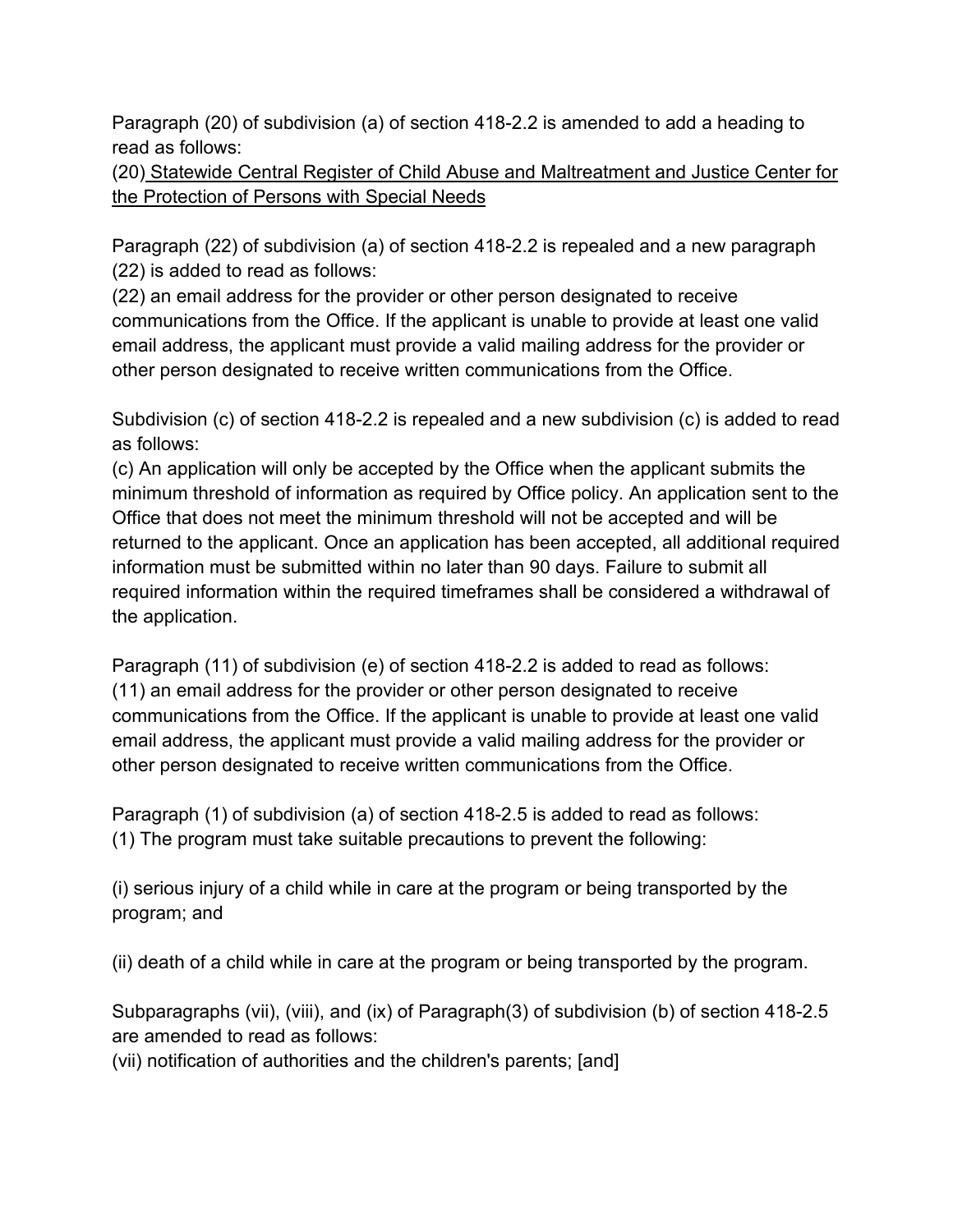## (viii) roles of staff[.]; and

## (ix) procedures related to the reunification of children and caretakers.

Paragraph (1) of subdivision (l) of section 418-2.5 is amended to read as follows: (1) Any [pet or] animal [kept indoors or outdoors] present at the [small child day care center] program must present no evidence of disease or parasite[s] and pose no threat.

Paragraph (2) of subdivision (l) of section 418-2.5 is amended to read as follows: (2) All [pets] animals present at the program [housed at or permitted to visit the center] that require a license must be licensed.

Paragraph (3) of subdivision (l) of section 418-2.5 is amended to read as follows: (3) All required [vaccines] vaccinations must be kept current.

Paragraph (4) of subdivision (l) of section 418-2.5 is amended to read as follows: (4) The license and record of [vaccines] vaccinations must be available to the Office when requested.

Paragraph (5) of subdivision (l) of section 418-2.5 is repealed and a new paragraph (5) is added to read as follows:

(5) The program must immediately notify the parents of children in care and the Office when an animal kept on the premises harms any person, including a child in care.

Paragraph (6) of subdivision (l) of section 418-2.5 is repealed and a new paragraph (6) is added to read as follows:

(6) The provisions of this subdivision apply to all animals present at the program regardless of who owns the animal.

Paragraph (7) of subdivision (l) of section 418-2.5 is repealed and a new paragraph (7) is added to read as follows:

(7) The program must provide parents with a written description of all animals kept on the premises prior to a child's enrollment in the program.

Paragraph (8) of subdivision (l) of section 418-2.5 is renumbered paragraph (10) and a new paragraph (8) is added to read as follows:

(8) Within twenty-four (24) hours that an animal is first kept on the premises of a child care program, the program must provide written notice to the Office and parents of children in care that such animal is being kept on the premises.

Paragraph (9) of subdivision (l) of section 418-2.5 is added to read as follows: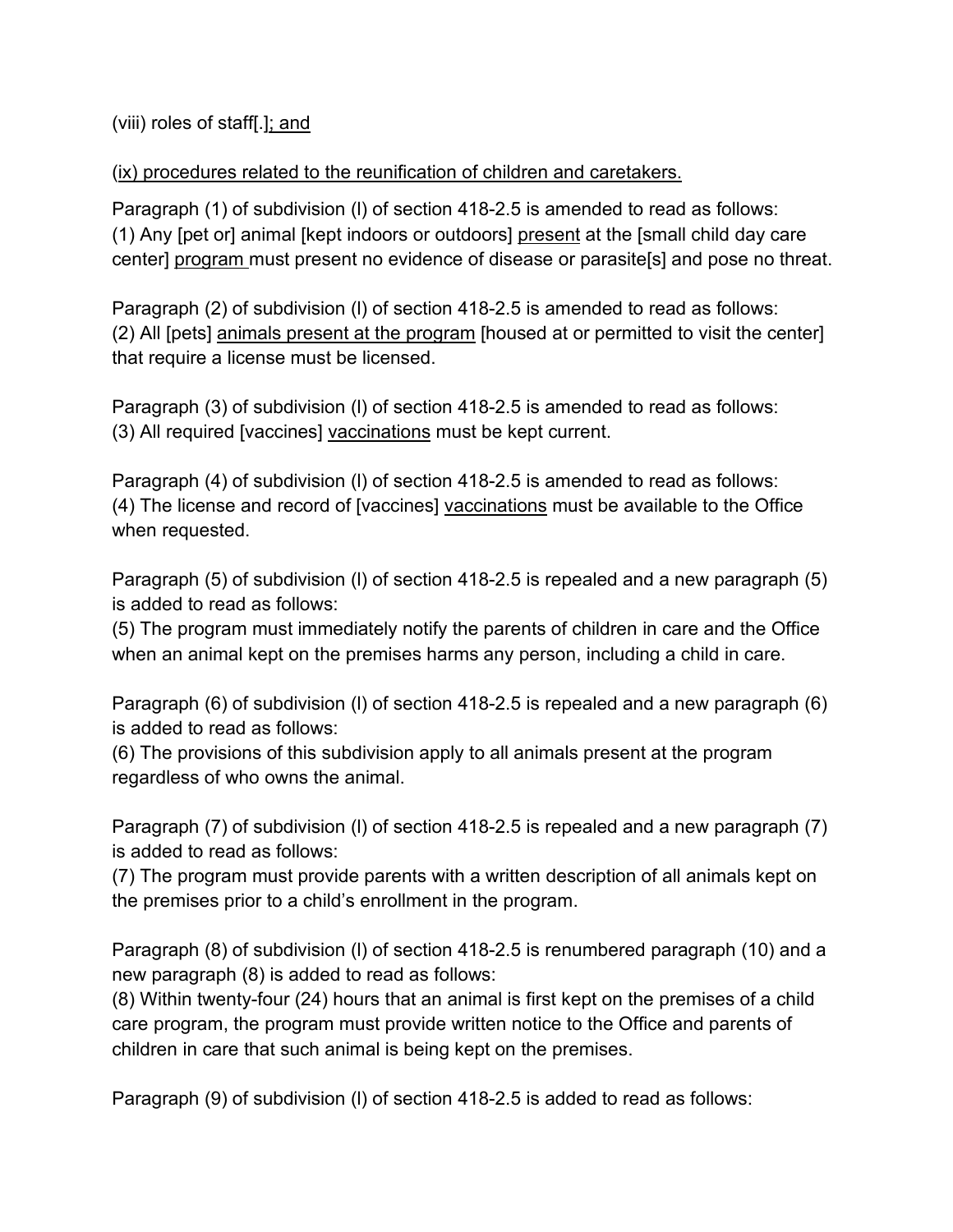(9) Animals that have bitten a person must be immediately and permanently removed from the program.

Subdivision (t) of section 418-2.5 is amended to read as follows: (t) Operating carbon monoxide detectors and alarms must be located in accordance with applicable laws[, and used in all programs where children nap].

Subdivision (ac) of section 418-2.5 is added to read as follows: (ac) Staff and volunteers must take suitable precautions to prevent children from receiving burns caused by contact with hot liquids.

Subdivision (n) of section 418-2.6 is added to read as follows:

(n) Child care programs are prohibited from transporting child care children in a vehicle built to hold more than 10 passengers, including the driver, unless the vehicle: meets the National Highway Traffic Safety Administration definition of a school bus or a multifunction school activity bus; complies with the National Highway Traffic Safety Administration Federal Motor Vehicle Safety Standards applicable to a school bus or multifunction school activity bus; and is inspected per New York State Department of Transportation rules and regulations.

Subdivision (m) of section 418-2.7 is amended to read as follows:

(m) Sleeping arrangements for infants through 12 months of age require that the infant be placed flat on his or her back to sleep, unless medical information from the child's health care provider is presented to the program by the parent that shows that arrangement is inappropriate for that child.

Subdivision (n) of section 418-2.7 is amended to read as follows:

(n) Cribs, bassinets and other sleeping areas for infants through 12 months of age must include an appropriately sized fitted sheet, and must not have bumper pads, toys, [large] stuffed animals, [heavy] blankets, pillows, wedges or infant positioners[ unless medical information from the child's health care provider is presented indicating otherwise]. Wedges or infant positioners will be permitted with medical documentation from the child's health care provider.

Subdivision (d) of section 418-2.8 is repealed and a new subdivision (d) is added to read as follows:

(d) Only approved caregivers may be left unsupervised with day care children.

Subdivision (b) of section 418-2.10 is amended to read as follows: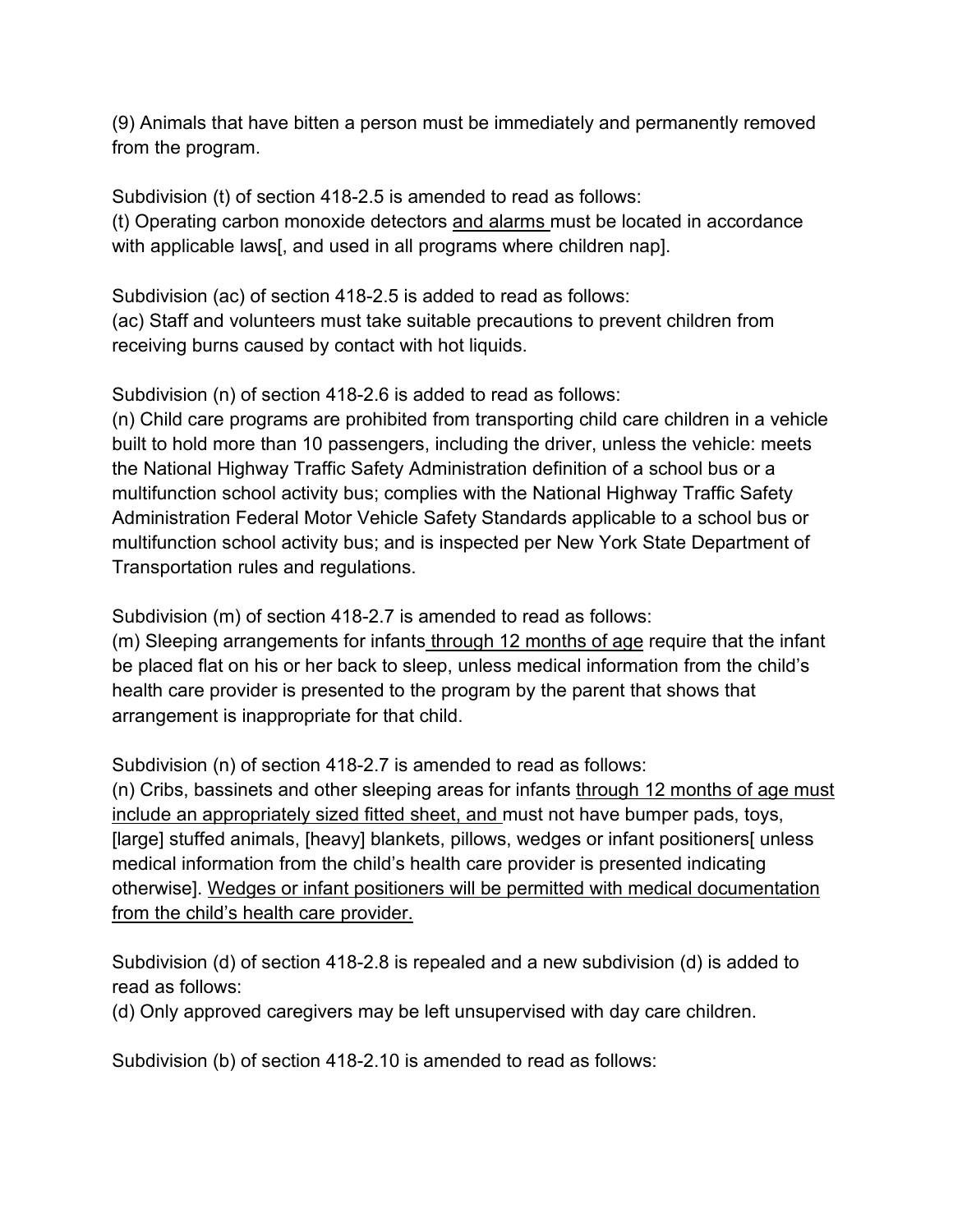(b) In accordance with the provisions of sections 413 and 415 of the Social Services Law, caregivers must immediately report any suspected incidents of child abuse or maltreatment concerning a child receiving child [day] care to the Statewide Central Register of Child Abuse and Maltreatment or cause such a report to be made when the caregiver has reasonable cause to suspect that a child coming before them in their capacity as caregiver in a small day care center is an abused or maltreated child. Such report must be followed by a written report within forty-eight (48) hours, in the form and manner prescribed by the Office, to the child protective service of the social services district in the county in which the child resides.

Subdivision (a) of section 418-2.11 is amended to read as follows: (a) Child Enrollment Requirements for Children Not Enrolled in Kindergarten or a Higher Grade.

Paragraph (1) of subdivision (a) of section 418-2.11 is amended to read as follows: (1) [Other than children who are enrolled in kindergarten or a higher grade, no]No child may be accepted for care in a child care program unless the program has been furnished with a written statement signed by a health care provider verifying that the child is able to participate in child [day] care and currently appears to be free from contagious or communicable diseases. A child's medical statement must have been completed within the 12 months preceding the date of enrollment.

Paragraph (13) of subdivision (b) of section 418-2.11 is added to read as follows: (13) Caregivers must be aware of each child's special health care needs identified in the child's individual health care plan. This includes, but is not limited to, allergies, disabilities and medical conditions.

Paragraph (14) of subdivision (b) of section 418-2.11 is added to read as follows: (14) Caregivers must obtain assistance as identified in the child's individual health care plan if the child has a medical emergency.

Paragraph (9) of subdivision (f) of section 418-2.11 is amended to add a heading to read as follows:

(9) Documentation of Medication Administration

Paragraph (11) of subdivision (f) of section 418-2.11 is amended to read as follows: (11) [For all children for whom the caregivers' administer over-the-counter medications] All verbal permissions received pursuant to section 418-2.11(f) of this Subpart[, the caregiver] must be documented[ that the parent or guardian gave verbal instructions and approval].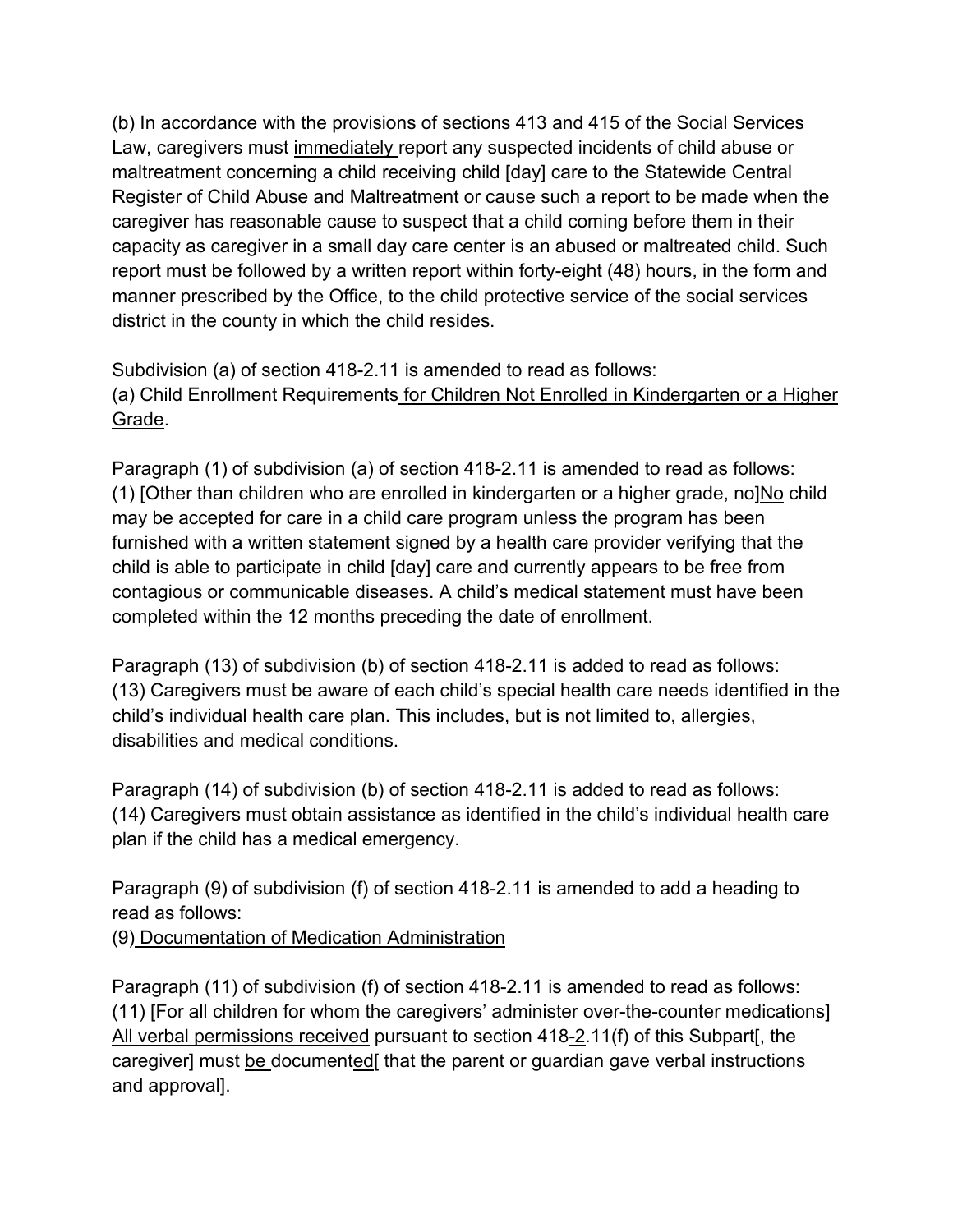Paragraph (1) of subdivision (h) of section 418-2.11 is amended to read as follows: (1) The caregivers must immediately call 911 for children who require [obtain] emergency medical [health] care [for children who require such care] and also must:

 $(i)$  …

 $(ii)$  ...

 $(iii)$  ...

 $(iv)$  ...

Paragraph (6) of subdivision (i) of section 418-2.11 is amended to read as follows: (6) All rooms, equipment, surfaces, supplies and furnishings accessible to children must be cleaned and then sanitized or disinfected, using an EPA registered product, as needed to protect the health of children, and in a manner consistent with the program's health care plan [guidelines issued] approved by the Office.

Subdivision (ai) of section 418-2.12 is added to read as follows: (ai) Individual children's food allergies must be posted in a discreet location visible only to caregivers.

Subdivision (aj) of section 418-2.12 is added to read as follows: (aj) Caregivers must take steps to prevent a child's exposure to the foods to which the child is allergic.

Paragraph (4) of subdivision (a) of section 418-2.13 is amended to read as follows: (4) provide to the Office the names, addresses and daytime telephone numbers of at least [three (3)] two acceptable references, other than relatives. At least one of the references must be able to attest to the employment history, work record and qualifications, if the person had ever been employed outside the home. At least one of the references must be able to attest to the character, habits and personal qualifications to be a caregiver or substitute at a small day care center; and

Subdivision (b) of section 418-2.13 is amended to read as follows:

(b) All operators, employees [caregivers] and [those] volunteers [with the potential for regular and substantial contact with children enrolled in the program] are required to comply with the criminal history review provisions of this Subpart and Part 413 of this Title.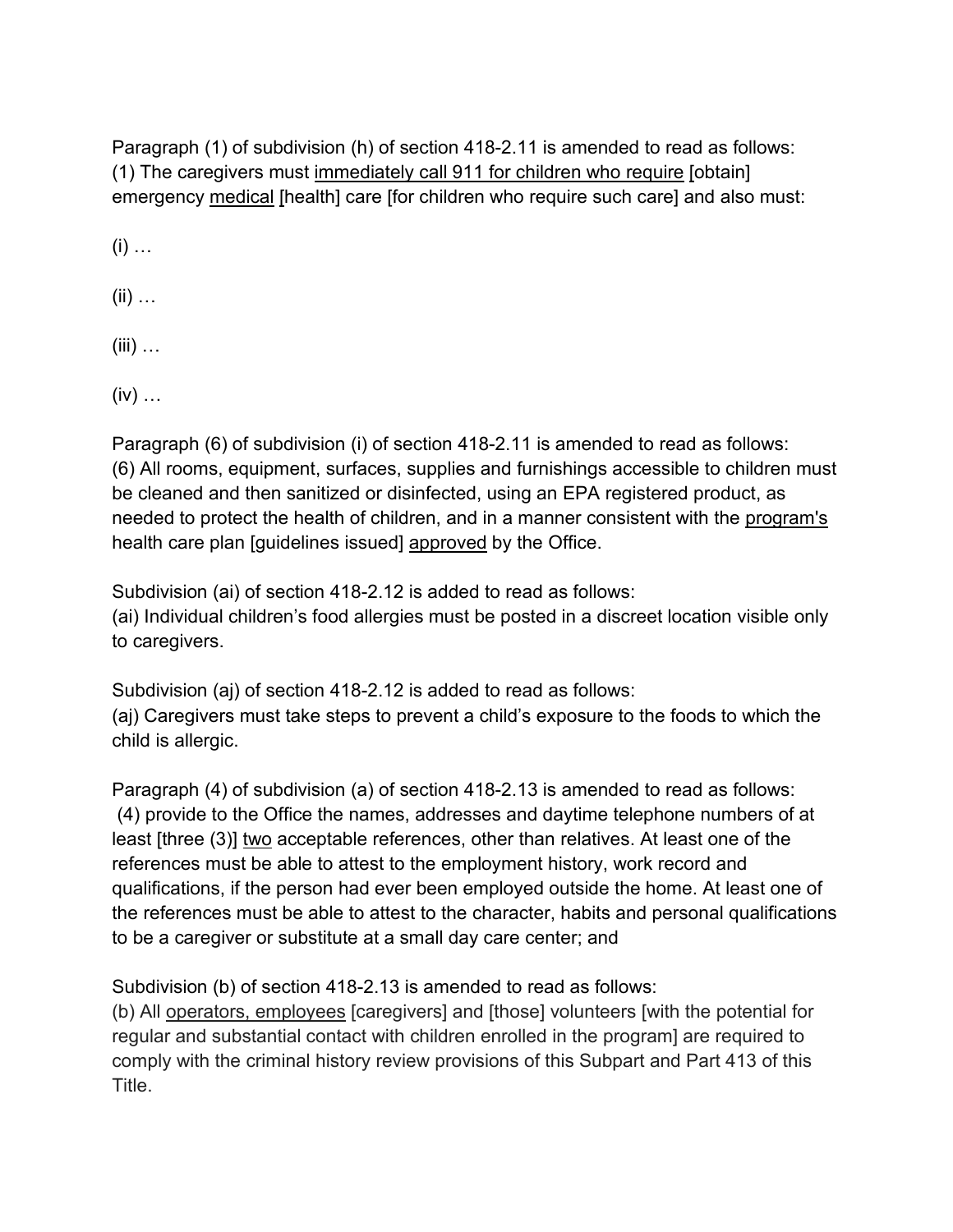Subdivision (c) of section 418-2.13 is amended to read as follows: (c) All operators, employees [caregivers] and volunteers hired after June 30, 2013 must comply with the background check requirements for the register of substantiated category one cases of abuse or neglect maintained by the Justice Center for the Protection of Persons with Special Needs pursuant to section 495 of the Social Services Law.

Subdivision (d) of section 418-2.13 is amended to read as follows: (d) All [caregivers] operators, employees, and volunteers are required to complete a Statewide Central Register database check.

Subdivision (f) of section 418-2.13 is added to read as follows:

After completion of required inquiries as provided for in this section and all other criminal history review and background clearances as provided for in section 413.4 of this Title, the Office shall notify the applicant and program whether the applicant is authorized or unauthorized to care for children based on the outcome of such inquiries.

Subdivision (b) of section 418-2.14 is repealed and a new subdivision (b) is added to read as follows:

(b) Each applicant for, or individual in the position of provider, caregiver, or volunteer must complete Office-approved training that complies with federal minimum health and safety preservice or three-month orientation period requirements. This training must be obtained preservice or within three months of starting such position.

(1) Any caregiver or volunteer who has not completed this training must not be left unsupervised with children in care until such times as the training has been completed.

Subdivision (c) of section 418-2.14 is repealed and a new subdivision (c) is added to read as follows:

(c) Each staff person and volunteer must complete a minimum of thirty (30) hours of training every two years. The required (30) hours of training every two years is subject to the following conditions:

(1) Fifteen (15) of the required thirty (30) hours of training must be obtained during the person's first six months at the program.

(2) A minimum of five (5) hours of Office-approved training must be obtained each year which addresses topics or subject matters set forth in 418-2.14(d).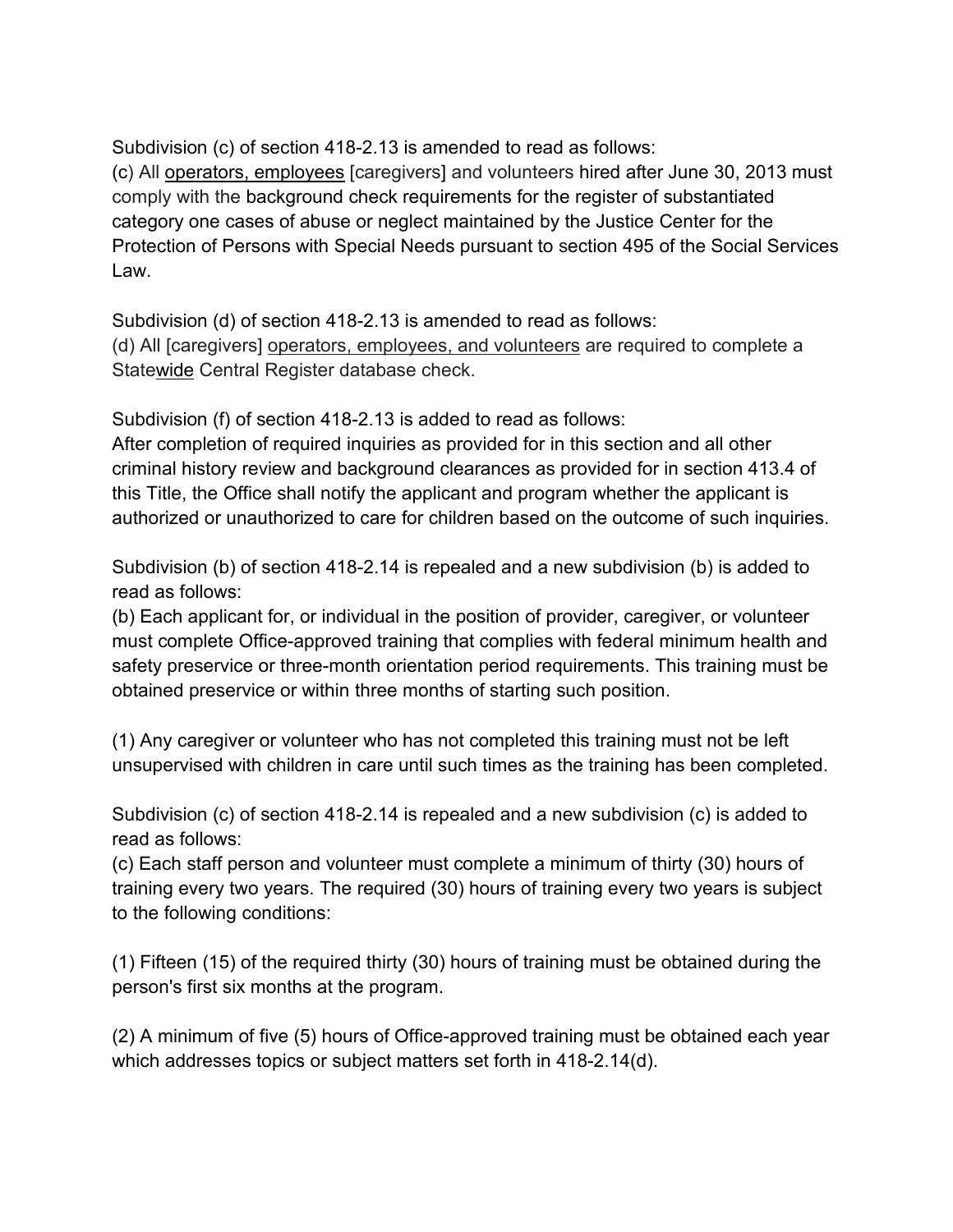Subdivision (d) of section 418-2.14 is amended to read as follows: (d)[The thirty (30) hours of required t] Training must address [the following topics] all topics or subject matters required by state and federal law. The required state topics are:

(1) principles of childhood development, focusing on the developmental stages of the age groups for which the program provides care;

[(i) Principles of childhood development include such things as meeting the physical, social and developmental needs of children, including those with special needs; behavior management and discipline; promoting play and physical activity; individual development variation and learning styles; infant and toddler brain development and cross cultural skills and knowledge.]

(2) nutrition and health needs of infants and children;

[(i) Nutrition and health needs of infants and children include such things as healthy menu planning, obesity prevention, benefits of and how to encourage breastfeeding for mothers returning to work, training in infectious diseases, cardio pulmonary resuscitation(CPR), first aid, health and safety practices, preventive techniques in sudden infant death syndrome, medication administration training.]

(3) child [day] care program development;

[(i) Child day care program development topics include such things as the benefits of continuity of care practices, supervision and coaching of caregivers, program variety and activity; infant, toddler, pre-school, and school age quality programming, promoting children's language development and social and emotional skills, and establishing nurturing, stimulating environments; rest time policies and procedures including meeting the needs of children who do not nap; hand washing; meeting the program needs of mixed age groups in a small day care program.]

(4) safety and security procedures;

[(i) Safety and security procedures include such things as communication between parents and caregivers, emergency preparedness and response practices and procedures, fire safety, pool and water sports safety, playground safety, supervising daily activities and family engagement techniques.]

(5) business record maintenance and management;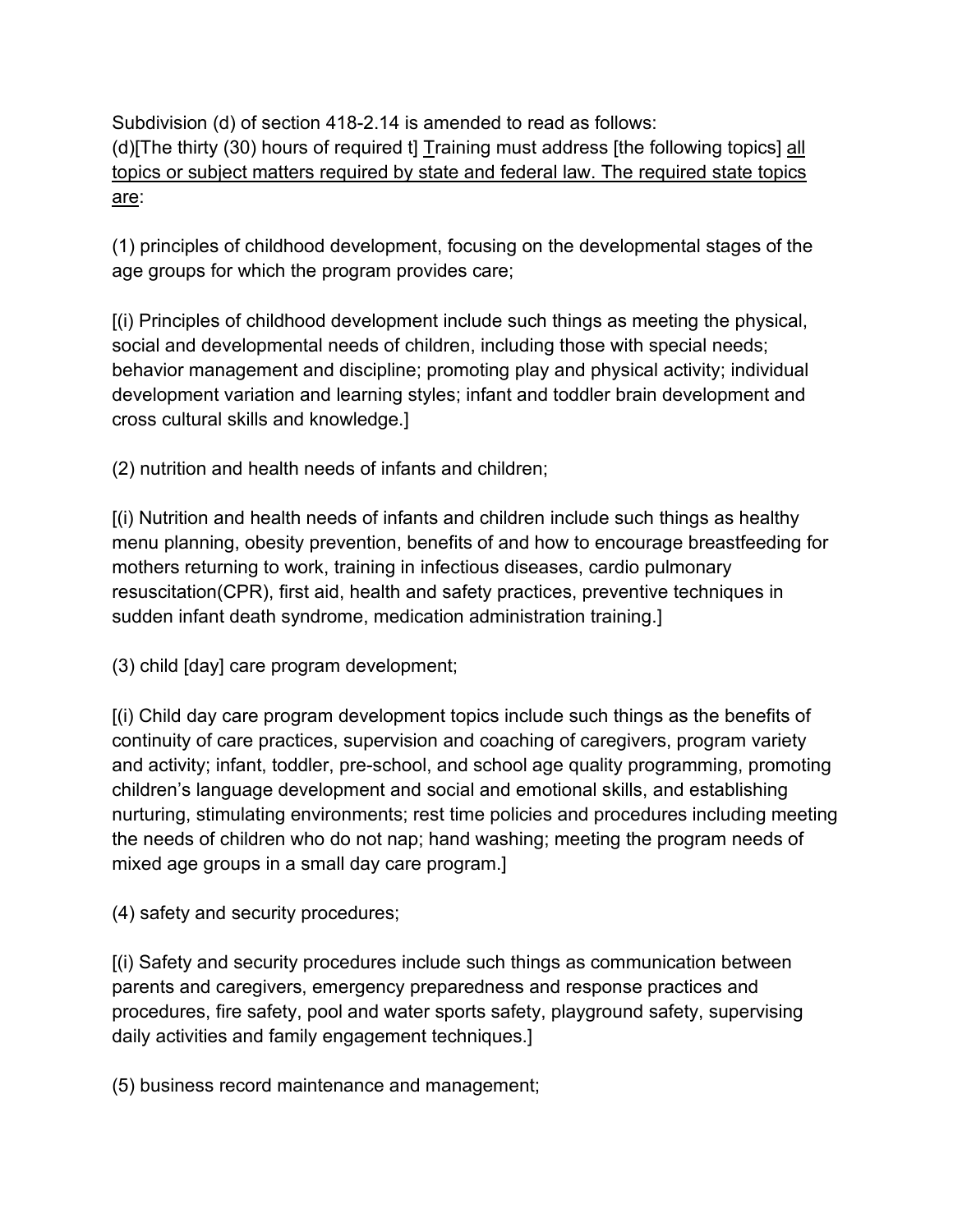[(i) business record maintenance and management includes such things as training in New York State and federal requirements as a business owner and employer, child day care record keeping and documentation requirements, time maintenance, organizational skills, scheduling and coverage, supervision, and coaching of caregivers.]

(6) child abuse and maltreatment identification and prevention;

[(i) child abuse and maltreatment identification and prevention includes such things as reporting protocol; how to make a report to the Statewide Central Register; documenting incidents and daily health checks; child abuse policy/procedure including safety plan.]

(7) statutes and regulations pertaining to child [day] care;

(8) statutes and regulations pertaining to child abuse and maltreatment; and

[(i) statutes and regulations pertaining to child abuse and maltreatment includes such things as Mandated Reporter training; responsibilities of a mandated reporter; and]

(9) education and information on the identification, diagnosis and prevention of shaken baby syndrome.

Subdivision (e) of section 418-2.14 is amended to read as follows:

(e) Training received [after the application has been submitted, but] before the application has been approved and the registration granted, may be counted towards the initial fifteen (15) hours required in section 418-2.14(c)(1) of this Subpart provided that such training was completed within 12 months of registration.

Subdivision (f) of section 418-2.14 is amended to read as follows:

(f) After satisfying all [of] the training requirements for a two-year period, an individual can carry over all training hours earned within the last 90 days of the two-year period, to count toward the training requirements for the next two-year period. Individuals must still obtain a minimum of five (5) hours of training annually pursuant to section 418- 2.14(c)(2) of this Part.

Subdivision (g) of section 418-2.14 is amended to read as follows:

(g) For the thirty (30) hours of training that must be received every two years, any[.] person who can demonstrate basic competency in a particular topic to the Office may determine in which of the specified topics he or she needs further study. The Office [also] may also exempt any person from participating in training on a particular topic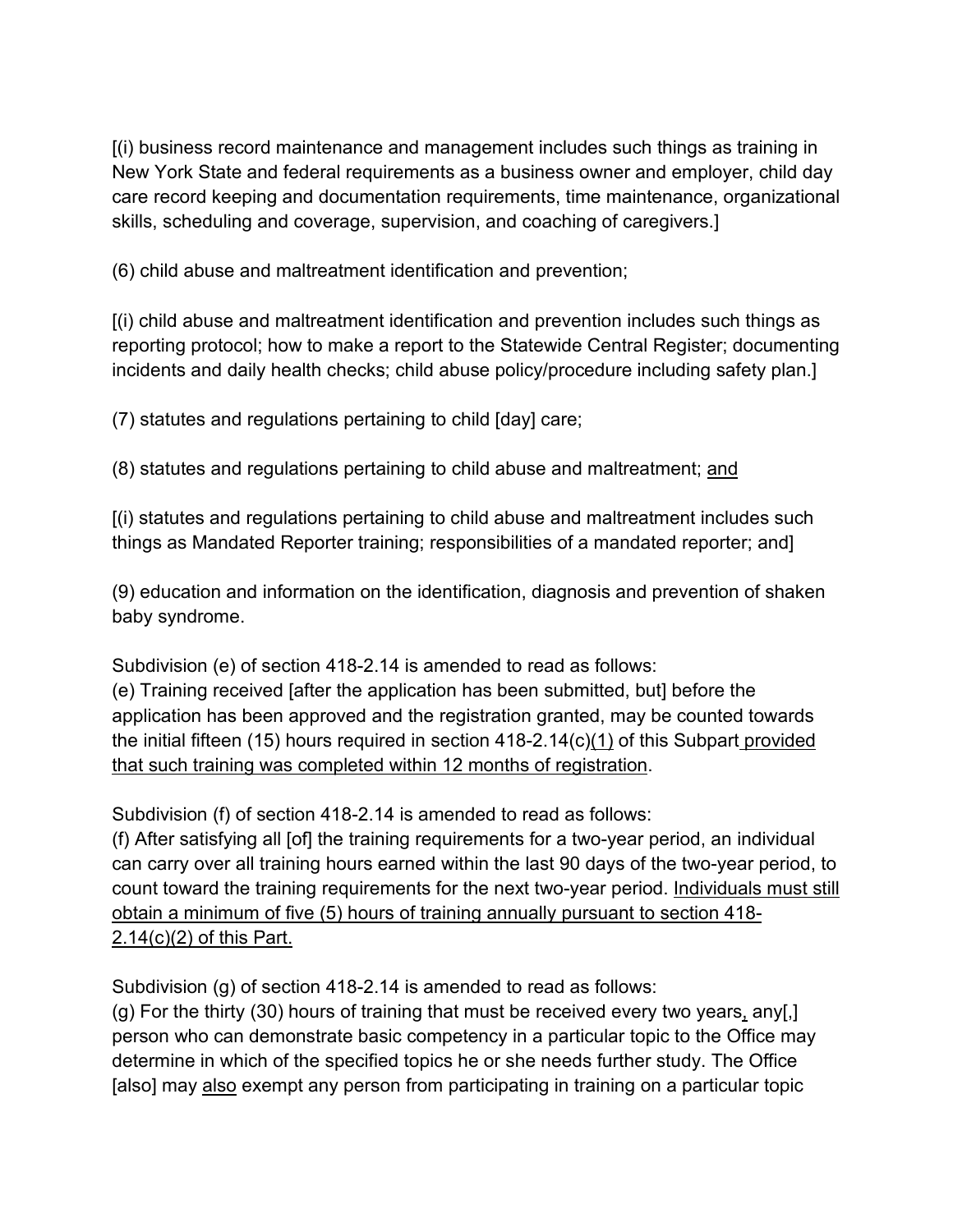upon demonstration of substantially equivalent knowledge or experience related to that topic. All persons with such exemptions must still complete a minimum of thirty (30) hours of training every two years, and a minimum of five (5) hours of training each year pursuant to section 418-2.14(c)(2) of this Part.

Subdivision (k) of section 418-2.14 is amended to read as follows:

(k) All child [day] care programs must have at least one staff person, who holds a valid [certificate] certification in cardiopulmonary resuscitation (CPR) and first aid, on the premises of the child care program during the program's operating hours.

Subdivision (l) of section 418-2.14 is amended to read as follows:

(l) Cardiopulmonary resuscitation and first aid [certificates] certifications must be appropriate to the ages of the children in care. All certifications in CPR and first aid must contain an in-person competency component.

Subdivision (n) of section 418-2.14 is repealed.

Paragraph (1) of subdivision (a) of section 418-2.15 is amended to add a heading to read as follows:

(1) Obtain a Registration and Operate in Compliance with Applicable Laws and Regulations

Paragraph (6) of subdivision (a) of section 418-2.15 is amended to read as follows: (6) The effective period of the [initial] registration for a small day care center will be up to [two] four years [and any subsequent registrations will be up to four years each ]so long as the program remains in compliance with applicable laws and regulations during such periods.

Paragraph (10) of subdivision (b) of section 418-2.15 is amended to add a heading to read as follows:

(10) Inspectors, Representatives of the Office and Child Protective Services

Subparagraph (i) of paragraph (11) of subdivision (b) of section 418-2.15 is amended to read as follows:

(i) must notify the Office immediately in writing when there is any proposed change in provider;

Subparagraph (ii) of paragraph (11) of subdivision (b) of section 418-2.15 is amended to read as follows: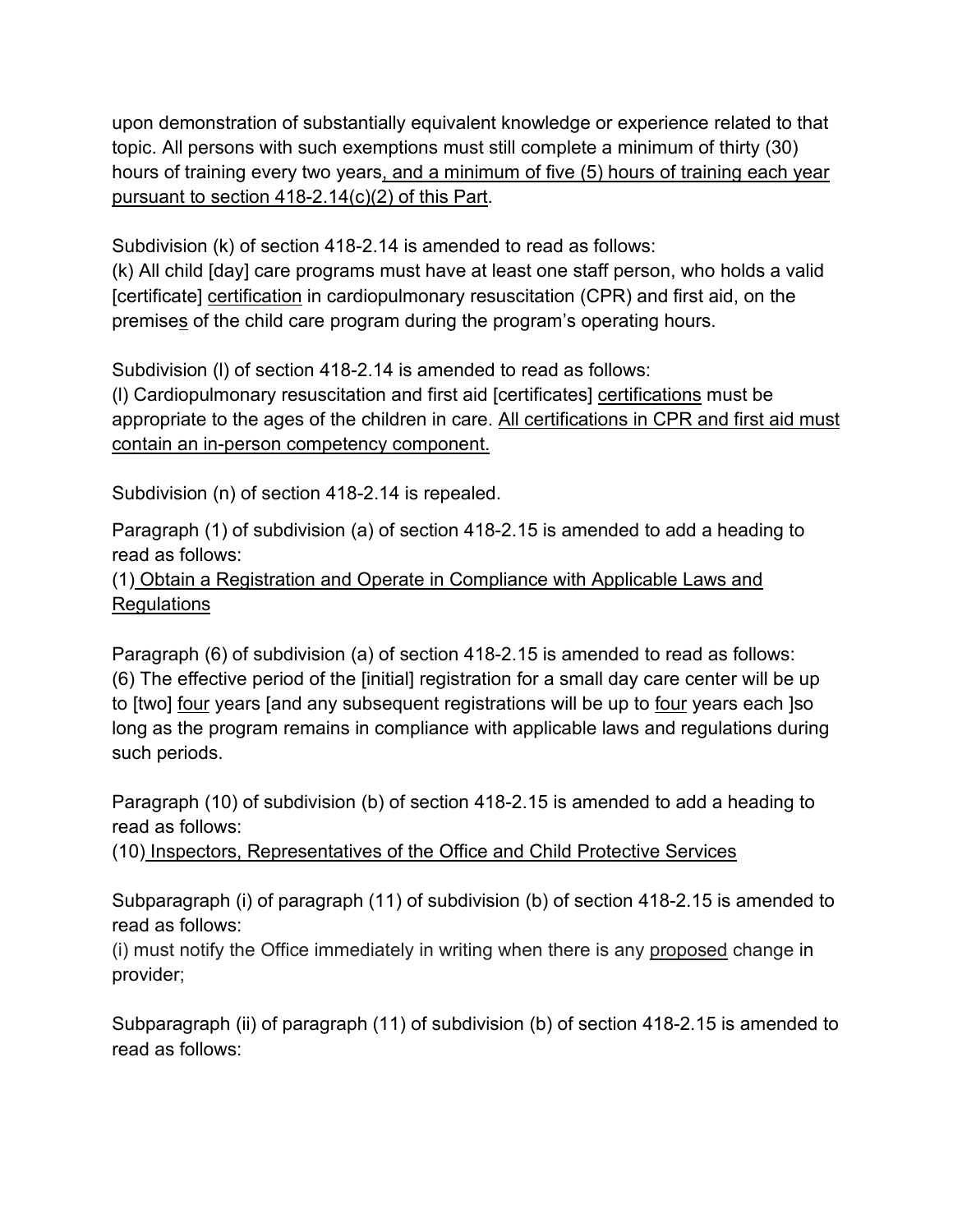(ii) must submit to the Office [within 15 days of the written notification of the change in provider], prior to the start date, the name of such person and the supporting documentation needed to complete the approval process including:

(*a*) …

(*b*) …

(*c*) …

(*d*) …

(*e*) three (3)] two acceptable references;

Subparagraph (iv) of paragraph (12) of subdivision (b) of section 418-2.15 is amended to read as follows:

(iv) Immediately upon learning of any other change that would place the small day care center out of compliance with applicable regulations;[.]

Subparagraph (v) of paragraph (12) of subdivision (b) of section 418-2.15 is added to read as follows:

(v) any change in email address for the provider or other designee when such change becomes effective; and

Subparagraph (vi) of paragraph (12) of subdivision (b) of section 418-2.15 is added to read as follows:

(vi) any change to contact information when such changes become effective.

Paragraph (14) of subdivision (b) of section 418-2.15 is amended to read as follows: (14) The program must immediately notify the parent and Office upon learning of the following events involving a child which occurred while the child was in care at the program or was being transported by the program:

(i) death,

(ii) serious incident,

(iii) serious injury,

(iv) serious condition,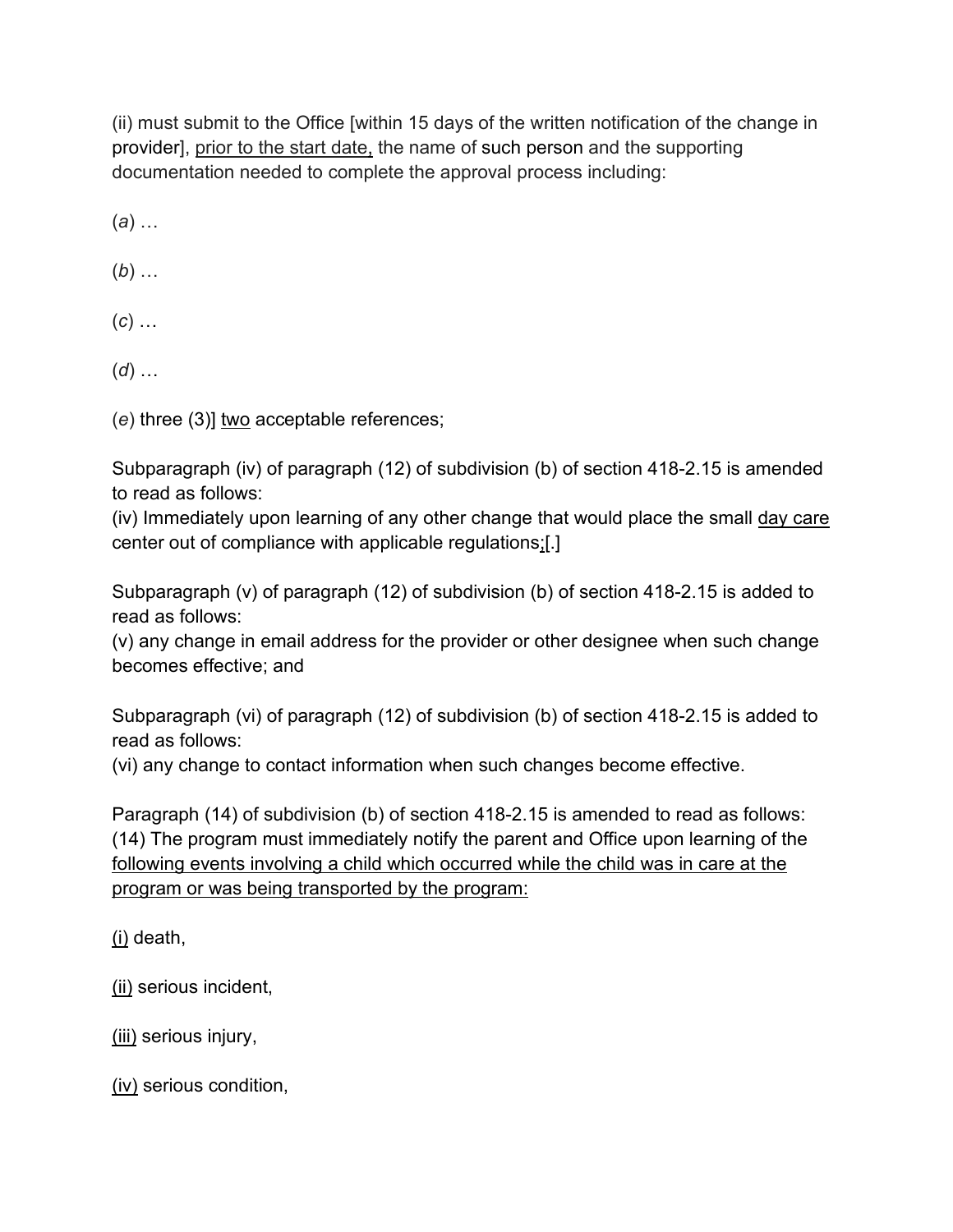(v) communicable [illness] disease,

(vi) transportation to a hospital[, of a child which occurred while the child was in care at the program or was being transported by the program. A serious incident includes any event in which a child requires medical attention other than routine illness, is left without competent supervision for any period of time, or leaves the program without an approved caregiver or designated person].

Paragraph (17) of subdivision (b) of section 418-2.15 is amended to add a heading to read as follows:

(17) Fire and Police Notifications

Subparagraph (i) of paragraph (17) of subdivision (b) of section 418-2.15 is amended to read as follows:

(i) Within five days after receiving the initial registration and before actually commencing operation, the registrant must, using a form specified by the Office or an approved equivalent for that purpose, notify the local police and fire departments of the municipality within which the small day care center is located of the following:

(*a*) …

(*b*) …

(*c*) …

(*d*) …

Subparagraph (v) of paragraph (21) of subdivision (b) of section 418-2.15 is amended to read as follows:

(v) the behavior management [policy] plan;

Subparagraph (ii) of paragraph (22) of subdivision (b) of section 418-2.15 is amended to read as follows:

(ii) the name(s), addresses and telephone numbers of person(s) with the legal responsibility and administrative authority for the operation of the small day care center; [and]

Subparagraph (iii) of paragraph (22) of subdivision (b) of section 418-2.15 is amended to read as follows: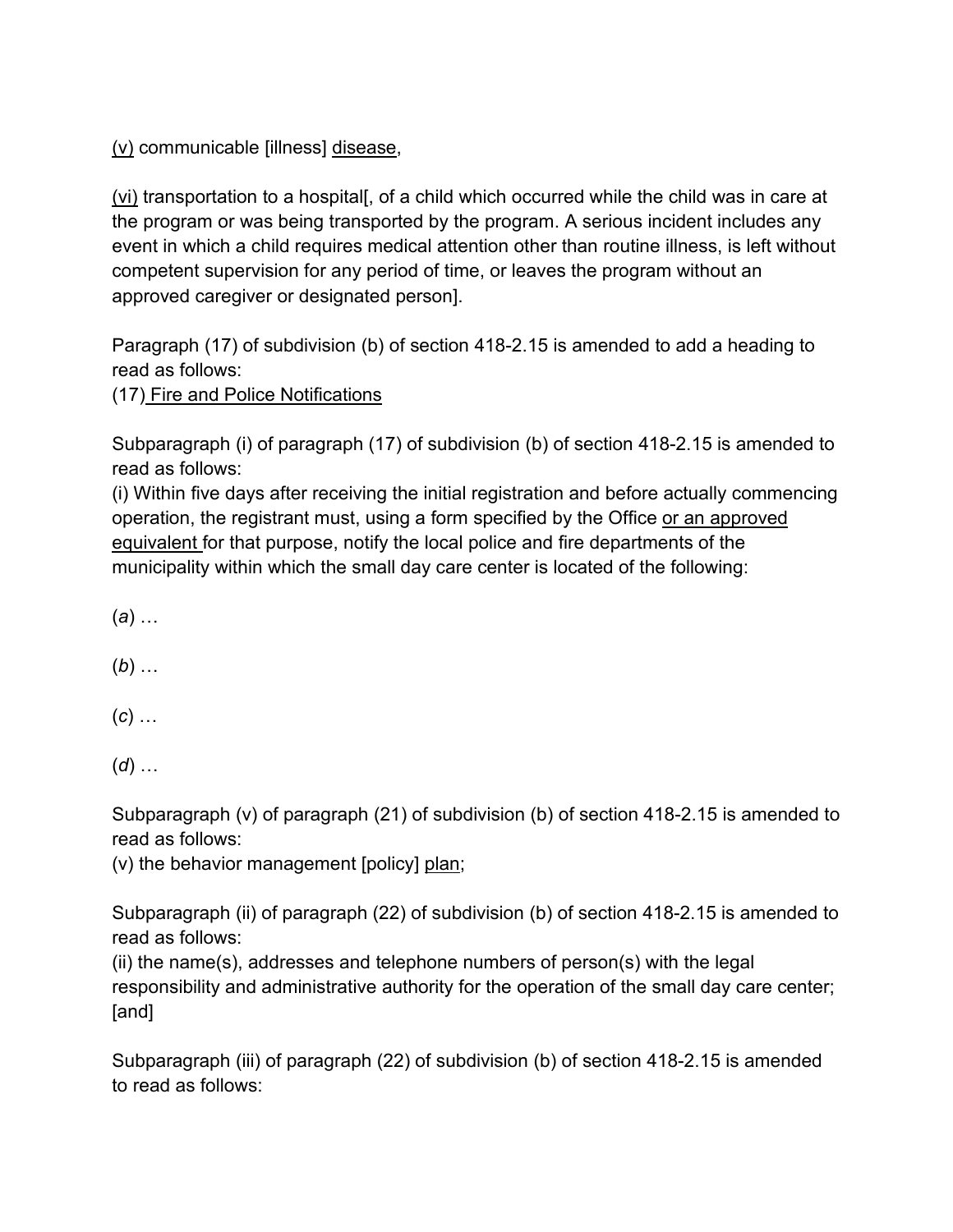(iii) the address and telephone number of the appropriate regional office of the Office which may be contacted to lodge a complaint against the small center for violations of statutory and regulatory requirements; and

Subparagraph (iv) of paragraph (22) of subdivision (b) of section 418-2.15 is added to read as follows:

(iv) a copy of the most recent compliance history report immediately after it is issued to the program by the Office.

Paragraph (23) of subdivision (b) of section 418-2.15 is amended to read as follows: (23) Upon termination or resignation of the provider[,]:

(i) An [an] acting provider must be immediately named by the registrant.

(ii) The appointment of the acting provider must be shared with the Office by the next day of business.

(iii) The acting provider must be knowledgeable about the program's operation and policies.

(iv) An approved, [A] permanent provider must be on-site, assuming the role, within [90] ninety days.

Paragraph (31) of subdivision (b) of section 418-2.15 is added to read as follows: (31) Programs must follow safety plans developed by the Office when allegations of risk of harm to child(ren) against the program, staff, volunteer or visitor are under investigation.

Paragraph (6) of subdivision (c) of section 418-2.15 is amended to read as follows: (6) children's individual health care plans; [records, including] parental consents for emergency medical treatment;[,] child's medical statement,[ and] immunizations[;], and any available results of lead screening for children not yet enrolled in kindergarten or a higher grade only; the name and dosage of any medications used by a child, [and] the frequency of administration of such medications,[;] and a record of their administration by caregivers; daily health check documentation;[and] a record of illnesses[,] and injuries occurring while in care; and any indicators of child abuse or maltreatment;

Paragraph (11) of subdivision (c) of section 418-2.15 is amended to read as follows: